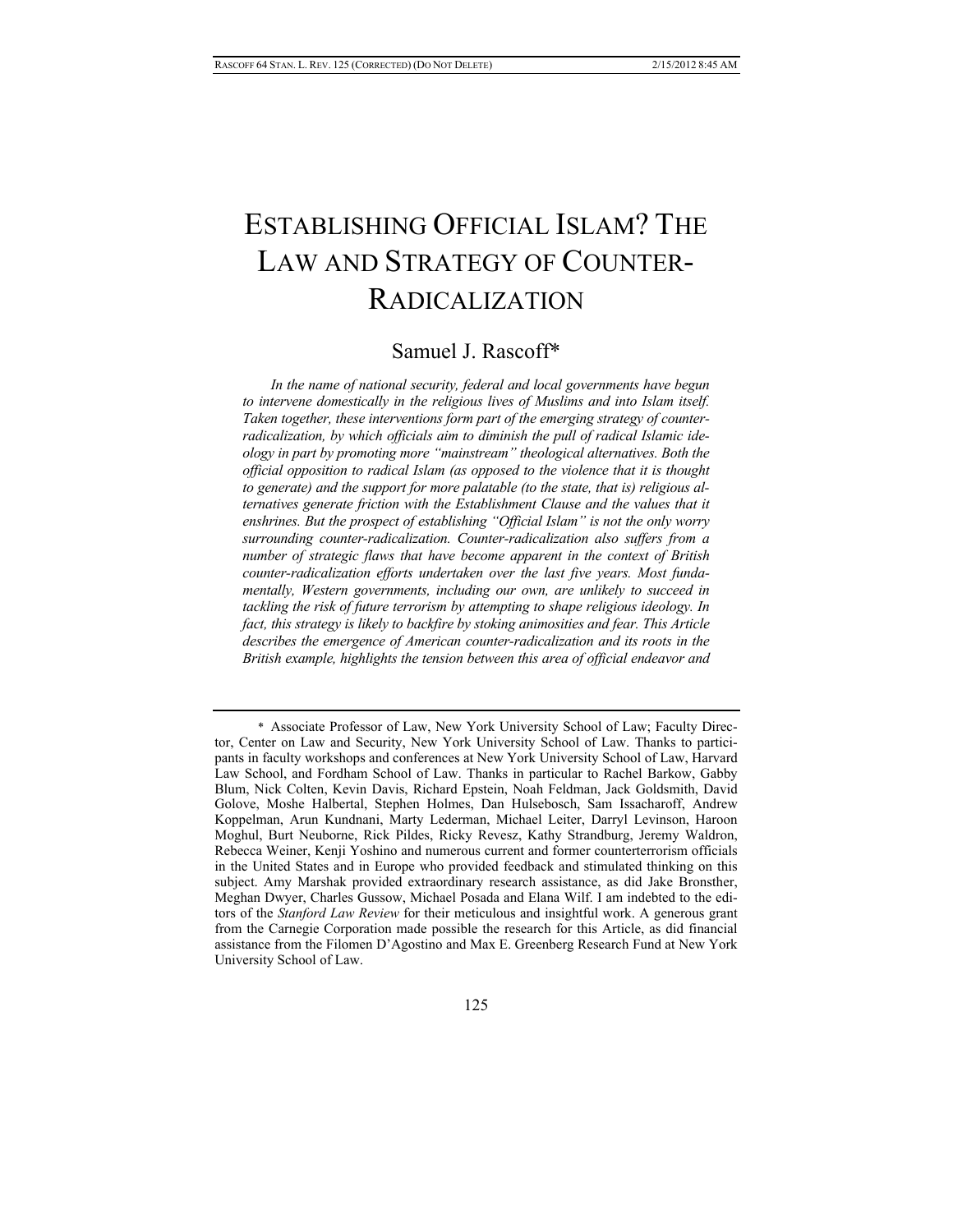*the Establishment Clause, and reveals the tight connection between the legal and strategic challenges with which American counter-radicalization must contend.* 

|  | II. THE EMERGENCE OF DOMESTIC COUNTER-RADICALIZATION  145                   |  |
|--|-----------------------------------------------------------------------------|--|
|  |                                                                             |  |
|  | 1. European Official Islam: from identity politics to security148           |  |
|  | 2. The evolution of Prevent in the United Kingdom 150                       |  |
|  | B. American Counter-Radicalization and the Elaboration of Official          |  |
|  |                                                                             |  |
|  |                                                                             |  |
|  |                                                                             |  |
|  |                                                                             |  |
|  | III. THE ESTABLISHMENT CLAUSE AND COUNTER-RADICALIZATION: FROM              |  |
|  |                                                                             |  |
|  |                                                                             |  |
|  |                                                                             |  |
|  | 2. Strategic worries about legitimacy and competence166                     |  |
|  |                                                                             |  |
|  |                                                                             |  |
|  | 2. Strategic worries about equality and pluralism 171                       |  |
|  |                                                                             |  |
|  |                                                                             |  |
|  |                                                                             |  |
|  |                                                                             |  |
|  | A. Counter-Radicalization Is Fundamentally Political, Not Religious180      |  |
|  | B. Expressive Counter-Radicalization Is Protected as Government Speech  184 |  |
|  | C. Grassroots Counter-Radicalization Avoids Legal and Strategic             |  |
|  |                                                                             |  |
|  |                                                                             |  |

#### **INTRODUCTION**

In the name of national security, the U.S. government as well as state and local governments are increasingly intervening in the religious lives of Muslims and into Islam itself. These interventions—which implicate initiatives from intelligence gathering and analysis to prison management to community outreach—form an essential part of what is now commonly called "counterradicalization." While the concept remains open-ended and undertheorized, the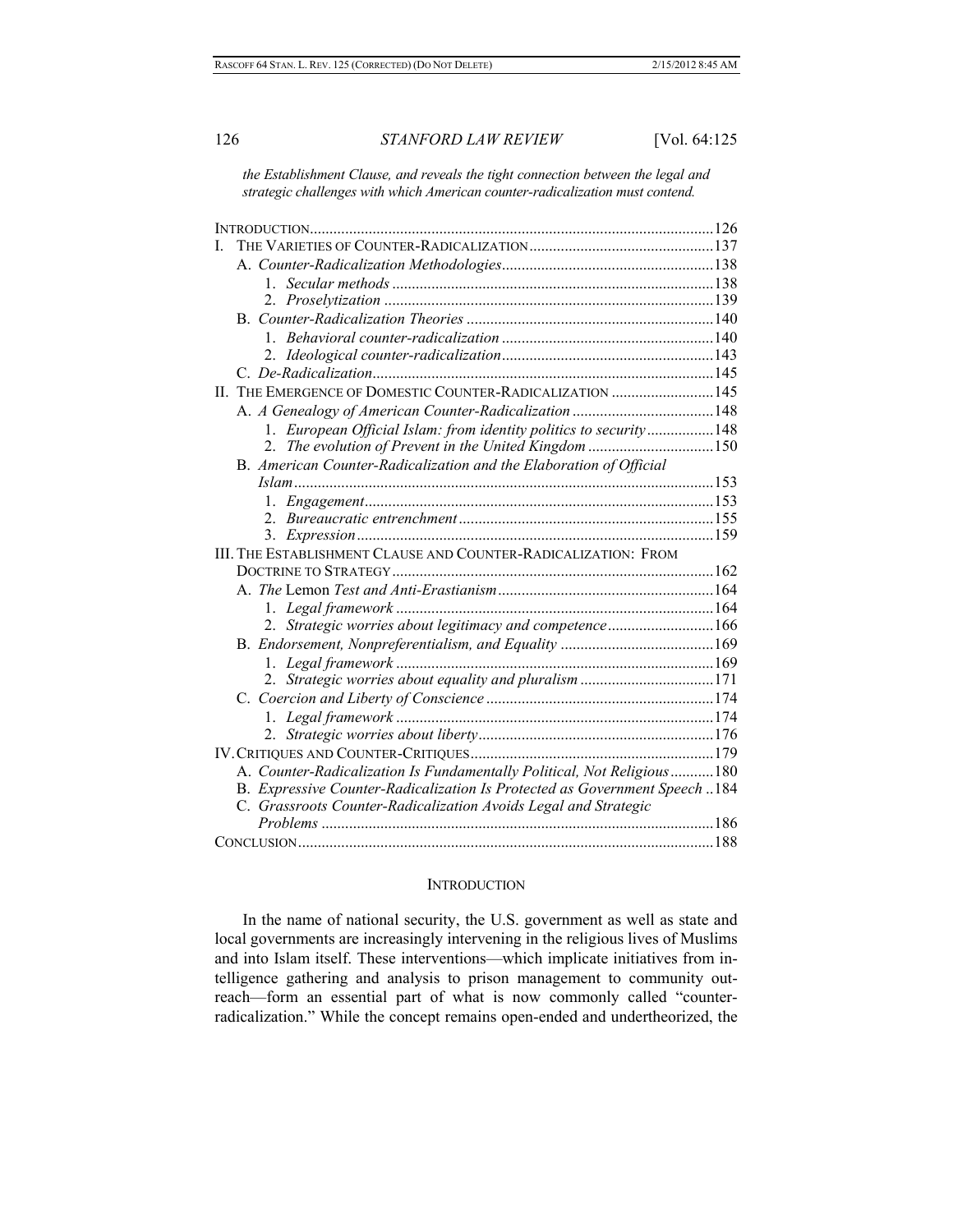core intuition behind counter-radicalization is that the prevention of future violence requires official involvement in shaping the ideational currents that are thought to underpin that violence. The arrival of counter-radicalization on the domestic scene—it has been part of American foreign policy for a decade<sup>1</sup> represents a significant, if unheralded, development in American counterterrorism. Indeed, some have even suggested that domestic counter-radicalization represents the signature counterterrorism policy of the Obama Administration.<sup>2</sup>

The reasons for the recent rise of domestic counter-radicalization are numerous and overlapping. First, and most basically, counter-radicalization conforms to the preemptive logic of counterterrorism, which focuses on strategies that minimize the risk and intensity of future terrorist attacks.<sup>3</sup> By devoting official resources to changing the ideological orientations of individuals and entire communities before that ideology carries over into violent acts, $<sup>4</sup>$  counter-</sup>

 2. On March 6, 2011, Deputy National Security Advisor Denis McDonough presented a comprehensive strategy for tackling domestic radicalization. *See* Denis McDonough, Deputy Nat'l Sec. Advisor, Remarks on Partnering with Communities to Prevent Violent Extremism in America (Mar. 6, 2011) (transcript available at http://www .cfr.org/terrorism/remarks-denis-mcdonough-deputy-national-security-advisor-partnering -communities-prevent-violent-extremism-america-march-2011/p24313). In August 2011, the Obama Administration formally debuted its domestic counter-radicalization strategy. *See* THE WHITE HOUSE, EMPOWERING LOCAL PARTNERS TO PREVENT VIOLENT EXTREMISM IN THE UNITED STATES (2011) [hereinafter WHITE HOUSE, EMPOWERING LOCAL PARTNERS], *available at* http://www.whitehouse.gov/sites/default/files/empowering\_local \_partners.pdf; Dina Temple-Raston, *White House Unveils Counter-Extremism Plan*, NPR (Aug. 3, 2011), http://www.npr.org/2011/08/04/138955790/white-house-unveils-counter-extremism-plan ("The [strategy] has been more than a year in the making and marks the first time the U.S. has laid out a comprehensive strategy to counter violent extremism."). Counter-radicalization played a significant role in counterterrorism efforts even before the Obama Administration introduced its comprehensive program. *See* Michael Leiter, Dir., Nat'l Counterterrorism Ctr., Remarks at the Aspen Security Forum: The Terror Threat Picture and Counterterrorism Strategy (June 30, 2010) (transcript available at http://www .aspeninstitute.org/video/terrorthreat-picture-counterterrorism-strategy -honorable-michael-e-leiter-director-national-c); *see also* THE WHITE HOUSE, NATIONAL SECURITY STRATEGY 19 (2010) [hereinafter WHITE HOUSE, NATIONAL SECURITY STRATEGY], *available at* http://www.whitehouse.gov/sites/ default/files/rss viewer/national security strategy.pdf (emphasizing the centrality of counter-radicalization to contemporary counterterrorism).

 3. *See* Jules Lobel, *The Preventive Paradigm and the Perils of Ad Hoc Balancing*, 91 MINN. L. REV. 1407, 1407-10 (2007) (observing and criticizing the shift toward preventive counterterrorism measures); Samuel J. Rascoff, *Domesticating Intelligence*, 83 S. CAL. L. REV. 575, 604-09 (2010) (describing domestic intelligence as a form of proactive risk assessment aimed at preventing terrorist attacks).

 4. *See* Press Release, INTERPOL, Preventing Internet Radicalization of Youth Requires Global Police Network, INTERPOL Chief Tells Police Summit (Sept. 21, 2010), *available at* https://www.interpol.int/Public/ICPO/PressReleases/PR2010/PR072.asp ("[M]any of the behaviors associated with [radicalization] are not in and of themselves criminal.").

 <sup>1.</sup> The involvement of the U.S. government in counter-radicalization overseas is ongoing. *See, e.g.*, PROJECT AIR FORCE, RAND, STRATEGY IN THE MUSLIM WORLD AFTER 9/11, at 2 (2004), *available at* http://www.rand.org/pubs/research\_briefs/RB151.html (embracing the goal of promoting "madrassa and mosque reform").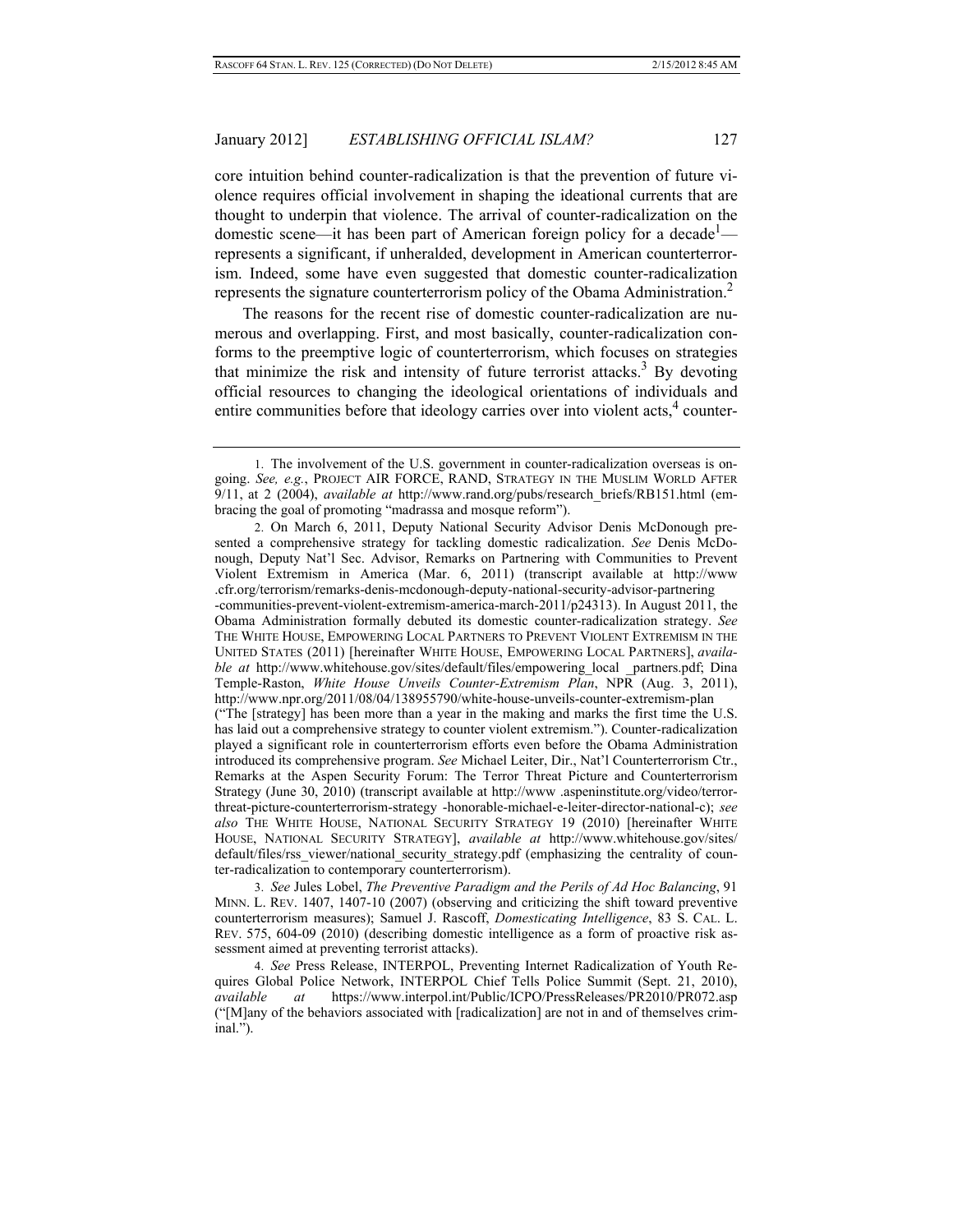radicalization aspires to prevent people from "supporting terrorism or violent extremism in the first place."<sup>5</sup> Second, the United States has a morally, legally, and strategically<sup>6</sup> mixed record in its use of "hard power" counterterrorism techniques—such as interrogation,<sup>7</sup> detention,<sup>8</sup> and the targeting of lethal force against American citizens in league with al Qaeda.<sup>9</sup> Accordingly, counterradicalization has appealed to some critics of the national security state as supplying an attractive "soft power,"<sup>10</sup> "therapeutic" alternative approach to counterterrorism that may be both more effective and less harmful to the government's reputation at home and abroad.<sup>11</sup> Third, the turn to counterradicalization reflects an appreciation that the contemporary terrorist threat includes a "homegrown" dimension, which in turn necessitates a domestic pre-

 7. *See, e.g.*, JEREMY WALDRON, TORTURE, TERROR, AND TRADE-OFFS: PHILOSOPHY FOR THE WHITE HOUSE 186-87 (2010) (criticizing Bush Administration policies that encouraged the interrogation and treatment of military detainees on moral and legal grounds).

 8. The Supreme Court's post-9/11 national security jurisprudence has focused almost exclusively on issues pertaining to detention. *See* Boumediene v. Bush, 553 U.S. 723 (2008); Hamdan v. Rumsfeld, 548 U.S. 557 (2006); Hamdi v. Rumsfeld, 542 U.S. 507 (2004); Rasul v. Bush, 542 U.S. 466 (2004). The sole exception to this trend was *Holder v. Humanitarian Law Project*, 130 S. Ct. 2705 (2010), which reviewed the constitutionality of the material support statute under the First Amendment's Free Speech Clause.

 9. *See generally* Gabriella Blum & Philip Heymann, *Law and Policy of Targeted Killing*, 1 HARV. NAT'L SECURITY J. 145 (2010) (discussing the "legal, moral, and strategic implications" of targeted killings).

 10. This concept appears to have originated with Joseph Nye, Jr., who distinguishes between hard and soft power. *See* JOSEPH S. NYE, JR., BOUND TO LEAD: THE CHANGING NATURE OF AMERICAN POWER 31-32 (1990); *see also* Peter W. Edge, *Hard Law and Soft Power: Counter-Terrorism, the Power of Sacred Places, and the Establishment of an Anglican Islam*, 12 RUTGERS J.L. & RELIGION 358, 374-75 (2010) (describing the use of soft power in the United Kingdom as "a broader attempt to effect theological change in Islamic communities" beyond direct legal regulation). Secretary of State Hillary Clinton invoked the term "smart power" in her confirmation hearing to describe the utilization of a combination of hard and soft power tools as circumstances require. *Nomination of Hillary R. Clinton to be Secretary of State: Hearing Before the S. Comm. on Foreign Relations*, 111th Cong. 17 (2009) (statement of Sen. Hillary Rodham Clinton), *available at* http://www.nytimes.com/2009/01/13/us/politics/13text-clinton.html?pagewanted=all.

 11. *See* J. SCOTT CARPENTER ET AL., WASH. INST. FOR NEAR E. POLICY, FIGHTING THE IDEOLOGICAL BATTLE: THE MISSING LINK IN U.S. STRATEGY TO COUNTER VIOLENT EXTREMISM 8 (2010) ("It is axiomatic that the United States cannot simply kill its way out of the problem; it must find ways to take on the extremist ideology directly.").

 <sup>5.</sup> Gordon Brown, *Foreword* to PRIME MINISTER & SEC'Y OF STATE FOR THE HOME DEP'T, THE UNITED KINGDOM'S STRATEGY FOR COUNTERING INTERNATIONAL TERRORISM 6, 6 (2009) [hereinafter CONTEST]. The British counter-radicalization program is one prong of its counterterrorism strategy, CONTEST, and is titled "Prevent." *See* CONTEST, *supra*, at 82.

 <sup>6.</sup> As President Obama's counterterrorism adviser John Brennan has emphasized, "[W]e cannot shoot ourselves out of this challenge." John Brennan, Assistant to the President for Homeland Sec. & Counterterrorism, Remarks at the Center for Strategic and International Studies: A New Approach to Safeguarding Americans (Aug. 6, 2009) (transcript available at http://www.whitehouse.gov/the\_press\_office/Remarks-by-John-Brennan-at-the-Center-for-Strategic-and-International-Studies)*.*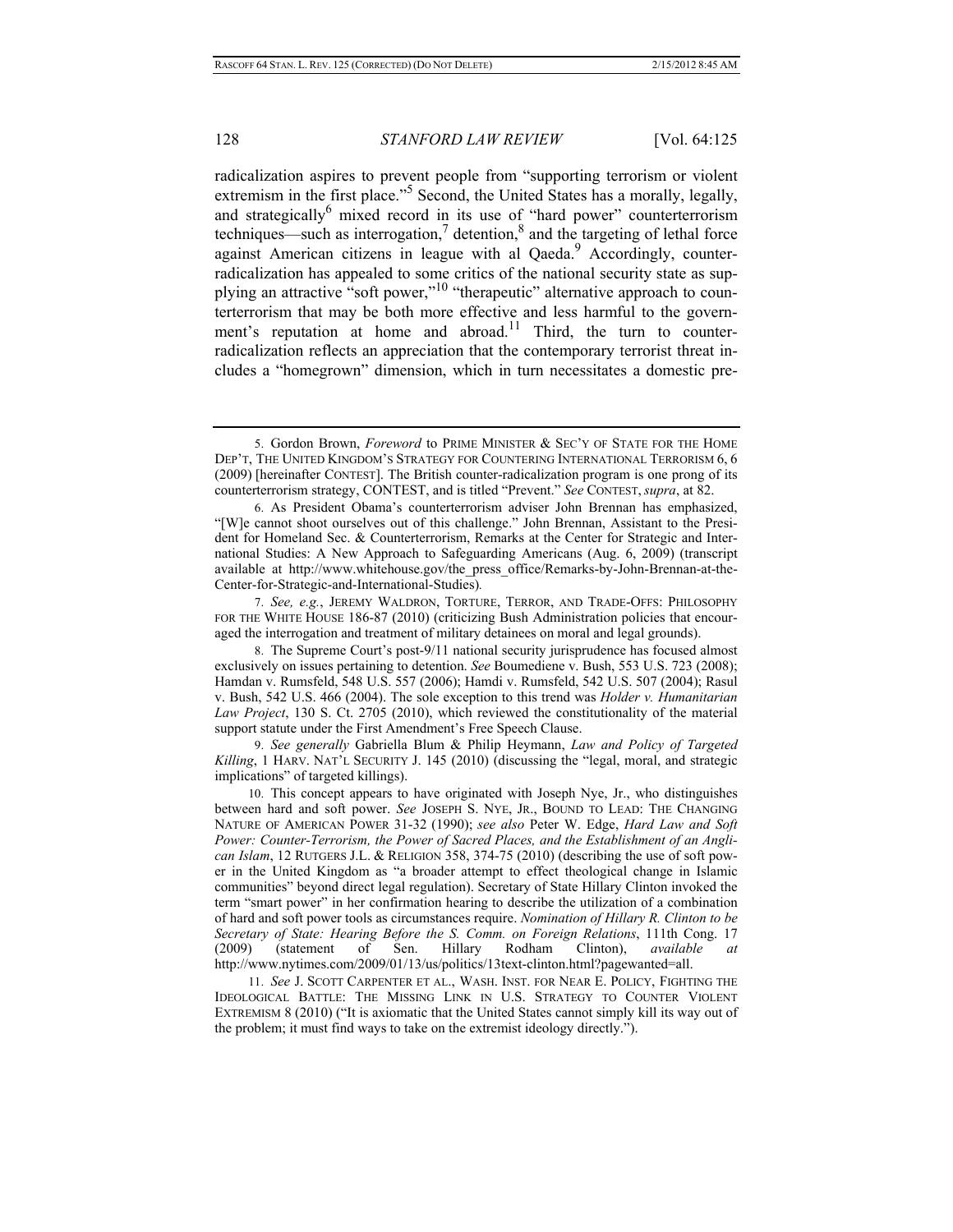## January 2012] *ESTABLISHING OFFICIAL ISLAM?* 129

ventive approach.<sup>12</sup> A spate of recent terrorist plots and attacks implicating individuals born or raised in the United States has increased pressure on the government to invest in counterterrorism initiatives at home,  $13$  including in counter-radicalization.<sup>14</sup> For example, a report issued by the Bipartisan Policy Center recently observed that "[t]he American 'melting pot' has not provided a firewall against the radicalization and recruitment of American citizens and residents."15 Accordingly, elected representatives have begun to draw attention to the issue of domestic radicalization.16

Even as domestic counter-radicalization is on the rise, it is fraught with the potential for significant legal tension and strategic confusion. On the legal side, counter-radicalization risks conflict with core American commitments to religious freedom embodied in the First Amendment's Religion Clauses.17 Of par-

 13. *See generally* J. M. BERGER, JIHAD JOE: AMERICANS WHO GO TO WAR IN THE NAME OF ISLAM (2011) (profiling American jihadists); JEROME P. BJELOPERA & MARK A. RANDOL, CONG. RESEARCH SERV., R41416, AMERICAN JIHADIST TERRORISM: COMBATING A COMPLEX THREAT (2010) (describing domestic violent extremism and government efforts to combat terrorism).

 14. *See, e.g.*, DAVID SCHANZER ET AL., ANTI-TERROR LESSONS OF MUSLIM-AMERICANS 2 (2010) ("Research findings suggest that radicalization in the United States can be minimized by taking . . . steps to reinforce successful anti-radicalization activities of Muslim-American communities and create a more positive environment for Muslim-Americans."); Donald Borelli, *Government Needs Better Long-Term Strategy Towards Homegrown Terrorists*, N.Y. DAILY NEWS (Dec. 28, 2010, 4:00 AM), http://www.nydailynews.com/ opinions/2010/12/28/2010-12-28\_lean\_forward\_vs\_homegrown\_terror.html?print=1&page =all ("[R]eactively arresting homegrown terrorists, one after the other, is no substitute for proactively countering the forces of radicalism that turn 'ordinary' Americans into violent jihadists.").

 15. PETER BERGEN & BRUCE HOFFMAN, BIPARTISAN POLICY CTR., ASSESSING THE TERRORIST THREAT 16 (2010). *But see* Memorandum from the ACLU, Muslim Advocates & Muslim Pub. Affairs Council to Interested Persons (Oct. 18, 2010), *available at* http://www.aclu.org/files/assets/ACLU\_Interested\_Persons\_Memo\_Regarding\_BPC\_Threat \_Assessment\_Report.pdf (arguing that the report misrepresents the threat of homegrown terrorism).

 16. *See* Peter King, *What Lies Beneath; Hearings Will Help Us Understand the Forces Radicalizing and Alienating Some Muslim Americans*, NEWSDAY, Dec. 19, 2010, at A34 ("As chairman of the Homeland Security Committee, I will do all I can to break down the wall of political correctness and drive the public debate on Islamic radicalization."); *see also*  Stephanie Condon, *Rep. Peter King Planning Hearings on Muslim "Radicalization*,*"* CBS NEWS (Dec. 17, 2010, 5:44 PM), http://www.cbsnews.com/8301-503544\_162-20026083 -503544.html ("The hearings come at a time of increased concerns about 'homegrown' Muslim terrorists—along with persistent fears that innocent Muslims have been unfairly targeted since the Sept. 11, 2001 terrorist attacks.").

 17. *See* U.S. CONST. amend. I ("Congress shall make no law respecting an establishment of religion, or prohibiting the free exercise thereof . . . ."). The First Amendment's Free

 <sup>12.</sup> *See* Samuel J. Rascoff, *The Law of Homegrown (Counter)Terrorism*, 88 TEX. L. REV 1715, 1716-18 & nn.9-11 (2010) (discussing the concept and prominent examples of domestic terrorism); Arun Kundnani, *The Wrong Way to Prevent Homegrown Terrorism*, CNN (Dec. 16, 2010, 8:25 AM), http://www.cnn.com/2010/OPINION/12/16/kundnani .prevent.muslim ("Many in Washington tout a Prevent-like program as an essential weapon in what they see as the 'war within,' the next phase of America's War on Terror.").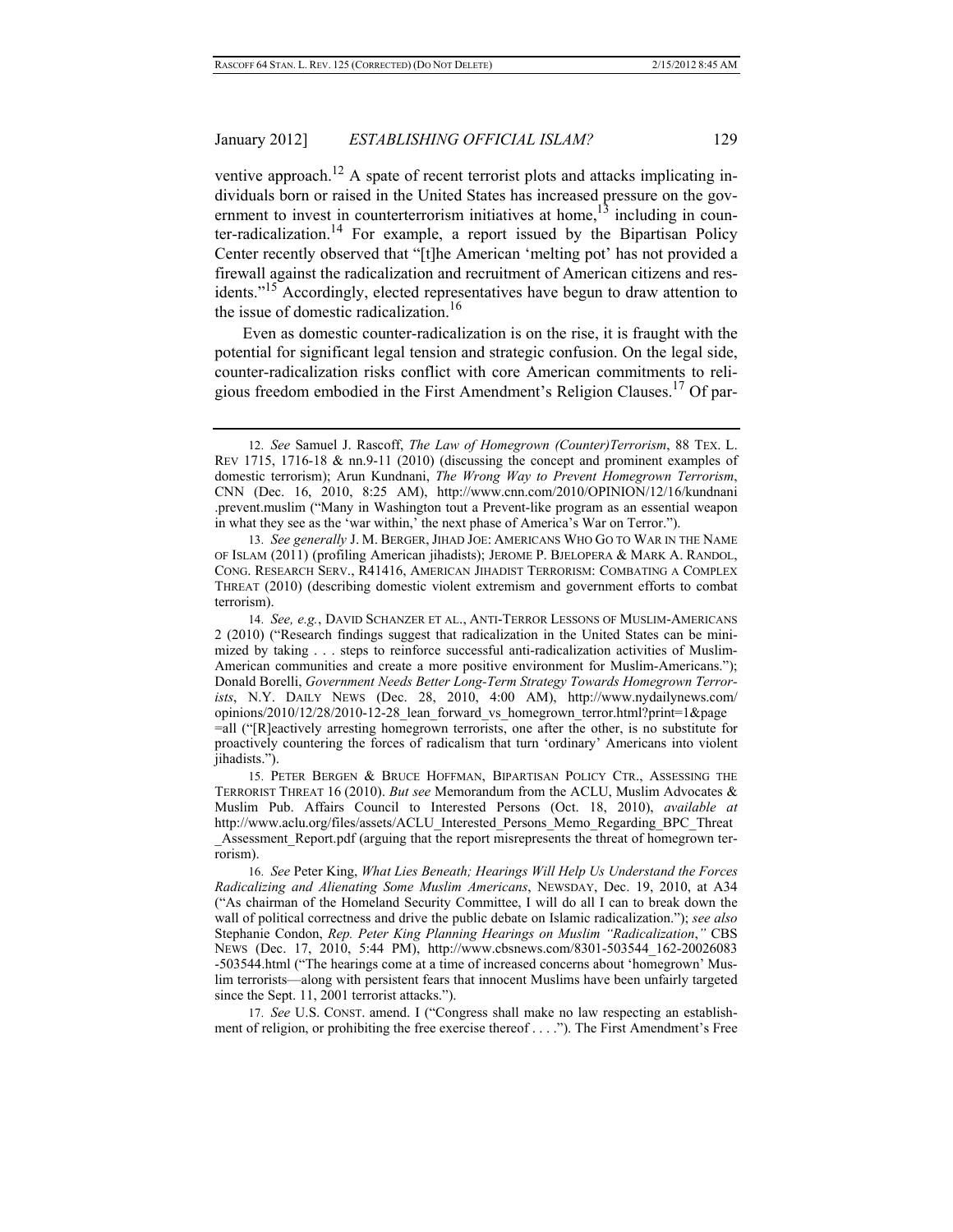ticular concern is the manner in which counter-radicalization may contribute to the "establishment" of what I call "Official Islam"18: a government-sponsored account of "mainstream Islam" offered by the state in place of radical doctrinal alternatives.19 For the government to formulate (or to pick out from among rival options<sup>20</sup>) and endorse a preferred conception of Islam—in effect to play the role of theologian and missionary—raises potentially serious concerns rooted in the Establishment Clause and the values it enshrines. That the government has proved capable of shaping religious beliefs and practices in the  $p$ ast,<sup>21</sup> sometimes with a distinctly heavy hand,<sup>22</sup> hardly supplies a compelling legal foundation for the present preoccupation with Official Islam.<sup>23</sup>

 18. In the sense that I use the term, "Official Islam" denotes the Islam in the imagination of national security professionals who seek to interpose a state-sponsored account of Islam as an alternative to radical variants. There are, however, multiple competing narratives of Official Islam. For example, certain officials or contractors have taught law enforcement officers that Islam is fundamentally to blame for contemporary terrorism and is bent on domination of American society. *See* Dana Priest & William M. Arkin, *Monitoring America*, WASH. POST, Dec. 20, 2010, at A1, *available at* http://projects.washingtonpost.com/top -secret-america/articles/monitoring-america (describing training of law enforcement officers by "self-described experts whose extremist views on Islam and terrorism are considered inaccurate and counterproductive by the FBI and U.S. intelligence agencies"). This, too, can be thought of as a (pejorative) form of Official Islam. Indeed, the existence of these strains of Official Islam contributes to the felt need for Official Islam in the sense that I mean it in this Article.

 19. *See* LORENZO VIDINO, U.S. INST. OF PEACE, COUNTERING RADICALIZATION IN AMERICA: LESSONS FROM EUROPE 11 (2010), *available at* http://www.usip.org/files/ resources/SR262%20-%20Countering\_Radicalization\_in\_America.pdf (arguing that the United States "must be prepared to intervene in ideological and theological matters"); Michael Hirsh, *America's Blind Side*, NAT'L J. (Oct. 30, 2010), http://www.nationaljournal .com/member/nationalsecurity/america-s-blind-side-20101030 ("[A]s long as America fails to develop a counter-narrative to radical Islamism, it will continue to play a game of global whack-a-mole as the culprits get closer to home.").

 20. This conflict between theological conceptions is often described as a "civil war" or "war of ideas" within Islam. *See* Zeyno Baran, *Fighting the War of Ideas*, FOREIGN AFF., Nov./Dec. 2005, at 68; Michael Scott Doran, *Somebody Else's Civil War*, FOREIGN AFF., Jan./Feb. 2002, at 22; Laurie Goodstein, *American Muslims Make Video to Rebut Militants*, N.Y. TIMES, Aug. 1, 2010, at A23 ("The video is one indication that American Muslim leaders are increasingly engaging the war of ideas being waged within Islam.").

 21. For example, in the 1940s and 1950s, the government helped to forge a new conception of society that made room for Catholics and Jews within the American mainstream. *See generally* KEVIN M. SCHULTZ, TRI-FAITH AMERICA: HOW CATHOLICS AND JEWS HELD POSTWAR AMERICA TO ITS PROTESTANT PROMISE 43-96 (2011) (describing public and private efforts to craft an image of the United States as "Judeo-Christian" during World War II and the early Cold War). Tellingly, these dynamics were frequently shaped in the context of a

Speech and Association Clauses are, of course, also significant in determining the constitutional status of counter-radicalization. Moreover, counter-radicalization efforts may also conflict with federal statutory and state constitutional law. *See, e.g.*, Religious Freedom Restoration Act (RFRA), 42 U.S.C. § 2000bb (2006); First Covenant Church v. City of Seattle, 840 P.2d 174, 186 (Wash. 1992) ("The language of our state constitution [pertaining to religious liberty] is significantly different and stronger than the federal constitution."). In this Article I focus mainly on the role of the Establishment and Free Exercise Clauses of the Federal Constitution, especially the former.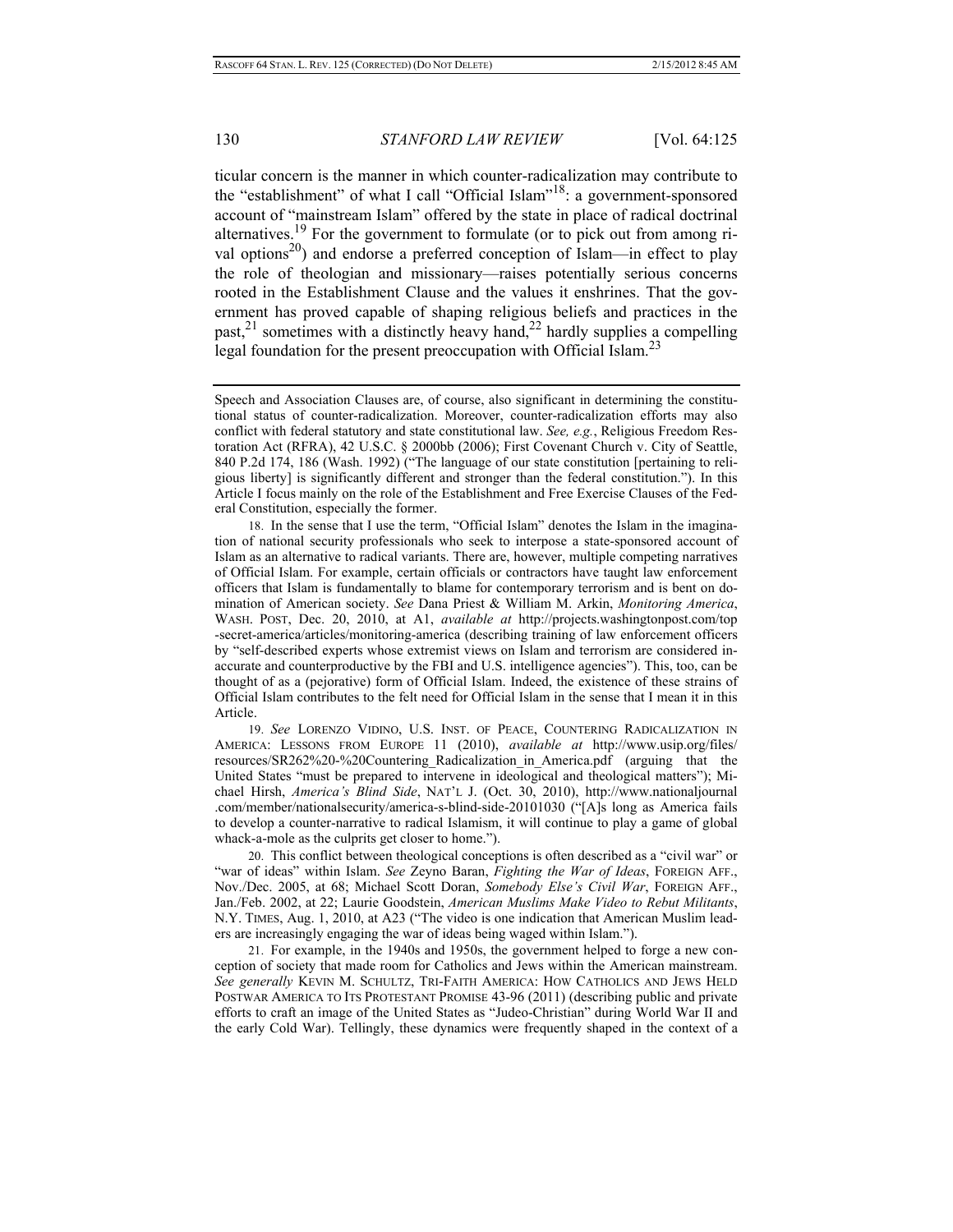The idea that a portion of the Bill of Rights puts pressure on a claimed governmental authority rooted in national security is not, in the abstract, new conceptual terrain;  $24$  indeed, the "constant tension between security and liberty" may even supply "[t]he defining character of American constitutional government."<sup>25</sup> And it is hardly a secret that wartime generates its own distinctive challenges to the protection of basic rights.<sup>26</sup> But the narrower question of the relationship between religious liberty and national security has only rarely been explored.<sup>27</sup> So it is perhaps unsurprising that the tension between the emergent

(perceived) national security imperative. *See id.* at 3-7 (relating how a World War II-vintage story of bravery on the part of Catholic, Jewish, and Protestant chaplains gave impetus to the emergence of "Tri-Faith America"); *see also* STEVE ROSSWURM, THE FBI AND THE CATHOLIC CHURCH, 1935-1962 (2009) (arguing that the FBI and the Catholic Church joined forces during this period both to collaborate on anticommunist initiatives and to enforce conservative social norms in the name of national stability).

 22. Perhaps the most overt example of the official intervention into religious life and dogma in American history is supplied by the successful efforts to ban polygamy, a defining religious practice among early Mormons. *See* SARAH BARRINGER GORDON, THE MORMON QUESTION: POLYGAMY AND CONSTITUTIONAL CONFLICT IN NINETEENTH-CENTURY AMERICA 232 (2001). As Kathleen Flake has carefully documented, the Mormon "problem" was ultimately resolved politically in the early twentieth century. Specifically, the Mormon Church renounced plural marriage, disavowed a distinctively Mormon politics, and embraced a Protestant conception of religious life, in exchange for which the state extended the benefits of constitutional protections. *See* KATHLEEN FLAKE, THE POLITICS OF AMERICAN RELIGIOUS IDENTITY: THE SEATING OF SENATOR REED SMOOT, MORMON APOSTLE 8 (2004).

 23. The historian's "is" is not the same as the lawyer's or the policymaker's "ought." The discrimination against Mormons in the late nineteenth and early twentieth century should not supply a paradigm for contemporary counter-radicalization any more than *Korematsu v. United States*, 323 U.S. 214 (1944), ought to supply a blueprint for how to organize our detention policy.

 24. *Compare* ERIC A. POSNER & ADRIAN VERMEULE, TERROR IN THE BALANCE: SECURITY, LIBERTY, AND THE COURTS 28 (2007) ("A well-functioning government will contract civil liberties as threats increase."), *with* PHILIP BOBBITT, TERROR AND CONSENT (2008) (arguing that international institutions, democracy, and the protection of human rights are all necessary to defeat terrorist threats), *and* Stephen Holmes, *In Case of Emergency: Misunderstanding Tradeoffs in the War on Terror*, 97 CALIF. L. REV. 301, 323 (2009) (arguing for limits on executive discretion and against "blank-check constitutionalism" in times of emergency).

 25. Hamdi v. Rumsfeld, 542 U.S. 507, 545 (2004) (Souter, J., concurring in part, dissenting in part, and concurring in the judgment).

 26. For historical and legal background regarding restrictions on civil liberties during times of national crisis, see generally WILLIAM H. REHNQUIST, ALL THE LAWS BUT ONE: CIVIL LIBERTIES IN WARTIME (1998), and THE CONSTITUTION IN WARTIME (Mark Tushnet ed., 2005).

 27. *See, e.g.*, Goldman v. Weinberger, 475 U.S. 503 (1986) (upholding an Air Force rule prohibiting an Orthodox Jewish officer who served as a mental health professional from wearing a yarmulke in the course of his duties); W. Va. State Bd. of Educ. v. Barnette, 319 U.S. 624 (1943) (striking down, at the height of World War II, a law making it illegal for schoolchildren to opt out of saluting the flag on religious grounds). Academic commentary has likewise been limited. *Compare* AMOS N. GUIORA, FREEDOM FROM RELIGION 6 (2009) (arguing for the curtailment of the constitutional protection of religious freedoms in view of "the threat of religious extremism"), *with* John H. Mansfield, *Promotion of Liberal Islam by*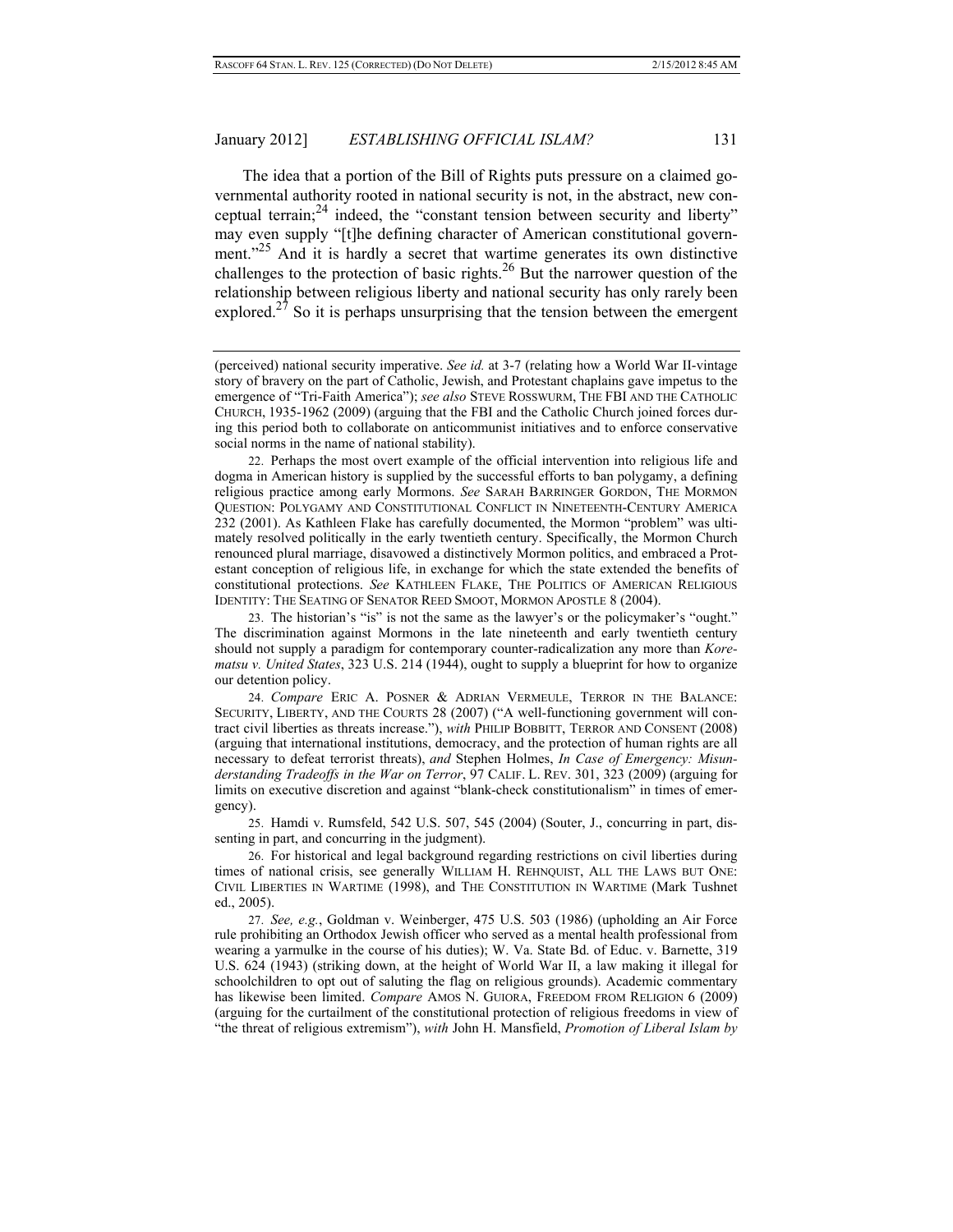domestic counter-radicalization regime and the law and values that derive from the Establishment Clause has thus far largely evaded official comment<sup>28</sup> and academic engagement.<sup>29</sup> (The commentary on the related but distinct question of whether the Establishment Clause applies to foreign aid programs, and if so, with what kind of intensity, merely assumes that domestic national security initiatives are subject to whatever constraints might be imposed by the Establishment Clause. $30$ 

 28. For example, although they address the implications of the Free Exercise Clause and the First Amendment's other basic protections, the FBI Guidelines for domestic intelligence pronounce apodictically that "[t]he First Amendment's 'establishment clause' . . . has little application to the FBI." FBI, DOMESTIC INVESTIGATIONS AND OPERATIONS GUIDE 26 (2008). An unnamed official quoted in a recent policy paper on counter-radicalization expressed concern about the government's role in "adjudicat[ing] . . . intra-religious affairs." PETER NEUMANN, NAT'L SEC. PREPAREDNESS GRP., BIPARTISAN POLICY CTR., PREVENTING VIOLENT RADICALIZATION IN AMERICA 27 (2011). But the paper's conclusion, based in part on that comment—that "thanks to the establishment clause, American officials will never find themselves in a position where they have to" intervene in religion—seems to conflate a normative aspiration with an increasingly troubling reality. *Id.* Moreover, the paper's authors do not seem to appreciate the tension between their recommendation that the U.S. government step up its education of Muslim leaders about how to contest radical ideology and its caution that the government "should be careful not to meddle in religious debates." *Id.* at 40.

 29. There has been relatively more discussion of the extent to which the Establishment Clause places restrictions on overseas efforts by the U.S. government. *See, e.g.*, CARPENTER ET AL., *supra* note 11, at 10 (suggesting the possibility that "First Amendment and Establishment Clause considerations" may carry implications for overseas counter-radicalization but not developing this claim); CHI. COUNCIL ON GLOBAL AFFAIRS, ENGAGING RELIGIOUS COMMUNITIES ABROAD 62-65 (2010) ("The Task Force calls upon the president of the United States . . . to clarify that the Establishment Clause does not bar the United States from engaging religious communities abroad in the conduct of foreign policy, though it does impose constraints on the means that the United States may choose to pursue this engagement."); Scott Thompson, *House of Wisdom or a House of Cards? Why Teaching Islam in U.S. Foreign Detention Facilities Violates the Establishment Clause*, 88 NEB. L. REV. 341 (2009).

There is obviously a connection between American policy overseas and domestic counterterrorism generally, as well as domestic counter-radicalization specifically. *See* Doug Stone, Retired Major Gen., Address at the New America Foundation: From Liability to Asset: Fixing U.S. Detention Policy in the Field (Oct. 21, 2009), *available at*  http://www.ustream.tv/recorded/2395579. Indeed, U.S. counter-radicalization overseas increasingly supplies the template for similar domestic efforts. *See* MARC LYNCH, CTR. FOR A NEW AM. SEC., RHETORIC AND REALITY: COUNTERING TERRORISM IN THE AGE OF OBAMA 4 (2010) (advocating for the domestic implementation of the same "multi-layered strategy" against radicalization as pursued by the U.S. government overseas). The degree to which there is increasing continuity between our overseas and domestic counterterrorism policies speaks to a perennial question in contemporary counterterrorism law—namely, how to integrate foreign and domestic legal authorities in an age of global threats.

 30. *See, e.g.*, John H. Mansfield, *The Religion Clauses of the First Amendment and Foreign Relations*, 36 DEPAUL L. REV. 1, 34-35 (1986) (hypothesizing that support for the teaching of liberal Islam could raise Establishment Clause concerns that even foreign policy

*the United States*, *in* ENEMY COMBATANTS, TERRORISM, AND ARMED CONFLICT LAW 85, 86 (David K. Linnan ed., 2008) ("To import into the Establishment Clause a 'compelling state interest' exception arguably would run counter to the history that led to that Clause's adoption." (footnote omitted)).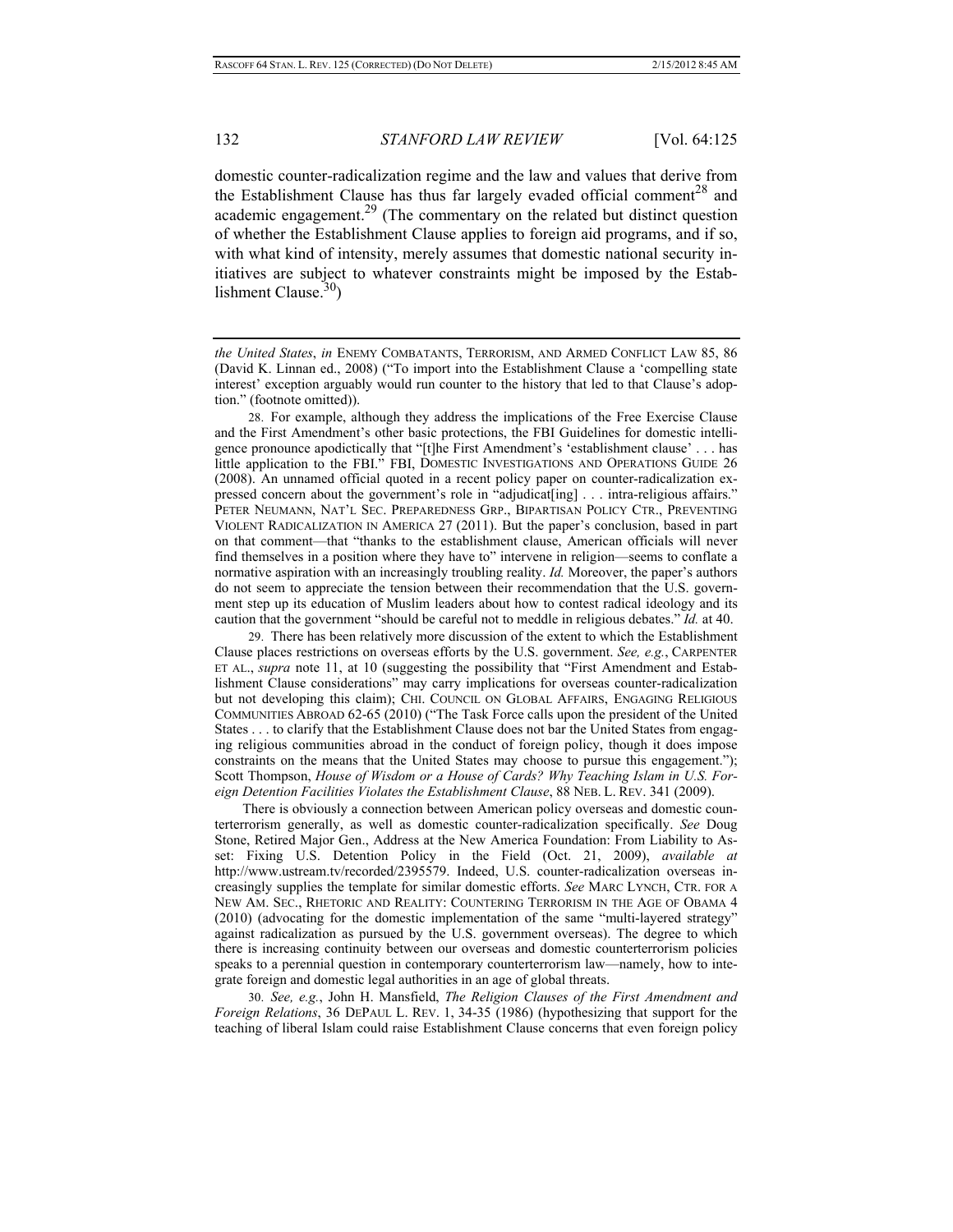On the question of the Establishment Clause, this Article considers not solely the protean doctrine that has evolved over the last sixty years, but also the deeper and more pervasive traditions and values that the law in this area embodies. Most importantly, this Article restores a sense of urgency to an area of Establishment Clause theory and doctrine that has been largely absent for a generation, namely the sense in which the First Amendment embodies a commitment to Anti-Erastianism.<sup>31</sup> Based on their familiarity with European (and in particular, English) establishments, the Framers were deeply concerned with attempts by the state to harness the power of religion to achieve "secular" political goals, and they conceived of the Establishment Clause as a bulwark against precisely this sort of aggrandizement of the state.<sup>32</sup> The establishment of Official Islam that this Article analyzes therefore sheds light on a key underlying principle of the Establishment Clause in a way that the contemporary raft of Religion Clause cases—which have frequently engaged in analyses "more commonly associated with interior decorators than with the judiciary"  $33$  arguably do not.<sup>34</sup>

 31. *See* Michael W. McConnell, *Establishment and Disestablishment at the Founding, Part I: Establishment of Religion*, 44 WM. & MARY L. REV. 2105, 2189 (2003) ("The technical term for governmental control over the church in the English tradition is 'Erastianism,' so called after the sixteenth-century Swiss-German theologian Thomas Erastus, whose polemics against the ecclesiastical power of excommunication contained the seeds of the notion that the civil authority must control the Church.").

 32. Timothy Samuel Shah & Daniel Philpott, *The Fall and Rise of Religion in International Relations: History and Theory*, *in* RELIGION AND INTERNATIONAL RELATIONS THEORY 24, 33 (Jack Snyder ed., 2011) ("[T]he First Amendment of the U.S. Constitution, guaranteeing the free exercise of religion and proscribing a nationally established religion, stands as a sharp exception to the Erastian trend of the sixteenth through eighteenth centuries.").

 33. Am. Jewish Cong. v. Chicago, 827 F.2d 120, 129 (1987) (Easterbrook, J., dissenting); *cf*. NOAH FELDMAN, DIVIDED BY GOD 7 (2005) (observing that "[n]o one lives or dies" as a function of how today's typical Establishment Clause issues are resolved).

 34. The Supreme Court has decided fourteen Establishment Clause cases in the past decade. Of these, four involved the status of certain religious symbols. *See* Salazar v. Buono, 130 S. Ct. 1803 (2010); Pleasant Grove City v. Summum, 555 U.S. 640 (2009); McCreary Cnty. v. ACLU of Ky., 545 U.S. 844 (2005); Van Orden v. Perry, 545 U.S. 677 (2005). Four involved educational funding. *See* Hibbs v. Winn, 542 U.S. 88 (2004); Locke v. Davey, 540 U.S. 712 (2004); Zelman v. Simmons-Harris, 536 U.S. 639 (2002); Mitchell v. Helms, 530 U.S. 793 (2000). Two involved standing issues. *See* Ariz. Christian Sch. Tuition Org. v. Winn, 131 S. Ct. 1436 (2011); Hein v. Freedom from Religion Found., 551 U.S. 587 (2007). One involved religion in prison. *See* Cutter v. Wilkinson, 544 U.S. 709 (2005). One involved religious use of a government forum. *See* Good News Club v. Milford Cent. Sch., 533 U.S.

considerations would not allay); Jesse Merriam, *Establishment Clause-trophobia: Building a Framework for Escaping the Confines of Domestic Church-State Jurisprudence*, 41 COLUM. HUM. RTS. L. REV. 699, 711 (2010) ("If the United States funded similar organizations domestically, the funding would certainly be struck down as unconstitutional."). Some attention has been paid to the ways in which domestic counterterrorism policies might collide with rights protected by the Free Exercise Clause. *See generally* Tom Lininger, *Sects, Lies, and Videotape: The Surveillance and Infiltration of Religious Groups*, 89 IOWA L. REV. 1201 (2004) (discussing conflict between FBI surveillance of religious groups and the exercise of religious freedoms).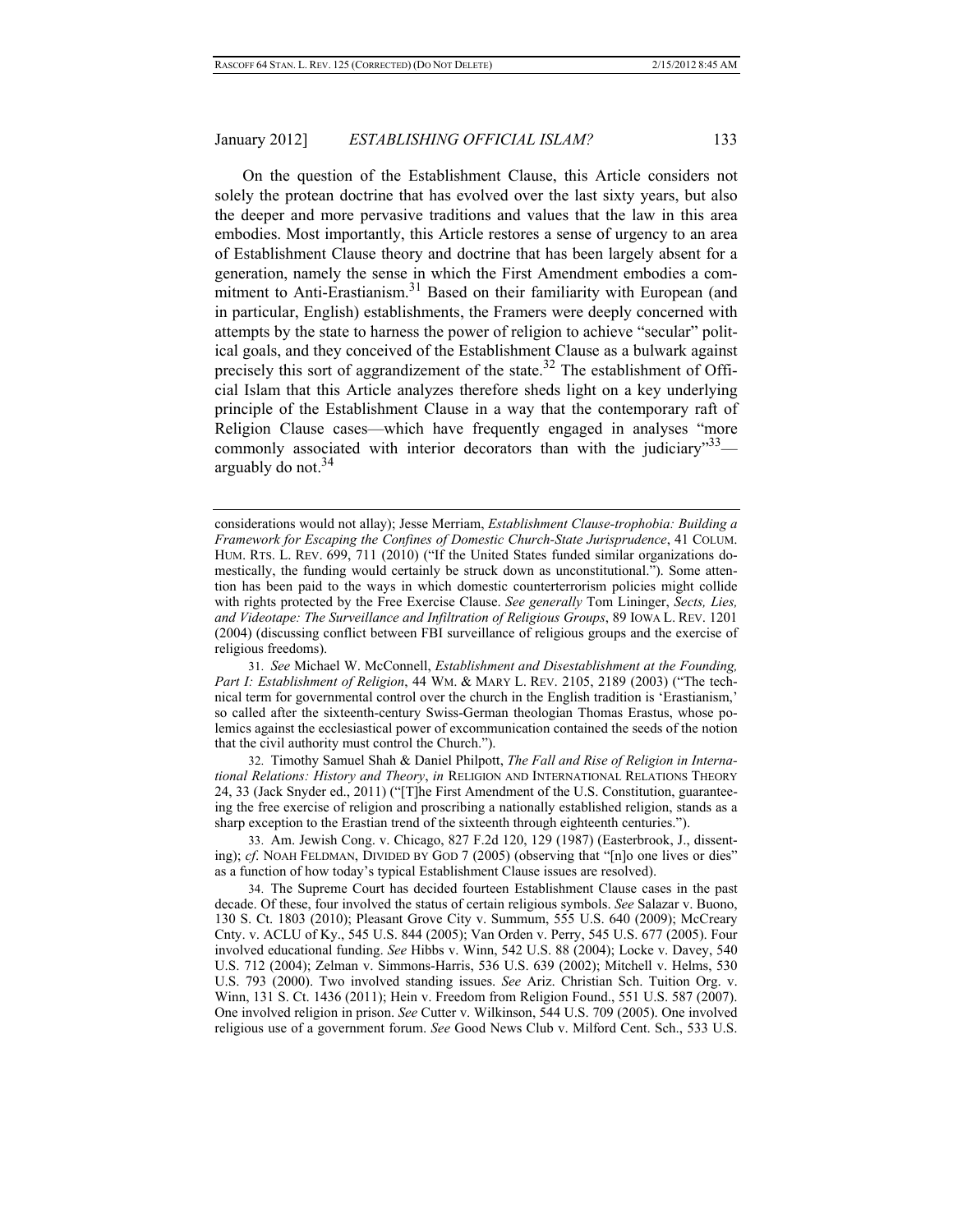More broadly, this Article embraces Larry Sager's theoretical insight that the limits on judicial resolution of constitutional claims are not coextensive with the conceptual boundaries of those claims, and that it necessarily falls to institutions outside the courts to identify and vindicate "underenforced constitutional norms."35 Thus, the Article assumes that consideration and enforcement of the relevant issues are as likely (or more so) to take place in an opinion generated by the Office of Legal Counsel  $(OLC)^{36}$  as in a judicial opinion resolving a constitutional challenge. $37$  Whatever weight ought to or does ultimately attach to the legal conclusions reached by executive branch opinions of this

 36. It is possible that an attorney in the OLC has already written such a memo. Concerning the related, but analytically distinct, issue of the application of the Establishment Clause overseas, the OLC was asked to produce a memorandum assessing the matter during the George W. Bush Administration, though OLC had not done so more than two years later. *See* Merriam, *supra* note 30, at 699-700 (noting that the Department of Justice had not responded to a request for guidance on whether a proposed foreign project using a religious message would violate the Establishment Clause).

 37. Some relatively unique features of Establishment Clause jurisprudence might argue in favor of judicial resolution of these sorts of matters, including the fundamentally "structural" nature of Establishment Clause claims. *See, e.g.*, Jessica Powley Hayden, Note, *Mullahs on a Bus: The Establishment Clause and U.S. Foreign Aid*, 95 GEO. L.J. 171, 188-97 (2006) (arguing in favor of treating the Establishment Clause as a structural restraint, rather than an individual rights issue). This structural element may be critical, as courts have historically been especially unwilling to decide liberty-based challenges to security policies on explicitly civil-libertarian grounds. *See* Samuel Issacharoff & Richard H. Pildes, *Emergency Contexts Without Emergency Powers: The United States' Constitutional Approach to Rights During Wartime*, 2 INT'L J. CONST. L. 296, 332-33 (2004) (exploring courts' emphasis on "ensur[ing] that the right institutional process supports the trade-off between liberty and security"). Although *Boumediene v. Bush*, 553 U.S. 723 (2008), would seem to be a counterexample in that it focused on the individual's right to habeas corpus review of the legality of his detention, the Suspension Clause might itself be viewed as embodying a teaching about constitutional structure. *See* Amanda L. Tyler, *Suspension as an Emergency Power*, 118 YALE L.J. 600, 687 (2009) ("[T]he suspension power is an extraordinary power—one that constitutes a dramatic deviation from the principle of government accountability that lies in large measure at the heart of our constitutional structure.").

<sup>98 (2001).</sup> One involved school prayer. *See* Santa Fe Indep. Sch. Dist. v. Doe, 530 U.S. 290 (2000). One involved the Pledge of Allegiance. *See* Elk Grove Unified Sch. Dist. v. Newdow, 542 U.S. 1 (2004). The establishment of Official Islam and its implications for national security reaches issues not covered in these types of cases.

 <sup>35.</sup> Lawrence Gene Sager, *Fair Measure: The Legal Status of Underenforced Constitutional Norms*, 91 HARV. L. REV. 1212, 1220 (1978) (criticizing the tendency of constitutional practice to treat "the scope of a constitutional norm" as "coterminous with the scope of its judicial enforcement"). In a very different vein, Steven Smith has offered an account of Establishment Clause traditionalism as "centrally intended to prevent government from exercising power over the church." Steven D. Smith, *The Establishment Clause and the "Problem of the Church" Perspective* 24 (Univ. of San Diego Sch. of Law Legal Studies Research Paper Series, Paper No. 09-024, 2009), *available at* http://ssrn.com/abstract=1444606. Smith argues, therefore, that much of modern Establishment Clause jurisprudence—for example, the endorsement test—is in fact beyond the scope of what the Establishment Clause was intended to prevent. *Id.* at 22-26.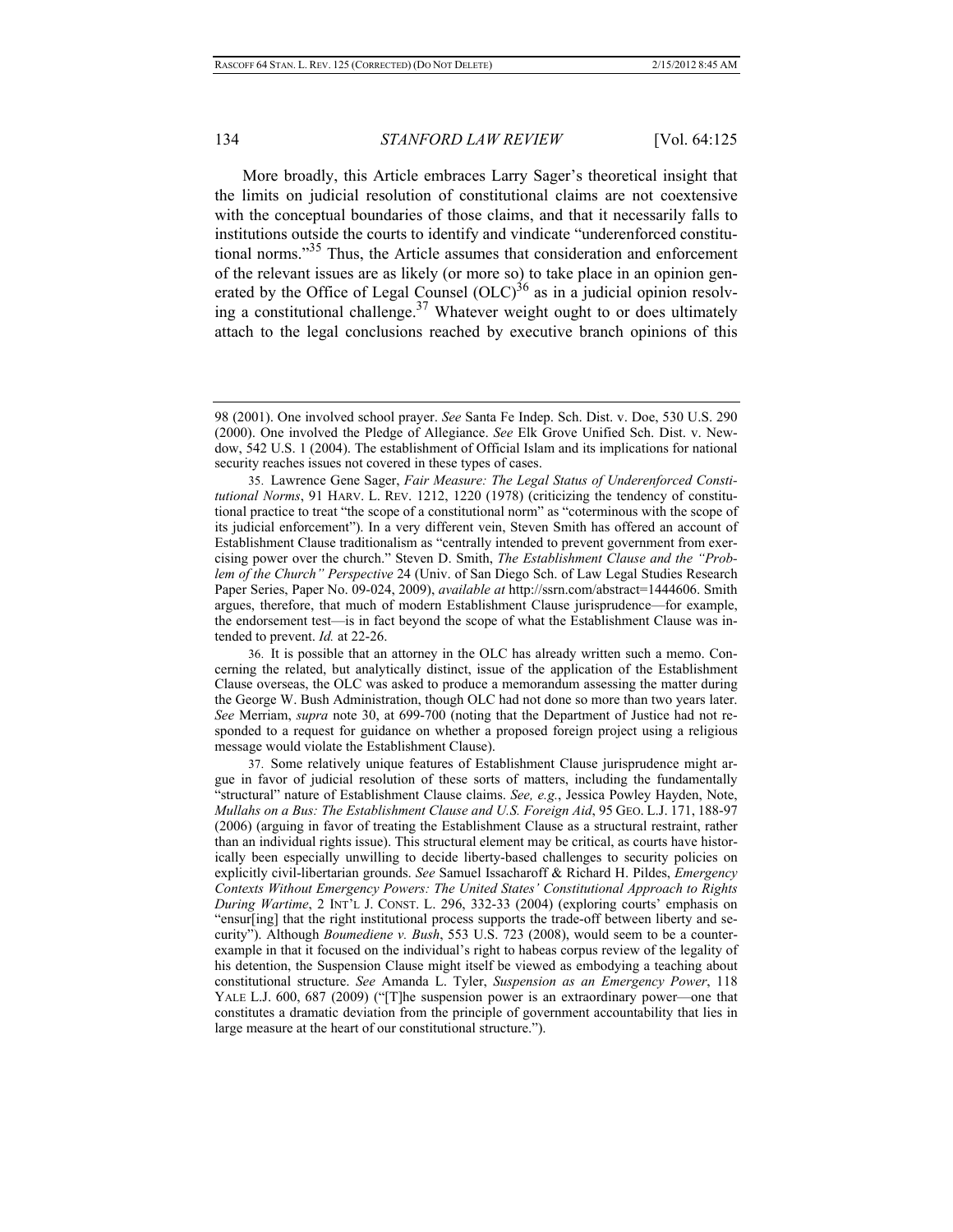sort,<sup>38</sup> they represent important sites for the application of law to cutting-edge national-security initiatives, including domestic counter-radicalization.<sup>39</sup>

Legal concerns about counter-radicalization rooted in the law and traditions associated with the Establishment Clause and in conceptions of religious liberty more generally overlap with, and are reinforced by, a series of pragmatic and strategic concerns about its efficacy—concerns which have actually surfaced in the context of counter-radicalization efforts undertaken over the last five years by American allies overseas,  $40$  most prominently the United Kingdom's domestic counter-radicalization program, Prevent.41 Does the government possess the right sort of institutional capacity and legitimacy to intervene in the religious lives of Muslim citizens in a manner that will ultimately reduce the threat of terrorism?<sup>42</sup> Might not the institutional focus on winning Muslim "hearts and minds" carry unintended risks, and possibly even backfire, producing a net loss to security? What toll might counter-radicalization exact on the fragile and hard-won ecosystem of American religious pluralism given its potential for sowing social disunity among and within religious groups?<sup>43</sup> The

 40. *See, e.g.*, Lorenzo Vidino, *Europe's New Security Dilemma*, 32 WASH. Q. 61 (2009) (examining how "nonviolent Islamists [can be] engaged and used as partners against violent radicalization" in Europe); Sidney Jones, Senior Adviser, Int'l Crisis Grp., Remarks at the Center for Strategic and International Studies: Radicalization and Counter-Radicalization in Indonesia: Taking Stock (May 24, 2010) (transcript available at http://csis.org/event/radicalization-and-counter-radicalization-indonesia-taking-stock) (discussing counter-radicalization in Southeast Asia).

41. *See* CONTEST, *supra* note 5, at 80-102 (outlining the Prevent program).

 42. Even proponents of American counter-radicalization are aware of its decidedly mixed track record overseas. *See, e.g.*, Borelli, *supra* note 14 ("While one could challenge the methods, or even the effectiveness, of such programs, at least [the United Kingdom and Singapore] have taken steps to adopt a more holistic approach to this problem.").

 43. *See generally* ROBERT D. PUTNAM & DAVID E. CAMPBELL, AMERICAN GRACE: HOW RELIGION DIVIDES AND UNITES US 493-515 (2010) (pointing out the "potentially volatile mixture" of high religiosity and high religious diversity in the United States and further noting that "[t]hree groups stand out for their unpopularity [in contemporary American culture]—Mormons, Buddhists, and Muslims").

 <sup>38.</sup> *Cf.* BRUCE ACKERMAN, THE DECLINE AND FALL OF THE AMERICAN REPUBLIC 87- 116 (2010) (describing an increasing reliance on legal opinions by the White House Counsel and OLC for the legitimacy of presidential actions).

 <sup>39.</sup> In this way, the argument I advance does not depend on the prospect of a resounding judicially enforced injunction against any particular program. *Cf.* Freedom from Religion Found. v. Obama, 641 F.3d 803, 806 (7th Cir. 2011) ("The Judicial Branch does not censor a President's speech."). This does not mean, of course, that the executive branch cannot censor itself. This idea is related to the concept of the "self-application" of law, an important feature of the legal process tradition. *See* HENRY M. HART, JR. & ALBERT M. SACKS, THE LEGAL PROCESS 120-21 (William N. Eskridge & Philip P. Frickey eds., 1994) ("[E]very directive arrangement which is susceptible of correct and dispositive application by a person to whom it is initially addressed is self-applying."). I owe this citation to Jeremy Waldron.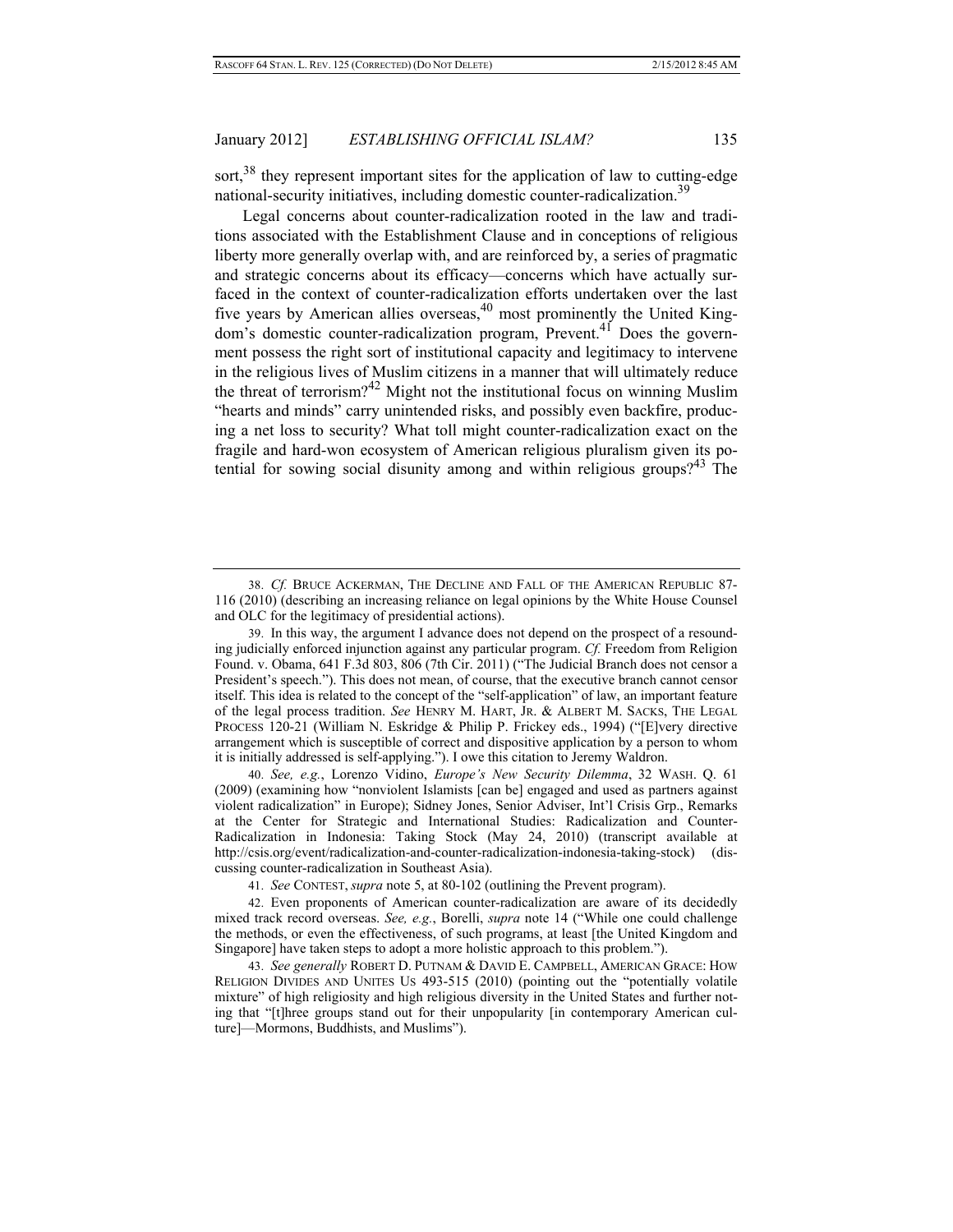British experience—the primary model for domestic counter-radicalization in the United States<sup>44</sup>—supplies cautionary answers to each of these questions.

This Article proceeds as follows. In Part I, I offer a conceptual account of contemporary counter-radicalization. In Part II, I move from the conceptual to the programmatic, providing a genealogy of American counter-radicalization, emphasizing its roots in European and British practices, and describing the extent of its reach across federal and subnational agencies. I categorize contemporary counter-radicalization programs into strategies of engagement, bureaucratic entrenchment, and expression.

Part III argues that these initiatives pursued by American officials at every level of government are potentially in tension with Establishment Clause doctrine, theory, and values. Specifically, I emphasize three main doctrinal and theoretical frameworks for evaluating counter-radicalization under the Establishment Clause—Anti-Erastianism, Endorsement, and Coercion. I then compare each legal framework to aspects of the U.S. and U.K. counterradicalization programs discussed above. My goal in this Part is twofold: first, to call attention to the counter-radicalization initiatives that threaten the greatest tension with the Establishment Clause; second, to reveal the overlap between the legal and strategic rationales militating against certain counterradicalization policies. Specifically, by adverting to a number of leading criticisms that have been lodged against British counter-radicalization efforts, I hope to show how these policy-based rationales for official caution coalesce with arguments rooted in constitutional doctrine and theory.<sup>45</sup>

 <sup>44.</sup> *See, e.g.*, *Working with Communities to Disrupt Terror Plots: Hearing Before the Subcomm. on Intelligence, Info. Sharing, and Terrorism Risk Assessment of the H. Comm. on Homeland Sec.*, 111th Cong. 53 (2010) [hereinafter *Working with Communities*] (statement of Deborah A. Ramirez, Executive Director, Partnering for Prevention and Community Safety Initiative, Northeastern University School of Law) (stating that the British "are miles ahead of the U.S. law enforcement" and that "[w]e can learn from the British example" in regard to counter-radicalization); BERGEN & HOFFMAN, *supra* note 15, at 16 ("[T]he U.S. lost five years [before beginning] to learn from the British experience."). Interestingly, it is incongruous that the United States should turn to Europe for inspiration on counterradicalization, when research has consistently shown that the American Muslim community is importantly different economically and socially from European Muslim communities. *See, e.g.*, MARC SAGEMAN, LEADERLESS JIHAD 89-108 (2008) ("There have been far fewer homegrown global Islamist terrorists in the United States than in Europe because of differences in the rate of radicalization of their respective Muslim communities.").

 <sup>45.</sup> *See* Holmes, *supra* note 24, at 303-04 ("Rules do not function always and exclusively as disabling restraints, binding our hands; they can also serve as steadying guidelines, focusing our aim, and reminding us of long-term objectives and collateral dangers that might otherwise slip from view in the flurry of an unfolding crisis."). Similarly, Philip Bobbitt claims that the rule of law itself supplies something like a strategic objective of counterterrorism, arguing that "the interface of constitutional rights and the powers of the state [should not be viewed] as a zero-sum game." BOBBITT, *supra* note 24, at 287. In this context, the fact that law and strategy line up is not an accident, but the product of an underlying truth about the strategic visions animating the First Amendment.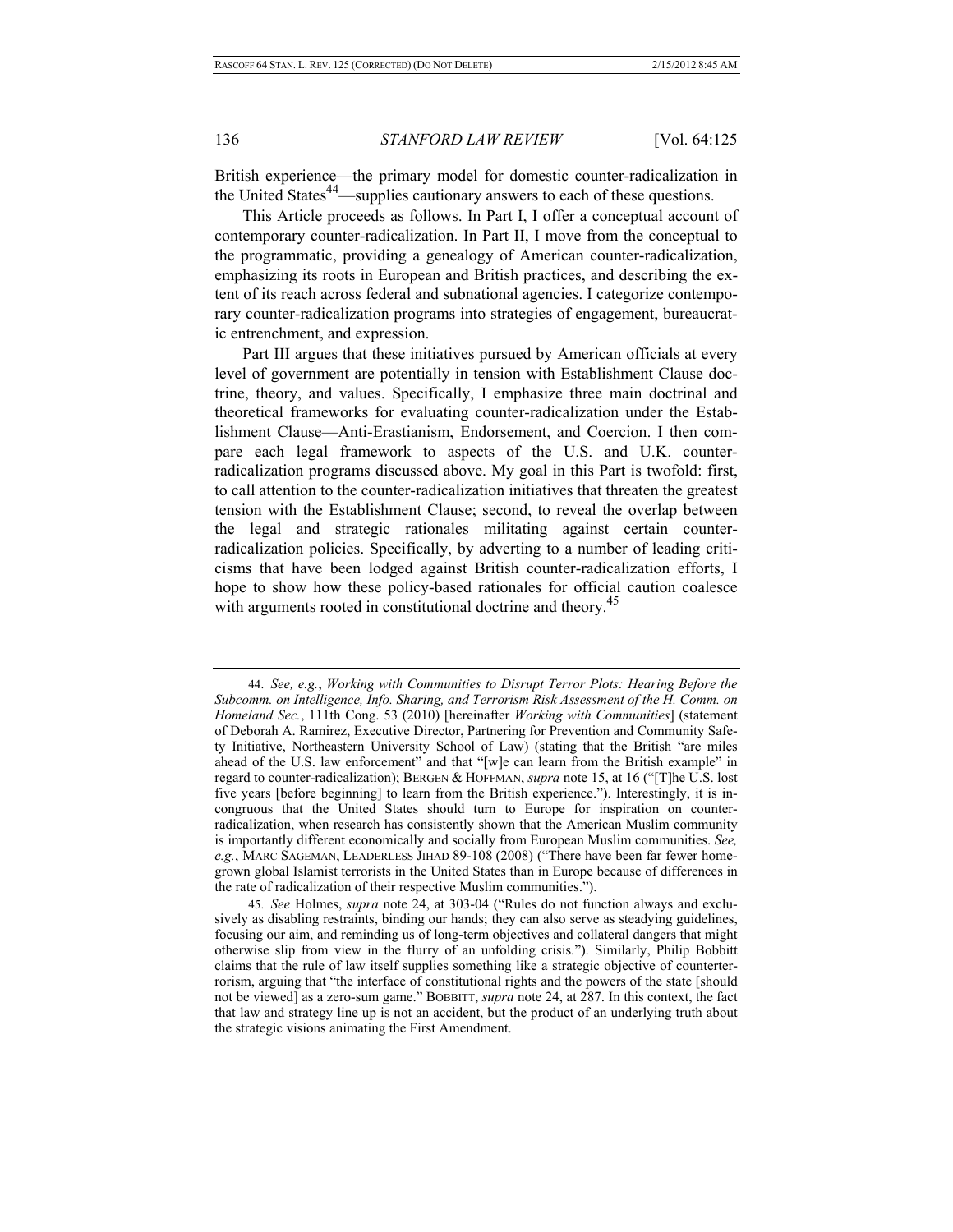In Part IV, I anticipate and address three potential challenges to the central claims of this Article. First is the contention that counter-radicalization takes aim not at a religious phenomenon but at a political or ideological one, and so is the contemporary equivalent of the last generation's official anticommunism, which created no significant Establishment Clause concerns. Second, I take up the claim that expressive counter-radicalization is protected by the First Amendment's Free Speech Clause under the emerging government speech doctrine. Third, I address the argument that the participation of nongovernmental actors in counter-radicalization efforts can avoid Establishment Clause concerns. In Part V, I conclude.

#### I. THE VARIETIES OF COUNTER-RADICALIZATION

Unlike "counterterrorism"<sup>46</sup> or "counterinsurgency,"<sup>47</sup> which have rich (if not entirely satisfying) conceptual foundations, "counter-radicalization" remains almost completely undertheorized. To its proponents, counterradicalization begins with the uncontroversial proposition that manifestations of violent extremism are rooted in ideas and social-behavioral processes. Understanding and addressing those ideas and processes will help prevent future attacks and thus should play an important role in American counterterrorism policy. But these basic assumptions give rise to a wide range of theoretical possibilities about what counter-radicalization is, how it should be conducted, and how the government can best devote its resources to address the contemporary security threat.<sup>49</sup> In order to provide some conceptual clarity, I offer a ty-

 <sup>46.</sup> *See, e.g.*, BOBBITT, *supra* note 24, at 3 (defining the objectives of the "Wars against Terror" as "not the conquest of territory or the silencing of any particular ideology but rather to secure the environment necessary for states of consent and to make it impossible for our enemies to impose or induce states of terror"); JACK GOLDSMITH, THE TERROR PRESIDENCY 184 (2007) (defining the "Terror Presidency" as demanding a balance of the "twin and sometimes incompatible obligations to keep us safe and maintain our trust").

 <sup>47.</sup> *See, e.g.*, John A. Nagl, *Foreword to the University of Chicago Press Edition* of U.S. ARMY & MARINE CORPS, COUNTERINSURGENCY FIELD MANUAL, at xiii, xvii-xix (Univ. of Chi. Press, 1st ed. 2007) (2006) (setting out the significance of the new approach to counterinsurgency); COUNTERINSURGENCY FIELD MANUAL, *supra*, at 34-52 (discussing elements of a counterinsurgency strategy).

 <sup>48.</sup> Some have recently preferred the term "disengagement" to describe counterradicalization efforts to separate radicals from their inclinations to violence. *See* QATAR INT'L ACAD. FOR SEC. STUDIES, RISK REDUCTION FOR COUNTERING VIOLENT EXTREMISM 3 (2010) (discussing counter-radicalization efforts as "[r]educing the risk of engagement (and/or re-engagement) in terrorism"). Meanwhile, the Quilliam Foundation, a prominent counter-radicalization think tank in London, describes itself as focused on "counterextremism." *About Us*, QUILLIAM, http://www.quilliamfoundation.org/about-us.html (last visited Jan. 14, 2012).

 <sup>49.</sup> As a recently issued policy paper puts it, "Counter-radicalization is a policy theme, not a single policy. It is delivered through multiple channels. The range of relevant activities is potentially unlimited . . . ." NEUMANN, *supra* note 28, at 7. Given the breadth of counter-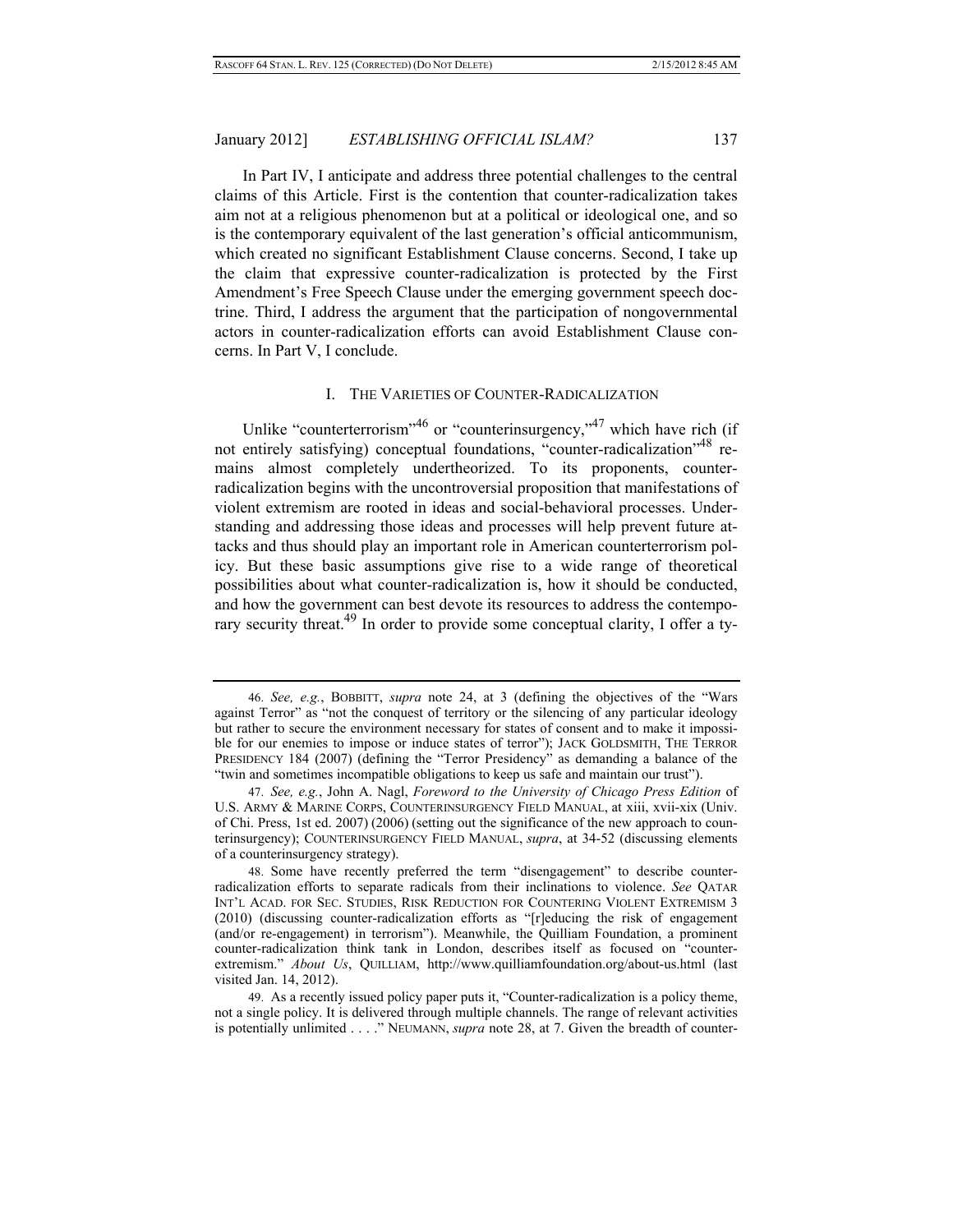pology of contemporary efforts, differentiating between secular and religious methodologies, as well as between efforts that take aim directly at radical ideologies and those that focus on individuals and populations vulnerable to being radicalized.

#### A. *Counter-Radicalization Methodologies*

The government may employ two main strategies to achieve its counterradicalization goals: secular and explicitly religious methodologies. Whether counter-radicalization efforts may threaten collision with Establishment Clause doctrine and theory depends on the particulars of the program in question.

#### 1. *Secular methods*

In some instances, counter-radicalization employs a secular methodology. That is to say, the government seeks to effect changes in religious ideation by addressing what are seen as its material causes without direct reference to or interference in religion or ideology.<sup>50</sup> Foreign policy officials thus sometimes speak of U.S. financial support for majority-Muslim countries as discharging a counter-radicalization function. Regarding financial aid packages for the Yemeni poor, for example, USAID has maintained that "[a] higher level of satisfaction with the direction of their lives will lower behaviors that create instability, such as extremism and violence."<sup>51</sup> Similarly, the State Department's top counterterrorism official has observed that "[s]ome of our aid programs will help address underlying conditions for at-risk populations. Reducing corruption and building legitimate institutions with our assistance will also reduce the ap-

radicalization interventions, it should hardly be surprising that the legal status of counterradicalization inevitably requires context-specific evaluation.

 <sup>50.</sup> Even hard-power initiatives targeting senior terrorist leadership could be expected to have effects on the trajectory of radical Islam. Killing or capturing leaders of radical movements could either cut off key proponents or leaders of radical Islamic thought, or create martyrs and thus prompt more to join in radical movements in retaliation.

 <sup>51.</sup> USAID, 2010-2012 YEMEN COUNTRY STRATEGY 2 (2010); *see also* USAID, DEVELOPMENT ASSISTANCE AND COUNTER-EXTREMISM: A GUIDE TO PROGRAMMING (2009) (providing programming advice "to help development practitioners respond to socioeconomic, political, and cultural drivers of violent extremism"); Karin von Hippel, *A Counterradicalization Strategy for a New U.S. Administration*, 618 ANNALS AM. ACAD. POL. & SOC. SCI. 182 (2008) (arguing for a U.S. foreign counter-radicalization strategy that addresses the "enabling environment" in Muslim countries through a development strategy that emphasizes "good governance, anticorruption, and social service provision"). *But see* CHARLES KURZMAN, THE MISSING MARTYRS 65 (2011) (arguing that Western-backed secularization as opposed to more indigenous religious education has paradoxically contributed in some ways to violent extremism in the Islamic world).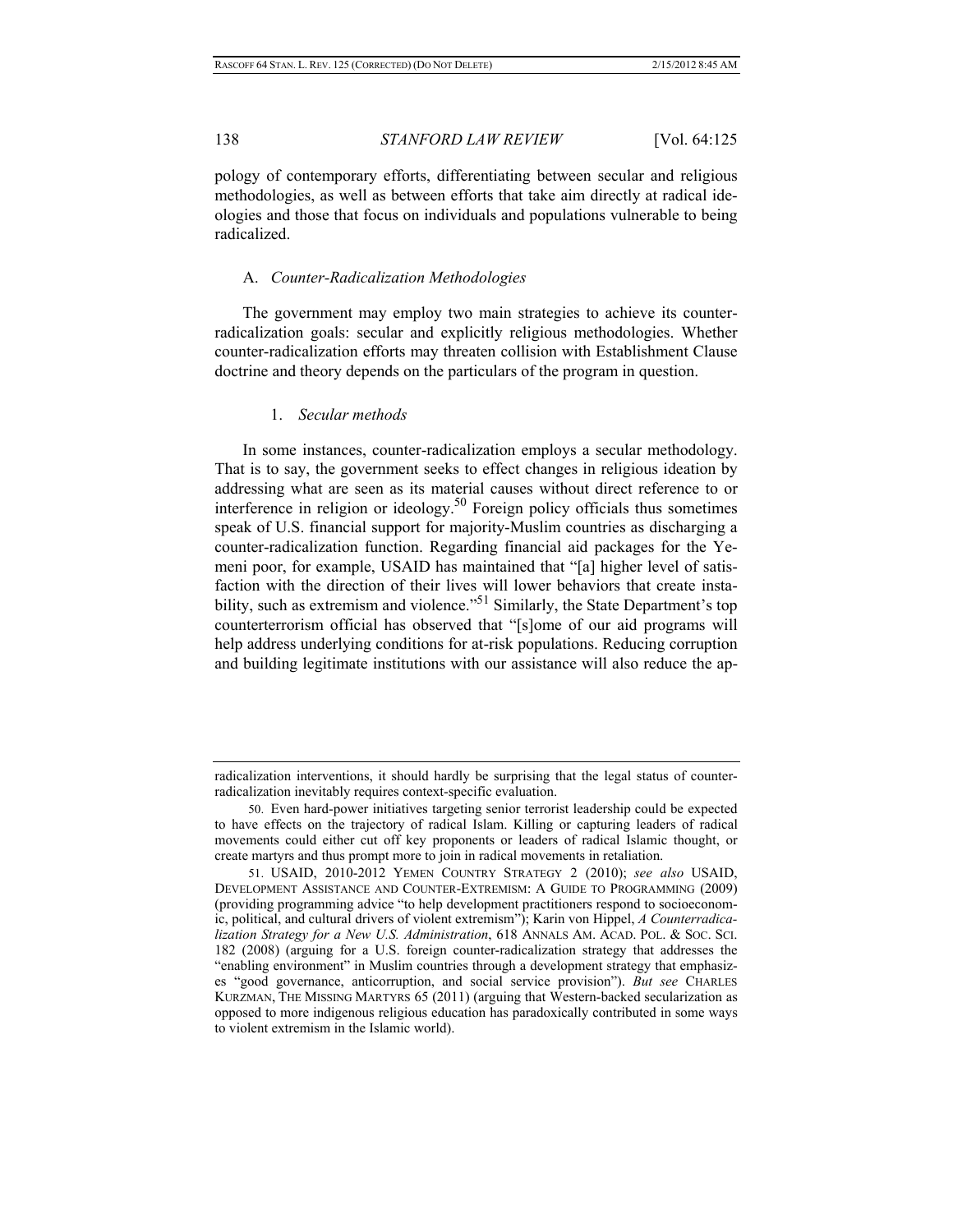peal of extremism."52 On the domestic front, one example of secular counterradicalization is supplied by government-supported sports leagues intended to serve as outlets for youthful energy among teenagers perceived to be at risk for radicalization.<sup>53</sup> Such programs are of a piece with police department programs targeting children and teenagers at risk for gang membership or other criminal activity.<sup>54</sup> Additionally, the Obama Administration has recently touted the use of "good governance programs—including those that promote immigrant integration and civic engagement, protect civil rights, and provide social services" as part of its domestic counter-radicalization strategy.<sup>55</sup>

#### 2. *Proselytization*

In other cases, counter-radicalization pursues its ends through explicitly religious means. For example, under the command of General Doug Stone, American officials charged with overseeing the detention of Iraqi prisoners of war produced a "directory" that juxtaposed "moderate" and "radical" Koranic passages "in order to refute detainees when they use certain passages to support a radical interpretation of Islam."56 They also created "the world's most moderate Hadith" in order to harmonize classical Islamic learning with American strategic objectives.<sup>57</sup> The U.S. State Department has also sponsored trips to majority-Muslim countries by Muslim-American religious leaders as part of an

 <sup>52.</sup> Daniel Benjamin, Coordinator, Office of the Coordinator for Counterterrorism, Remarks at the Jamestown Yemen Conference (Apr. 15, 2010) (transcript available at http://www.state.gov/s/ct/rls/rm/2010/140327.htm).

 <sup>53.</sup> *See, e.g.*, Press Release, N.Y. Police Dep't, NYPD Forms Cricket League for New York City Youth (July 22, 2008), *available at* http://www.nyc.gov/html/nypd/html/ pr/pr 2008 029.shtml (describing the NYPD-sponsored cricket league primarily populated by youth of Arab and South Asian descent).

 <sup>54.</sup> Tellingly, Secretary of Homeland Security Janet Napolitano and her senior staff frequently invoke the example of these anti-gang initiatives when they discuss counterradicalization. *See, e.g.*, DEP'T OF HOMELAND SEC., FACT SHEET: THE DEPARTMENT OF HOMELAND SECURITY'S APPROACH TO COUNTERING VIOLENT EXTREMISM (2011), *available at* http://www.dhs.gov/files/fact-sheet-approach-to-countering-violent-extremism.pdf (listing as one of the Department of Homeland Security's main strategies "[d]isrupt[ing] and deter[ring] recruitment or individual mobilization through support for local law enforcement programs, including information-driven, community-oriented policing efforts that for decades have proven effective in preventing violent crime"); Press Release, Dep't of Homeland Sec., Readout of Secretary Napolitano's Remarks at the West Virginia Homeland Security Summit (June 1, 2011) (transcript available at http://www.dhs.gov/ynews/releases/ pr 1306977568776.shtm) ("DHS has . . . worked with hundreds of communities and local organizations to implement community-oriented policing strategies that have been successful in other crime-reduction efforts."). Nevertheless, as is clear from this Article, the "secular" approach championed by the Department of Homeland Security (or its senior leadership) is not normative across the federal government or local and state governments.

 <sup>55.</sup> WHITE HOUSE, EMPOWERING LOCAL PARTNERS, *supra* note 2, at 8.

 <sup>56.</sup> Thompson, *supra* note 29, at 344.

 <sup>57.</sup> *Id.*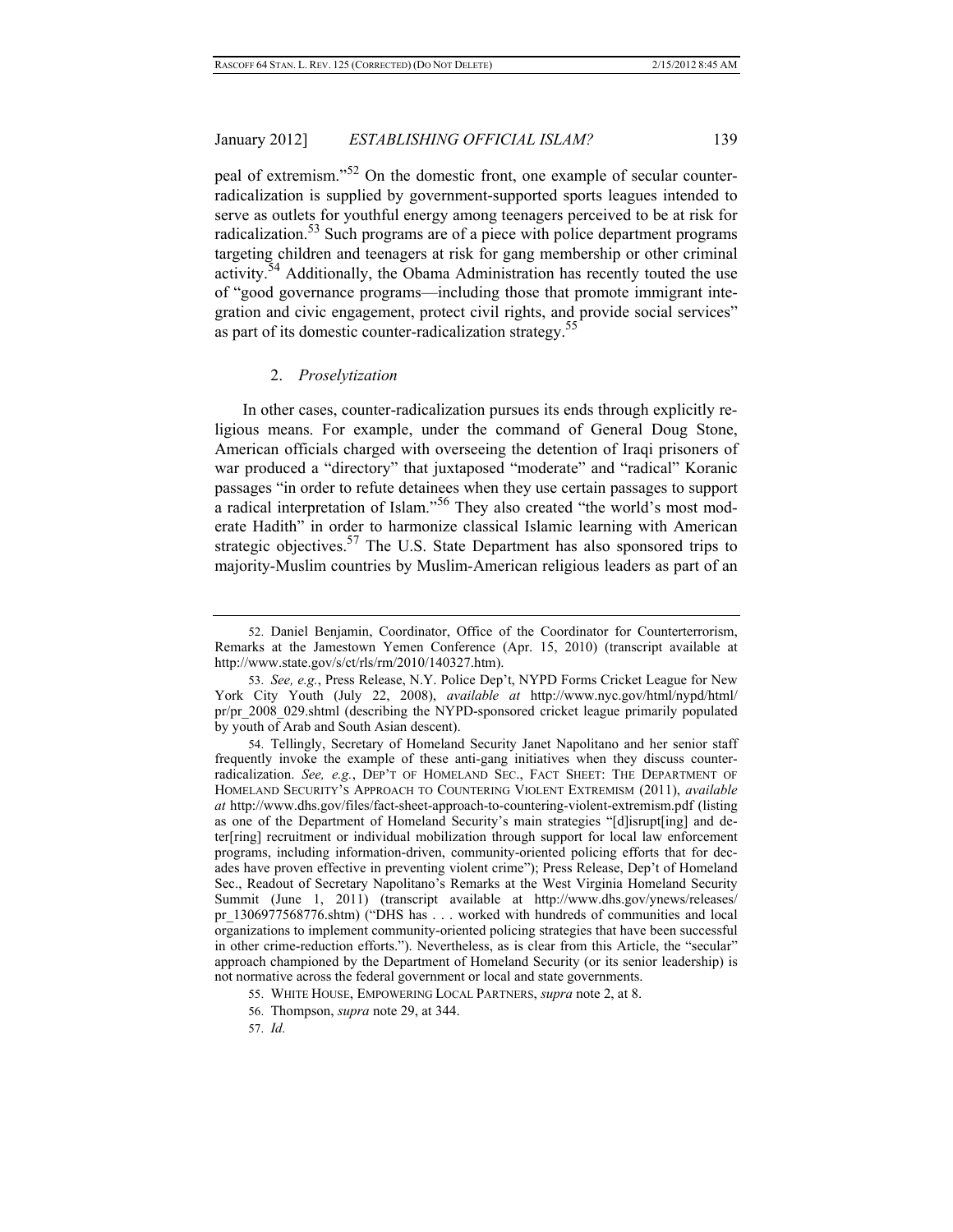official effort to "bring[] a moderate perspective to foreign audiences on what it's like to be a practicing Muslim in the United States."58 At a recent Senate committee hearing devoted in part to aspects of contemporary counterradicalization, a veteran FBI and CIA official called for formal imam training (though not with respect to theology) as part of a larger strategy.<sup>59</sup> As discussed below, it is precisely when the government uses these explicitly religious modalities to achieve its counter-radicalization objectives that Establishment Clause concerns are most forceful.

## B. *Counter-Radicalization Theories*

#### 1. *Behavioral counter-radicalization*

Counter-radicalization takes aim at "radicalization," a social-psychological process through which non-radical Muslims come to a religious worldview that is tolerant, perhaps even supportive, of terrorist violence. How this process unfolds is deeply contested; theories of "radicalization" abound, but they inevitably exhibit the shortcomings of predictive social science applied to limited data sets.<sup>60</sup> As Secretary of Homeland Security Janet Napolitano recently conceded, "I think that we do not yet have a complete understanding of what would cause a person to become radicalized."61 The study of radicalization is further complicated by the prominence of analysis carried out by members of the national security bureaucracy.<sup>62</sup> As Aziz Huq has argued, studies of radicalization undertaken by government agencies may represent attempts to secure "legitimacy for policies of investigation and prosecution [predicated] on the state's claim of expertise" as much as instances of dispassionate scientific inquiry. $63$  In the absence of a social-scientific framework that commands the respect of academics

 61. *Nine Years After 9/11: Confronting the Terrorist Threat to the Homeland: Hearing Before the S. Comm. on Homeland Sec. & Governmental Affairs*, 111th Cong. 14 (2010) [hereinafter *Nine Years After 9/11*] (testimony of Janet Napolitano, Secretary, Department of Homeland Security).

 <sup>58.</sup> Matthew Lee, *U.S. State Department Sending Imam of Proposed New York Mosque to Middle East*, WASH. POST, Aug. 12, 2010, at A13 (citing State Department spokesman P.J. Crowley).

 <sup>59.</sup> *See A Ticking Time Bomb: Counterterrorism Lessons from the U.S. Government's Failure to Prevent the Fort Hood Attack: Hearing Before the Comm. on Homeland Sec. & Governmental Affairs*, 112th Cong. 11 (2011) [hereinafter *Ticking Time Bomb Hearing*] (statement of J. Philip Mudd, Senior Global Adviser, Oxford Analytica).

 <sup>60.</sup> The Violent Radicalization and Homegrown Terrorism Prevention Act of 2007 would have created "centers of excellence" at various academic institutions to pursue the social science behind radicalization and counter-radicalization. S. 1959, 110th Cong. § 899D (2007); H.R. 1955, 110th Cong. § 899D (2007).

 <sup>62.</sup> *See, e.g.*, MITCHELL D. SILBER & ARVIN BHATT, N.Y. POLICE DEP'T INTELLIGENCE DIV., RADICALIZATION IN THE WEST: THE HOMEGROWN THREAT (2007).

 <sup>63.</sup> Aziz Z. Huq, *Modeling Terrorist Radicalization*, 2 DUKE F. FOR L. & SOC. CHANGE 39, 40 (2010).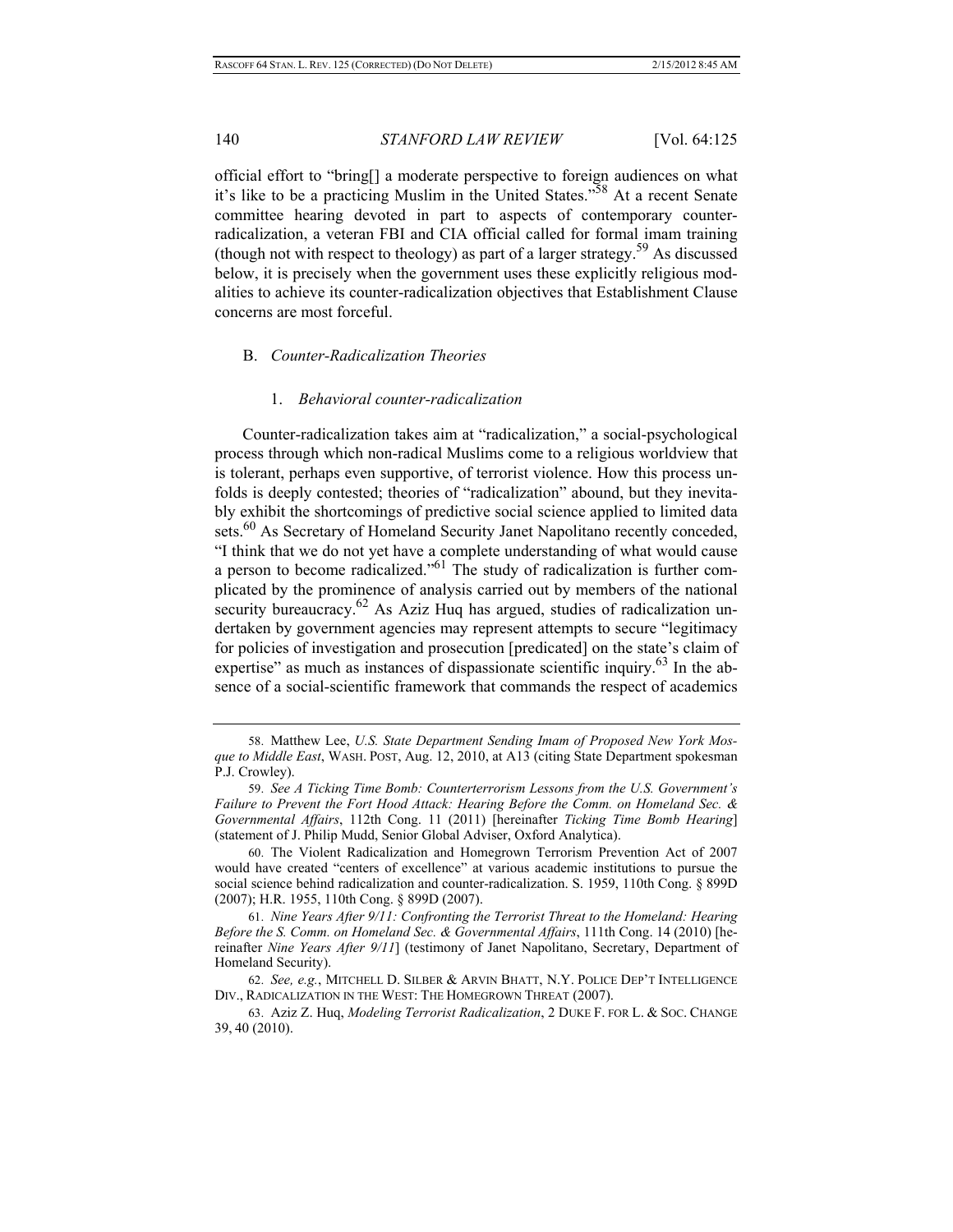and practitioners, officials within the American national security bureaucracy are increasingly disavowing reliance on any one model of radicalization, substituting a multifactored checklist that is calculated to be descriptively accurate, though perhaps less predictive.  $64$ 

The most robust account of radicalization draws on social movement theory and emphasizes the interaction between larger ideological, political, and social currents on the one hand, and personal crises that lead to "cognitive openings" on the other.<sup>65</sup> Radical groups, Quintan Wiktorowicz has argued, employ these openings to impart and anchor their ideology, seeking out individuals for whom existing "religious views and/or established religious institutions seem inadequate in addressing concerns."66 As a recent empirical study found, "homegrown terrorists' understanding of their religion was a relatively significant factor in their radicalization."<sup>67</sup> Finally, these ideological transformations are, in turn, reinforced and amplified by group dynamics, either in face-to-face meetings or their virtual analogues.<sup>68</sup>

Crucially, the radicalization process so described need not—and frequently does not—culminate in mobilization to engage in terrorist violence.<sup>69</sup> The radicalized subject is not a terrorist, but rather someone who may be predisposed to regard terrorist violence as religiously sanctioned. At the same time, radicaliza-

 65. *See* QUINTAN WIKTOROWICZ, RADICAL ISLAM RISING: MUSLIM EXTREMISM IN THE WEST 85-98 (2005).

66. *Id.* at 21.

 67. DAVEED GARTENSTEIN-ROSS & LAURA GROSSMAN, HOMEGROWN TERRORISTS IN THE U.S. AND U.K.: AN EMPIRICAL EXAMINATION OF THE RADICALIZATION PROCESS 18 (2009). The radicalization process may also be triggered by a Muslim teenager's desire to pursue "jihadi cool." *See* Dina Temple-Raston, *Jihadi Cool: Terrorist Recruiters' Latest Weapon*, NPR (Mar. 26, 2010), http://www.npr.org/templates/story/story.php?storyId =125186382.

 68. *See* Scott Atran, *The Romance of Terror*, GUARDIAN (July 19, 2010, 8:15 EDT), http://www.guardian.co.uk/commentisfree/belief/2010/jul/19/terrorism-radical-religion ?INTCMP=SRCH ("Individuals now mostly radicalise horizontally with their peers, rather than vertically through institutional leaders or organisational hierarchies: in small groups of friends—from the same neighbourhood or social network—or even as loners who find common cause with a virtual internet community."). Nevertheless, radicalization generally appears to require face-to-face interactions. *See* Tim Stevens, *Regulating the "Dark Web": How a Two-Fold Approach Can Tackle Peer-to-Peer Radicalisation*, RUSI J., Apr. 2009, at 28, 29.

 69. *See* BRIAN MICHAEL JENKINS, RAND CORP., OCCASIONAL PAPER NO. OP-292, WOULD-BE WARRIORS: INCIDENTS OF JIHADIST TERRORIST RADICALIZATION IN THE UNITED STATES SINCE SEPTEMBER 11, 2001, at 7 (2010) ("The transition from radical to terrorist is often a matter of happenstance. It depends on whom one meets and probably on when that meeting occurs in the arc of one's life.").

 <sup>64.</sup> *See Violent Extremism: How Are People Moved from Constitutionally-Protected Thought to Acts of Terrorism?: Hearing Before the Subcomm. on Intelligence, Info. Sharing, & Terrorism Risk Assessment of the H. Comm. on Homeland Sec.*, 111th Cong. 20 (2009) (statement of Dr. Stevan Weine, Professor of Psychiatry, University of Illinois at Chicago) ("[W]e need scientifically rigorous, conceptually based investigations of how radicalization and recruitment occur.").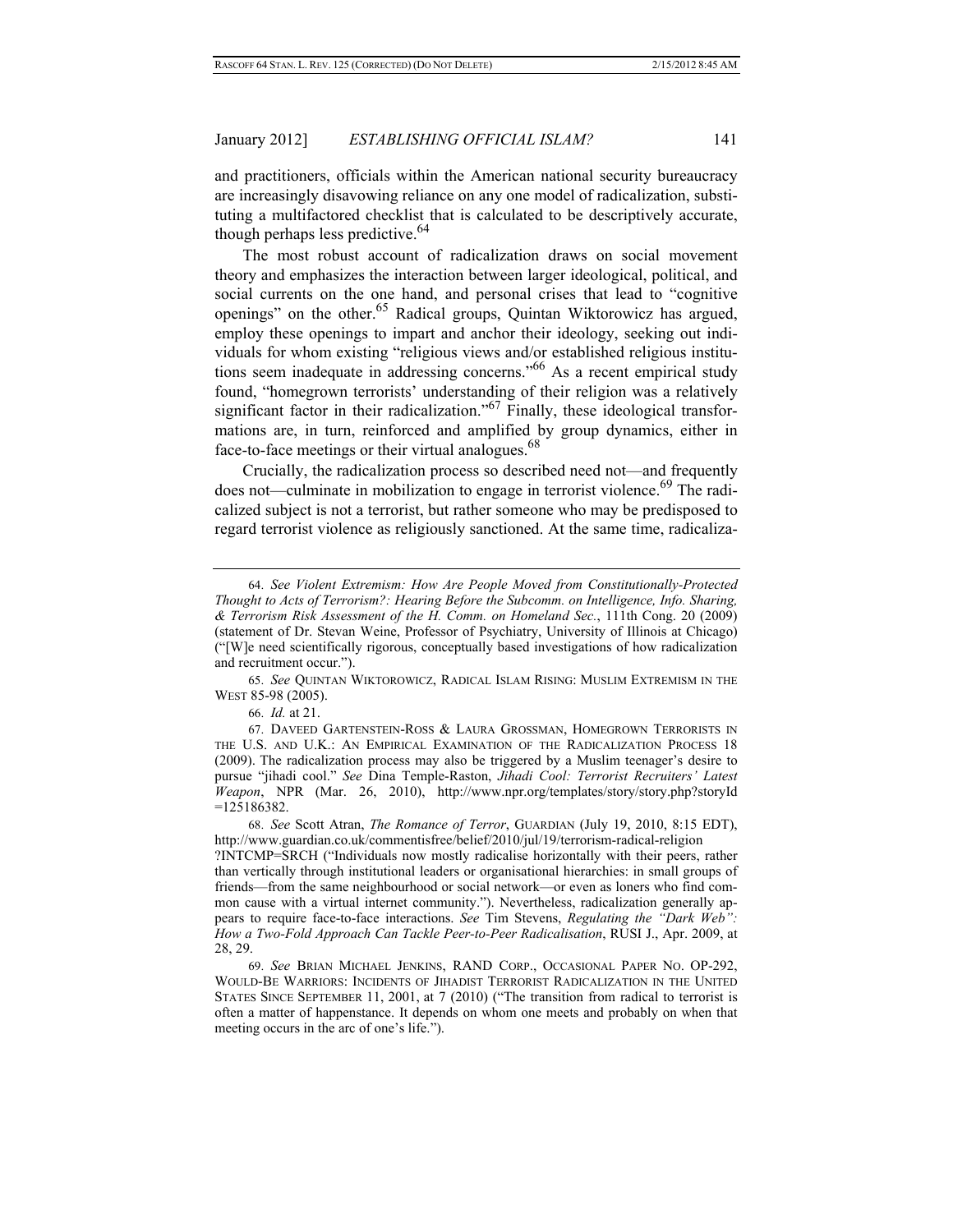tion that does culminate in violence may occur on a compressed and unpredictable timetable. As Michael Chertoff has recently commented, "[T]he distance between radicalization and putting a bomb on are [sic] sometimes days and weeks."70

To the extent that counter-radicalization tries to prevent this behavioralpsychological transformation, its subjects may be individuals or groups who are vulnerable to being radicalized. Thus far, counter-radicalization efforts have split between two levels: at-risk young Muslims<sup>71</sup> and Muslim communities. The United Kingdom's Channel program, itself part of the larger Prevent strategy, provides one example of individual-level counter-radicalization targeting young Muslims.72 Muslim teenagers come to the attention of officials in the security apparatus or through contact with the welfare state—which now participates in the larger British counter-radicalization agenda. Once officials have identified their target audience, their goal is to interfere with each individual's radicalization process or to unwind it if it has already taken root.<sup>73</sup> The Channel program employs a host of techniques, potentially including an inculcation of "mainstream" religious beliefs.<sup>74</sup>

In instances where counter-radicalization takes the Muslim community as its subject, the scope of the community may be defined geographically or by reference to shared language or country of origin. For example, the U.S. government has devoted significant energies to the Somali-American community in cities like Minneapolis on the theory that that community is uniquely vulnerable to certain strains of radical ideation and activities.<sup>75</sup>

 72. *See generally* Alan Travis, *Schools' Counter Terrorism Project Reviewed*, GUARDIAN (London), Feb. 17, 2011, at 15.

 73. *See* VIDINO, *supra* note 19, at 9 ("Channel seeks the help of civil servants, teachers, social workers, community leaders, and other members of the public, who are instructed to report individuals they consider exhibiting signs of radicalization. A panel of experts that includes police officials, community leaders, and other authorities then assesses the case and might recommend some form of intervention . . . .").

 74. *See* Vidino, *supra* note 40, at 68 (describing the role of imams in attempting to deradicalize youth).

 <sup>70.</sup> Michael Chertoff, Former Sec'y, Dep't of Homeland Sec., Remarks at the Bipartisan Policy Center's State of Domestic Intelligence Reform Conference (Oct. 6, 2010) (transcript available at http://www.bipartisanpolicy.org/library/national-security-preparednessgroup/transcript-dni-clappers-remarks-bpcs-domestic-intellige).

 <sup>71.</sup> *See, e.g.*, Graeme Wilson, *"One in Eight Admires al-Qaeda" "40pc Want Sharia Law in Britain*,*"* DAILY TELEGRAPH (London), Jan. 29, 2007, at 1 (reporting on increasing rate of radicalization and anti-Western views among British Muslims aged sixteen to twentyfour). Secretary of Homeland Security Janet Napolitano has posed the issue of individualized counter-radicalization as follows: "How do you identify a youth who is susceptible to becoming radicalized? How do you work with that youth, his family and community to give them alternatives to radicalization?" Cordula Meyer, "*Away from the Politics of Fear*,*"* SPIEGEL ONLINE (Mar. 16, 2009), http://www.spiegel.de/international/world/0,1518,613330 ,00.html.

 <sup>75.</sup> *See Violent Islamist Extremism: Al-Shabaab Recruitment in America: Hearing Before the S. Comm. on Homeland Sec. & Governmental Affairs*, 111th Cong. 11 (2009)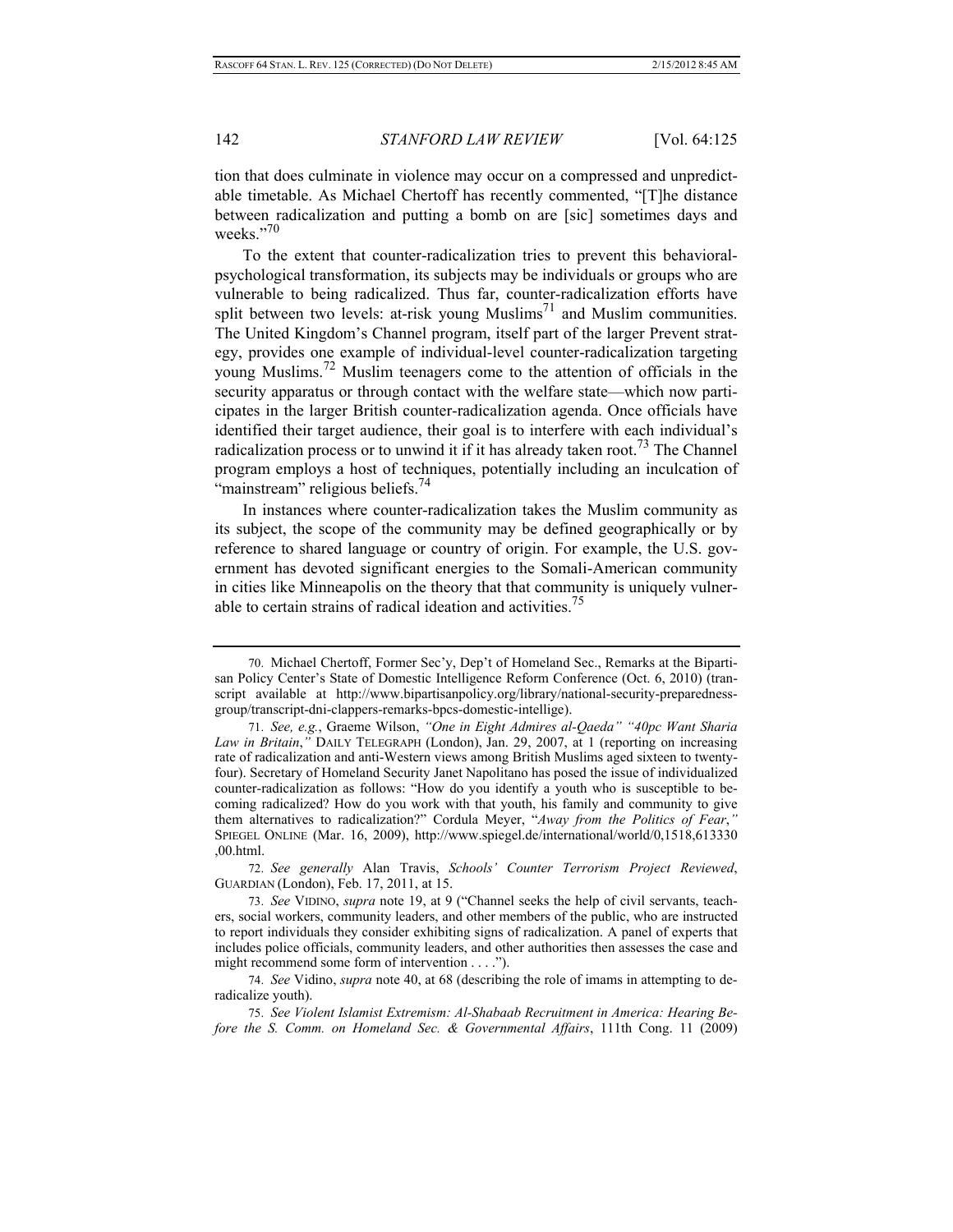Alternatively, counter-radicalization may aim explicitly or implicitly at the Muslim community writ large. As Charles Farr, head of Britain's Office of Security and Counter-Terrorism, has argued:

There is a much larger group of people who feel a degree of negativity, if not hostility, towards the state, the country, the community, and who are, as it were, the pool in which terrorists will swim . . . . [U]nless we reach that group they may themselves move into the very sharp end, but even if they do not they will create an environment in which terrorists can operate with a degree of impunity that we do not want. . . . That is to a degree what Prevent is all about<sup>76</sup>

Similarly, according to a controversial study undertaken by the New York City Police Department, the radicalization process begins with "preradicalization," the situation in which all "unremarkable" young Muslim men presumably find themselves.77 Changes that these men may undergo over time might culminate in their radicalization and, past that, in their commitment to participating in an act of terrorist violence. These broader approaches to counter-radicalization inevitably raise significant strategic policy questions—in particular, the risk of stigmatization of all members of Muslim communities and concerns about the cost-effectiveness of programs whose goals are to shape viewpoints on a comprehensive scale.<sup>78</sup> As a leading critic of Prevent has put it, "There was overwhelming concern that the policy construed the entire British Muslim population—roughly two million citizens—as uniquely and collectively responsible for preventing terrorist incidents."<sup>79</sup>

#### 2. *Ideological counter-radicalization*

Behavioral counter-radicalization centers on the social-psychological process of radicalization and the populations that are vulnerable to it. Another possibility—which I call "ideological counter-radicalization"—focuses on the presence and proliferation of radical Islamic ideology as such, rather than on a

<sup>(</sup>statement of J. Philip Mudd, Associate Executive Assistant Director, National Security Branch, FBI) (discussing community outreach to Minneapolis's Somali-American community due to risk of radicalization among young Somali men).

 <sup>76.</sup> HOME AFFAIRS COMM., PROJECT CONTEST: THE GOVERNMENT'S COUNTER-TERRORISM STRATEGY, 2008-9, H.C. 212, at Ev 29 (U.K.); *cf.* NEUMANN, *supra* note 28, at 17 ("Unlike counterterrorism, which targets terrorists, counter-radicalization is focused on the communities that are targeted by terrorists.").

 <sup>77.</sup> SILBER & BHATT, *supra* note 62, at 6 (describing pre-radicalization as "unremarkable" young Muslims' "life situation before they were exposed to and adopted jihadi-Salafi Islam as their own ideology").

 <sup>78.</sup> *See* Martin Bentham, *Counter-Terrorism Projects "Are Alienating Muslim Communities*,*"* LONDON EVENING STANDARD, July 19, 2010, at 8 (questioning the costeffectiveness of Prevent in view of its capacity to alienate Muslim communities).

 <sup>79.</sup> Kundnani, *supra* note 12.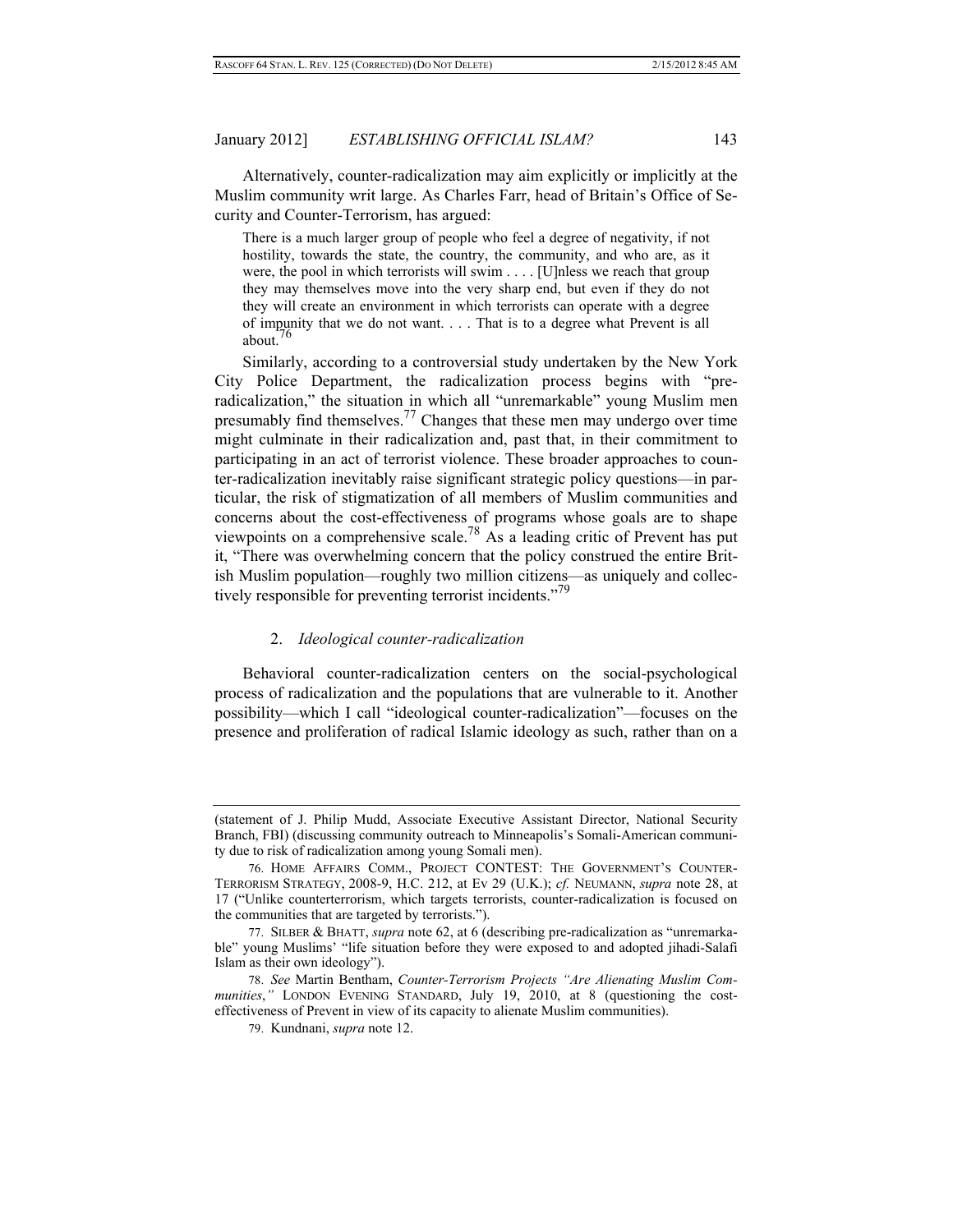transformative individual- or group-psychological process. <sup>80</sup> Here, the government comes to view an aspect of Islamic ideology as beyond the pale. For example, a recent report issued by the Senate Homeland Security and Government Affairs Committee, in its investigation of government failures in connection with the recent Fort Hood attack, identified certain strains of political Islam as a source of terrorist violence.<sup>81</sup> Furthermore, some have argued that Is-Islamist groups like the Muslim Brotherhood<sup>82</sup> and Hizb ut-Tahrir and more pietistic organizations like Tablighi Jamaat, while devoid of overt violent commitments, may nonetheless serve as "conveyor belts" on the way to religiously sanctioned violence.83 Others define the problematic ideologies more narrowly, emphasizing the more openly violent Salafi-Jihadi<sup>84</sup> tendencies propounded by, for example, Osama bin Laden and Anwar al-Awlaki.<sup>85</sup> Regardless of the specific ideology that is viewed as being a potential vector for future violent acts, the point is that ideological counter-radicalization (as distinct from behavioral counter-radicalization) is centrally concerned with official activity targeting an ideology as such, rather than a process of behavioral-psychological transformation that may culminate in the adoption of that ideology.

 <sup>80.</sup> That said, the literature conflates these two phenomena under the general category of "counter-radicalization," and in the course of this Article, I will employ the term flexibly to refer to both.

 <sup>81.</sup> *See* JOSEPH I. LIEBERMAN & SUSAN M. COLLINS, U.S. SENATE COMM. ON HOMELAND SEC. & GOVERNMENTAL AFFAIRS, A TICKING TIME BOMB: COUNTERTERRORISM LESSONS FROM THE U.S. GOVERNMENT'S FAILURE TO PREVENT THE FORT HOOD ATTACK 17 (2011), *available at* http://hsgac.senate.gov/public/\_files/Fort\_Hood/FortHoodReport.pdf.

 <sup>82.</sup> *See generally* LORENZO VIDINO, THE NEW MUSLIM BROTHERHOOD IN THE WEST 199-221 (2010) (debating whether the Muslim Brotherhood is more helpful or more harmful to Western counterterrorism efforts).

 <sup>83.</sup> Tablighi Jamaat is a typical example. *See* J. Scott Carpenter et al., *Confronting the Ideology of Radical Extremism*, 3 J. NAT'L SECURITY L. & POL'Y 301, 307-08 (2009) (describing Tablighi Jamaat as a group that does not condone violence but contributes to the radicalization process); Abul Taher, *Mosque Pleads for Calm After Being Linked to Eight Suspects—Airline Bomb Plot*, SUNDAY TIMES (London), Aug. 13, 2006, at 14 ("Western security services have in the past accused the global Tablighi movement of being a 'conveyor belt' for terrorism.").

 <sup>84.</sup> Salafi-Jihadism is an ideology (or cluster of ideologies) at the intersection of Sunni neopuritanism (Salafism) and an approach to Islamic politics that openly embraces violence. *See* GILLES KEPEL, JIHAD: THE TRAIL OF POLITICAL ISLAM 219-23 (Anthony F. Roberts trans., 2002). Al Qaeda is the most well-known organizational expression of Salafi-Jihadism.

<sup>85.</sup> Anwar al-Awlaki was an American-born, al Qaeda-affiliated cleric living in Yemen. He had been linked to a number of terrorist attacks, including the Fort Hood shooting and the attempted airliner attack on Christmas Day. Al-Awlaki was killed by a U.S. drone attack in Yemen on September 30, 2011. Mark Mazzetti et al., *C.I.A. Strike Kills U.S.-Born Militant in a Car in Yemen*, N.Y. TIMES, Oct. 1, 2011, at A1.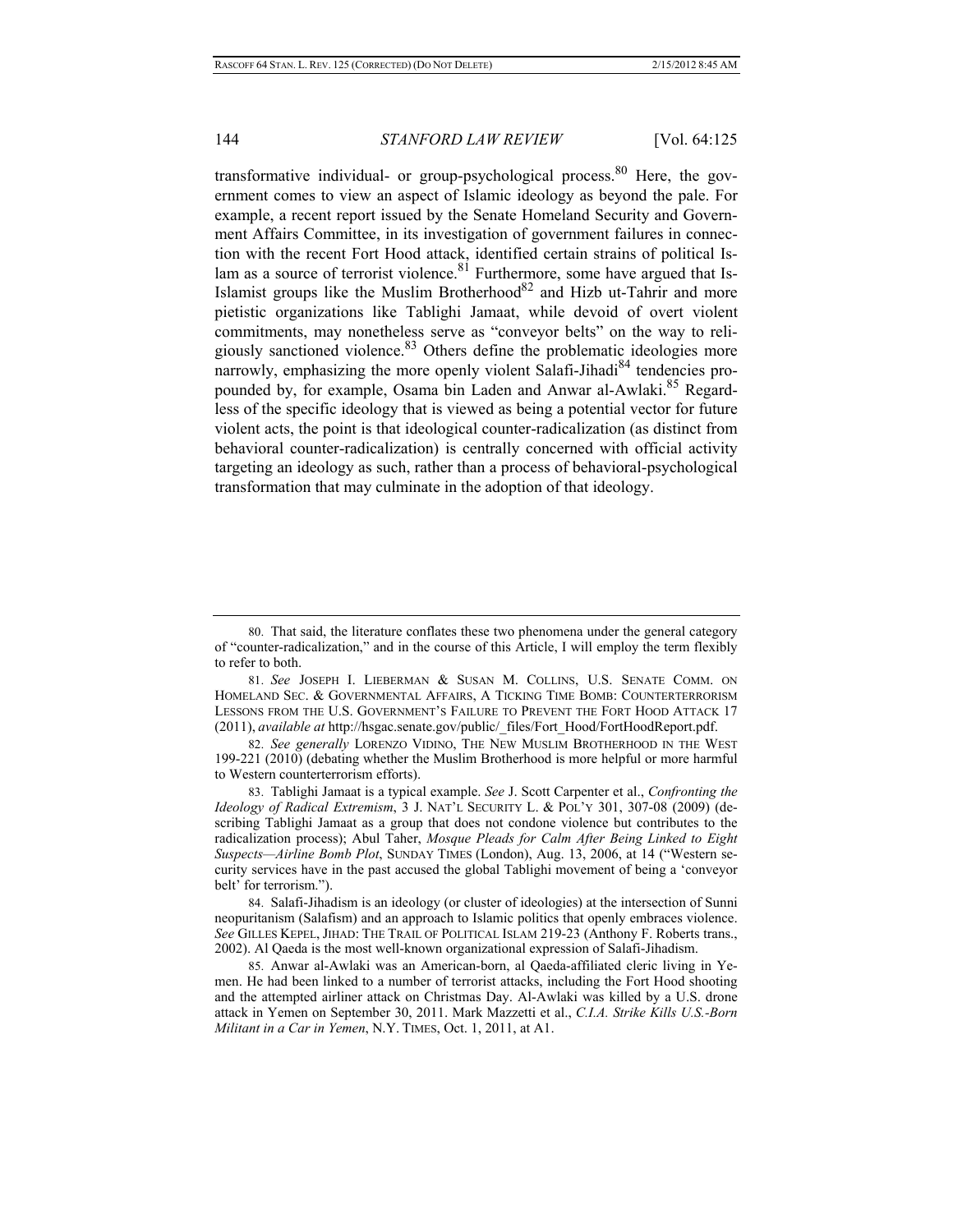#### C. *De-Radicalization*

As discussed above, counter-radicalization in all of its various forms sets its sights on preventing individuals or groups from moving toward radicalization in the first place. Thus, the idea of counter-radicalization has a largely anticipatory focus, which fits well within the overarching preventive orientation of counterterrorism.86 Yet efforts to bring about change in ideation may also take the form of attempts to roll back an individual's or group's existing radical commitments. In this case the government's efforts are typically referred to as "de-radicalization."

Contemporary de-radicalization can be seen in official programs in Yemen,<sup>87</sup> Saudi Arabia,<sup>88</sup> and Singapore,<sup>89</sup> which attempt to resocialize young Muslim men who have been taken into custody. But de-radicalization is increasingly becoming part of the conceptual repertoire of American counterterrorism as well. U.S. Army Major General Doug Stone has applied de-radicalization techniques derived from the Saudi model in American detention facilities in Iraq and Afghanistan.<sup>90</sup> General Stone pioneered the "religious enlightenment" program in Iraqi detention facilities, in which "moderate" imams are tasked with indoctrinating detainees who profess "radical" Islam.<sup>91</sup>

#### II. THE EMERGENCE OF DOMESTIC COUNTER-RADICALIZATION

The participation of the United States in overseas counter-radicalization efforts is nothing new; officials have been explicitly pursuing such policies for

 <sup>86.</sup> A central goal of Prevent is "addressing the longer term causes—particularly by understanding what leads people to become radicalised, so we can stop them becoming terrorists or supporting terrorism or violent extremism in the first place." Gordon Brown, *Forward* to CONTEST, *supra* note 5, at 6.

 <sup>87.</sup> *See generally* Peter Baker, *Obama's War over Terror*, N.Y. TIMES MAG., Jan. 4, 2010, at 30, 46 ("Brennan has also been trying to set up a rehabilitation program for Yemen to transition former Guantánamo detainees back into society."); Marisa L. Porges, *Deradicalisation, the Yemeni Way*, SURVIVAL, Apr.-May 2010, at 27 (2010).

 <sup>88.</sup> *See generally* Marisa L. Porges, *The Saudi Deradicalization Experiment*, COUNCIL ON FOREIGN REL. (Jan. 22, 2010), http://www.cfr.org/terrorism/saudi-deradicalization -experiment/p21292; *60 Minutes: Taming Terror* (CBS television broadcast May 3, 2009), *available at* http://www.cbsnews.com/video/watch/?id=4988100n&tag=mncol;lst;1 (exploring Saudi de-radicalization efforts).

 <sup>89.</sup> *See* Betsy Hiel, *Terror Fight Turns Toward Deradicalizing*, PITTSBURGH TRIB.- REV. (Sept. 26, 2010), http://www.pittsburghlive.com/x/pittsburghtrib/news/ middleeastreports/s\_701387.html (noting that Singapore's program employs "Islamic clerics, including some from Sunni Islam's top religious institute, Al Azhar University in Cairo").

 <sup>90.</sup> *See generally* Stone, *supra* note 29. General Stone referred to American detention facilities in Iraq prior to the implementation of his plan as a "jihadist university." Tom Bowman, *U.S. Offers Training, Pay as It Frees Iraqi Detainees*, NPR (May 16, 2008), http://www.npr.org/templates/story/story.php?storyId=90506939.

 <sup>91.</sup> *See* Thompson, *supra* note 29, at 343-46 (describing General Stone's "religious enlightenment" program).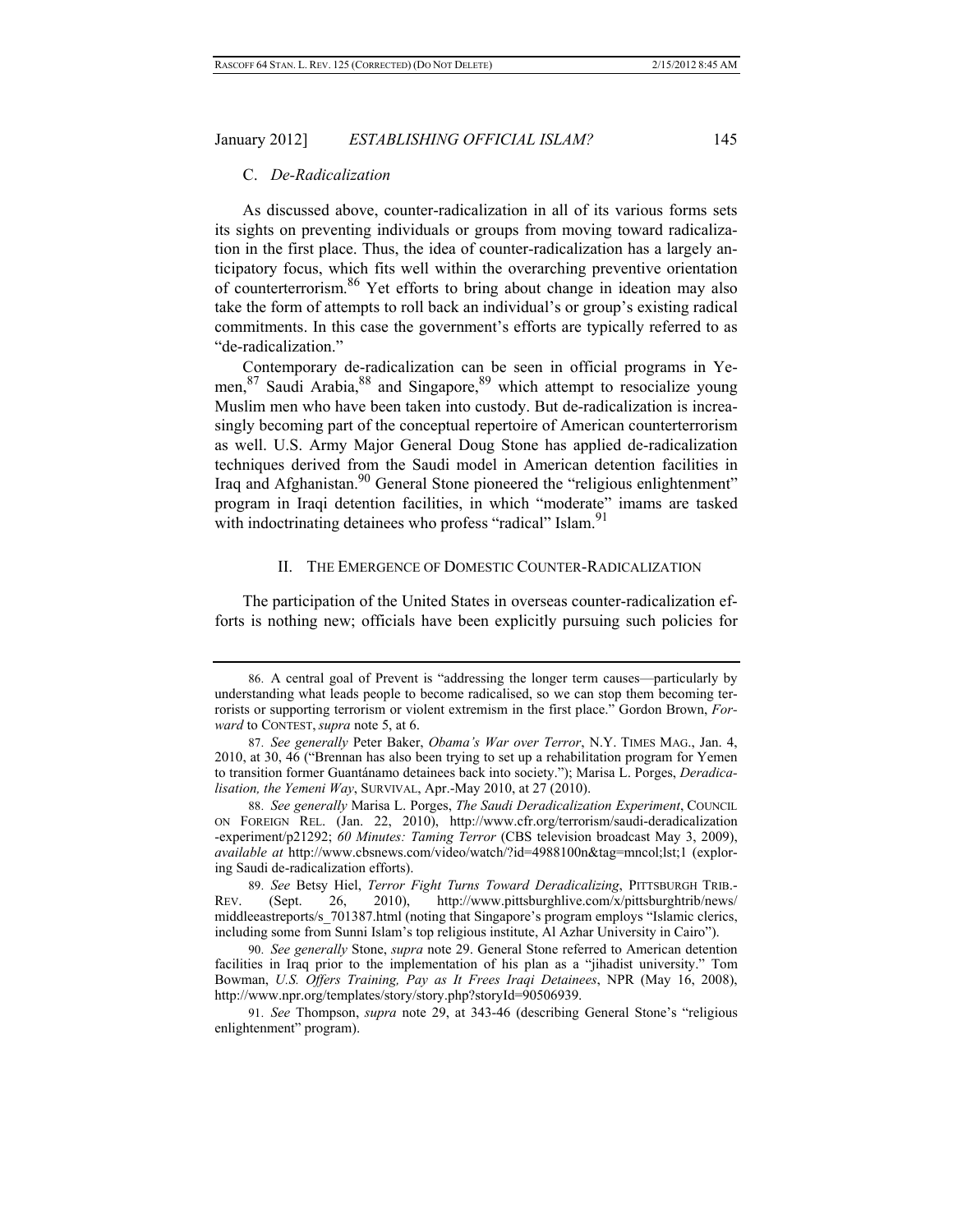the last decade.<sup>92</sup> The United States' foreign counter-radicalization efforts have run the gamut from supporting Western-style schools as institutional counterweights to Pakistani madrassas, a largely secular approach to counterradicalization, to exposing detainees at American facilities in Iraq to indoctrination by "mainstream" imams, an explicitly religious modality. In the last two years, however, official preoccupation with domestic counter-radicalization has mounted, leading to the debut of a range of new programs within the United States. Largely driven by growing concerns about homegrown terrorism, American officials across the national security apparatus have taken on key roles in the elaboration of domestic counter-radicalization policies,  $93$  as have some state governments and municipalities.<sup>94</sup>

For all the mounting interest, locating the distinctive strands of an emerging American counter-radicalization strategy can be difficult, so much so that a recent RAND report went so far as to announce that "[t]he United States does not have a domestic counter-radicalization strategy, much less deradicalization programs."95 It may be true, as a recent report by the Bipartisan Policy Center pointed out, that "there remains no federal government agency or department specifically charged with identifying radicalization and interdicting the recruitment of U.S. citizens or residents for terrorism."96 Regardless of a lack of centralized strategic planning, however, American domestic counterradicalization is under way at the federal, state, and local levels.

In this Part, I first provide a brief genealogy of American domestic counter-radicalization, emphasizing its roots in European (and specifically, British) models. Indeed, U.S. efforts largely come out of a sense that the presence of a British-style, homegrown threat requires the importation of a British-style re-

 <sup>92.</sup> The idea of employing religious modalities—including Islam—as part of American foreign policy has its own mixed historical record. As a former official (himself later a convert to Islam) has put it, "I had advised Nixon on Islam as an ally against the Communists." STEVEN BARBOZA, *Word at the White House: Robert Dickson Crane*, *in* AMERICAN JIHAD: ISLAM AFTER MALCOLM X 286 (1993). *See generally* GEORGE CRILE, CHARLIE WILSON'S WAR (2003) (describing American support for the mujahideen against the Soviet Union in Afghanistan, which later led to the rise of the Taliban and al Qaeda).

 <sup>93.</sup> The Obama Administration's preferred nomenclature both overseas and domestically is "countering violent extremism." *See, e.g.*, *Hearing to Receive Testimony on U.S. Government Efforts to Counter Violent Extremism Before the Subcomm. on Emerging Threats & Capabilities of the S. Comm. on Armed Servs.*, 111th Cong. 5 (2010) [hereinafter *U.S. Government Efforts Hearing*] (statement of Ambassador Daniel Benjamin, Coordinator for Counterterrorism, Department of State) ("The primary goal of countering violent extremism is to stop those most at risk of radicalization from becoming terrorists."); HOMELAND SEC. ADVISORY COUNCIL, COUNTERING VIOLENT EXTREMISM (CVE) WORKING GROUP RECOMMENDATIONS (2010), *available at* http://www.dhs.gov/xlibrary/assets/hsac\_cve working group recommendations.pdf.

 <sup>94.</sup> *See, e.g.*, OMAR ALOMARI, OHIO DEP'T OF PUB. SAFETY, A GUIDE TO ARABIC AND ISLAMIC CULTURE (2010).

 <sup>95.</sup> ANGEL RABASA ET AL., RAND CORP., DERADICALIZING ISLAMIST EXTREMISTS 190 (2010).

 <sup>96.</sup> BERGEN & HOFFMAN, *supra* note 15, at 29.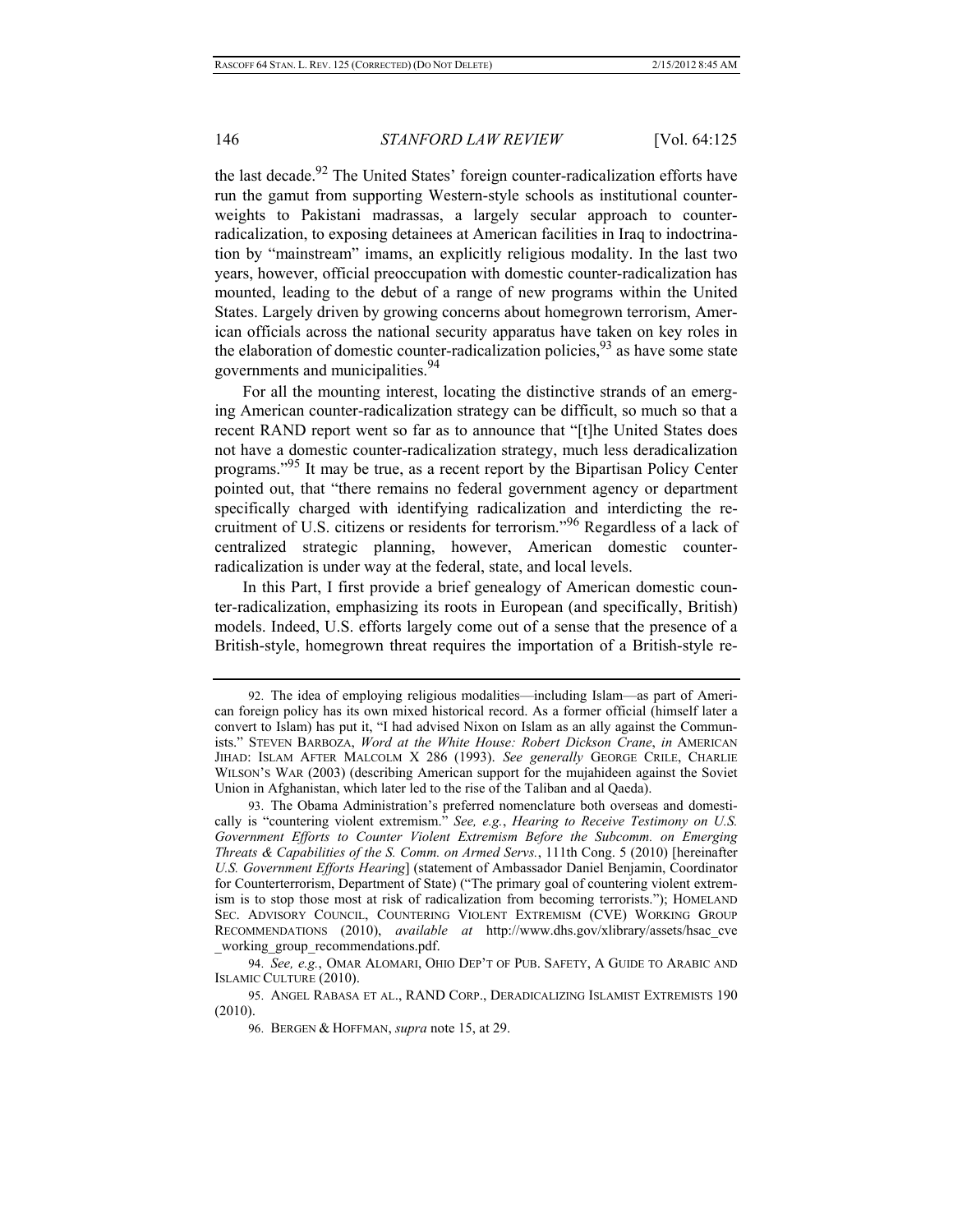sponse. Ironically, American attempts at imitating British counterradicalization are beginning just as the British are modifying these programs in part because of intense public criticism and political contestation.  $97$ 

I then turn to a descriptive account of U.S. domestic counter-radicalization, dividing its various manifestations into three primary categories: engagement, bureaucratic entrenchment, and expression.<sup>98</sup> Counter-radicalization as engagement focuses on turning government-sanctioned views into social reality through official outreach to and cooperation with certain Muslim communities. Bureaucratic entrenchment looks at the ways in which counter-radicalization has altered governmental structure and personnel at the national, state, and local levels. This phenomenon can be thought of as counter-radicalization's inward-looking implications, the manner in which it shapes government itself rather than the ways in which government employs counter-radicalization to shape society. Finally, expressive counter-radicalization entails the processes by which the government transmits the tenets of Official Islam to the public, including everything from State Department documents that make sweeping claims about the nature of Islam as practiced in the United States<sup>99</sup> to pronouncements by the president's top counterterrorism adviser about what *jihad* does and does not mean in Islam.<sup>100</sup>

 <sup>97.</sup> *See* CMTYS. & LOCAL GOV'T COMM., PREVENTING VIOLENT EXTREMISM, 2009-10, H.C. 65, at 3 (U.K.) [hereinafter PREVENTING VIOLENT EXTREMISM] ("Our inquiry has shown that the current overall approach to *Prevent* is contentious and unlikely ever to be fully accepted in its existing form by those it is most important to engage."); ARUN KUNDNANI, INST. OF RACE RELATIONS, SPOOKED! HOW NOT TO PREVENT VIOLENT EXTREMISM (2009) (criticizing Prevent on a variety of policy grounds); Alan Travis, *Ministers Dismantle £60m Programme to Prevent Violent Extremism*, GUARDIAN (London), July 13, 2010, at 4 (describing structural changes to the program after "a widespread loss of confidence in it within Muslim communities").

 <sup>98.</sup> In a recent policy paper, the Obama Administration divided its domestic counterradicalization program into three "Areas of Priority Action" that closely map onto the strategies outlined in this Article: "Enhancing Federal Engagement with and Support to Local Communities that May be Targeted by Violent Extremists," "Building Government and Law Enforcement Expertise for Preventing Violent Extremism," and "Countering Violent Extremist Propaganda While Promoting Our Ideals." WHITE HOUSE, EMPOWERING LOCAL PARTNERS, *supra* note 2, at 3-7.

 <sup>99.</sup> *See, e.g.*, U.S. DEP'T OF STATE, BEING MUSLIM IN AMERICA 25 (2009) ("Progressive forms of belief, a more prominent role for women, even the recent evolution of 'megamosques' resembling in size the large evangelical Christian churches—are among the characteristics of a rapidly evolving, uniquely American Islam.").

<sup>100.</sup> *See* John Brennan, Assistant to the President for Homeland Sec. & Counterterrorism, Remarks at the Center for Strategic and International Studies: Securing the Homeland by Renewing America's Strengths, Resilience, and Values (May 26, 2010) (transcript available at http://csis.org/event/statesmens-forum-securing-homeland-renewing-americas -strengths-resilience-and-values) (discussing the meaning of *jihad*); *see also infra* text accompanying note 167; *cf.* Steven D. Smith, *Why Is Government Speech Problematic? The Unnecessary Problem, the Unnoticed Problem, and the Big Problem* 18-33 (Univ. of San Diego Sch. of Law Legal Studies Research Paper Series, Paper No. 10-014, 2010), *available*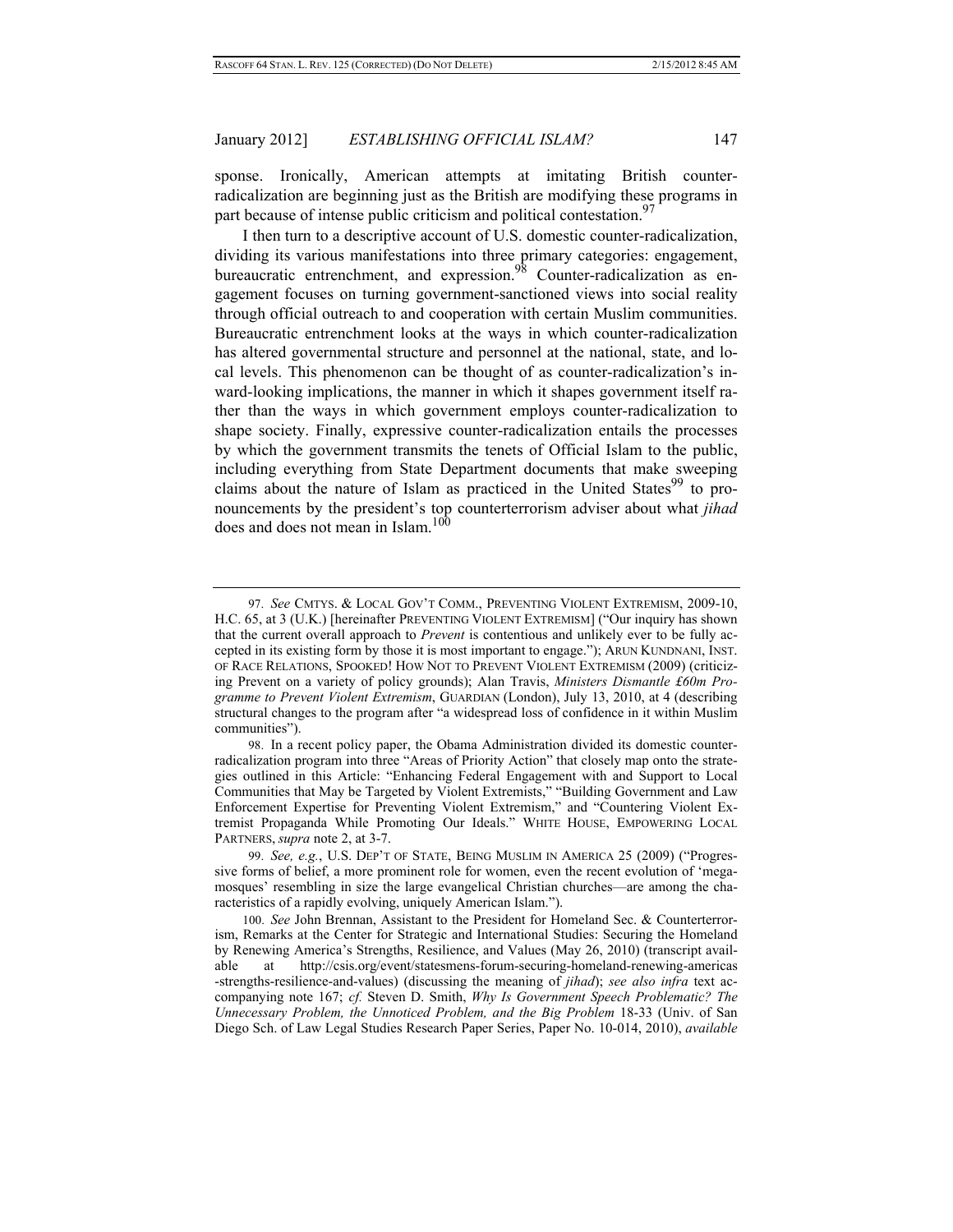## A. *A Genealogy of American Counter-Radicalization*

Counter-radicalization programs have proliferated across a wide variety of countries over the last five years.<sup>101</sup> American domestic counter-radicalization is emerging mainly as a (modified) import from Europe, chiefly from the United Kingdom.<sup>102</sup> Thus, understanding the European pedigree of American counter-radicalization is important for assessing its legality and strategic value. I first make some general observations about the relationship between Official Islam and counter-radicalization in Continental Europe, and then explore the British counter-radicalization strategy, Prevent, in greater detail.

## 1. *European Official Islam: from identity politics to security*

In large measure, the politics of Islam on the Continent have been the politics of immigration and postcolonial displacement.<sup>103</sup> Continental Europe's engagement with Islam, therefore, has largely focused for over a generation on issues of identity politics and social integration.<sup>104</sup> Whether the topic has been the regulation of Islamic dress in France or Islamic architecture in Switzerland, government's role has largely been to establish the contours of a religious identity reconcilable with thick conceptions of membership in national and European communities.105

102. *See supra* note 44.

*at* http://ssrn.com/abstract=1576817 (exploring the inappropriateness of hypothetical examples of government speech).

<sup>101.</sup> *See* TRANSNATIONAL TERRORISM, SEC. & THE RULE OF LAW, THE EU COUNTERRADICALIZATION STRATEGY: EVALUATING EU POLICIES CONCERNING CAUSES OF RADICALIZATION 9 (2008) ("[T]he EU is committed to 'prevent people from turning to terrorism by tackling the factors or root causes which can lead to radicalization and recruitment, in Europe and internationally.'" (quoting THE COUNCIL OF THE E.U., THE EUROPEAN COUNTER-TERRORISM STRATEGY (2005)).

<sup>103.</sup> *See, e.g.*, STEVEN BARBOZA, *Allah at Harvard: Ali S. Asani*, *in* AMERICAN JIHAD: ISLAM AFTER MALCOLM X, *supra* note 92, at 36, 39 (observing that colonial attitudes toward Islam represent "the same problem that you find facing Muslims in Europe today," namely, that Muslim populations "are often regarded as primitives"); Ali Vural Ak Ctr. for Global Islamic Studies, *Riem Spielhaus: The Emergence of a Muslim Community in Germany*, 13:55-19:23 (Nov. 4, 2010, 3:00 PM), http://vimeo.com/17404569 (arguing that immigration, not the post-9/11 security imperative, has driven discussions of the role of Islam in Germany).

<sup>104.</sup> *See, e.g.*, Carpenter et al., *supra* note 83, at 313 ("The French strategy, for example, differs greatly from the British and Dutch approach in that France sees radicalization as a problem of social integration rather than a religious issue.").

<sup>105.</sup> *Cf.* EUGEN WEBER, PEASANTS INTO FRENCHMEN: THE MODERNIZATION OF RURAL FRANCE 1870-1914, at 485-96 (1976) (describing French cultural assimilation necessary to create today's national identity).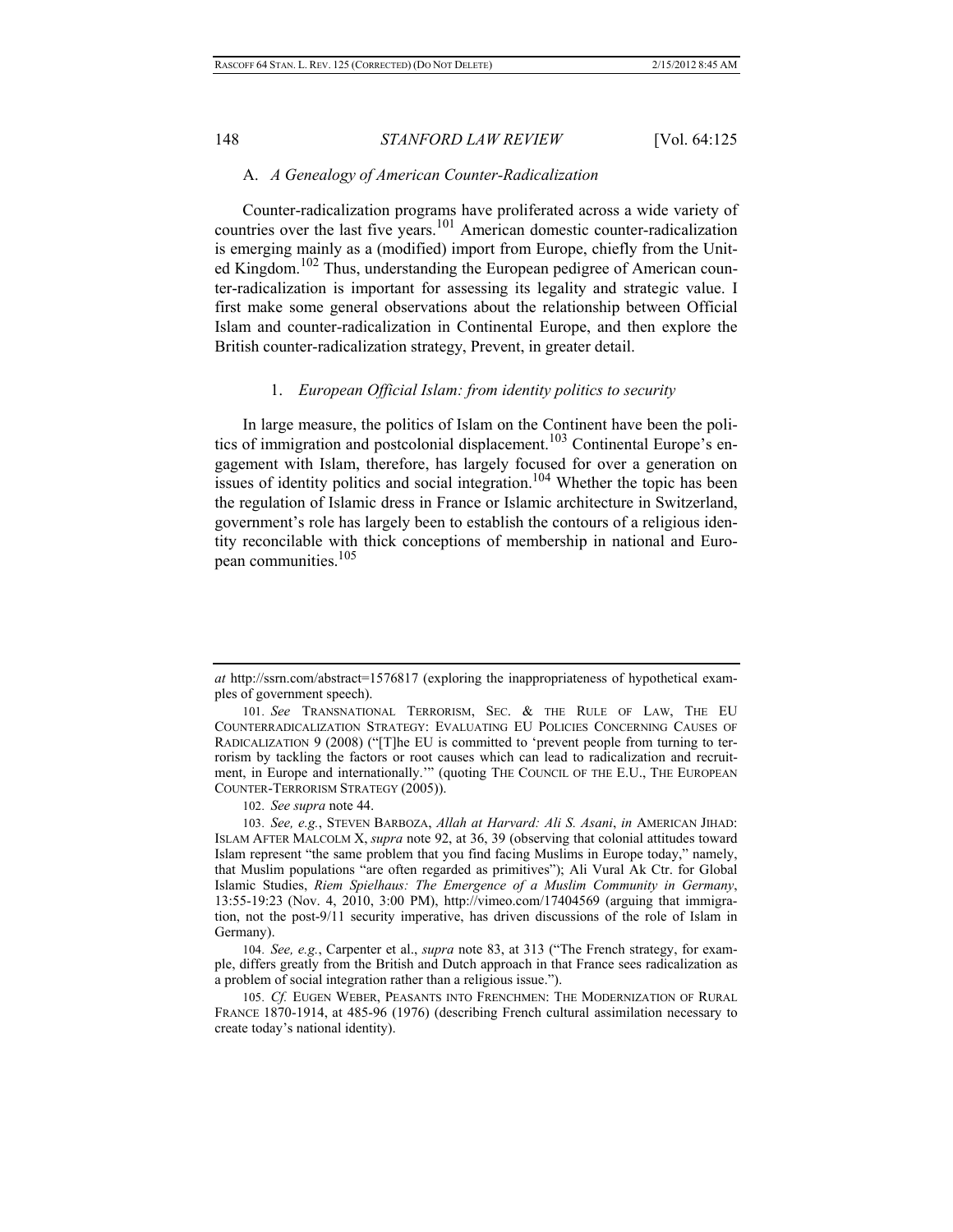More specifically, France and Germany have sought to "domesticate"<sup>106</sup> Islam such that it can serve as an antidote to two powerful undercurrents: the pull of the transnational *Ummah* on the one hand<sup>107</sup> and consulate-based "Embassy Islam" on the other.<sup>108</sup> To achieve these goals, the state has "institutionaliz[ed] representative Islamic bodies . . . empower[ed] designated Muslim interlocutors, and ... facilitat[ed] the construction and maintenance of Islamic spaces."<sup>109</sup> For example, in 2002, France's then-Interior Minister Nicolas Sarkozy established the French Council for the Muslim Religion to create an official institutional voice for French Muslims, and simultaneously to diminish the extent of foreign involvement in the internal politics of French Islam.<sup>110</sup> In Germany, officials appointed a moderate Muslim academic to train instructors of Islam within the public schools, which has raised criticisms from certain German Muslim organizations.<sup>111</sup>

Issues of domestic security have, of course, intersected with the management of Official Islam on the Continent.<sup>112</sup> But—in contrast to British, and increasingly American, counter-radicalization efforts—Continental European

Jonathan Laurence, *Managing Transnational Islam: Muslims and the State in Western Europe*, *in* IMMIGRATION AND THE TRANSFORMATION OF EUROPE 251, 269 (Craig A. Parsons & Timothy M. Smeeding eds., 2006).

107. *Ummah* generally refers to the concept of the transnational Muslim community. OLIVIER ROY, GLOBALIZED ISLAM: THE SEARCH FOR A NEW UMMAH 1 (2004). *See generally* FAISAL DEVJI, THE TERRORIST IN SEARCH OF HUMANITY (2008) (exploring the global phenomenon of militant Islam).

108. "Embassy Islam" refers to efforts by foreign officials to propagate a certain vision of Islam through the work of the embassy's staff, enhanced by the historically naive view of certain European officials that immigrant Muslims would someday return to their countries of origin. *See* LAURENCE, EMANCIPATION OF EUROPE'S MUSLIMS, *supra* note 106, at 30-69 (discussing the phenomenon of Embassy Islam).

109. Yvonne Yazbeck Haddad & Tyler Golson, *Overhauling Islam: Representation, Construction, and Cooption of "Moderate Islam" in Western Europe*, 49 J. CHURCH & ST. 487, 487-88 (2007).

110. JOHN R. BOWEN, CAN ISLAM BE FRENCH? PLURALISM AND PRAGMATISM IN A SECULARIST STATE 26 (2009).

111. *See* Jennifer S. Bryson, *Will Islam in Germany Lead to Mufti Merkel?*, PUB. DISCOURSE (Dec. 12, 2008), http://www.thepublicdiscourse.com/2008/12/104.

112. *See, e.g.*, TRANSNATIONAL TERRORISM, SEC. & THE RULE OF LAW, *supra* note 101, at 9 ("EU [counter-radicalization] strategies . . . focus on countering radicalization and recruitment to Islamist-inspired terrorist groups.").

<sup>106.</sup> This term belongs to Jonathan Laurence. *See* JONATHAN LAURENCE, THE EMANCIPATION OF EUROPE'S MUSLIMS: THE STATE'S ROLE IN MINORITY INTEGRATION 249-51 (2012) [hereinafter LAURENCE, EMANCIPATION OF EUROPE'S MUSLIMS]. Laurence has categorized European state efforts at "domestication" into three main tools:

<sup>[</sup>A] charter or founding document in which participating Muslim organizations confirm their respect for the rule of law; the establishment of technical working groups that include representatives of [both the extremist and moderate forms of] Islam alongside state representatives; and, crucially, the nomination or election of a representative council that can serve as an interlocutor for State-Church affairs.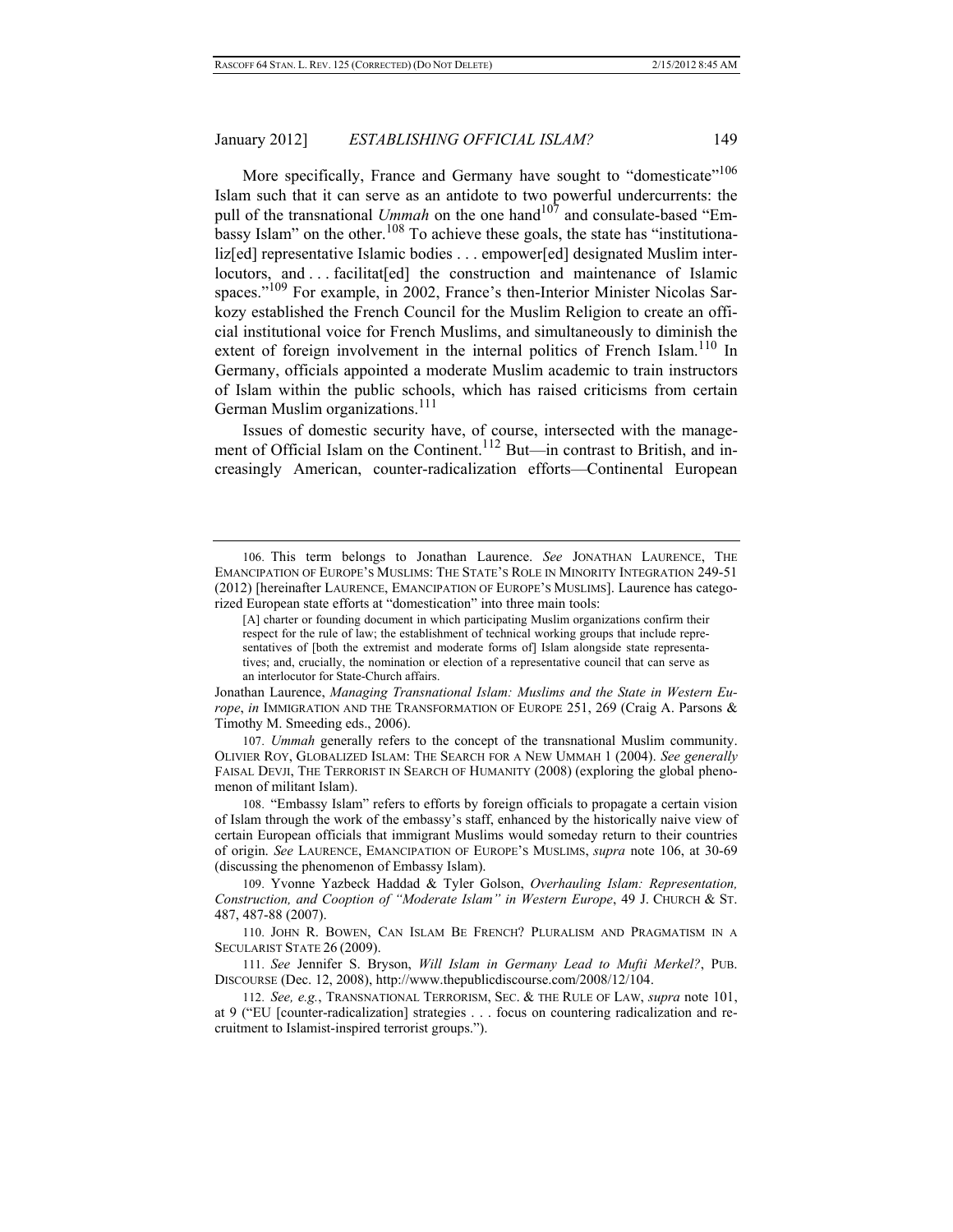governments have typically<sup>113</sup> pursued security-related initiatives separately and secretly, as part of the traditional functions of the national security state. As a commentator has recently noted with respect to French counter-radicalization efforts, "France maintains a strong police and intelligence presence, rather than cooperating with local imams to create a connection between them and the local community."<sup>114</sup> A similar strategy prevails in Germany.<sup>115</sup>

## 2. *The evolution of Prevent in the United Kingdom*

Moving from the Continent to the United Kingdom, two important contrasts stand out. First, and most basically, contemporary British efforts at the management of Islam stem from the desire to engage in proactive counterterrorism, rather than as a corollary to the goal of cultural assimilation.<sup>116</sup> Second, British counter-radicalization has employed institutions across all of government—from the security apparatus to the agencies of the welfare state—to counter the rise of extremist Islam.

Prior to the attacks on July 7, 2005, and the emergence of a counterterrorism imperative, the United Kingdom essentially pursued a laissez-faire approach to its Muslim citizens, even those engaged in controversial radicalization activities.<sup>117</sup> Historically, the British government has pursued an official policy of multiculturalism regarding its Muslim citizens, the majority of whom are descendants of or are themselves economic immigrants from Pakistan.<sup>118</sup> In

116. As discussed below, the gap between British and Continental approaches along this dimension is potentially being closed as Prevent evolves.

<sup>113.</sup> The Netherlands may be something of an exception, as aspects of its counterradicalization policies resemble British efforts. *See* Carpenter et al., *supra* note 83, at 313 (noting that the "Dutch and British approach engages the community and uses individuals imams, teachers, and social workers—who have already established a community network").

<sup>114.</sup> Carpenter et al., *supra* note 83, at 313.

<sup>115.</sup> *See Salafist Threat Growing, Interior Ministers Say*, LOCAL (June 21, 2011, 11:27 CET), http://www.thelocal.de/national/20110621-35793.html (noting reports that the German domestic intelligence services "would be intensifying their monitoring of the Salafist scene" and quoting Bavarian Interior Minister Joachim Herrmann as saying that "[a]lmost all terrorism issues in the past have been somehow or other traced back to a tendency to radicalisation from Salafism").

<sup>117.</sup> Laura Donohue has timed this transition to the aftermath of 9/11, rather than the London subway bombings in 2005. *See* LAURA K. DONOHUE, THE COST OF COUNTERTERRORISM 27 (2008) (noting a substantial rise in targeting of people of South Asian descent in the United Kingdom after 9/11).

<sup>118.</sup> David Cameron, Prime Minister, Speech at the Munich Security Conference (Feb. 5, 2011), *available at* http://www.number10.gov.uk/news/pms-speech-at-munich-security -conference ("Under the doctrine of state multiculturalism, we have encouraged different cultures to live separate lives, apart from each other and apart from the mainstream."); *see also* Kenan Malik, Op-Ed., *Assimilation's Failure, Terrorism's Rise*, N.Y. TIMES, July 7, 2011, at A23 (observing that European policies of multiculturalism, particularly in the United Kingdom, have led politicians to interact with Muslims chiefly as members of a religious minority, rather than as citizens).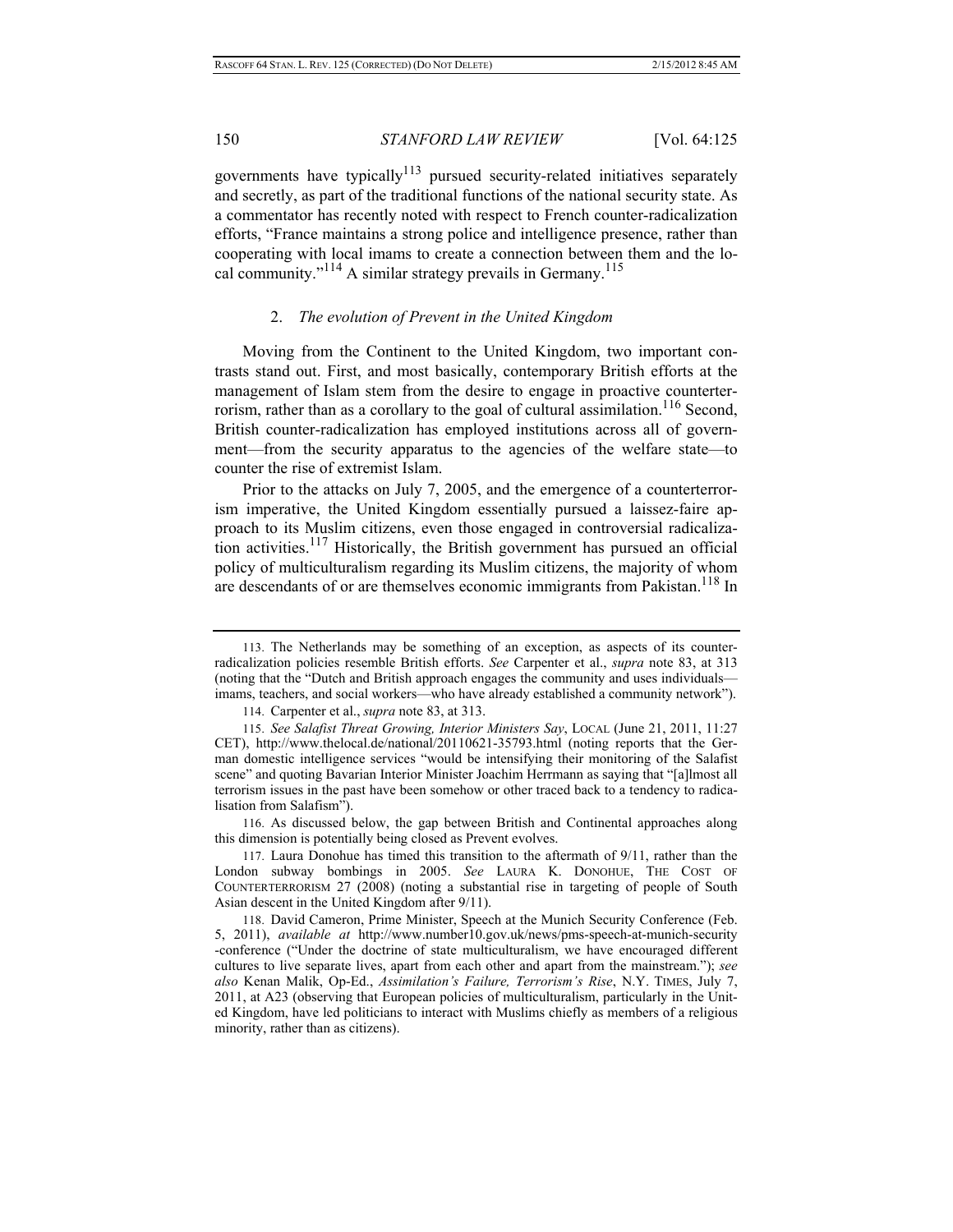the aftermath of the July 7, 2005, attacks, the British Labour government revised its overall approach to domestic counterterrorism. The result of that process was the creation of the so-called CONTEST strategy, which was the sum total of a multipronged counterterrorism strategy made up of the four Ps: Pursue, Protect, Prepare, and Prevent.<sup>119</sup> "Pursue" embodies the government's desire to locate and arrest terrorists. "Protect" is centrally concerned with strengthening the populace and domestic infrastructure against terrorist attack. "Prepare" focuses on the mitigation of the impact of terrorist attacks once they occur. What has proved to be far and away the most controversial of the four strategies, however, is "Prevent."

As initially conceived, Prevent was designed as a decentralized approach to countering violent extremism. To that end, Prevent started with modest funding and emphasized empowering local authorities and communities to tackle radicalization through government-supported programs.<sup>120</sup> For example, an early Prevent program funded the creation of working groups of prominent Muslims and charged them with proposing ideas to combat radicalization.<sup>121</sup> These groups were united under the banner of "Preventing Extremism Together" and made a number of suggestions, such as the creation of "a mosque and imam national advisory board" as well as "the Radical Middle Way," a "road show" composed of imams with avowedly mainstream views.<sup>122</sup> Over time, Prevent expanded to include dedicated "engagement officers in local police forces, the creation of a toolkit for schools on their role in the prevention of violent extremism, and the national roll-out of Channel, a discrete [sic] referral process to provide support for individuals vulnerable to violent extremism."<sup>123</sup>

Faced with inconclusive results from the first years of Prevent funding and programming, the government revised its strategy and debuted an updated version in 2009 as part of what came to be known as "CONTEST 2."124 The 2009 version of Prevent was more ambitious than its predecessor, as it took aim not

<sup>119.</sup> For a brief overview of the CONTEST strategy, see *The Counter-Terrorism Strategy*, HOME OFFICE, http://www.homeoffice.gov.uk/counter-terrorism/uk-counter-terrorism -strat (last visited Jan. 14, 2012).

<sup>120.</sup> *See* Rachel Briggs, *Community Engagement for Counterterrorism: Lessons from the United Kingdom*, 86 INT'L AFF. 971, 975 (2010) (describing the initial "decentralized approach" of Prevent, which provided funds to local authorities to develop programs "to tackle violent extremism").

<sup>121.</sup> *See* RABASA ET AL., *supra* note 95, at 125.

<sup>122.</sup> *Id.* 

<sup>123.</sup> Briggs, *supra* note 120, at 975. In October 2006, the Prevent fund made available a total of £6 million in grants. That number was expected to rise to £240 million by 2011. *Id.*

<sup>124.</sup> Sunny Hundal, *Is Contest 2 Talking to the Right People?*, GUARDIAN (Mar. 24, 2009, 5:35 EDT), http://www.guardian.co.uk/commentisfree/belief/2009/mar/23/ counterterrorism-contest-2-muslim?INTCMP=ILCNETTXT3487 (discussing announcement of Contest 2 policy).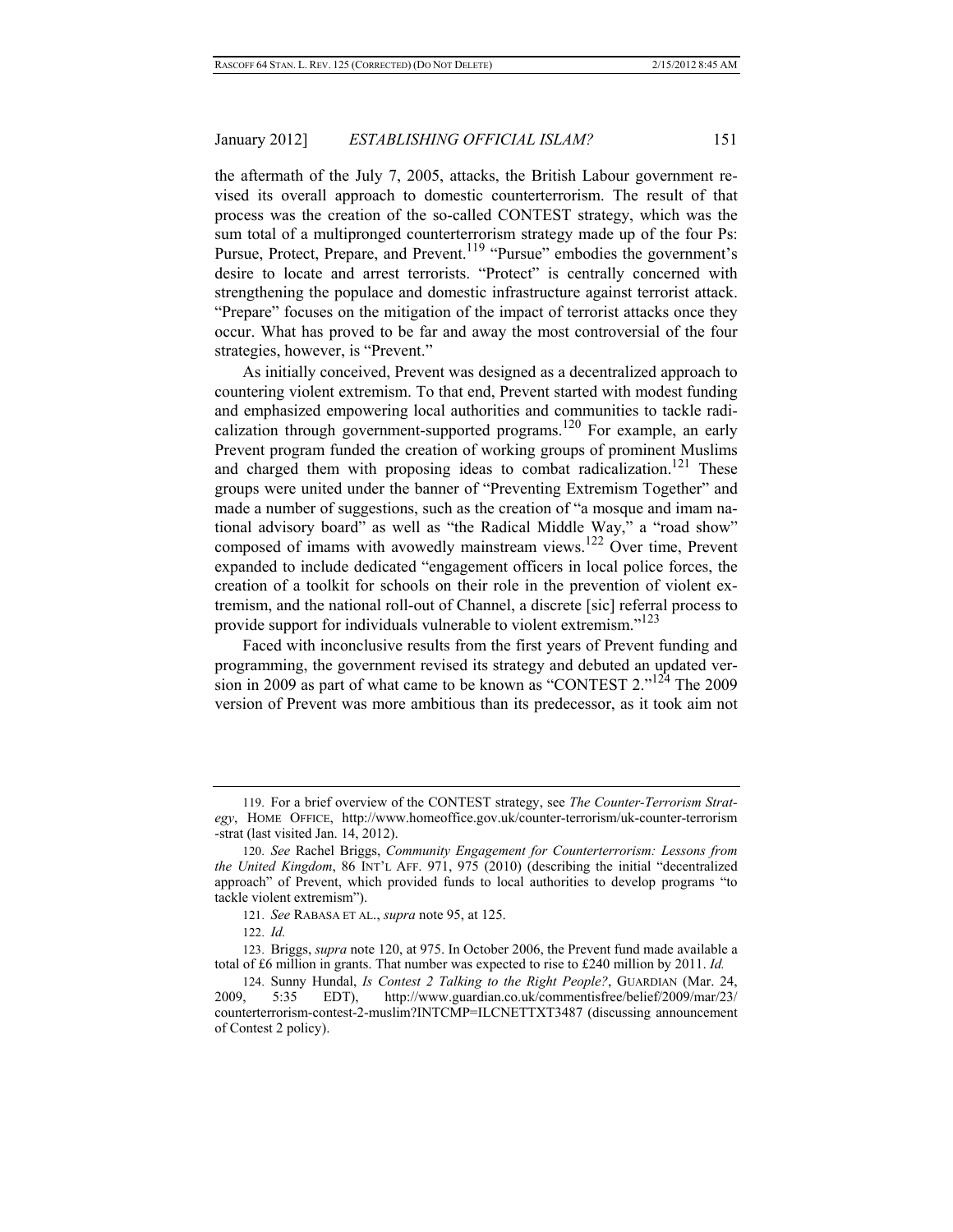at countering violent extremism, but rather countering extremism as such.<sup>125</sup> As discussed in greater detail below, the revised Prevent strategy came under withering public and official criticism across a number of dimensions: it was accused of distorting the relationship between the state (and in particular the welfare state) and Muslim citizens; subsidizing groups that did not sign on to the basic commitments of liberal democracy; and failing to deliver any tangible security benefits.

Following the 2010 elections and the emergence of a coalition government, another overhaul of Prevent was undertaken,  $126$  and the British government debuted the newest version of Prevent on June 7, 2011.<sup>127</sup> The newly released strategy criticizes "the Prevent programme we inherited from the last Government" as flawed in a number of respects, including that "[i]t failed to confront the extremist ideology at the heart of the threat we face; and in trying to reach those at risk of radicalisation, funding sometimes even reached the very extremist organisations that *Prevent* should have been confronting."128 The new strategy has a threefold ambition: to "respond to the ideological challenge of terrorism and the threat we face from those who promote it"; to "prevent people from being drawn into terrorism and ensure that they are given appropriate advice and support"; and to "work with a wide range of sectors and institutions (including education, faith, health and criminal justice) where there are risks of radicalisation which we need to address."<sup>129</sup> But even the release of a new strategy has not resolved the issue of Prevent's status and appropriate focus; apparently Deputy Prime Minister Nick Clegg still endorses its prior iteration.<sup>130</sup> Despite this uncertainty, the United States has drawn on the British experience in designing its own domestic counter-radicalization program, as discussed in the next Subpart.

<sup>125.</sup> *See* Vikram Dodd, *Anti-Terror Code "Would Alienate Most Muslims*,*"* GUARDIAN (London), Feb. 16, 2009, at 10, *available at* http://www.guardian.co.uk/politics/2009/feb/17/ counterterrorism-strategy-muslims ("Contest 2 would widen the definition of extremists to those who hold views that clash with what the government defines as shared British values."); Brian Whitaker, *Keep Anti-Terrorism and Theology Apart*, GUARDIAN (Aug. 5, 2010, 6:59 EDT), http://www.guardian.co.uk/commentisfree/belief/2010/aug/05/keeping-terrorism -theology-apart (quoting a leaked briefing paper sent from the Quilliam Foundation to the British Home Office which suggested that "[a]n anti-terrorism strategy . . . should . . . include tackling Islamism 'even if it is not yet being expressed in a violent way'").

<sup>126.</sup> *See* Alan Travis, *Theresa May Pledges "Significant" Reform of Counter-Terrorism Laws*, GUARDIAN (London), Nov. 3, 2010, at 20, *available at* http://www.guardian .co.uk/politics/2010/nov/03/theresa-may-counter-terrorism-reform (reporting May's statements regarding reforms to Prevent).

<sup>127.</sup> *See* Press Release, Home Office, New Prevent Strategy Launched (June 7, 2011), *available at* http://www.homeoffice.gov.uk/media-centre/news/prevent-strategy.

<sup>128.</sup> Theresa May, *Foreword* to SEC'Y OF STATE FOR THE HOME DEP'T, *PREVENT* STRATEGY 1, 1 (June 2011).

<sup>129.</sup> SEC'Y OF STATE FOR THE HOME DEP'T, *supra* note 128, at 40.

<sup>130.</sup> *See* Mark Townsend & Hannah Olivennes, *PM Wins Row with Nick Clegg over Crackdown on Muslim Extremists*, OBSERVER (London), June 4, 2011, at 16.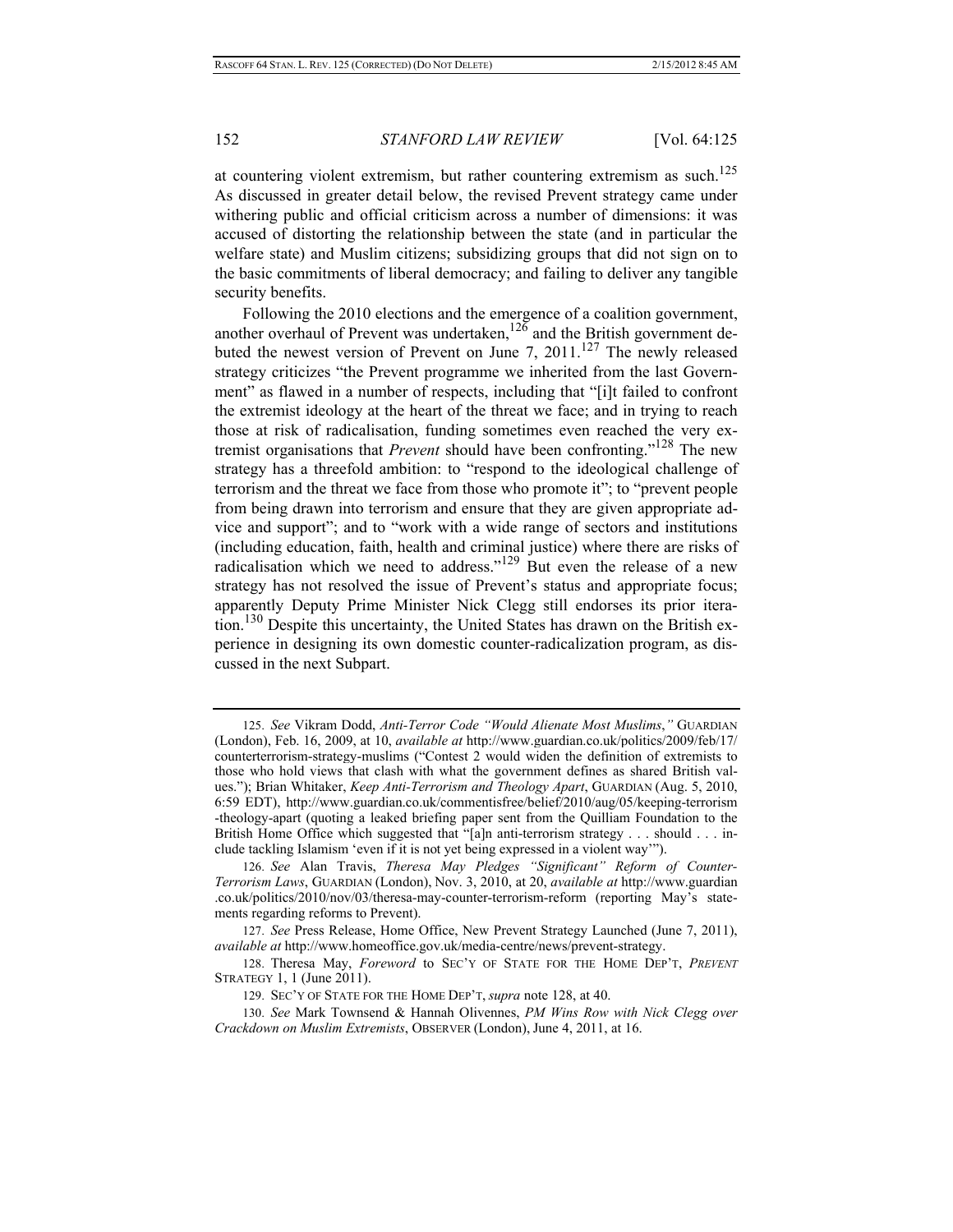## B. *American Counter-Radicalization and the Elaboration of Official Islam*

#### 1. *Engagement*

Domestic counter-radicalization efforts have increasingly been predicated on the idea that engagement—outreach to certain Muslim communities in order to make Official Islam a social reality—can play a crucial role in promoting domestic security. Deputy National Security Advisor Denis McDonough recently affirmed the Obama Administration's commitment to engagement with local Muslim communities:

[E]quipped with this information, we've expanded our engagement with local communities that are being targeted by terrorist recruiters. The departments of Homeland Security and Justice have created new advisory groups, instituted regular outreach sessions, and held dozens of roundtables across the country. It's all been with the goal of listening to your communities, sharing information on how al Qaeda attempts to recruit and radicalize, and answering the question so many communities have asked us—what can we do to protect our young people?<sup>131</sup>

The precise nature of outreach programs of this sort varies within agencies and from one agency to the next. The FBI, the Department of Homeland Security, the National Counterterrorism Center, the Department of Justice, and numerous state and local agencies have each engaged with members of the Muslim community inside the United States for the purpose of counterradicalization. For example, the officials from the Department of Homeland Security and the National Counterterrorism Center recently participated in a community awareness briefing for Muslim leaders in Hartford, Connecticut, devoted to "Understanding Radicalization and De-Radicalization Strategies."132 Among the panel discussions was a session devoted to "Seeking a Counter-Reformation in Islam."133 The U.S. Attorney in Oregon created his own "network of Muslim community leaders" motivated by the desire to "educate Muslim partners and give them resources and support so they can counter

<sup>131.</sup> McDonough, *supra* note 2; *see also* WHITE HOUSE, EMPOWERING LOCAL PARTNERS, *supra* note 2, at 2 ("Countering radicalization to violence is frequently best achieved by engaging and empowering individuals and groups at the local level to build resilience against violent extremism.").

<sup>132.</sup> Pakistani Am. Ass'n of Conn. et al., Conference Agenda, Understanding Radicalization and De-Radicalization Strategies (June 19, 2010), *available at* http://pakpac.net/ Newsletter/2010/June/Deradicalization\_Conference\_June\_11\_2010.doc.

<sup>133.</sup> *Id.* at 3.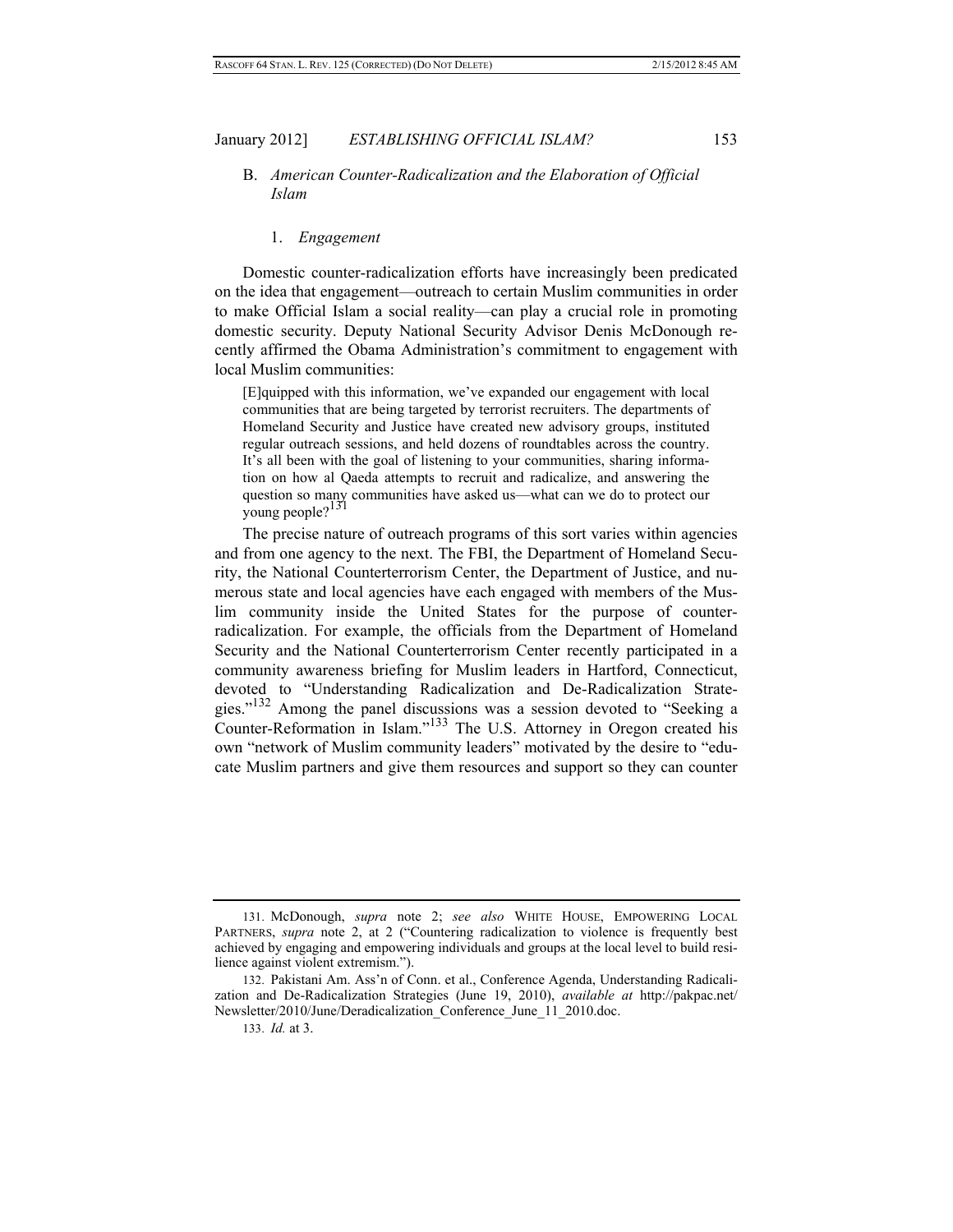radicalization on their own."134 And Ohio's counter-radicalization efforts have included the creation of an imam council.<sup>135</sup>

The phenomenon of engagement is also connected to the selection of specific interlocutors within various Muslim communities—a choice which necessarily implicates "theological criteria."<sup>136</sup> These sorts of decisions are inevitable when the government dispatches American imams and other exponents of American Islam on overseas delegations. For example, the U.S. government has sponsored multiple overseas trips by the Washington D.C.-based Islamic hip-hop group Native Deen, whose tracks include "Only Fear Allah" and "Ramadan is Here."137 Similarly, the State Department has underwritten overseas trips by the charismatic Islamic Chaplain of the New York City Police Department, Khaled Latif, who has lectured in the Maldives about tolerance within Islam. $138$ 

But engagement efforts—and the implicit theological line-drawing they necessitate—implicate more squarely domestic activities as well. For example, the State Department arranges for overseas Muslim leaders to visit the United States and to meet with American Muslims as part of an effort that the influential blogger Haroon Moghul has described as fostering a network of "acceptable" Muslim leaders.<sup>139</sup> More conventionally, certain Islamic leaders appear to have attained something like "official" status. Imam Mohamed Hagmagid, the Executive Director of the All Dulles Area Muslim Society (ADAMS) in suburban Washington, D.C., has long been known for his willingness to cooperate with the FBI. Indeed, ADAMS boasts on its website that it "maintains an excellent relationship with the FBI, the Department of the Treasury, the Department

138. Patricia Butenis, U.S. Ambassador to Sri Lanka and Maldives, Remarks at the American Center Malé Opening Ceremony (Oct. 28, 2010) (transcript available at http://maldives.usvpp.gov/ambsp-28oct10.html) (noting Latif's visit); Harry Bruinius, *When NYPD Wears a Muslim Topi*, CHRISTIAN SCI. MONITOR, Mar. 20, 2009, at 25 (discussing Latif's role as NYPD chaplain). Among the imams who have traveled overseas on behalf of the State Department is also Imam Faisal Rauf, the spiritual leader of the embattled Park 51 Project based in lower Manhattan. *See* Thanassis Cambanis, *Imam Behind New York Project Starts Mideast Tour*, N.Y. TIMES, Aug. 20, 2010, at A3.

139. Haroon Moghul, Remarks at Conference of the Center on Law and Security at New York University School of Law: The Constitution and National Security: The First Amendment Under Attack (Nov. 5, 2010) (transcript available at http://centerlineblog.org/cls -events).

<sup>134.</sup> NEUMANN, *supra* note 28, at 37.

<sup>135.</sup> *See Working with Communities*, *supra* note 44, at 23 (statement of Omar Alomari, Community Engagement Officer, Ohio Department of Safety) ("We have formed advisory councils, imams' councils, youth councils, and women councils.").

<sup>136.</sup> PREVENTING VIOLENT EXTREMISM, *supra* note 97, at 34.

<sup>137.</sup> *See* Mark Oppenheimer, *A Diplomatic Mission Bearing Islamic Hip-Hop*, N.Y. TIMES, July 23, 2011, at A13. The Arabic word "deen" denotes religion. *Id.* Islamic musicians have also inspired terrorist attacks. *See* Souad Mekhennet, *German Officials Alarmed by Ex-Rapper's New Message: Jihad*, N.Y. TIMES, Sept. 1, 2011, at A1.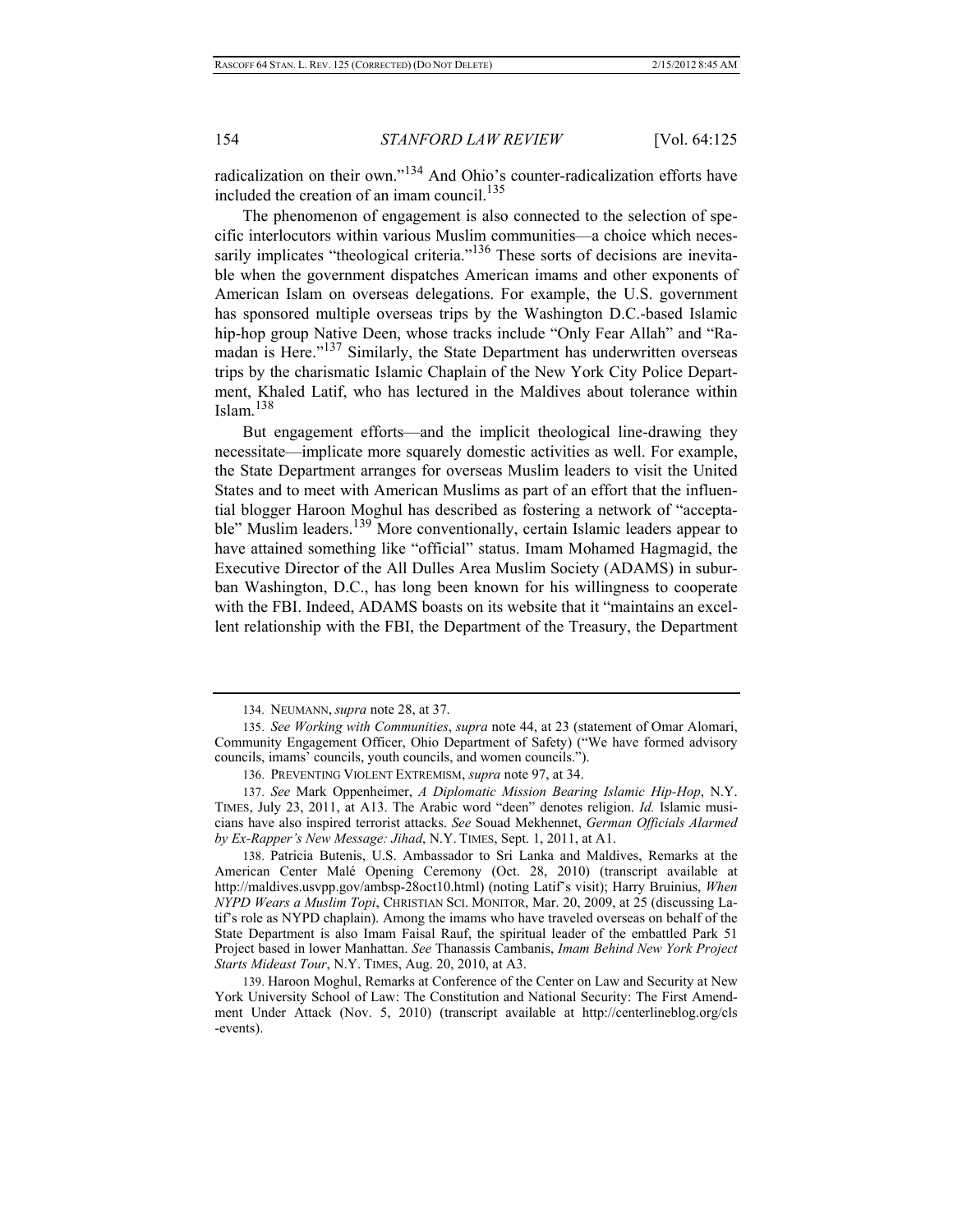of State, and various state and local law enforcement agencies."140 (It was the ADAMS Center where Deputy National Security Advisor Denis McDonough chose to debut the Obama Administration's strategy on domestic counterradicalization in March  $2011$ <sup>141</sup>) And the website of Shaykh Muhammad Hisham Kabbani, an American Sufi leader,  $142$  includes under the heading of "Recent Accomplishments" records of meetings with President Bush, Vice President Cheney, Secretary of State Powell, and Prime Minister Tony Blair's staff, as well as appearances at various Prevent-sponsored events in the United King $dom<sup>.143</sup>$ 

Another illustration of the delicate nature of choosing interlocutors arose in 2009 when the FBI decided to sever its previously close relationship with the Council on American-Islamic Relations (CAIR), one of the largest civil rights organizations of its kind.144 Although FBI officials publicly stated that the relationship collapsed over "a number of distinct narrow issues," it has been widely reported that in fact concern about CAIR's ambivalent attitude toward political Islam may explain the breakup.<sup>145</sup>

## 2. *Bureaucratic entrenchment*

The idea of bureaucratic entrenchment underscores the various ways in which counter-radicalization has changed the structure of government. It involves three interrelated phenomena: the creation of a domestic intelligence network for the purpose of informing counter-radicalization efforts; the creation and repurposing of government posts for a counter-radicalization infra-

<sup>140.</sup> *About ADAMS*, ADAMS, http://www.adamscenter.org/about-us (last visited Jan. 14, 2012).

<sup>141.</sup> McDonough, *supra* note 2.

<sup>142.</sup> Sufism is attractive to some American political leaders for its relative openness. *See* William Dalrymple, *The Muslims in the Middle*, N.Y. TIMES, Aug. 17, 2010, at A27 ("[S]uch moderate, pluralistic Sufi imams are the front line against the most violent forms of Islam."). It is worth observing that although Sufism evokes for many the sort of Islam that thrives in pockets of hippy culture, Sufism has historically been drenched in violence. *See generally* BERNARD LEWIS, THE ASSASSINS (Basic Books 2003) (1967) (discussing the history of Sufi political assassinations in the Middle Ages).

<sup>143.</sup> *Shaykh Muhammad Hisham Kabbani*, AS-SUNNAH FOUND. AM., http://www.sunnah.org/about/shaykh\_muhammad\_hisham\_kabbani.htm (last visited Jan. 14, 2012).

<sup>144.</sup> Alexandra Marks, *FBI and American Muslims at Odds*, CHRISTIAN SCI. MONITOR, Mar. 25, 2009, at 2, *available at* http://www.csmonitor.com/USA/Society/2009/0325/ p02s01-ussc.html. It is also worth recalling that Anwar al-Awlaki, who was recently killed in a U.S. drone attack, was, in the immediate aftermath of 9/11, welcomed in the Pentagon as an important representative of American Islam. Catherine Herridge, *Exclusive: Al Qaeda Leader Dined at the Pentagon Just Months After 9/11*, FOX NEWS (Oct. 20, 2010), http://www.foxnews.com/us/2010/10/20/al-qaeda-terror-leader-dined-pentagon-months.

<sup>145.</sup> Marks, *supra* note 144, at 2, 2.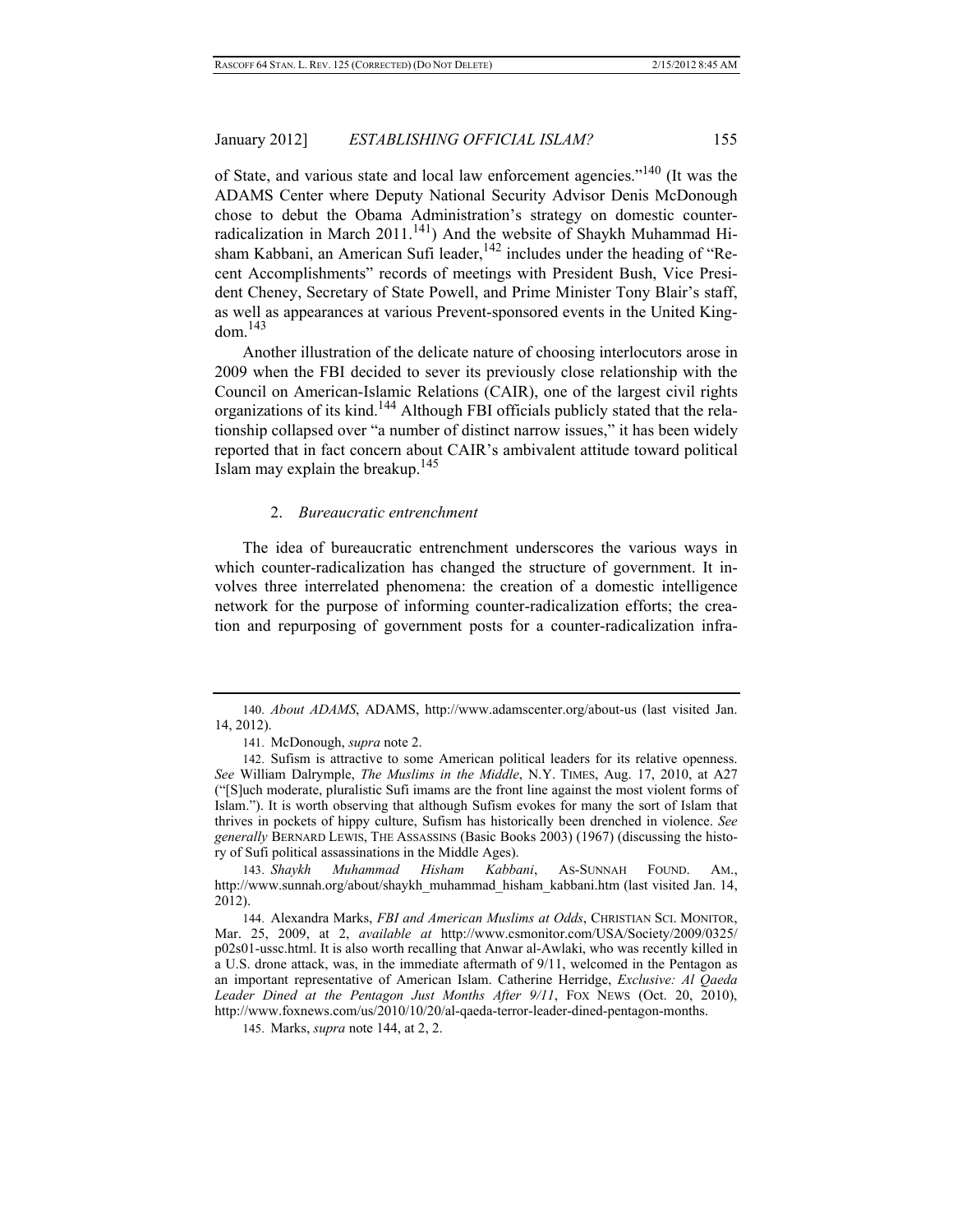structure; and the imposition of counter-radicalization goals into the traditional welfare state.

First, the government has invested heavily in intelligence collection and analysis as part of a comprehensive approach to domestic counterradicalization.<sup>146</sup> Counter-radicalization inevitably entails judgments about which individuals or communities have already or may become radicalized as well as the nature of the radicalization process itself.<sup>147</sup> Thus, the government has employed the nascent domestic intelligence apparatus to locate the boundaries—both conceptually and empirically—between radical and non-radical Islam. This intelligence gathering is authorized at the federal level by the Attorney General's FBI Domestic Operations Guidelines, which now allow the commencement of "threat assessments" even absent an official allegation of possible criminal wrongdoing.<sup>148</sup> The New York City Police Department and other state and local actors have also begun to conduct more active domestic intelligence gathering as part of their counter-radicalization efforts.<sup>149</sup>

Second, the government has created new bureaucratic posts—and repurposed others—to implement its counter-radicalization strategy. Examples include the recently developed position of Special Representative to Muslim Communities within the State Department, which is currently occupied by a Muslim woman named Farah Pandith.<sup>150</sup> Although her position ostensibly focuses on foreign policy, Pandith has also weighed in on matters of domestic

<sup>146.</sup> *See* DEP'T OF HOMELAND SEC., *supra* note 54, at 2 (highlighting the need to "strengthen[] intelligence analysis" and research "to better understand the phenomenon of violent extremism"); Rascoff, *supra* note 12, at 1718-19 (noting a rise in domestic intelligence gathering due to the risk of a homegrown threat of radicalization); McDonough, *supra*  note 2 (emphasizing resources devoted to intelligence collection); *cf.* EMILE A. NAKHLEH, A NECESSARY ENGAGEMENT: REINVENTING AMERICA'S RELATIONS WITH THE MUSLIM WORLD 37-70 (2009) (discussing CIA efforts to gather intelligence on Islamic activism abroad).

<sup>147.</sup> *See* WHITE HOUSE, EMPOWERING LOCAL PARTNERS, *supra* note 2, at 6 ("Although we have learned a great deal about radicalization that leads to violence, . . . [w]e must be vigilant in identifying, predicting, and preempting new developments. This necessitates ongoing research and analysis . . . .").

<sup>148.</sup> *See* Rascoff, *supra* note 3, at 606-07 (discussing the Attorney General's Guidelines).

<sup>149.</sup> *Fresh Air: Christopher Dickey: Intelligence the NYPD Way* (NPR radio broadcast Feb. 11, 2009), *available at* http://www.npr.org/templates/story/story.php?storyId =100559912 (discussing the NYPD's growing intelligence and counterterrorism work after 9/11).

<sup>150.</sup> Press Release, U.S. Dep't of State, Secretary Clinton Appoints Farah Pandith to Head New Office of the United States Representative to Muslim Communities (June 26, 2009), *available at* http://www.state.gov/r/pa/prs/ps/2009/06a/125443.htm. The State Department's Coordinator for Counterterrorism, Daniel Benjamin, also recently expanded his office to include a desk devoted to countering violent extremism. As Ambassador Benjamin stated in a recent congressional hearing, "[O]ne of the first things I did after being sworn in was to start developing a [Countering Violent Extremism] team . . . ." *U.S. Government Efforts Hearing*, *supra* note 93, at 5 (statement of Ambassador Daniel Benjamin, Coordinator for Counterterrorism, Department of State).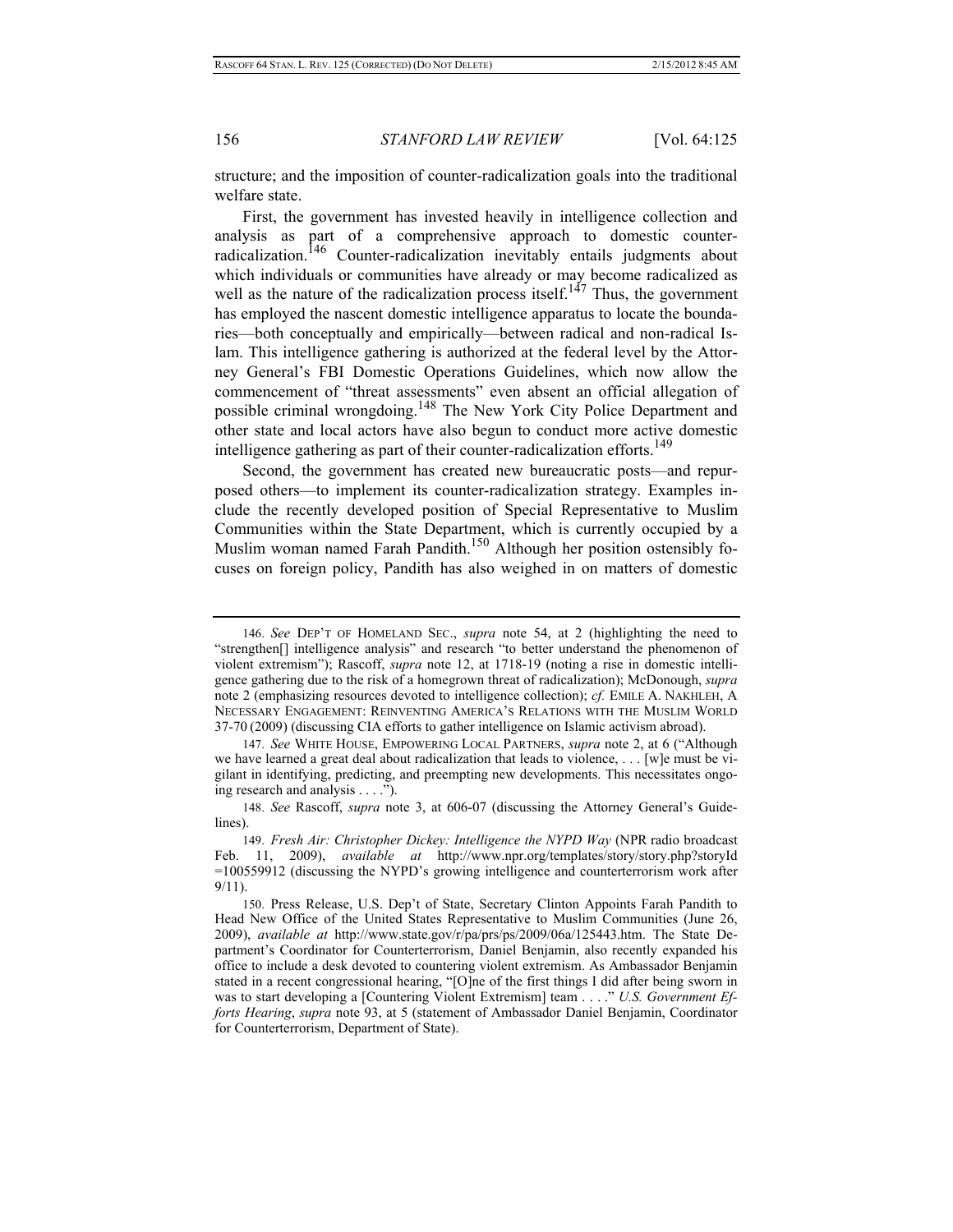radicalization and addressed Muslim audiences in the United States, including Somali refugee groups, on such issues.<sup>151</sup> At the state level, Ohio until recently employed Omar Alomari as a Community Engagement Officer as part of an effort to address counter-radicalization within the Muslim community.152 Alomari viewed his position as including the charge to "[e]ngage the youth in discussing and debating ideologies of cultural and religious extremism" and to produce literature touting "mainstream Islam and its universal appeal."<sup>153</sup> In other words, Alomari regarded the mission of his newly created office as being centrally concerned with the elaboration of Official Islam.

In other cases, preexisting offices within the government have been recast to address radicalization. For example, the Department of Homeland Security's Office for Civil Liberties and Civil Rights (OCLCR) was initially created to address complaints from American Arabs, Muslims, and Sikhs about violations of civil liberties.154 Under pressure from the emerging counter-radicalization imperative, that Office's purpose has gradually shifted to include counterradicalization, a change which has entailed tension. The head of the Office recently expressed the concern that this shift might undermine the core mission of the OCLCR, stating that "[a]lthough we can and should collaborate with community leaders to address this shared problem, 'countering violent extremism' is neither the principal reason we engage these communities nor the lens through which we view this engagement." $155$ 

153. *Working with Communities*, *supra* note 44, at 26 (statement of Omar Alomari, Community Engagement Officer, Ohio Department of Safety).

154. *About the Office for Civil Rights and Civil Liberties*, DEP'T HOMELAND SECURITY, http://www.dhs.gov/xabout/structure/editorial 0371.shtm (last modified Oct. 4, 2011) (listing as part of the office's mandate "[c]ommunicating with individuals and communities whose civil rights and civil liberties may be affected by Department activities, informing them about policies and avenues of redress, and promoting appropriate attention within the Department to their experiences and concerns"). Nowhere in the Office's mission statement is counter-radicalization mentioned.

<sup>151.</sup> *See* Farah Pandith, Special Representative to Muslim Communities, Remarks at the Fletcher School of Law and Diplomacy at Tufts University: Muslim Engagement in the 21st Century (Jan. 28, 2010) (transcript available at http://www.state.gov/s/srmc/136413 .htm) (mentioning conversation with Somali refugees in Columbus, Ohio).

<sup>152.</sup> Omar Alomari served as the Community Engagement Officer for the Homeland Security Division of the Ohio Department of Safety, and also as an adviser to the U.S. Homeland Security Advisory Council, assisting the Countering Violent Extremism Working Group on recommendations to combat violent extremism domestically. *See Working with Communities*, *supra* note 44, at 22-23 (statement of Omar Alomari, Community Engagement Officer, Ohio Department of Safety) (explaining the nature and purpose of his position); HOMELAND SEC. ADVISORY COUNCIL, *supra* note 93, at 27. Alomari was recently fired for failing to disclose a past employment incident. Randy Ludlow, *Homeland Security Official Fired*, COLUMBUS DISPATCH, July 2, 2010, at B3.

<sup>155.</sup> *Working with Communities*, *supra* note 44, at 9 (statement of Margo Schlanger, Officer for Civil Rights and Civil Liberties, Department of Homeland Security). Notably, Schlanger participated in the aforementioned "Understanding Radicalization and De-Radicalization Strategies" community briefing. *See supra* note 132 and accompanying text.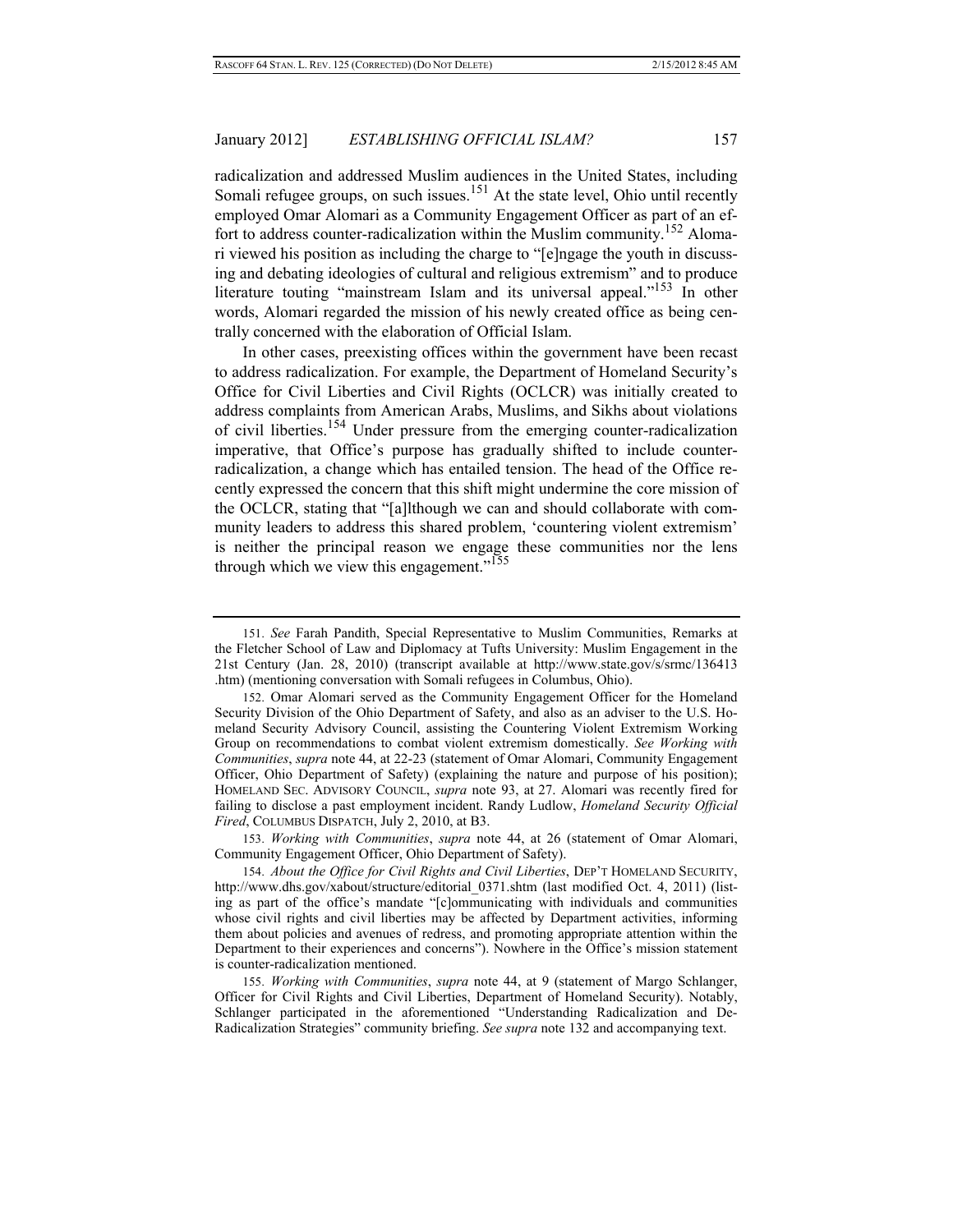Another example of the transformation of existing government posts in favor of counter-radicalization is the shifting understanding of the role of imams in federal and state prisons.<sup>156</sup> Prison officials have historically screened potential religious leaders of every faith tradition for indications that they would encourage violence within prisons.<sup>157</sup> Even given this practice, a 2004 report by the Office of the Inspector General in the Department of Justice found a number of structural flaws in the selection and monitoring of imams in the federal prison system.158 Among the conclusions of the report were that the Bureau of Prisons (BOP) "typically does not examine the doctrinal beliefs of applicants for religious service positions to determine whether those beliefs are inconsistent with BOP security policies" and that "the BOP does not effectively use the expertise of its current Muslim chaplains to screen, recruit, and supervise Mus- $\lim$  religious service providers."<sup>159</sup> In the wake of these findings and in light of the impetus toward domestic counter-radicalization, officials are likely to place a greater emphasis on selecting imams with ideological sensibilities that will address (or at least not exacerbate) radicalization—not solely out of the traditional concern for prison security, but also in order to promote national security.  $160$ 

Counter-radicalization may also have reshaped the way in which traditional law enforcement agencies manage their confidential informants.<sup>161</sup> Imagine

<sup>156.</sup> The role of U.S. military chaplains has also been transformed by current national security needs. Chaplains have been employed on the ground in Afghanistan and Iraq in the way of religious diplomats who engage local clerical leadership. *See* Brian Mockenhaupt, *Enlisting Allah*, ATLANTIC, Sept. 2011, at 28 (describing the role of a U.S. Navy chaplain in instructing local Afghan populations in the Koran and Islamic theology).

<sup>157.</sup> *See* OFFICE OF THE INSPECTOR GEN., U.S. DEP'T OF JUSTICE, A REVIEW OF THE FEDERAL BUREAU OF PRISONS' SELECTION OF MUSLIM RELIGIOUS SERVICES PROVIDERS 12-13  $(2004)$ .

<sup>158.</sup> *See id.* at 42-50. The issue of prison radicalization has also been studied abroad. *See, e.g.*, JAMES BRANDON, QUILLIAM, UNLOCKING AL-QAEDA: ISLAMIST EXTREMISM IN BRITISH PRISONS 111 (2009) (suggesting that the Prison Service needs to "inoculate" prisons against extremist ideologies and de-radicalize current prisoners).

<sup>159.</sup> OFFICE OF THE INSPECTOR GEN., *supra* note 157, at 2.

<sup>160.</sup> *See, e.g.*, *The Threat of Muslim American Radicalization in Prisons: Hearing Before the H. Comm. on Homeland Sec.*, 112th Cong. (2011) (statement of Patrick Dunleavy, Retired Deputy Inspector General, Criminal Intelligence Unit) (observing that "[t]he prison population is vulnerable to radicalization by the same agents responsible for radicalizing Americans outside of the prison walls . . . [because] prison walls are porous" and calling for heightened scrutiny of Muslim clergy who serve in jails); JON A. OLSEN, DANISH INST. FOR INT'L STUDIES, RADICALISATION IN DANISH PRISONS 4 (Charlotte Hallin trans., 2008) (arguing that prison imams can "make it harder for a radical charismatic inmate to take on the role of the imam towards young converts").

<sup>161.</sup> *See* Charlie Savage, *F.B.I. Agents Get Leeway to Push Privacy Bounds*, N.Y. TIMES, June 13, 2011, at A1. An unflattering portrait of FBI intelligence gathering in certain California mosques emerges in a civil rights complaint in *Fazaga v. FBI*, No. SA11-CV0- 00301CJC (C.D. Cal. Feb. 22, 2011). The government asserted the state secrets privilege in response. *See* Notice of Motion and Motion to Dismiss and for Summary Judgment at 22-35, *Fazaga*, No. SA11-CV0-00301CJC (C.D. Cal. Aug. 1, 2011).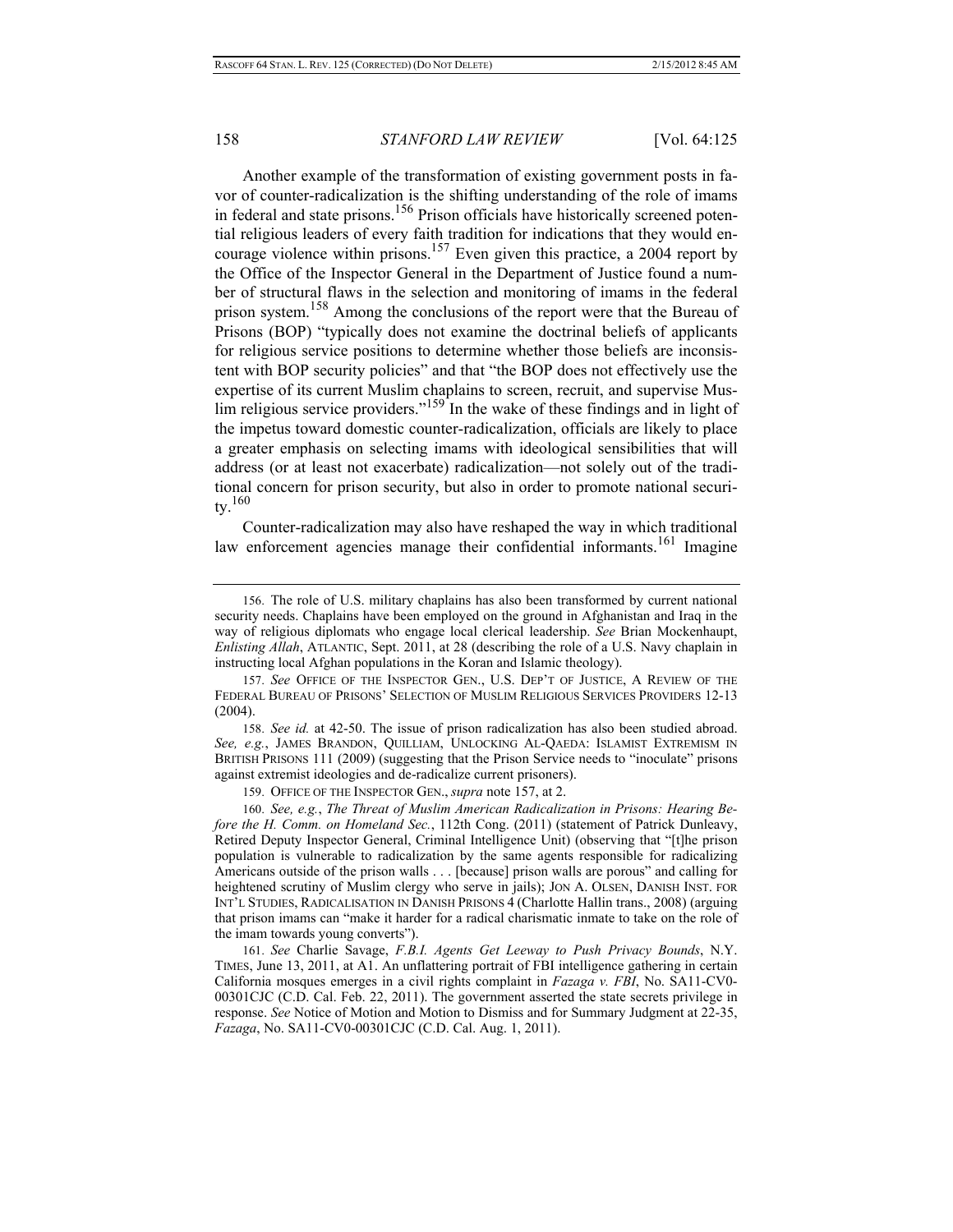that the FBI is contemplating employing an individual as a confidential informant in a mosque where authorities are concerned about the proliferation of radical ideology. The individual is attractive to law enforcement precisely because he possesses radical bona fides (having previously been an exponent of radical Islam himself) and will therefore have access to the institution. Further consider that the Bureau might want to take measures to protect against the prospective informant's reverting to a radical sensibility as he operates within a radical environment. It is conceivable that under these circumstances the Bureau would, in effect, furnish tutorials for the informant in "moderate" Islam as a means of shoring up his participation in official work.

Finally, in a move highly reminiscent of the British Prevent program, the bureaucratization of counter-radicalization is increasingly implicating government functions far afield of the national security apparatus of the state. Thus, former National Counterterrorism Center Director Michael Leiter endorsed a "whole of government' approach" as "vital to addressing domestic radicalization."<sup>162</sup> That approach has taken root. For example, the U.S. Department of Education's Office of Safe and Drug-Free Schools recently commissioned a report entitled "Recruitment and Radicalization of School-Aged Youth by International Terrorist Groups."163 Among the purposes of the study is to "help the Department of Education identify practical implications" of how recruitment and radicalization occur and determine "whether modifications to current policies and practices being used by U.S. schools are indicated."164 Additionally, Denis McDonough recently announced that, as a key part of the Obama Administration's counter-radicalization strategy, "other departments, like Health and Human Services and Education, have joined with communities to better understand and address the social, emotional and economic challenges faced by young people so they can realize their full potential in America."<sup>165</sup>

## 3. *Expression*

The government (from the national to local levels) makes claims about the nature of Islam, frequently in order to further the goal of counter-radicalization, and thereby sets out its preferred tenets of Official Islam.<sup>166</sup> Those claims are

<sup>162.</sup> *Nine Years After 9/11*, *supra* note 61, at 8 (statement of Michael Leiter, Director, National Counterterrorism Center).

<sup>163.</sup> HOMELAND SEC. INST., RECRUITMENT AND RADICALIZATION OF SCHOOL-AGED YOUTH BY INTERNATIONAL TERRORIST GROUPS (2009).

<sup>164.</sup> *Id.* at 1. The Office of Safe and Drug-Free Schools, in collaboration with the Homeland Security Institute, hosted a one-day seminar devoted to the issue of youth recruitment and radicalization, which was attended by a wide range of officials from within the federal national security apparatus as well as school security officers from across the country. *See id.* app. A (outlining seminar program).

<sup>165.</sup> McDonough, *supra* note 2.

<sup>166.</sup> McDonough's recent speech regarding the Obama Administration's approach to domestic counter-radicalization makes clear that these expressive dimensions form part of a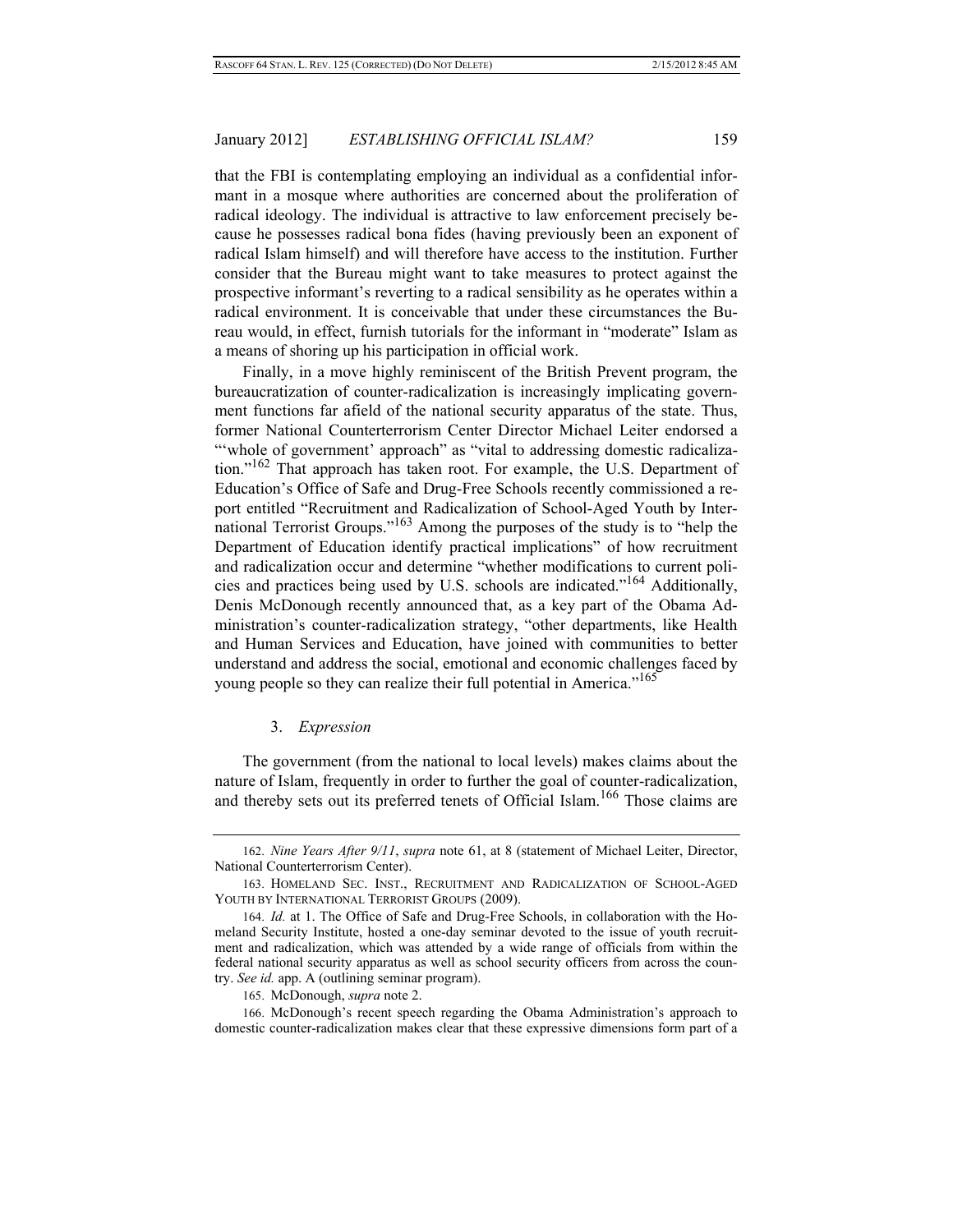embedded in everything from presidential rhetoric to government-issued handbooks. Members of President Obama's staff have elaborated on the nature of Islam (and specific concepts within it) in addresses focused on domestic counter-radicalization. For example, addressing a gathering on the topic of American counterterrorism and its relationship to American Muslims, senior national security official John Brennan expressed the opinion that *jihad* does not refer to "murdering innocent men, women and children" but rather to "holy struggle, a legitimate tenet of Islam meaning to purify oneself [or] one's community."<sup>167</sup> Shortly after Brennan's public comments, Principal Deputy Coordinator for Counterterrorism Robert Godec reinforced and amplified Brennan's observations about *jihad*, making clear that they were intended as a statement of official policy.168 Similarly, the Ohio Division of Homeland Security issued a *Guide to Arab and Islamic Culture* that teaches that "Jihad doesn't mean *holy war*, as many people are led to believe . . . [but rather] *a struggle to achieve excellence*," and that "[t]he term *holy war* is a European concept that began with the Crusades and was extended to Islam by the West."169

To be certain, the viewpoints espoused by these officials are not especially novel; indeed, they are attested within both traditional and contemporary Islam-

larger strategy: "[W]e're working to improve how we communicate with the American people about the threat of violent extremism in this country and what we're doing to address it . . . . This includes dispelling the myths that have developed over the years, including misperceptions about our fellow Americans who are Muslim." *Id.*; *see also, e.g.*, WHITE HOUSE, EMPOWERING LOCAL PARTNERS, *supra* note 2, at 6 ("We must actively and aggressively counter the range of ideologies violent extremists employ to radicalize and recruit individuals by challenging justifications for violence . . . ."); James K. Glassman, *Winning the War of Ideas*, N.Y. SUN (July 23, 2008), http://www.nysun.com/opinion/winning-the-war-of -ideas/82438 ("Our mission today in the war of ideas is . . . to use the tools of ideological engagement—words, deeds, and images—to create an environment hostile to violent extremism. . . . [T]here is a complex, multi-sided battle going on in Muslim societies for power. . . . In this battle, our main role is to support constructive alternatives to violent extremism."). Within government circles, expressive counter-radicalization is frequently referred to as "messaging" or "counter-messaging." *See, e.g.*, NEUMANN, *supra* note 28, at 39-40 (recommending messaging as a key prong of counter-radicalization efforts).

<sup>167.</sup> Brennan, *supra* note 100. Note: This Article has been updated since its original printing. The updated version substitutes "[or]" for "of" in the cited quotation.

<sup>168.</sup> *See* Robert F. Godec, Principal Deputy Coordinator for Counterterrorism, U.S. Counterterrorism Policy: Remarks at the Global Young Leaders Conference (June 30, 2010) (transcript available at http://www.state.gov/s/ct/rls/rm/2010/143809.htm) ("As the Assistant to the President for Homeland Security and Counterterrorism John Brennan has said, 'we do not describe our enemy as jihadists or Islamists because jihad is holy struggle, a legitimate tenet of Islam meaning to purify oneself. . . . There is nothing holy or legitimate or Islamic about murdering innocent men, women, and children. Indeed, characterizing our adversaries this way would actually be counterproductive. It would play into the false perception that they are religious leaders defending a holy cause when in fact, they are nothing more than murderers, including the murder of thousands upon thousands of Muslims.'").

<sup>169.</sup> ALOMARI, *supra* note 94, at 19.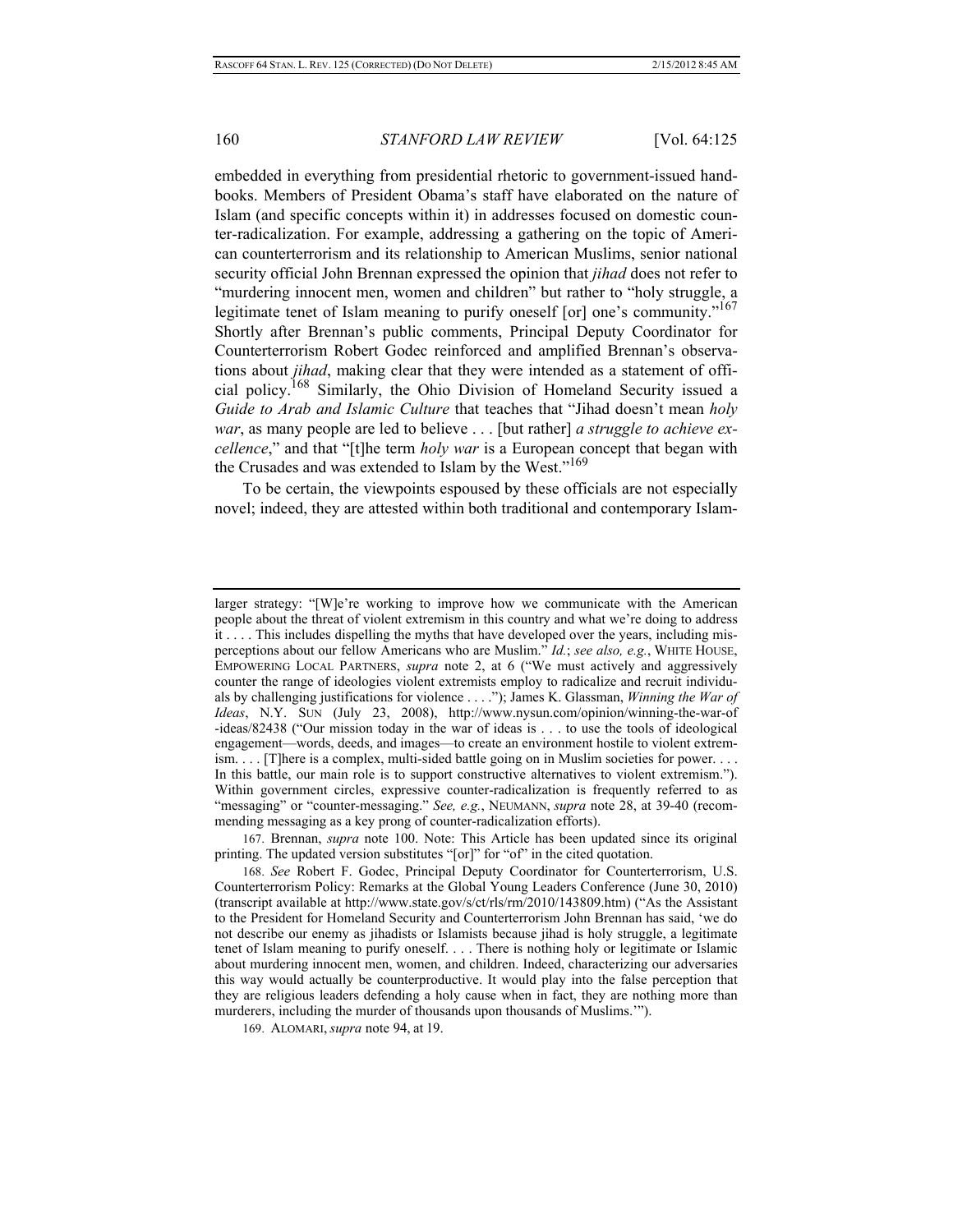ic sources.170 Yet as the noted scholar Olivier Roy has pointed out, contests about the meaning of *jihad* tend to be fruitless: arguments that the term inevitably implies violence are every bit as implausible as those that state that the term merely connotes internal self-mastery.<sup>171</sup> The central point for present purposes is not about the correct meaning of concepts within Islam—it is that expressive counter-radicalization implicates the government in making those theological determinations from within the religious doctrinal traditions of Islam in a way that is congenial to the American national security apparatus. These developments in expressive counter-radicalization put American policy on a trajectory similar to that of Prevent, concerning which a scholar has recently observed: "It is clear from its policy documents that the government intends not only to strengthen moderate Islam, but to help portray certain moderate variants as the true or correct doctrinal interpretation  $\ldots$ <sup>172</sup>

Finally, certain dimensions of expressive counter-radicalization may be going on without any identifying connection to the American government. In recent years, military officers have sought and received greater authority overseas to operate (or underwrite) websites for the purpose of intervening in the internal "battle of ideas" within Islam.173 While law and internal regulations require that such efforts be directed at overseas audiences,  $174$  it is in the nature of Internet communications that Americans will also inevitably have access to these websites.

In sum, American officials across state and local governments have become increasingly involved in the formulation and dissemination of Official Islam as part of the U.S. government's counter-radicalization strategy. Whether it is a state homeland security official who educates law enforcement officers about the meaning of "mainstream Islam" or a member of the national security staff who expresses a view about the true nature of Islamic faith, the official shaping of Islamic identity carries significant legal and strategic implications.

<sup>170.</sup> *See, e.g.*, KHALED ABOU EL FADL, THE GREAT THEFT: WRESTLING ISLAM FROM THE EXTREMISTS 220-49 (2005) (discussing the contested meaning of *jihad* and rejecting "holy war" as the correct interpretation).

<sup>171.</sup> ROY, *supra* note 107, at 41.

<sup>172.</sup> David Stevens, In Extremis*: A Self-Defeating Element in the "Preventing Violent Extremism" Strategy*, 80 POL. Q. 517, 520 (2009).

<sup>173.</sup> *See, e.g.*, Daniel Silverberg & Joseph Heimann, *An Ever-Expanding War: Legal Aspects of Online Strategic Communication*, PARAMETERS, Summer 2009, at 77, 77-78 (describing Department of Defense policies authorizing online content by the U.S. military).

<sup>174.</sup> *See, e.g.*, CLAY WILSON, CONG. RESEARCH SERV., RL31787, INFORMATION OPERATIONS, ELECTRONIC WARFARE, AND CYBERWAR: CAPABILITIES AND RELATED POLICY ISSUES 3 (2007).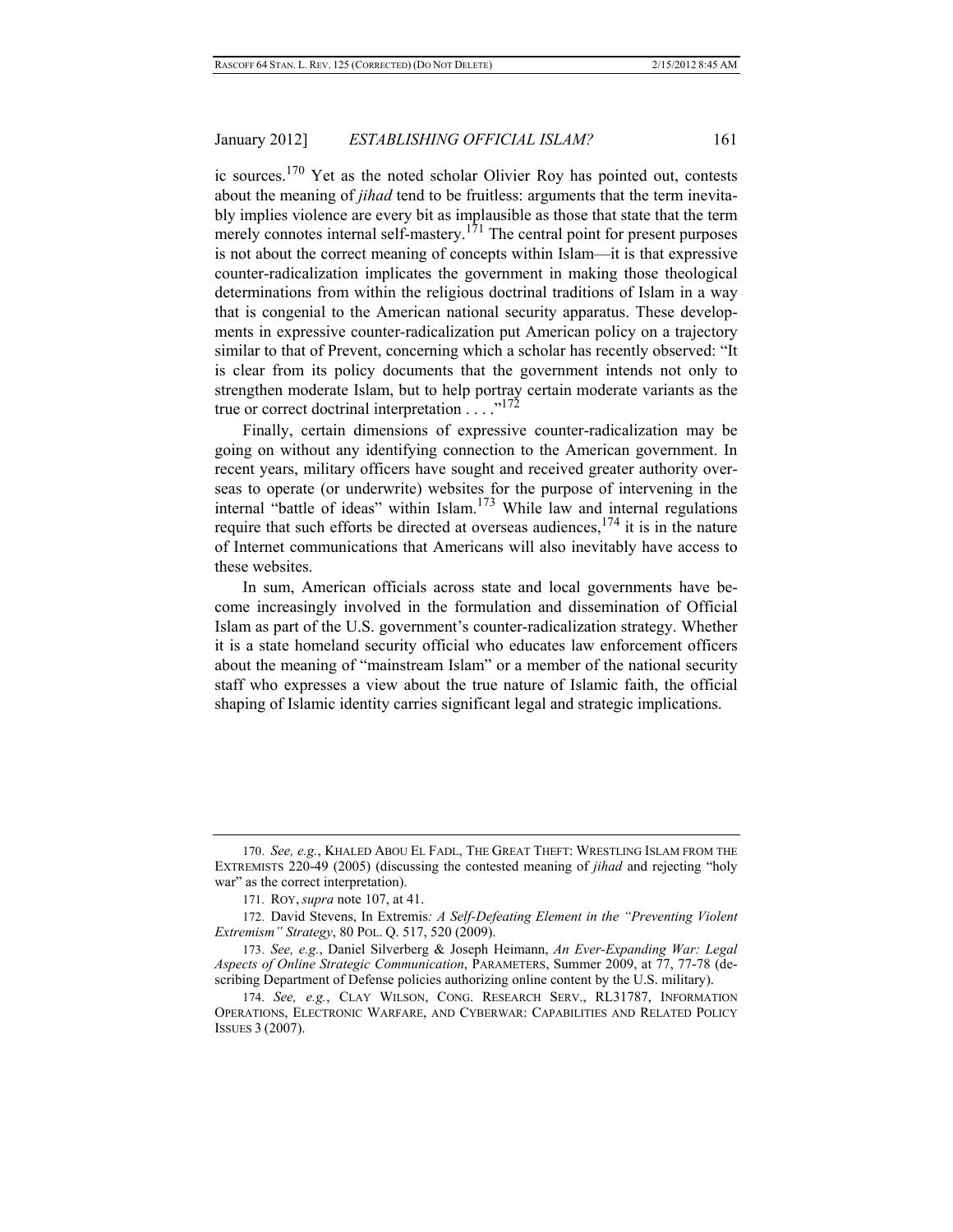## III. THE ESTABLISHMENT CLAUSE AND COUNTER-RADICALIZATION: FROM DOCTRINE TO STRATEGY

It is common ground that neither the U.S. government nor state and local governments may establish religion.<sup>175</sup> The meaning of that prohibition is deeply contested and is the subject of multiple doctrinal tests, academic theories, and political debates. That said, some core themes and widely held assumptions can be discerned both in the scholarship and in Supreme Court opinions interpreting and giving meaning to the Establishment Clause,  $176$  and my argument is that recent domestic counter-radicalization efforts generate friction with the Establishment Clause in at least three respects.<sup>177</sup>

First, and of greatest significance, counter-radicalization puts the government in the position, vis-à-vis Islam, of serving as a kind of official theologian, taking positions on the meaning of inevitably contested religious concepts and weighing in on one side of debates that rage within a particular faith tradition. Tension with this foundational norm of Establishment Clause doctrine is magnified by the inevitable participation of the nascent counter-radicalization bureaucracy in defining and enforcing the boundaries of Official Islam. I discuss these issues in connection with the *Lemon* test and concerns about Anti-Erastianism. Second, counter-radicalization is in tension with the endorsement test, which Justice O'Connor first debuted and which, while vigorously criti-

176. *Cf.* Andrew Koppelman, *No Expressly Religious Orthodoxy: A Response to Steven D. Smith*, 78 CHI.-KENT L. REV. 729, 729 (2003) (allowing that the Supreme Court's pronouncements on religious freedom, taken together, "are no thing of beauty" but nonetheless observing that "[m]uch of the law in this area is . . . well-settled and uncontroversial").

177. There are certainly other plausible doctrinal lenses through which aspects of counter-radicalization could be evaluated. For example, one (to be sure, contested) line of cases sets out the boundaries of the Establishment Clause in terms of the "neutrality" of government engagement with religion. *See* Zelman v. Simmons-Harris, 536 U.S. 639, 652 (2002) ("[W]here a government aid program is neutral with respect to religion, and provides assistance directly to a broad class of citizens who, in turn, direct government aid to religious schools wholly as a result of their own genuine and independent private choice, the program is not readily subject to challenge under the Establishment Clause."). More fundamentally, certain Establishment Clause cases have historically keyed constitutional violations to the presence of state funding. *See Everson*, 330 U.S. at 16 (upholding public funding of parochial school busing, but noting that the state "cannot consistently with the 'establishment of religion' clause of the First Amendment contribute tax-raised funds to the support of an institution which teaches the tenets and faith of any church"). While I do not explicitly analyze counter-radicalization under these doctrinal headings, there is overlap between the categories that I employ and these (and other) potential frameworks.

<sup>175.</sup> *See* U.S. CONST. amend. I. Some scholars have read the Establishment Clause to be centrally concerned with federalism, prohibiting the national government but not the states from establishing religion. But ever since its modern origins in *Everson v. Board of Education*, 330 U.S. 1 (1947), the Supreme Court's Establishment Clause jurisprudence has assumed its applicability against subnational actors. *See* Smith, *supra* note 35, at 9 ("Ironically, modern decisions like *Everson v. Board of Education* that purported to 'incorporate' and extend the establishment clause in effect repudiated it, at least in its original meaning." (footnote omitted)).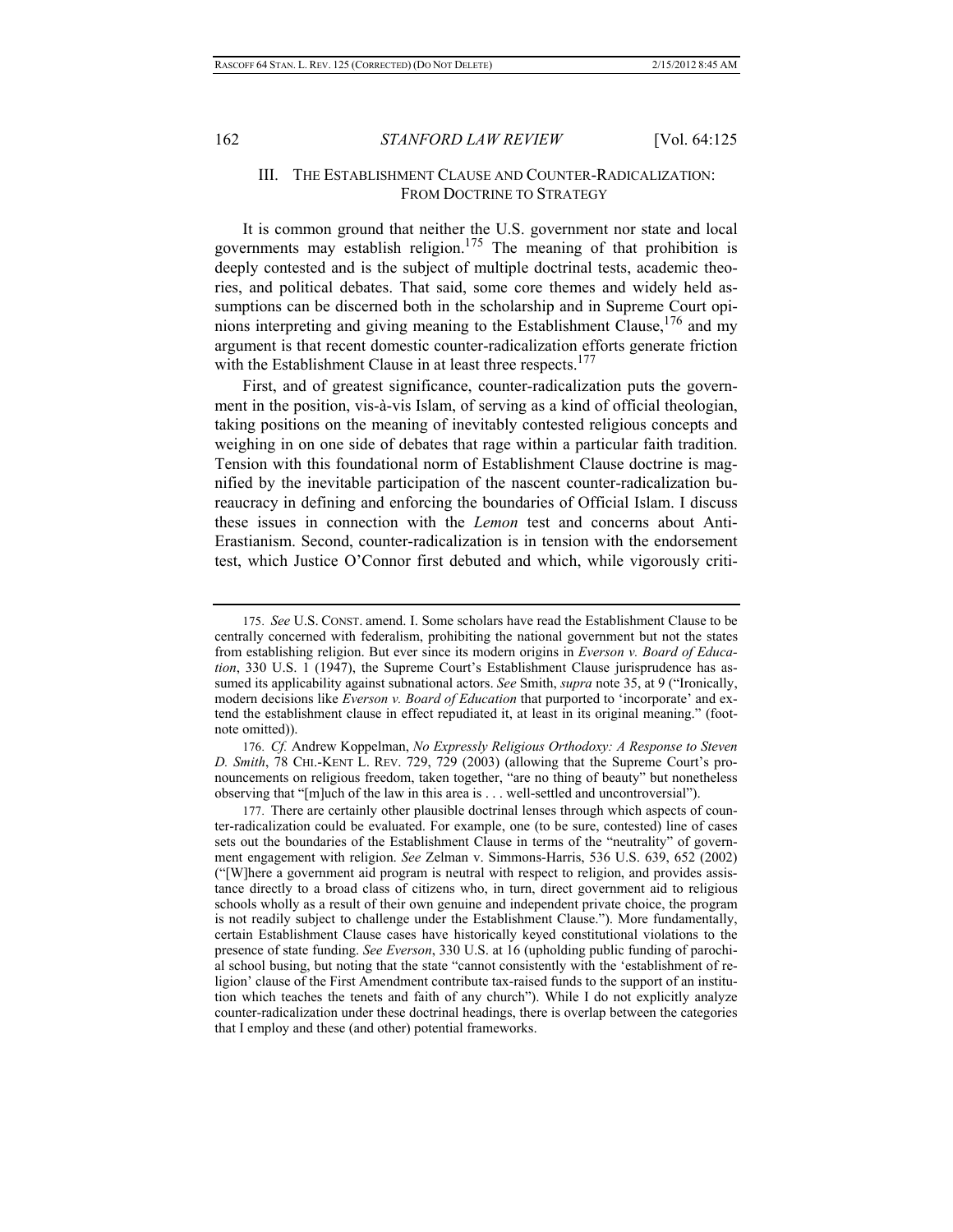cized in the academic literature, continues to shape contemporary Establishment Clause jurisprudence. According to this test, by endorsing particular conceptions of Islam and rejecting others, the government potentially generates a state of (perceived) inequality between citizens as a function of their particular religious beliefs, and more generally stimulates a political economy predicated on religious insiders and outsiders. Third, and most tentatively, counterradicalization creates the potential for tension with the Establishment Clause under the so-called coercion test, which highlights the capacity of statesponsored religion to invade individual freedom of conscience. This test, which courts have invoked especially in cases where young people were thought to be at risk of government indoctrination, carries implications for aspects of counter-radicalization that have tended to be disproportionately concerned with young Muslims. As to each of these, beyond merely entertaining the possibility that certain counter-radicalization programs are plausible candidates for constitutional scrutiny, this Part also considers how the enterprise of Official Islam implicates the theoretical concerns underlying the Establishment Clause.<sup>178</sup>

This Part further considers how the core policy debates that have emerged in the United Kingdom with respect to Prevent are likely to play out in terms of Establishment Clause objections to the emerging American involvement in counter-radicalization. I refer to the merging of these policy-based critiques and legal concerns as the "strategic Establishment Clause." Indeed, the counterradicalization programs most likely to be in tension with the Establishment Clause are also likely to produce minimal benefits—and at the same time are likely to impose substantial costs—when it comes to our national security.

<sup>178.</sup> Not long ago Noah Feldman observed that "the Establishment Clause has generated comparatively little academic writing about why (as opposed to how) church and state should be kept distinct." Noah Feldman, *From Liberty to Equality: The Transformation of the Establishment Clause*, 90 CALIF. L. REV. 673, 674 (2002). Less than a decade later, theories of the Establishment Clause rooted in historical and normative accounts have flourished. *See, e.g.*, CHRISTOPHER L. EISGRUBER & LAWRENCE G. SAGER, RELIGIOUS FREEDOM AND THE CONSTITUTION (2007) (political equality); FELDMAN, *supra* note 33 (conscience); MARTHA C. NUSSBAUM, LIBERTY OF CONSCIENCE: IN DEFENSE OF AMERICA'S TRADITION OF RELIGIOUS EQUALITY (2008) (equality); Douglas Laycock, *Regulatory Exemptions of Religious Behavior and the Original Understanding of the Establishment Clause*, 81 NOTRE DAME L. REV. 1793 (2006) (religious exemptions in historical light); Michael W. McConnell, *Religious Freedom at a Crossroads*, 59 U. CHI. L REV. 115 (1992) (religious pluralism); Smith, *supra*  note 35 (preventing government control of religion). However, the recent proliferation of Establishment Clause theories has hardly produced consensus on a unifying theory. A leading treatise on the Religion Clauses states boldly that "there is, in fact, no" convincing comprehensive theory of the Establishment Clause. 2 KENT GREENAWALT, RELIGION AND THE CONSTITUTION 433, 451 (2008).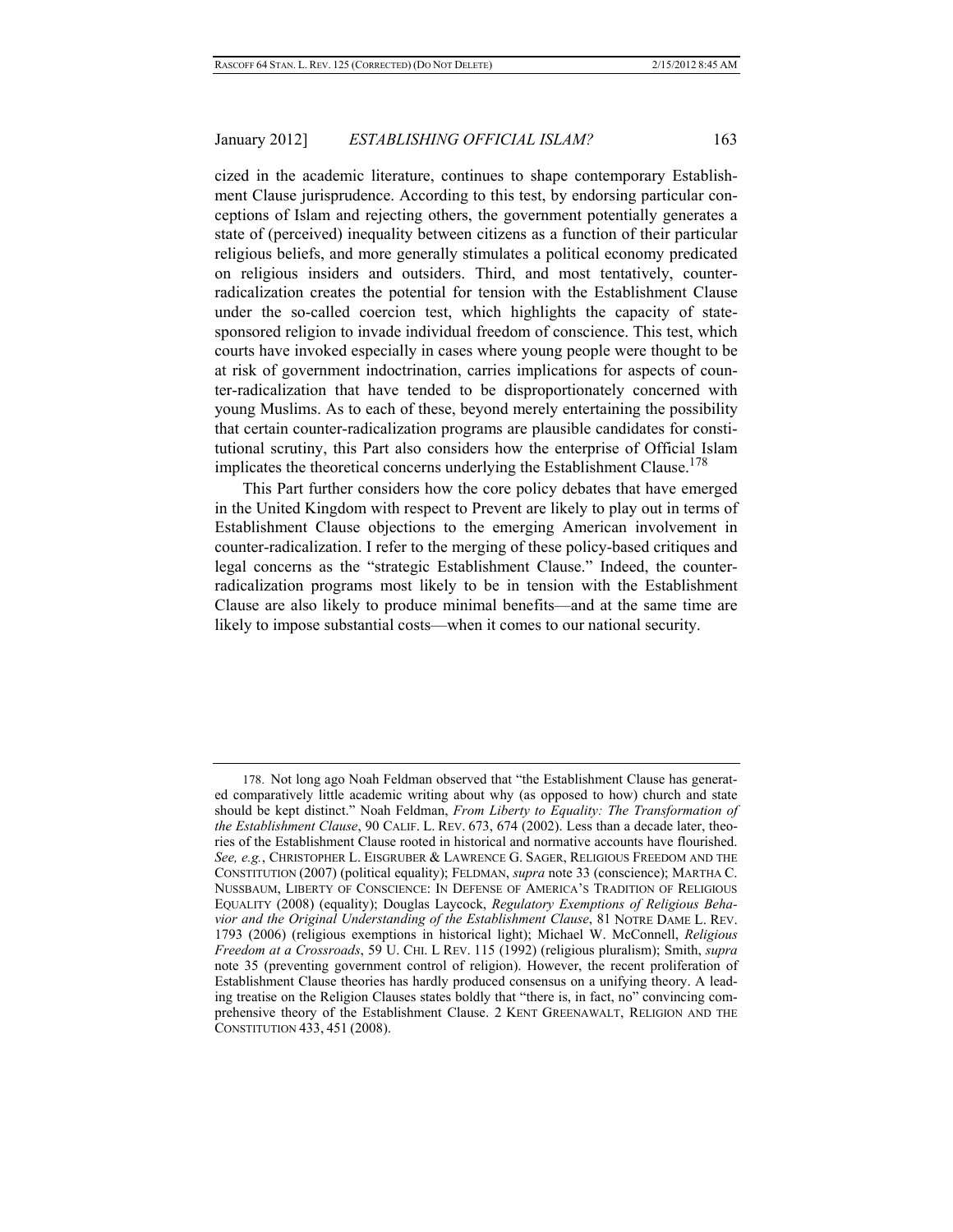#### A. *The* Lemon *Test and Anti-Erastianism*

#### 1. *Legal framework*

Although much-maligned, $1^{79}$  the *Lemon* test continues to shape the adjudication of certain Establishment Clause cases in the Supreme Court and in the lower courts. Under the test, government action must have a "secular . . . purpose, . . . its principal or primary effect must be one that neither advances nor inhibits religion," and it must not bring about "excessive government entanglement" with religion.180 Unless the government action in question passes all three parts of the *Lemon* test, it is deemed to be unconstitutional.<sup>181</sup>

The *Lemon* test embodies one of the central motifs in Establishment Clause theory, namely that the Framers "disclaimed the Erastian power to set up an official church"182 comparable to the establishments in Europe from the late eighteenth century down to the present day.<sup>183</sup> So clearly would the presence of such an established church violate the Constitution that the Supreme Court has never been in a position to consider a policy that threatened this sort of core violation.<sup>184</sup> As historians of the Establishment Clause have observed, the religious pluralism that existed at the time of the First Amendment's birth—and that has proliferated exponentially ever since—has guaranteed that such a true "establishment" of an official American church would never have been politically viable.<sup>185</sup> But the Anti-Erastian strain of the Establishment Clause goes further, forbidding official involvement in making theological determinations.<sup>186</sup> As the Court famously said, "The law knows no heresy, and is com-

185. *See* FELDMAN, *supra* note 33, at 26 ("[T]he religious diversity *between* states made a national establishment impossible.").

186. Similar concerns are evident in other liberal democracies. During the veil controversy in France, one commentator observed: "[I]t is almost laughable to see members of the government and the president himself pompously arguing that such a veil is not truly Mus-

<sup>179.</sup> *See, e.g.*, Lamb's Chapel v. Ctr. Moriches Union Free Sch. Dist., 508 U.S. 384, 398 (1993) (Scalia, J., concurring) ("Like some ghoul in a late-night horror movie that repeatedly sits up in its grave and shuffles abroad, after being repeatedly killed and buried, *Lemon* stalks our Establishment Clause jurisprudence once again, frightening the little children and school attorneys of Center Moriches Union Free School District.").

<sup>180.</sup> Lemon v. Kurtzman, 403 U.S. 602, 612-13 (1971) (quoting Walz v. Tax Comm'n, 397 U.S. 664, 674 (1970))).

<sup>181.</sup> *See* 2 GREENAWALT, *supra* note 178, at 45.

<sup>182.</sup> Smith, *supra* note 35, at 12. Official Islam presents a variation on the theme of establishment, in that rather than seeking to make Official Islam the religion of the United States, the U.S. government seeks to enforce it only as the religion of American Muslims. In this sense, the imposition of Official Islam can be seen as a form of "ironic establishment."

<sup>183.</sup> *See* Alan Schwarz, *No Imposition of Religion: The Establishment Clause Value*, 77 YALE L.J. 692, 709 (1968) ("It is agreed that the establishment clause prohibits government from intentionally creating an official or preferred religion . . . .").

<sup>184.</sup> *Cf.* Everson v. Bd. of Educ., 330 U.S. 1, 15 (1947) (setting as a baseline that the Establishment Clause means at least that "[n]either a state nor the Federal Government can set up a church").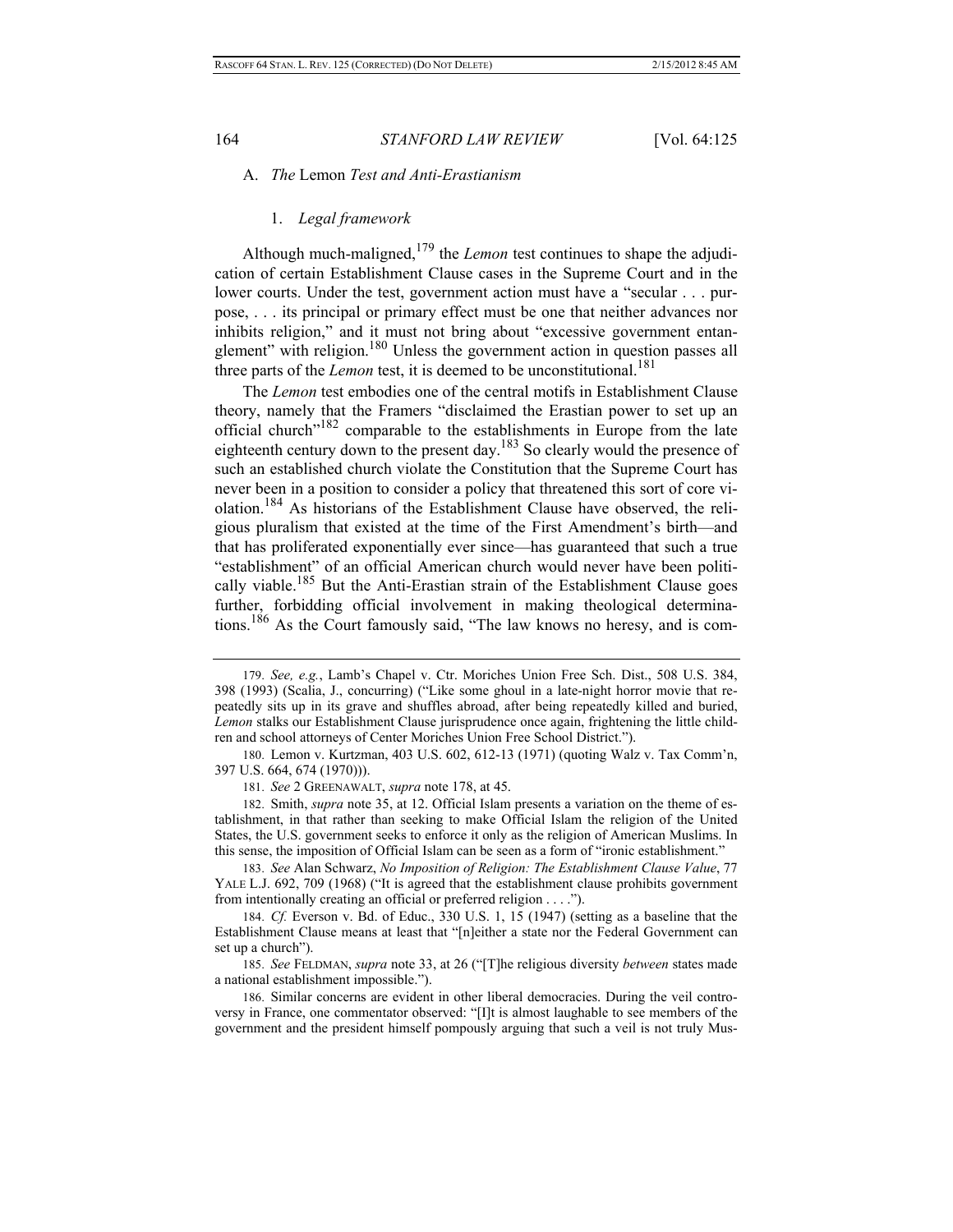mitted to the support of no dogma, the establishment of no sect."<sup>187</sup> Or as the Second Circuit reasoned, striking down a New York state statutory scheme as a violation of *Lemon*, "The challenged laws . . . excessively entangle the State with religion because they require New York to adopt an official State position on a point of religious doctrine."<sup>188</sup>

Anti-Erastianism has an institutional dimension. The state lacks the epistemological authority and administrative ability necessary to parse nuanced theology and to intervene in the religious lives of believers. As Madison put it in his celebrated *Memorial and Remonstrance*, the view that "the Civil Magistrate is a competent Judge of Religious truth" is an "arrogant pretension falsified by the contradictory opinions of Rulers in all ages, and throughout the world."<sup>189</sup> Moreover, to the extent that the government becomes involved in the regulation of religion, its interventions are frequently regarded as illegitimate by those whose minds it is trying to shape. As Locke argued:

The one only narrow way which leads to heaven is not better known to the magistrate than to private persons, and therefore I cannot safely take him for my guide, who may probably be as ignorant of the way as myself, and who certainly is less concerned for my salvation than I myself am.<sup>1</sup>

The government official is not incentivized to think about the religious goals of citizens, only their secular well-being. This causes a fundamental legitimacy gap when the state endeavors to regulate religious ideation and practice.<sup>191</sup>

Anti-Erastianism is also bound up with concerns about the effects that official regulation—itself likely motivated by the state's secular logic—has on the integrity of religious life. As Andrew Koppelman has argued, "The core Establishment Clause violation, from the perspective of the corruption argument, is

190. JOHN LOCKE, *A Letter Concerning Toleration* (1689), *in* TWO TREATISES OF GOVERNMENT AND A LETTER CONCERNING TOLERATION 215, 230 (Ian Shapiro ed., 2003).

191. *See* Whitaker, *supra* note 125 (criticizing the U.K. government's reliance on counter-radicalization strategy provided by the Quilliam Foundation, which, in a leaked briefing paper, suggested "choos[ing] which Muslim organisations to work with 'according to their commitment to shared values which help to foster national cohesion and integration, and according to their willingness to challenge the Islamist ideology that lies behind terrorism'").

lim, as if more knowledgeable than the Muslims themselves about the orthodox prescriptions of their own lifestyle. A peculiar facet of so-called French secularism sees government ministers assuming the fashionable role of imams." Raphaël Liogier, Op-Ed., *The Attack on the Veil Is a Huge Blunder: France's Ill-Founded Push to Ban the Face Covering Is Rooted in a Wider Crisis of Identity and Influence*, GUARDIAN (London), Jan. 27, 2010, at 30.

<sup>187.</sup> Watson v. Jones, 80 U.S. (13 Wall.) 679, 728 (1872).

<sup>188.</sup> Commack Self-Serv. Kosher Meats, Inc. v. Weiss, 294 F.3d 415, 427 (2d Cir. 2002).

<sup>189. 2</sup> JAMES MADISON, *Memorial and Remonstrance Against Religious Assessments* (1785), *in* THE WRITINGS OF JAMES MADISON 183, 187 (Gaillard Hunt ed., 1901); *see also*  Hosanna-Tabor Evangelical Lutheran Church & Sch. v. EEOC, No. 10-553, slip op. at 8-9 (U.S. Jan. 11, 2012) ("By forbidding the 'establishment of religion' and guaranteeing the 'free exercise thereof,' the Religion Clauses ensured that the new Federal Government unlike the English Crown—would have no role in filling ecclesiastical offices.").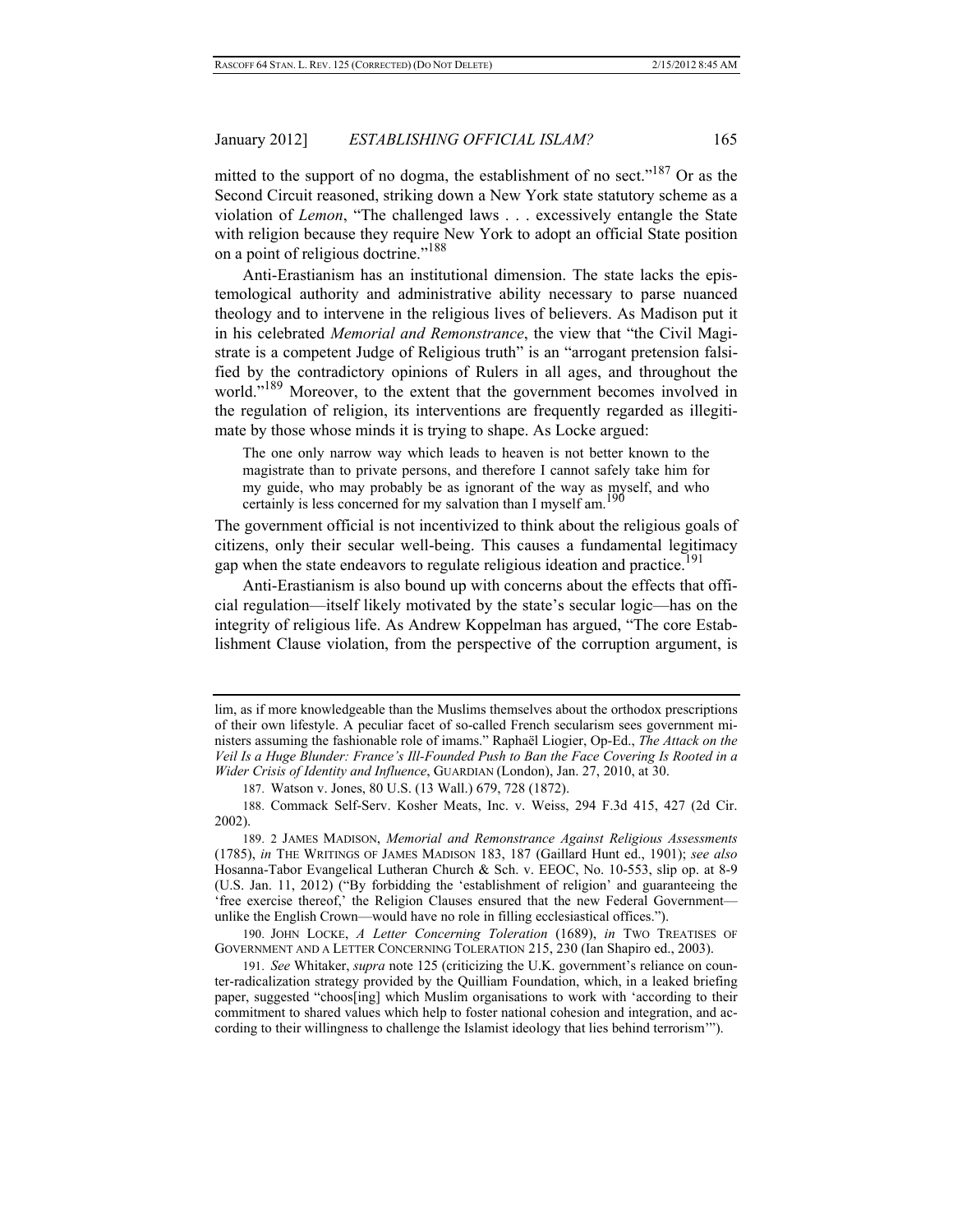action by the state that intentionally manipulates religion to serve official ends."<sup>192</sup> The Framers understood the intellectual stakes of this rationale to be high. They were aware of Hume's argument that political control of religion was necessary precisely in order to sap the latter of its vitality and public appeal—that, in the words of S.P. Foster, religion ought to be "managed and neutralized by the state."193 Regardless of whether the state sought explicitly to undermine religion or merely to manipulate it to achieve the state's secular objective, the Anti-Erastian Establishment Clause was there to stand in the way.<sup>194</sup>

#### 2. *Strategic worries about legitimacy and competence*

Insofar as counter-radicalization entails the creation of a governmental apparatus designed to intervene into the belief structures of American Islam, it may implicate doctrinal and theoretical concerns rooted in Anti-Erastianism. In a more policy-oriented vein, practical questions about the government's legitimacy and competence at counter-radicalization have played out dramatically in the context of Prevent. Most fundamentally, a wide range of officials and commentators have criticized Prevent for failing to achieve its stated strategic goal of countering violent extremism—and possibly even exacerbating the problem it attempts to solve.<sup>195</sup> Critics typically put forward two reasons. First, governments are simply not adept at performing counter-radicalization, especially in its more religious modalities. Effective counter-radicalization programs of this kind require immense amounts of insight into questions that merge theology with cutting-edge social science. It is questionable whether any institution—let alone a secretive government bureaucracy that lacks a track

<sup>192.</sup> Andrew Koppelman, *Corruption of Religion and the Establishment Clause*, 50 WM. & MARY L. REV. 1831, 1927 (2009). As the Supreme Court has said, "[T]he First Amendment rests upon the premise that both religion and government can best work to achieve their lofty aims if each is left free from the other within its respective sphere." Illinois *ex rel.* McCollum v. Bd. of Educ., 333 U.S. 203, 212 (1948); *see also* Lemon v. Kurtzman, 403 U.S. 602, 650 (1971) (Brennan, J., concurring in part and dissenting in part) ("The picture of state inspectors prowling the halls of parochial schools and auditing classroom instruction surely raises more than an imagined specter of governmental secularization of a creed." (internal quotation marks omitted)).

<sup>193.</sup> *See* S.P. Foster, *Different Religions and the Difference They Make: Hume on the Political Effects of Religious Ideology*, *in* 5 DAVID HUME: CRITICAL ASSESSMENTS 377, 392 (Stanley Tweyman ed., 1995).

<sup>194.</sup> Of particular relevance here is the fact that the mere presence of a "secular purpose" is insufficient to immunize official action from Establishment Clause liability under *Lemon*.

<sup>195.</sup> *See* Stevens, *supra* note 172, at 518 ("[T]his arm of [Preventing Violent Extremism] is, at best, barking up the wrong tree; at worst, fuelling extremism.").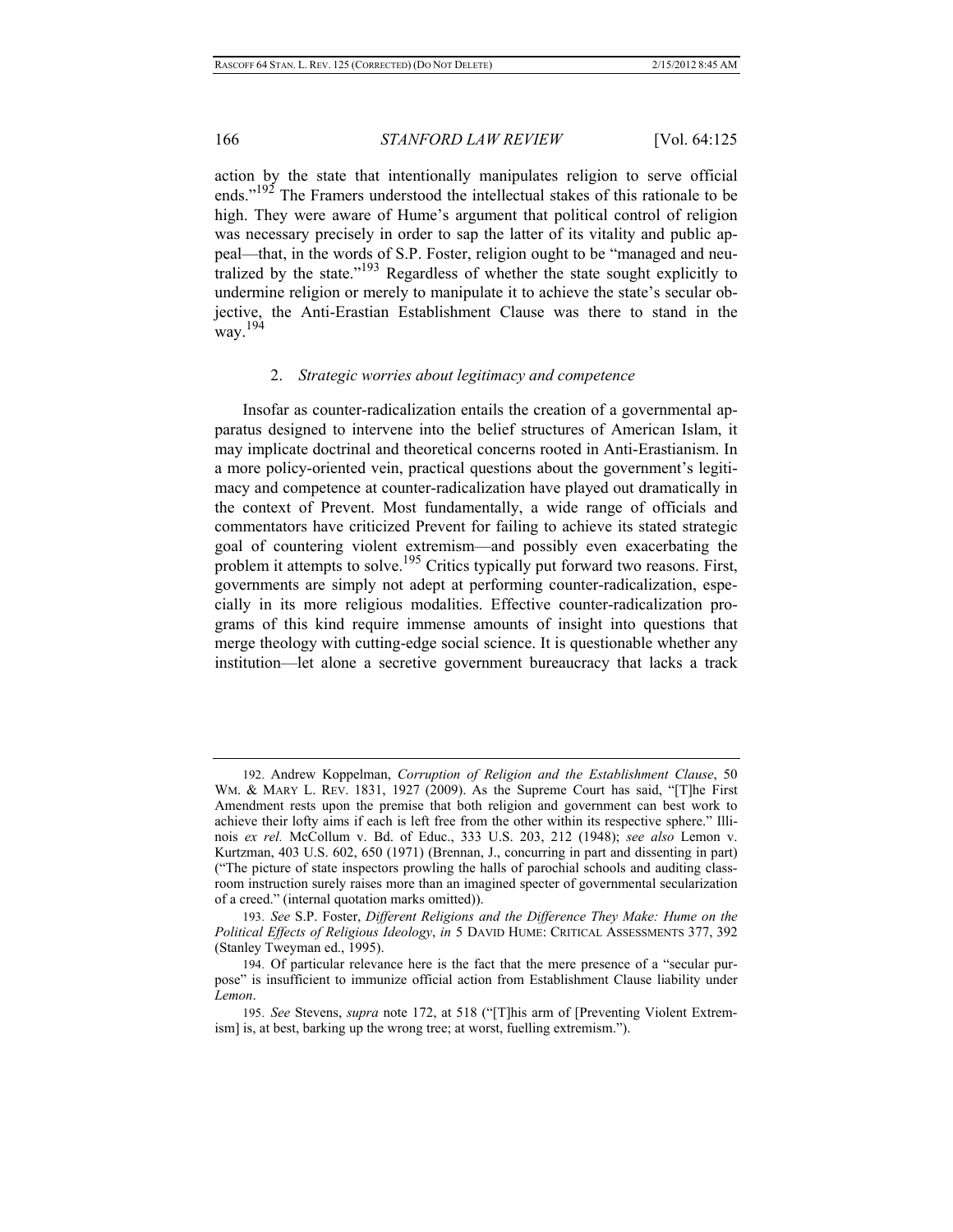record of social-scientific insight—is well positioned to develop that sort of analytic account.<sup>196</sup>

Second, the government may fail at counter-radicalization because of the messenger, not the message itself.<sup>197</sup> That is, the government lacks credibility within Muslim communities and lacks expertise regarding the relevant religious issues. As anthropologist Scott Atran has recently cautioned, "Appeals to moderate Islam are about as irrelevant as older people appealing to adolescents to moderate their music or clothes."<sup>198</sup> Concerning the credibility gap, evidence suggests that identification with a government-sponsored counter-radicalization program tends to undermine the credibility of the actor or group in question. As a parliamentary report deeply critical of Prevent recently put it, the problem of government efficacy at counter-radicalization "is exacerbated by the possible risk that any organisation endorsed by Government or local authorities however 'radical'—stands to lose its credibility once 'approved' by the authorities."199 Some have argued that the legitimacy gap is at its widest when Western governments practice counter-radicalization. As a British commentator recently noted, "It is one thing for Muslim countries like Indonesia or Saudi Arabia to promote scholar-led, Qur'an-based deradicalisation programmes, but quite another for non-Muslim countries like the United Kingdom and the United States. It just isn't credible."<sup>200</sup> But the argument need not depend on the peculiarly non-Islamic identity of the Western state. Contemporary radical Islam is, in a deep sense, a form of rejection of traditional Islamic authority that has historically been deeply tied to the state.<sup>201</sup> As Quintan Wiktorowicz has

<sup>196.</sup> *See* Huq, *supra* note 63, at 56-57 ("[T]errorism presents particularly acute epistemic problems: terrorists are not transparent about their intentions, particularly to the state; post hoc accounts from perpetrators about their motives merit skepticism; and many of the normal tools of empirical analysis are unavailable.").

<sup>197.</sup> *See* Stephen J. Schulhofer et al., *American Policing at a Crossroads* 5 (NYU Sch. of Law Pub. Law & Legal Theory Research Paper Series, Working Paper No. 10-55, 2010), *available at* http://papers.ssrn.com/sol3/papers.cfm?abstract\_id=1663819 (arguing that compliance with officials is shaped by "the strength of citizens' belief that law enforcement agencies are legitimate" (emphasis omitted)).

<sup>198.</sup> Atran, *supra* note 68; *cf.* Hosanna-Tabor Evangelical Lutheran Church & Sch. v. EEOC, No. 10-553, slip op. at 4 (U.S. Jan. 11, 2012) (Alito, J., concurring) ("When it comes to the expression and inculcation of religious doctrine, there can be no doubt that the messenger matters.").

<sup>199.</sup> PREVENTING VIOLENT EXTREMISM, *supra* note 97, at 42.

<sup>200.</sup> Mehdi Hasan, *The Wrong Kind of Intervention*, GUARDIAN (July 20, 2010, 9:01 EDT), http://www.guardian.co.uk/commentisfree/belief/2010/jul/20/terrorism-policy -theology -islam. The author further questioned the efficacy of government interventions into religious matters, asking, "So does counterterrorism need to have a religious and, in particular, an Islamic angle? Should our leading spooks and cops be dabbling in theology? In Qur'anic tafsir and the science of hadith? Does it matter if a special branch officer can't tell a Salafi from a Sufi?" *Id.*

<sup>201.</sup> *See, e.g.*, NOAH FELDMAN, THE FALL AND RISE OF THE ISLAMIC STATE 105-11 (2008) (noting that traditional Islamic scholars have played little role in contemporary Islamic political thought).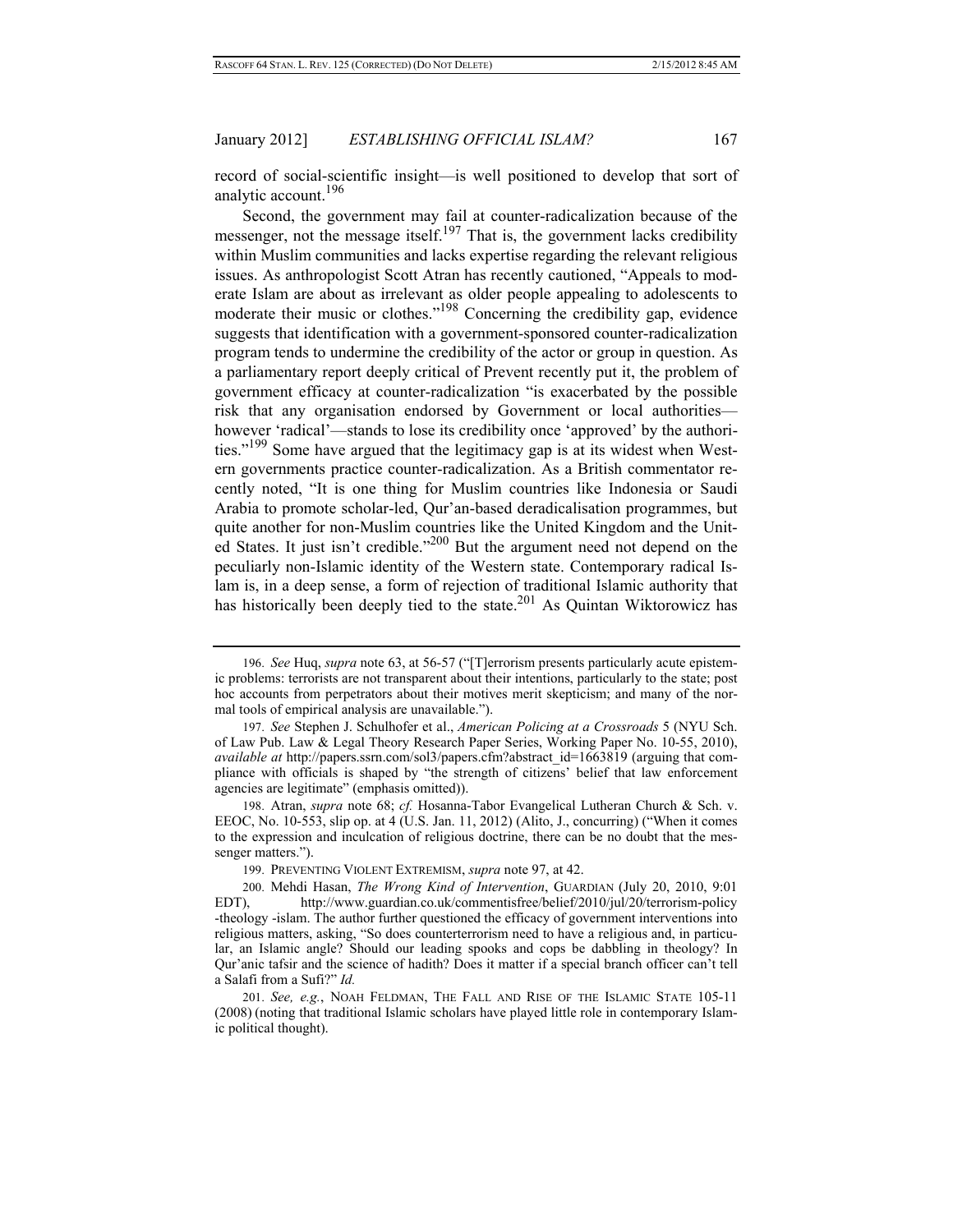argued, "Islamic movements offer themselves as autonomous interpreters capable of assessing the divine sources of Islam without bias."<sup>202</sup> In other words, radical Islam's motivating theology and hermeneutic depend on a rejection of the idea of Official Islam.

The likelihood of conflict with Anti-Erastianism has increased under the banner of U.S. domestic counter-radicalization efforts.<sup>203</sup> As discussed above, counter-radicalization functionally requires government employees to become expert in aspects of Islamic law and doctrine.<sup>204</sup> In so doing, officials are tasked with determining "the significance and the meaning of disputed religious doctrine"205 and with employing "religious organizations as an arm of the civil [government] to perform the function of interpreting and applying state standards."<sup>206</sup> Furthermore, these bureaucracies tend to employ Muslims in order to discharge their mandates both in official positions and as informal ambassadors of government-approved Islamic thought. This practice may run up against the Religious Test Clause of the Constitution, which denies the government the power to limit public offices to persons who hold a particular religious be- $\arctan 207$ 

The problem of religious expertise has already taken a toll.<sup>208</sup> Reports suggest that government officials are woefully lacking in the sort of fine-grained understanding of the languages and cultural syntax of Islam, without which counter-radicalization efforts are doomed to fail.<sup>209</sup> A particularly dispiriting example is supplied by a recent investigative report by the *Washington Post* that revealed the misinformation regarding Islam provided to American law enforcement officers. The *Post* reported that Ramon Montijo, a former Army

205. Presbyterian Church v. Mary Elizabeth Blue Hull Mem'l Presbyterian Church, 393 U.S. 440, 452 (1969) (Harlan, J., concurring).

206. *Id.* at 451 (majority opinion).

<sup>202.</sup> WIKTOROWICZ, *supra* note 65, at 21.

<sup>203.</sup> Through its counter-radicalization efforts, the United States is relaxing the boundaries between church and state in response to its conflict with an ideology predicated on the absence of such a distinction. Thus, employing Official Islam as a tool of counterradicalization may supply confirmation of what Daniel Patrick Moynihan called the "iron law of emulation"—that enemies in a conflict come to resemble one another. *See* Steven R. Weisman, *Introduction* to DANIEL PATRICK MOYNIHAN: A PORTRAIT IN LETTERS OF AN AMERICAN VISIONARY 1, 2 (Steven R. Weisman ed., 2010).

<sup>204.</sup> *See supra* Part II.B.3.

<sup>207.</sup> *See* Torcaso v. Watkins, 367 U.S. 488, 494 (1961) (striking down a Maryland requirement that notaries public must believe in God and disavowing any notion that government can "limit[] public offices to persons who have, or perhaps more properly profess to have, a belief in some particular kind of religious concept").

<sup>208.</sup> *See* NEUMANN, *supra* note 28, at 40 ("At the same time, government pronouncements about the character of Islam or the 'true' meaning of religious concepts (such as jihad), however well intentioned, are not credible, nor do they do justice to complex theological debates.").

<sup>209.</sup> The FBI is famously lacking in employees who have Arabic language skills. *See* Dan Eggen, *FBI Agents Still Lacking Arabic Skills*, WASH. POST, Oct. 11, 2006, at A1 (reporting that only 33 of 12,000 FBI agents "have even a limited proficiency in Arabic").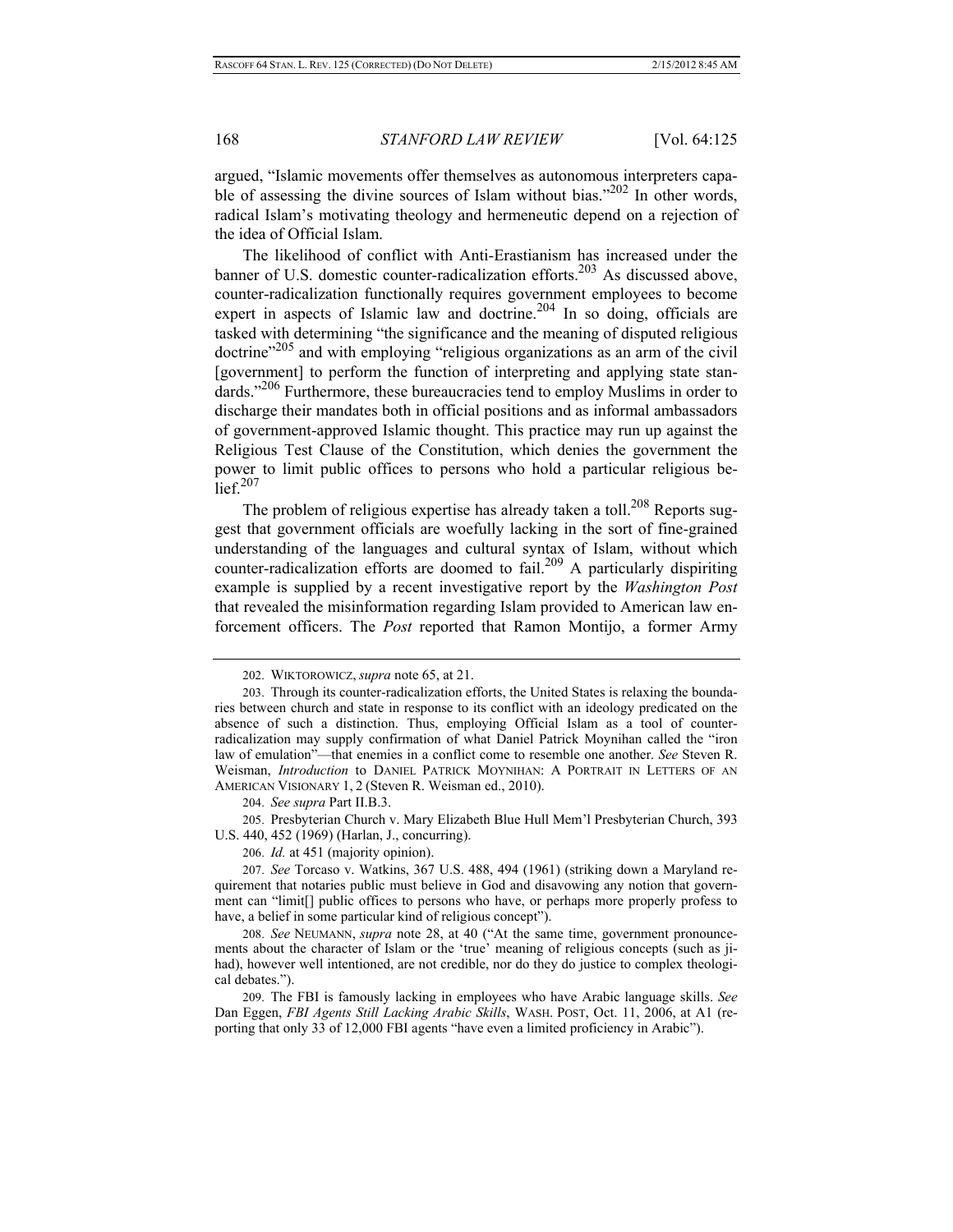Special Forces sergeant and Los Angeles Police Department investigator and now a private security consultant with extensive contacts in the law enforcement community, teaches his official audiences that the majority of Muslims in the United States "want to make this world Islamic" and that without sufficient attention, "[t]he Islamic flag will fly over the White House."<sup>210</sup> In sum, the counter-radicalization imperative has begun to generate tension with the First Amendment's Anti-Erastianism by putting the government in the position of aiming to achieve a secular benefit by discerning and spreading religious truth about Islam.

#### B. *Endorsement, Nonpreferentialism, and Equality*

## 1. *Legal framework*

The endorsement test was first proposed by Justice Sandra Day O'Connor in her concurring opinion in the 1984 case of *Lynch v. Donnelly*<sup>211</sup> and was later adopted by a majority of the Court in *County of Allegheny v. ACLU*. 212 The test calls for the invalidation of government action if "a reasonable observer would view such longstanding practices as a disapproval of his or her particular religious choices."<sup>213</sup> Under this test, then, it is the perception of the "reasonable observer" (to whom some sort of familiarity with the government action or with the display at issue is frequently imputed<sup>214</sup>), rather than the state's intent, that matters. $215$ 

In the concurrence in which she debuted the endorsement test, Justice O'Connor reasoned that "[e]ndorsement sends a message to nonadherents that they are outsiders, not full members of the political community, and an accompanying message to adherents that they are insiders, favored members of the political community."216 The Court has continued to invoke the endorsement

<sup>210.</sup> *See* Priest & Arkin, *supra* note 18.

<sup>211. 465</sup> U.S. 668, 688 (1984) (O'Connor, J., concurring).

<sup>212. 492</sup> U.S. 573, 595-97 (1989).

<sup>213.</sup> *Id.* at 631 (O'Connor, J., concurring in part and concurring in the judgment).

<sup>214.</sup> *See* Santa Fe Indep. Sch. Dist. v. Doe, 530 U.S. 290, 308 (2000) (noting that the endorsement test asks "whether an objective observer, acquainted with the text, legislative history, and implementation of the statute, would perceive it as a state endorsement of [religion] in public schools" (quoting Wallace v. Jaffree, 472 U.S. 38, 76 (1985) (O'Connor, J., concurring in the judgment))); Capitol Square Review & Advisory Bd. v. Pinette, 515 U.S. 753, 780 (1995) (O'Connor, J., concurring in part and concurring in the judgment) ("[T]he reasonable observer in the endorsement inquiry must be deemed aware of the history and context of the community and forum in which the religious display appears.").

<sup>215.</sup> *See* Shari Seidman Diamond & Andrew Koppelman, *Measured Endorsement*, 60 MD. L. REV. 713, 717-26 (2001) (observing the development away from a focus on political alienation among citizens with specific religious perspectives to a more generalized concern for the welfare of a hypothetical "objective observer").

<sup>216.</sup> *Lynch*, 465 U.S. at 688 (O'Connor, J., concurring).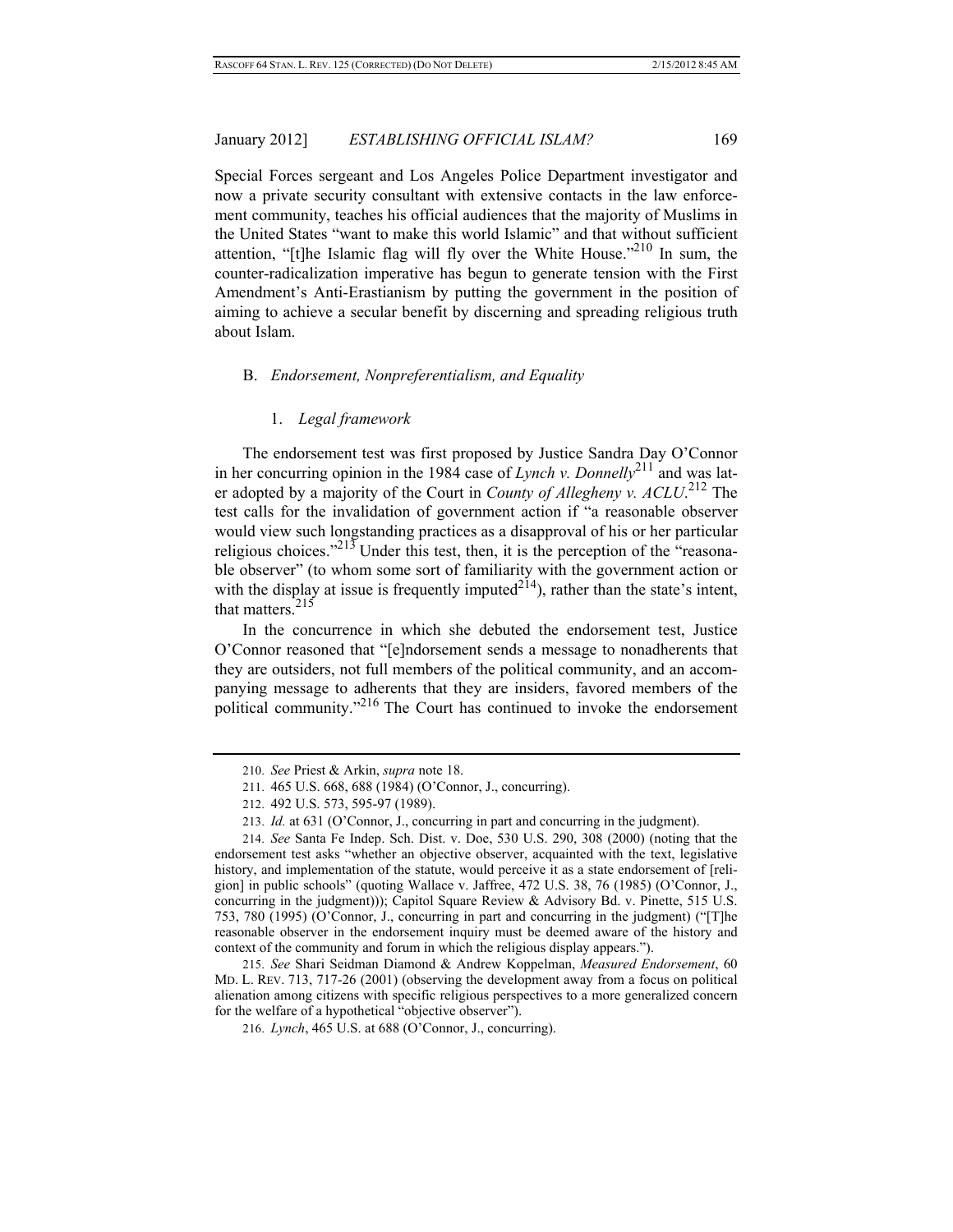test, especially where the government has engaged in some kind of expressive activity, such as religious displays on government property and school funding.217 Given the mixed reputation of the *Lemon* test, it is probably not an exaggeration to say that the endorsement test is the reigning standard by which potential Establishment Clause violations are judged.

The endorsement test looks at violations of the Establishment Clause in terms of political equality and the recognition of religious pluralism. Does this or that public display cause certain viewers to regard themselves as professing a faith that is endorsed (or rejected) by the state? If so, the display may violate the political equality of citizens—and with it, the Establishment Clause.<sup>218</sup> Justices Kennedy and Breyer have noted that a core concern of endorsement is the tendency of official policies of this sort to interfere with the delicate ecosystem of American religious pluralism. As Justice Kennedy has explained, "Just as the government may not segregate people on account of their race, so too it may not segregate on the basis of religion. The danger of stigma and stirred animosities is no less acute for religious line-drawing than for racial."219 And as Justice Breyer has emphasized, the Establishment Clause is motivated in part by the desire to avoid "religiously based social conflict," which the Framers understood implied the possibility of unrestrained violence.<sup>220</sup> Along these

<sup>217.</sup> *See, e.g.*, Zelman v. Simmons-Harris, 536 U.S. 639, 655 (2002) (applying endorsement test to a school voucher program); Good News Club v. Milford Cent. Sch., 533 U.S. 98, 100 (2001) (applying test to a school district's policy regarding a religious student club meeting on school property); Mitchell v. Helms, 530 U.S. 793, 798 (2000) (applying test to programs providing governmental aid to parochial schools); Agostini v. Felton, 521 U.S. 203, 235 (1997) (same).

From its very inception, the endorsement test has been the subject of intense academic criticism rooted in a range of practical and historical concerns. *See generally* Jesse H. Choper, *The Endorsement Test: Its Status and Desirability*, 18 J.L. & POL. 499, 499 (2002) (arguing that the endorsement test "provides neither a workable nor a wise judicial standard"); Steven D. Smith, *Symbols, Perceptions, and Doctrinal Illusions: Establishment Neutrality and the "No Endorsement" Test*, 86 MICH. L. REV. 266, 267 (1987) (arguing that the "no endorsement" test does not eliminate—and may instead compound—the "inconsistencies and defects that have plagued establishment analysis").

<sup>218.</sup> Endorsement places at the heart of the constitutional analysis the question of how the "tutelary state" serves as a powerful shaper of social meaning. *See* Sanford Levinson, *The Tutelary State: "Censorship," "Silencing," and the "Practices of Cultural Regulation*,*" in* CENSORSHIP AND SILENCING: PRACTICES OF CULTURAL REGULATION 195, 197-99 (Robert C. Post ed., 1998) (emphasizing the role of the government as a shaper of public morality).

<sup>219.</sup> Bd. of Educ. v. Grumet, 512 U.S. 687, 728 (1994) (Kennedy, J., concurring in the judgment); *see also* Catholic League for Civil & Religious Rights v. City & Cnty. of S.F., 624 F.3d 1043, 1052 (9th Cir. 2010) (en banc) ("Plaintiffs allege that . . . the stigmatizing resolution leaves them feeling like second-class citizens of the San Francisco political community, and expresses to the citizenry of San Francisco that they are."), *cert. denied*, 131 S. Ct. 2875 (2011).

<sup>220.</sup> *Zelman*, 536 U.S. at 717-18 (Breyer, J., dissenting); *cf.* Van Orden v. Perry, 545 U.S. 677, 704 (2005) (Breyer, J., concurring in the judgment) (worrying that mandating the removal of certain Ten Commandments displays from public buildings might prove contro-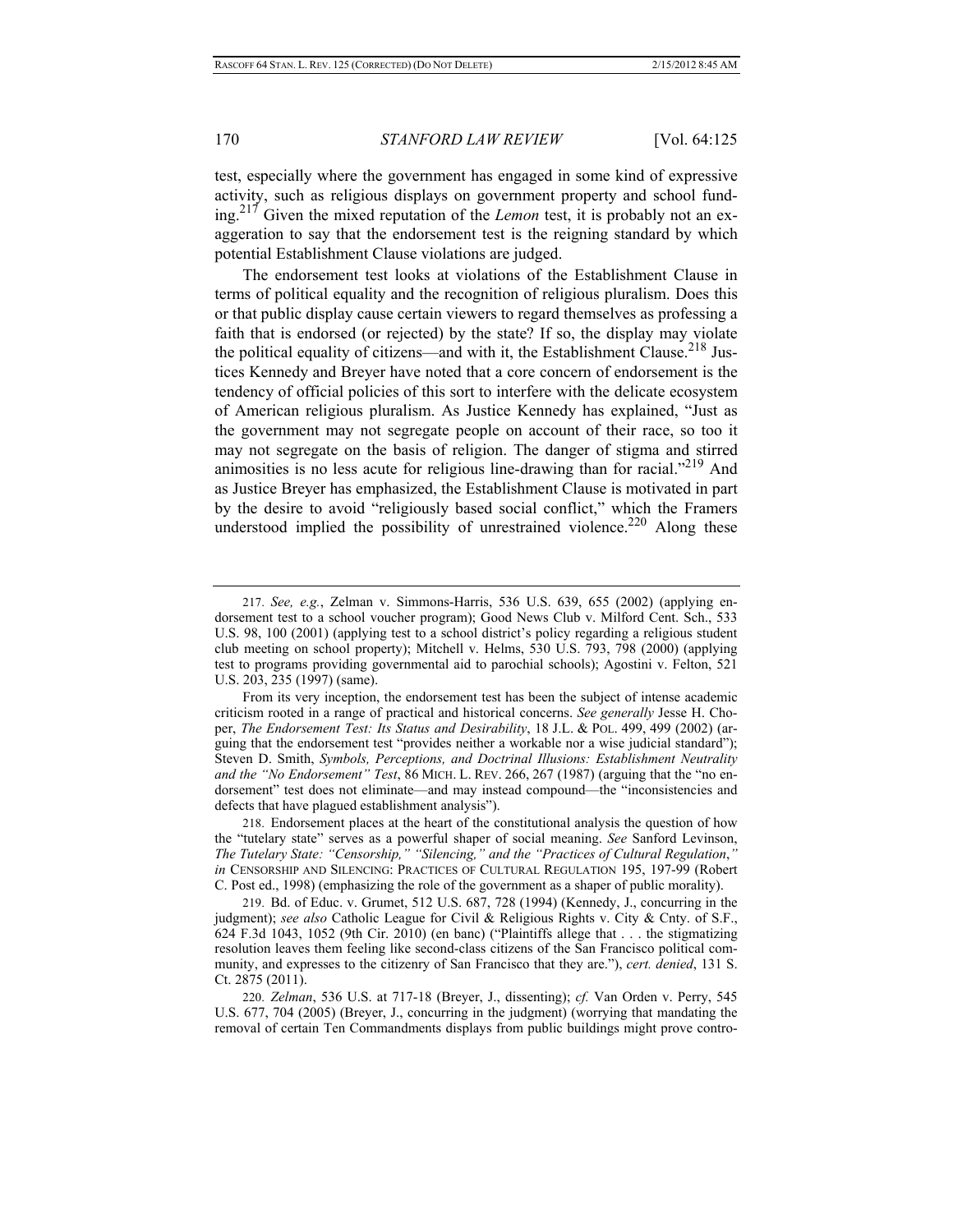lines, Chris Eisgruber and Larry Sager have provided a theoretical account of the Establishment Clause that rests its normative foundations on a concern for the "equal liberty" of members of the political community.<sup>221</sup> Their notion of equal liberty requires that "no members of our political community ought to be devalued on account of the spiritual foundations of their important commitments and projects."<sup>222</sup>

 Casting violations of the Establishment Clause in terms of equality is not limited to the endorsement test. Powerful intimations of an equality norm are also present in the Court's commitment to nonpreferentialism in the treatment of religion:

 Government in our democracy, state and national, must be neutral in matters of religious theory, doctrine, and practice. It may not be hostile to any religion or to the advocacy of no-religion; and it may not aid, foster, or promote one religion or religious theory against another or even against the militant opposite.<sup>2</sup>

For the state to prefer one religious teaching over another would implicate "[t]he clearest command of the Establishment Clause . . . that one religious denomination cannot be officially preferred over another."<sup>224</sup> Inevitably, the boundaries of this nonpreferentialism are contested, with liberals generally taking the view that it covers preferences for (monotheistic) religion over nonreligion while conservatives see nonpreferentialism as placing limits on government solely insofar as it favors one religious sect over another.<sup>225</sup> But to concede the fundamentally contested nature of nonpreferentialism's boundary is simultaneously to allow that there is consensus around the view that "our constitutional tradition . . . rule[s] out of order government-sponsored endorsement of religion . . . where the endorsement is sectarian, in the sense of specifying details upon which men and women who believe in a benevolent, omnipotent Creator and Ruler of the world are known to differ . . . . "<sup>226</sup>

## 2. *Strategic worries about equality and pluralism*

British counter-radicalization has been marked by the sustained criticism that Prevent embodies the tendency to put the government in the position of touting one or another Islamic viewpoint as officially sanctioned. For example,

versial to the point where it would "create the very kind of religiously based divisiveness that the Establishment Clause seeks to avoid").

<sup>221.</sup> EISGRUBER & SAGER, *supra* note 178, at 4.

<sup>222.</sup> *Id.*

<sup>223.</sup> Epperson v. Arkansas, 393 U.S. 97, 103-04 (1968).

<sup>224.</sup> Larson v. Valente, 456 U.S. 228, 244 (1982).

<sup>225.</sup> *Compare* Wallace v. Jaffree, 472 U.S. 38, 53 (1985) ("[T]he individual freedom of conscience protected by the First Amendment embraces the right to select any religious faith or none at all."), *with id.* at 113 (Rehnquist, J., dissenting) ("[N]othing in the Establishment Clause requires government to be strictly neutral between religion and irreligion . . . .").

<sup>226.</sup> Lee v. Weisman, 505 U.S. 577, 641 (1992) (Scalia, J., dissenting).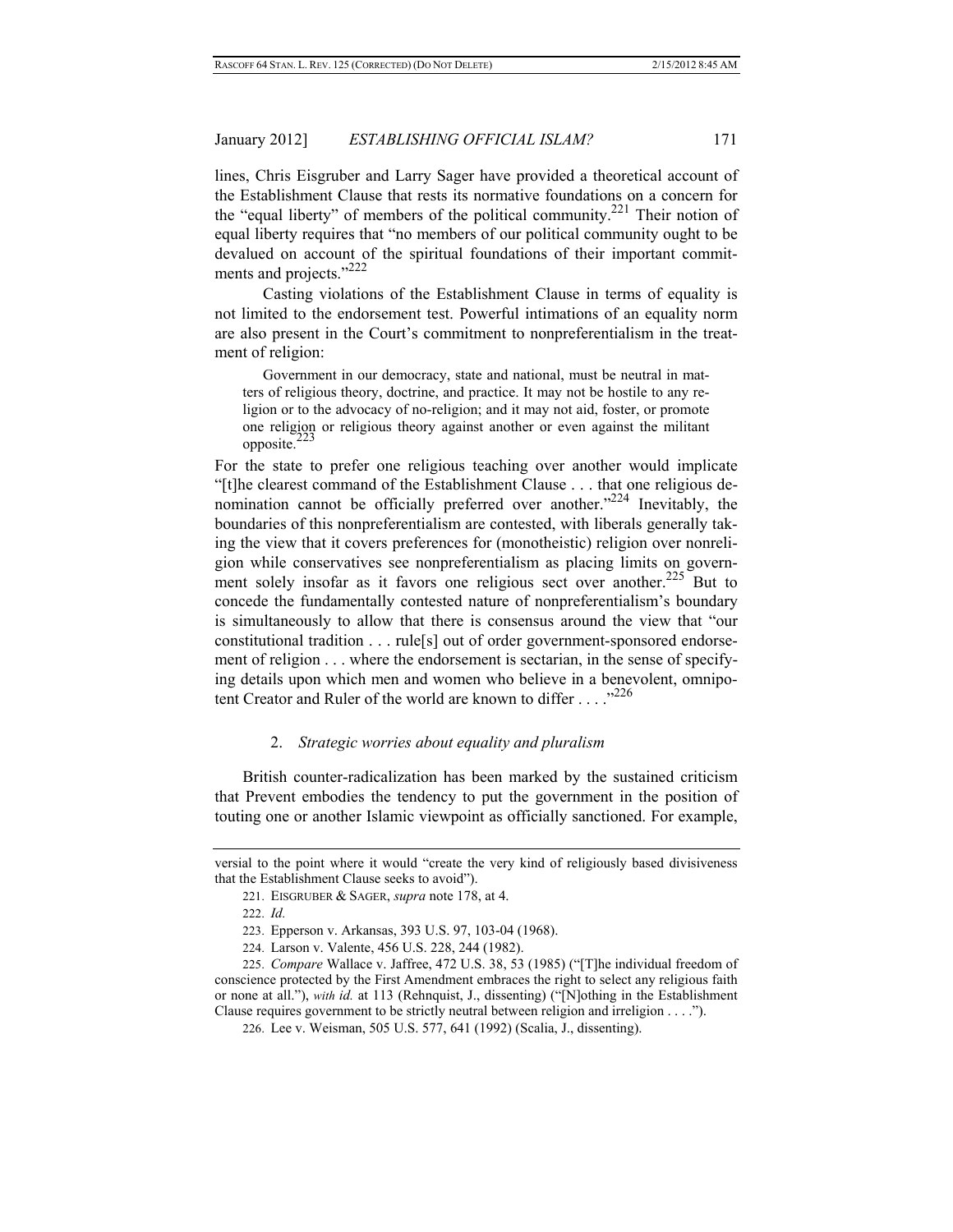the "Radical Middle Way" component of Prevent entails active government involvement in a "Road Show" of "mainstream" imams—in other words, clerics carefully vetted by the state whose preaching is in harmony with the normative conception of Islam that the state seeks to inculcate.<sup>227</sup> More fundamentally, Prevent has been criticized for effecting a transformation in the relationship between Muslim citizens and the state—a phenomenon commonly referred to as "securitization."228 Securitization is itself multidimensional. At one level, securitization speaks to the manner in which Muslims—especially those who fit the bill of potential radicals—are now perceived by the state (and by non-Muslim fellow citizens, perhaps) as potential radicals in need of official attention and "therapy." Complex patterns of stigmatization and sorting along (and within) confessional lines are the result.229 As Intissar Kherigi has observed, Prevent has "created an artificial distinction between 'moderate' and 'extremist' which was exploited by both government and the various Muslim bodies that had become involved."<sup>230</sup>

More concretely, Prevent has created an awkward political economy in which Muslim groups have access to special counter-radicalization funding. For example, a group of British teenagers of Pakistani heritage is likely to receive funding for an evening soccer league from a Prevent fund on the theory that athletics can serve as an outlet for youthful energy that might otherwise be directed in more sinister ways.<sup>231</sup> Furthermore, some have suggested that in the British prison system, recent moves to recruit more imams "have caused dismay and some anger, with Christians complaining about the amount of cash and other resources being devoted to Muslims."232 Thus, the political economy of Prevent has created and reinforced unequal access to public funding along

<sup>227.</sup> *See supra* note 122 and accompanying text.

<sup>228.</sup> *See* PREVENTING VIOLENT EXTREMISM, *supra* note 97, at 53 (mentioning public discomfort with the increasingly security-based relationship between law enforcement and public services). This concern has been raised in the United States as well. *See* McDonough, *supra* note 2 ("We refuse to 'securitize' the relationship between the government and millions of law-abiding, patriotic Muslim Americans and other citizens.").

<sup>229.</sup> *Cf.* Adam Samaha, *Endorsement Retires: From Religious Symbols to Anti-Sorting Principles* 17-18 (Univ. of Chi. Law Sch. Pub. Law & Legal Theory Working Paper Grp., Paper No. 112, 2005), *available at* http://www.law.uchicago.edu/files/files/112.pdf (discussing the relationship between the Establishment Clause and worries about sorting along religious lines).

<sup>230.</sup> Intissar Kherigi, *No Legitimacy—No Influence*, GUARDIAN (July 21, 2010, 11:00 EDT), http://www.guardian.co.uk/commentisfree/belief/2010/jul/21/counterterrorism -theology-prevent.

<sup>231.</sup> HM GOV'T, THE PREVENT STRATEGY: A GUIDE FOR LOCAL PARTNERS IN ENGLAND 46 (May 2008), *available at* https://www.education.gov.uk/publications/ eOrderingDownload/Prevent\_Strategy.pdf ("The cultural and sporting sectors can play an important role in delivering specific key interventions to those who are at risk of radicalisation.").

<sup>232.</sup> Richard Ford, *Jail Imams Vetted by Security Services and Muslim Books Screened for Code*, SUNDAY TIMES (London), Feb. 26, 2007, at 4.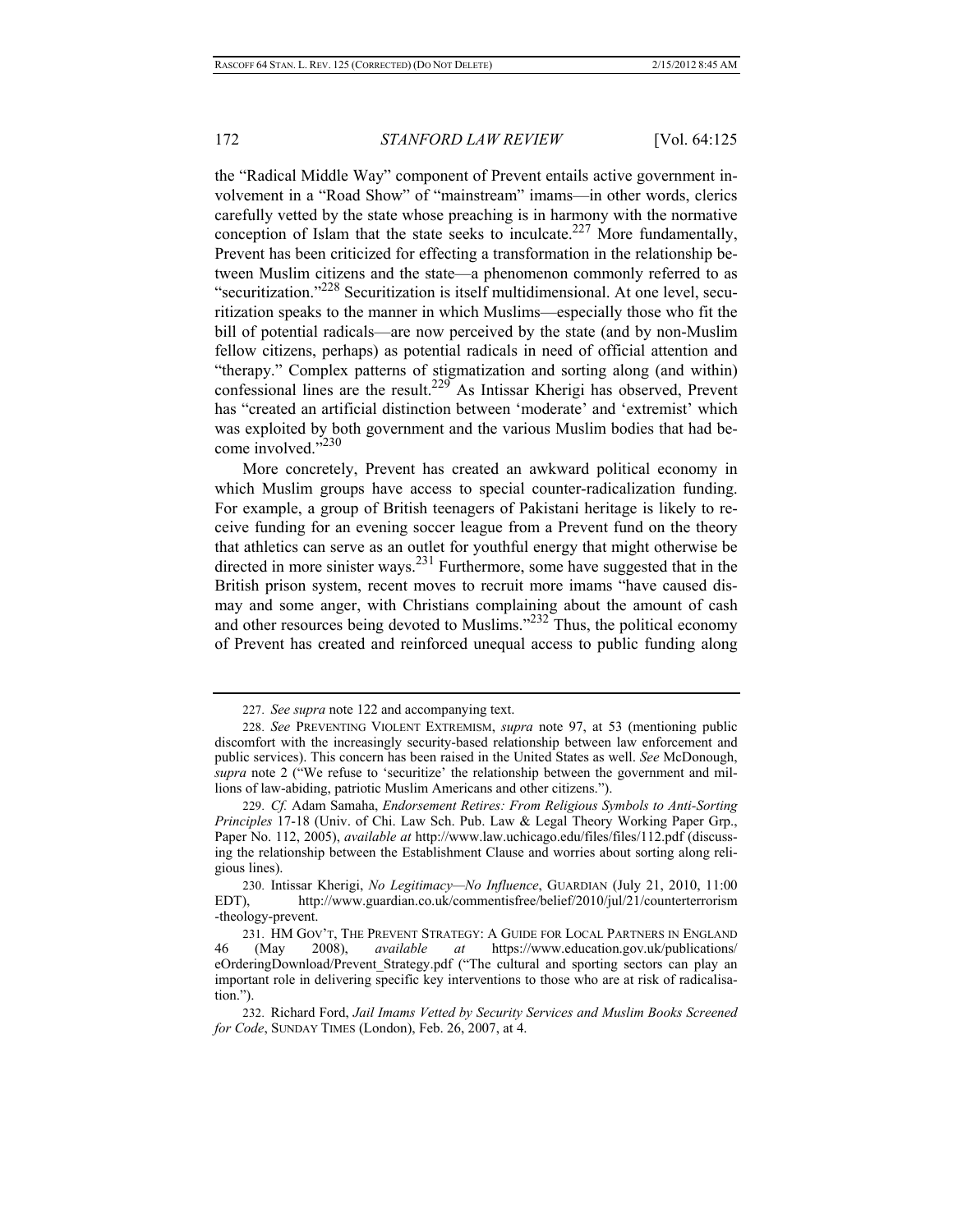religious lines.<sup>233</sup> It is unsurprising, perhaps, that there are indications from the United Kingdom that Prevent has motivated a nativist anti-Muslim political constituency.234

Similar dynamics are emerging with respect to American counterradicalization. First, and most basically, certain counter-radicalization decisions—whether the choice of groups or religious leaders with which to engage in dialogue, or the official demarcation of the boundary between "mainstream" and "radical" Islam—have the potential to create and reinforce a sense of political inequality within the Muslim population.<sup>235</sup> That is, due to the selective quality of these programs, certain believers regard themselves as being favored by the state while others see themselves as marginal and disfavored. As Raffaello Pantucci has said of Prevent, "[I]t could seem that the government is choosing to engage with those it sees as 'good Muslims', suggesting by default that those who have not been engaged with are 'bad Muslims'."<sup>236</sup>

Second, counter-radicalization efforts can create a sense of political inequality between Muslims and non-Muslims. The theory underlying counterradicalization—and especially underlying efforts aimed at transforming entire communities—treats Muslims as simultaneously posing a unique threat to security and possessing the distinctive capacity to address that threat. Especially at a time when anti-Muslim sentiment is on the rise in the United States—as evidenced by the anti-sharia constitutional amendment in Oklahoma<sup>237</sup> and the

234. *See* Lauren Collins, *England, Their England*, NEW YORKER, July 4, 2011, at 28 (describing the rise of what Collins calls the "Islamophobic Right" in England).

235. In the case of Representative Peter King's hearings on radicalization, *see supra*  note 16, many advocacy groups expressed a concern that King's hearings—in particular, the selection of witnesses—would stigmatize large groups of Muslims. Even one of the witnesses scheduled to testify in front of Representative King's committee expressed serious concerns about the nature of the hearing. *See* Jill Jackson & Nancy Cordes, *Rep. Keith Ellison: Radicalization an Issue Across Religions, Not Just for Muslims*, CBS NEWS (Mar. 8, 2011), http://www.cbsnews.com/8301-503544\_162-20040836-503544.html (referring to hearings as "McCarthyistic").

236. Raffaello Pantucci, *A Contest to Democracy? How the UK Has Responded to the Current Terrorist Threat*, 17 DEMOCRATIZATION 251, 262 (2010).

237. *See* Aziz Huq, *Defend Muslims, Defend America*, N.Y. TIMES, June 20, 2011, at A27 (observing that the anti-sharia movement coincides with a "pattern of growing animus toward American Muslims" based on spikes in incidents of anti-Muslim employment discrimination and hate crimes). State Representative Rex Duncan introduced House Joint Resolution 1056, which allowed Oklahomans to vote in the November 2010 election to amend the state constitution to prevent judicial rulings based on international law or sharia law. The resolution passed 91-2 in the Oklahoma House of Representatives. Press Release, State Representative Rex Duncan, Legislation Advances to Prevent Foreign Court Rulings from Impacting Oklahomans' Rights (Mar. 15, 2010), *available at* http://www.okhouse.gov/ OkhouseMedia/ShowStory.aspx?MediaNewsID=3504.

<sup>233.</sup> *See* Douglas Murray, *Britain's Islamist Split*, WALL ST. J. EUR., June 8, 2011, at 15 ("One strand of Prevent aimed to use taxpayers' money to fund a variety of groups claiming to draw young British Muslims away from violent extremism. If the theory was poor, the reality was worse. Prevent swiftly became a magnet for racketeers, a cash-cow for extremists and a textbook example of government overreach.").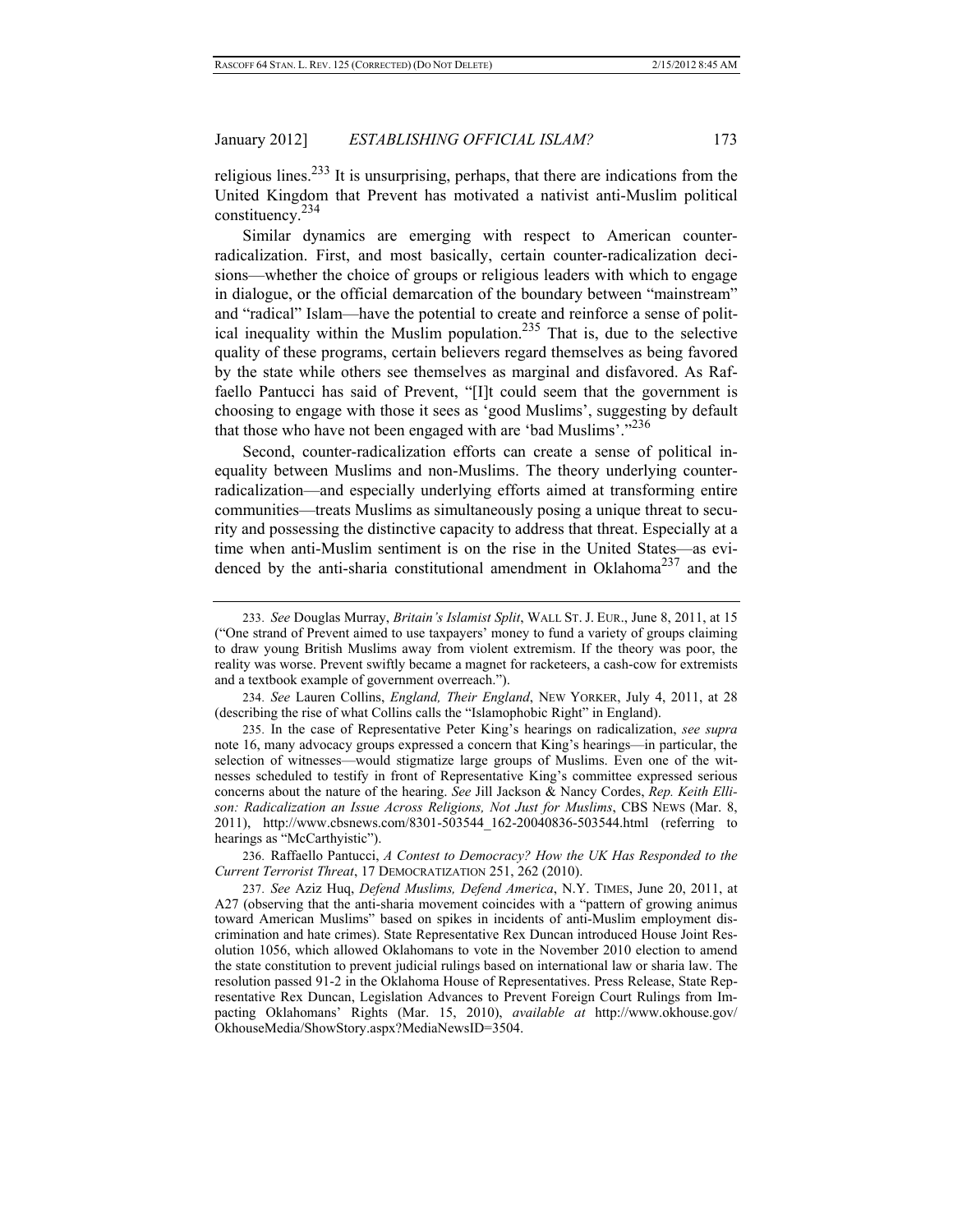fever-pitched resistance to the construction of an Islamic center near Ground  $Zero^{238}$ —counter-radicalization may create unwelcome official and societal attention to American Muslims. Somewhat more abstractly, the very fact that the government engages in counter-radicalization with an eye on the Muslim community tends to create a divide between the government and the Muslim community.<sup>239</sup>

Concerns rooted in the logic of endorsement do not end there. True to Justice O'Connor's most basic worry,<sup>240</sup> counter-radicalization may generate feelings of alienation within the Muslim community,  $241$  which in turn may generate a backlash against official activity. In other words, counter-radicalization, if pursued in such a way as to threaten the perceived political equality of Muslims, may well exacerbate the problem that counter-radicalization sets out to solve in the first place. $242$ 

#### C. *Coercion and Liberty of Conscience*

## 1. *Legal framework*

The coercion test was first adopted by the Supreme Court in the 1992 case of *Lee v. Weisman*, 243 in which the Court found that a prayer led by a rabbi at a public school graduation ceremony ran afoul of the Establishment Clause. Justice Kennedy wrote for the Court:

[T]here are heightened concerns with protecting freedom of conscience from subtle coercive pressure in the elementary and secondary public schools.... [P]rayer exercises in public schools carry a particular risk of indirect coercion. The concern may not be limited to the context of schools, but it is most pronounced there. What to most believers may seem nothing more than a reasonable request that the nonbeliever respect their religious practices, in a school

<sup>238.</sup> *See, e.g.*, *Imam's Wife Tells of Death Threats*, N.Y. TIMES, Oct. 4, 2010, at A20 (discussing security threats to Imam Rauf amidst opposition to the plans to build an Islamic community center near Ground Zero).

<sup>239.</sup> In a sense, the very fact that the establishment in question is "ironic," *see supra* note 182, raises issues rooted in the endorsement test and its underlying concern for the equal political standing of citizens.

<sup>240.</sup> *See* Koppelman, *supra* note 192, at 1839-41 (describing Justice O'Connor's endorsement test as predicated on concerns of alienation).

<sup>241.</sup> *Cf.* Oliver King, *Criticism for New Muslim Organisation*, GUARDIAN (July 19, 2006, 12:24 EDT), http://www.guardian.co.uk/politics/2006/jul/19/immigrationpolicy .religion (reporting criticisms by the Muslim Council of Britain that the Sufi Muslim Council is "unrepresentative and divisive").

<sup>242.</sup> The Obama Administration appears to be aware of this risk. *See* WHITE HOUSE, EMPOWERING LOCAL PARTNERS, *supra* note 2, at 2 ("Violent extremists prey on the disenchantment and alienation that discrimination creates, and they have a vested interest in anti-Muslim sentiment.").

<sup>243. 505</sup> U.S. 577 (1992).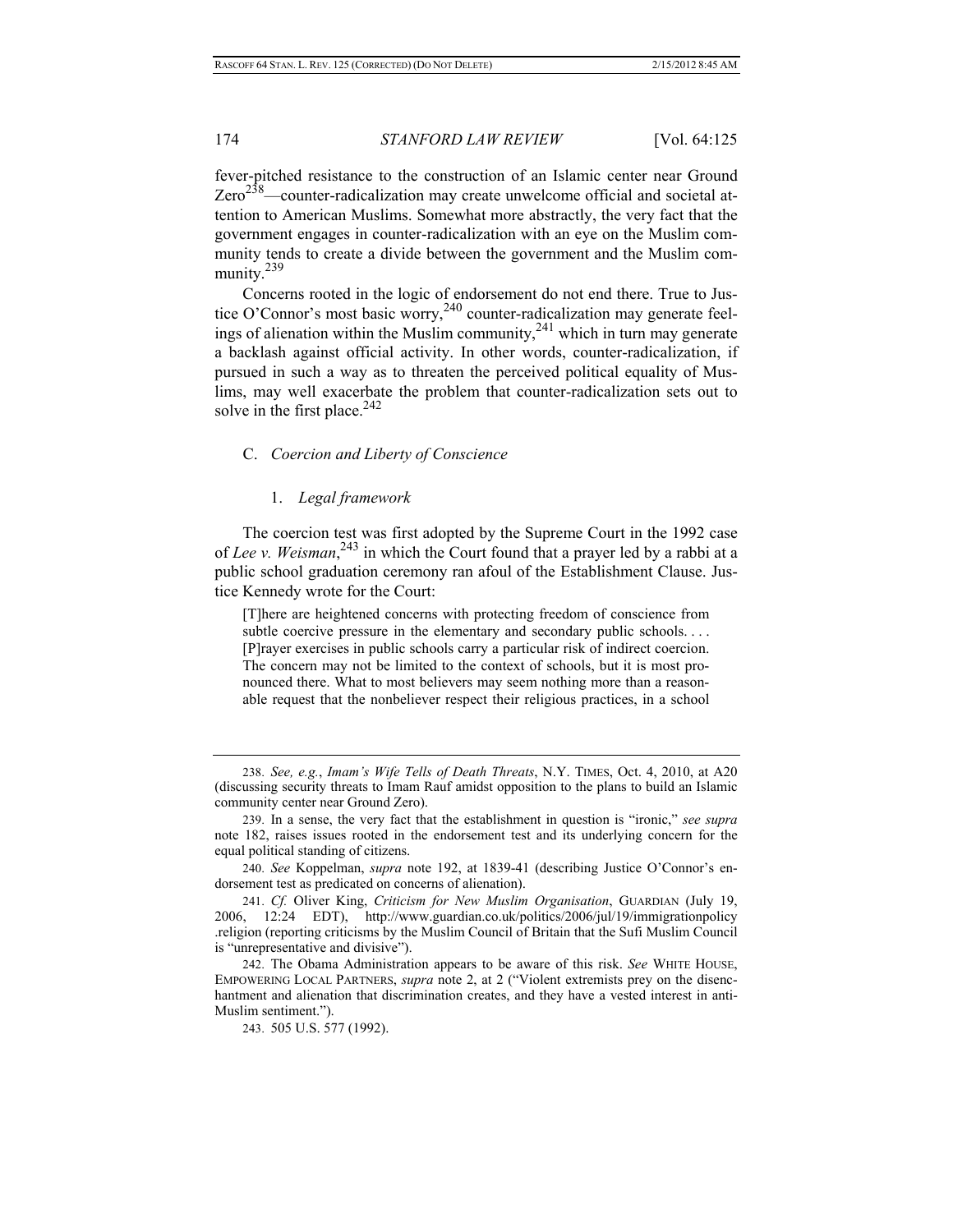context may appear to the nonbeliever or dissenter to be an attempt to employ the machinery of the State to enforce a religious orthodoxy.<sup>2</sup>

Justice Kennedy had previously debuted the coercion test in his partial concurrence in *County of Allegheny v. ACLU*. There, he openly disagreed with the endorsement test and argued that coercion ought to be the touchstone for deciding all Establishment Clause cases.<sup>245</sup> As he put it, "[a]bsent coercion, the risk of infringement of religious liberty by passive or symbolic accommodation is minimal. $1.246$  Justice Kennedy also hinted at the more psychologically informed coercion standard that he later introduced in *Lee*, noting that coercion may go beyond "*direct* coercion in the classic sense" to include subtle coercion when the government provides "[s]ymbolic recognition or accommodation of religious faith . . . in an extreme case."247

The coercion test continues to inform analysis both at the Supreme Court and in the lower courts, especially in the contexts of young people and schools.<sup>248</sup> Still, scholars disagree about the usefulness and effectiveness of the coercion test, with some arguing that it creates unnecessary confusion in Establishment Clause jurisprudence,  $\frac{249}{4}$  and others maintaining that the coercion test or a modified version of it should supply the overall foundation of Establishment Clause doctrine.<sup>250</sup>

244. *Id.* at 592 (citations omitted).

246. *Id.* at 662 (Kennedy, J., concurring in the judgment in part and dissenting in part).

247. *Id.* at 661; *see also* Steven Goldberg, *Beyond Coercion: Justice Kennedy's Aversion to Animus*, 8 U. PA. J. CONST. L. 801, 801 (2006) (suggesting that Justice Kennedy, even though a proponent of a "pure" coercion test, might nevertheless regard certain psychologically coercive displays to be Establishment Clause violations).

248. *See, e.g.*, Santa Fe Indep. Sch. Dist. v. Doe, 530 U.S. 290, 301-02 (2000) ("Although this case involves student prayer at a different type of school function, our analysis is properly guided by the principles that we endorsed in *Lee*."); Croft v. Perry, 624 F.3d 157, 169 (5th Cir. 2010) ("Although not mentioned by the parties, we use a three-part test in applying *Lee*. '[U]nconstitutional coercion occurs when: (1) the government directs (2) a formal religious exercise (3) in such a way as to oblige the participation of objectors.'" (quoting Doe v. Beaumont Indep. Sch. Dist., 173 F.3d 274, 285 (5th Cir. 1999))); *see also* ROGER J.R. LEVESQUE, NOT BY FAITH ALONE 5 (2002) ("In *Lee v. Weisman* . . . and *Santa Fe Independent School District v. Doe* . . . the Court described adolescents as especially vulnerable to religious ideas and therefore in need of protection from peer pressure they would face if prayers were to be offered at public occasions.").

249. *See, e.g.*, Mark Strasser, *The Coercion Test: On Prayer, Offense, and Doctrinal Inculcation*, 53 ST. LOUIS U. L.J. 417, 418 (2009) (highlighting ways in which the Court's coercion jurisprudence has created unnecessary difficulty and confusion).

250. *See, e.g.*, Stephen M. Durden, *In the Wake of* Lee v. Weisman*: The Future of School Graduation Prayer Is Uncertain at Best*, 2001 BYU EDUC. & L.J. 111, 159 (suggest-

<sup>245.</sup> Cnty. of Allegheny v. ACLU, 492 U.S. 573, 659-60 (1989) (Kennedy, J., concurring in the judgment in part and dissenting in part). The coercion test, with its emphasis on the role of the state in compelling participation in religious activity of a certain kind, bears a deep conceptual affinity with the core concerns of Free Exercise jurisprudence. Indeed, critics of the coercion test have claimed that "[t]o require a showing of coercion, even indirect coercion, as an essential element of an Establishment Clause violation would make the Free Exercise Clause a redundancy." *Id.* at 628 (O'Connor, J., concurring in part).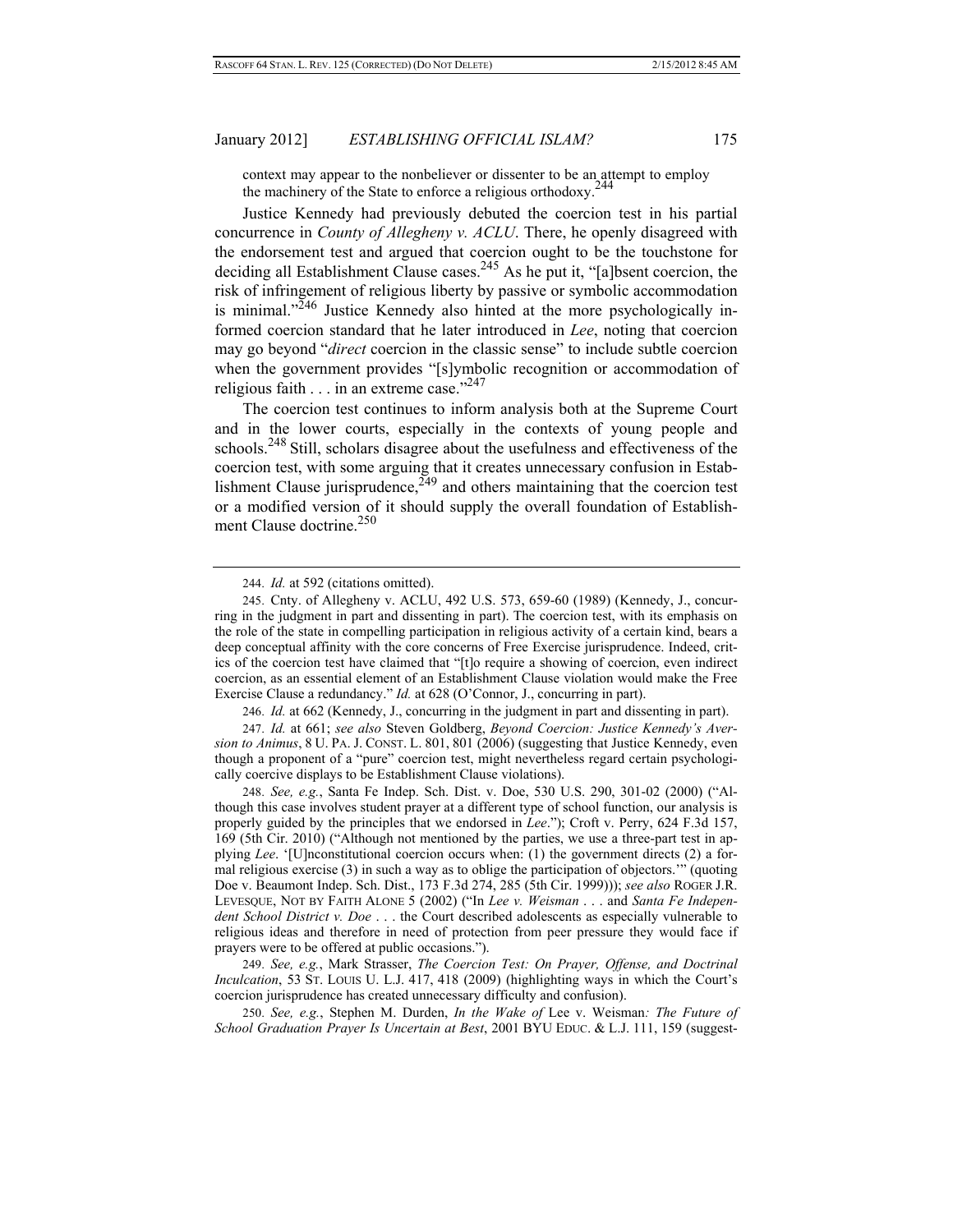The coercion test resonates with a family of historically informed Establishment Clause theories propounded by First Amendment experts such as Michael McConnell and Noah Feldman. Both emphasize the role that a concern for the "liberty of conscience" of religious dissenters played in the original design of the First Amendment.<sup>251</sup> As McConnell has stated, "The generation that adopted the First Amendment viewed some form of governmental compulsion as the essence of an establishment of religion."<sup>252</sup> From this historical foundation, McConnell derives what he regards as the cardinal teaching of the First Amendment's religion guarantees: government should aspire to a "hypothetical world in which individuals make decisions about religion on the basis of their own religious conscience, without the influence of government."253

#### 2. *Strategic worries about liberty*

How the coercive elements of counter-radicalization play out is, in part, a function of the distinctive political economies created by government interventions. The debate over counter-radicalization in the United Kingdom has recently focused on a key issue: Is it appropriate for the government to work with individuals and groups that may espouse radical perspectives without endorsing violence? To the proponents of such an approach—for example, Prevent head Charles Farr and veteran police-officer-turned-scholar Robert Lambert—such interactions are necessary if counter-radicalization is to be effective.<sup>254</sup> In a similar vein, American official Quintan Wiktorowicz has said that for counterradicalization to succeed, "the tent [needs] to be as broad as possible. As long as they are opposed to extremism and terrorism, I want everyone to be part of that coalition."<sup>255</sup>

ing that the *Lemon* test is inappropriate in the school prayer context and that the coercion test applied in *Engel v. Vitale*, 370 U.S. 421 (1962), is more appropriate); James A. Campbell, Comment, Newdow *Calls for a New Day in Establishment Clause Jurisprudence: Justice Thomas's "Actual Legal Coercion" Standard Provides the Necessary Renovation*, 39 AKRON L. REV. 541, 544 (2006) (arguing that Justice Thomas's "actual legal coercion test" will address problems created by the Court's current inconsistent approach).

<sup>251.</sup> *See, e.g.*, Feldman, *supra* note 178, at 675.

<sup>252.</sup> McConnell, *supra* note 178, at 154-55.

<sup>253.</sup> *Id.* at 169.

<sup>254.</sup> *See, e.g.*, Robert Lambert & Jonthan Githens-Mazer, *The Demonisation of British Islamism*, GUARDIAN (Apr. 1, 2009, 6:30 EDT), http://www.guardian.co.uk/commentisfree/ belief/2009/mar/31/religion-islam (arguing for engagement with British Islamist groups); Allegra Stratton, *Are We There Yet? Nick Clegg and David Cameron Agree to Disagree*, GUARDIAN (June 1, 2011, 15:01 EDT), http://www.guardian.co.uk/politics/2011/jun/01/nickclegg-david-cameron-disagree?INTCMP=SRCH (describing Farr as "believ[ing] that to get to the really nasty guys, you have to engage with the not-so-nasty guys").

<sup>255.</sup> *Morning Edition: New Terrorism Advisor Takes a "Broad Tent" Approach* (NPR radio broadcast Jan. 24, 2011) (transcript available at http://www.npr.org/2011/01/24/ 133125267/new-terrorism-adviser-takes-a-broad-tent-approach).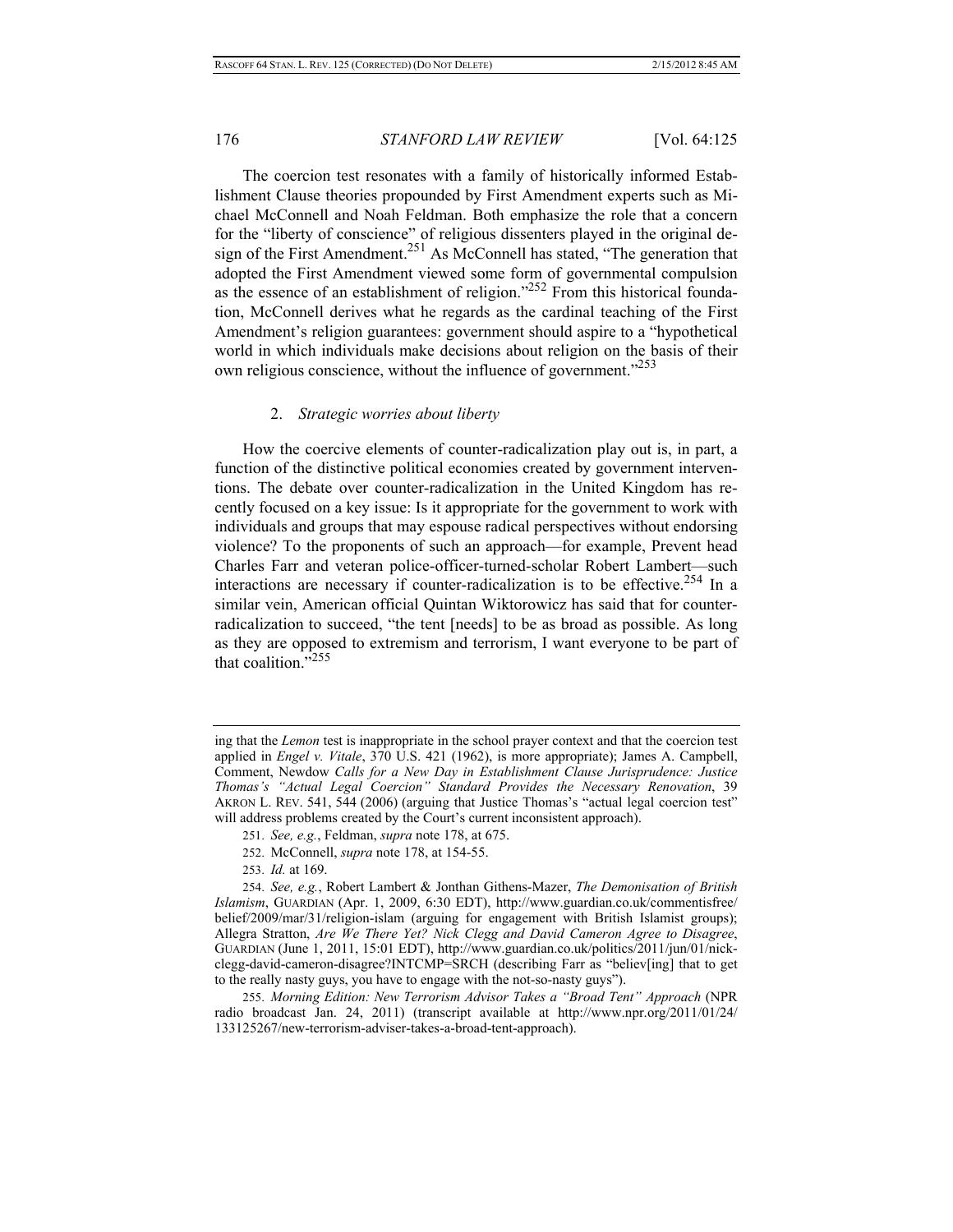To the critics of a "big tent" strategy—notably members of two influential think tanks256—government engagement with nonviolent radicals means purchasing short-term gains at the expense of long-term threats, and more fundamentally, disbursing taxpayer monies to individuals who espouse deeply illiberal views at odds with British societal commitments.<sup>257</sup> As a recent study puts it, "[T]raditional Salafist ambivalence on such crucial subjects as Jihadists' condoning of suicide terrorism has called this avenue of counter-radicalization into question . . . ."258 The same point could be made in reference to Salafist sexism, homophobia, and anti-Shiism.<sup>259</sup> With the recent upheaval in the Prevent program, the Cameron government has now decisively associated itself with the "shared values" position, rather than the "big tent" approach. As Prime Minister Cameron recently put it in a major policy address, enlisting the support of nonviolent but still radical elements within the Muslim community "is like turning to a right-wing fascist party to fight a violent white supremacist movement."<sup>260</sup>

While the previous government's realpolitik approach may have generated its own political economy of religious coercion, Prime Minister Cameron's new approach is even more likely to result in coercion problems. Under the new system, the state is more likely to underwrite liberal Muslim voices, putting pressure on groups and individuals to reconfigure their belief systems to suit the temper of the times. Especially in view of counter-radicalization's focus on young people—for example, the Channel component of Prevent targets young

<sup>256.</sup> *See* Robert Lambert, *Cameron and Blair: The Real Counter-Terrorism Coalition*, NEW STATESMAN STAGGERS (June 6, 2011, 5:11 PM), http://www.newstatesman.com/ blogs/the-staggers/2011/06/cameron-clegg-muslim-blair (characterizing a hardline antiterrorism approach as "a policy first prescribed by . . . Policy Exchange and set now to become Home Office policy"); Lambert & Githens-Mazer, *supra* note 254 (describing "negative caricatures" of Islamists created by the Quilliam Foundation and Policy Exchange).

<sup>257.</sup> A similar debate has occurred among American intellectuals, with Paul Berman claiming that Islam is fundamentally incompatible with political liberalism and Marc Lynch arguing that the government must be willing to reach out to illiberal (and even antiliberal) voices within the Islamic world in order to realize its security objectives. *See, e.g.*, Marc Lynch, *Veiled Truths: The Rise of Political Islam in the West*, FOREIGN AFF., July-Aug. 2010, at 138 (reviewing Paul Berman's book, *The Flight of the Intellectuals*, and highlighting areas of disagreement on engagement).

<sup>258.</sup> Doron Zimmermann & William Rosenau, *Introduction* to CTR. FOR SEC. STUDIES, ETH ZURICH, THE RADICALIZATION OF DIASPORAS AND TERRORISM 9, 11-12 (Doron Zimmermann & William Rosenau eds., 2009).

<sup>259.</sup> As an opinionated observer recently characterized the debate, "The core of the . . . disagreement is this: Are people who are radicals, bigots, racists, homophobes, misogynists and more, but not currently actively violent, the sort of people you should support, or shun?" Murray, *supra* note 233.

<sup>260.</sup> Cameron, *supra* note 118. There has been a suggestion that the more restrictive Cameron policy is already being implemented. *See* Patrick Wintour & Jenny Percival, *Cameron Begins Extremism Crackdown as Cash Withheld from "Suspect Groups*,*"* GUARDIAN (London), Feb. 6, 2011, at 4.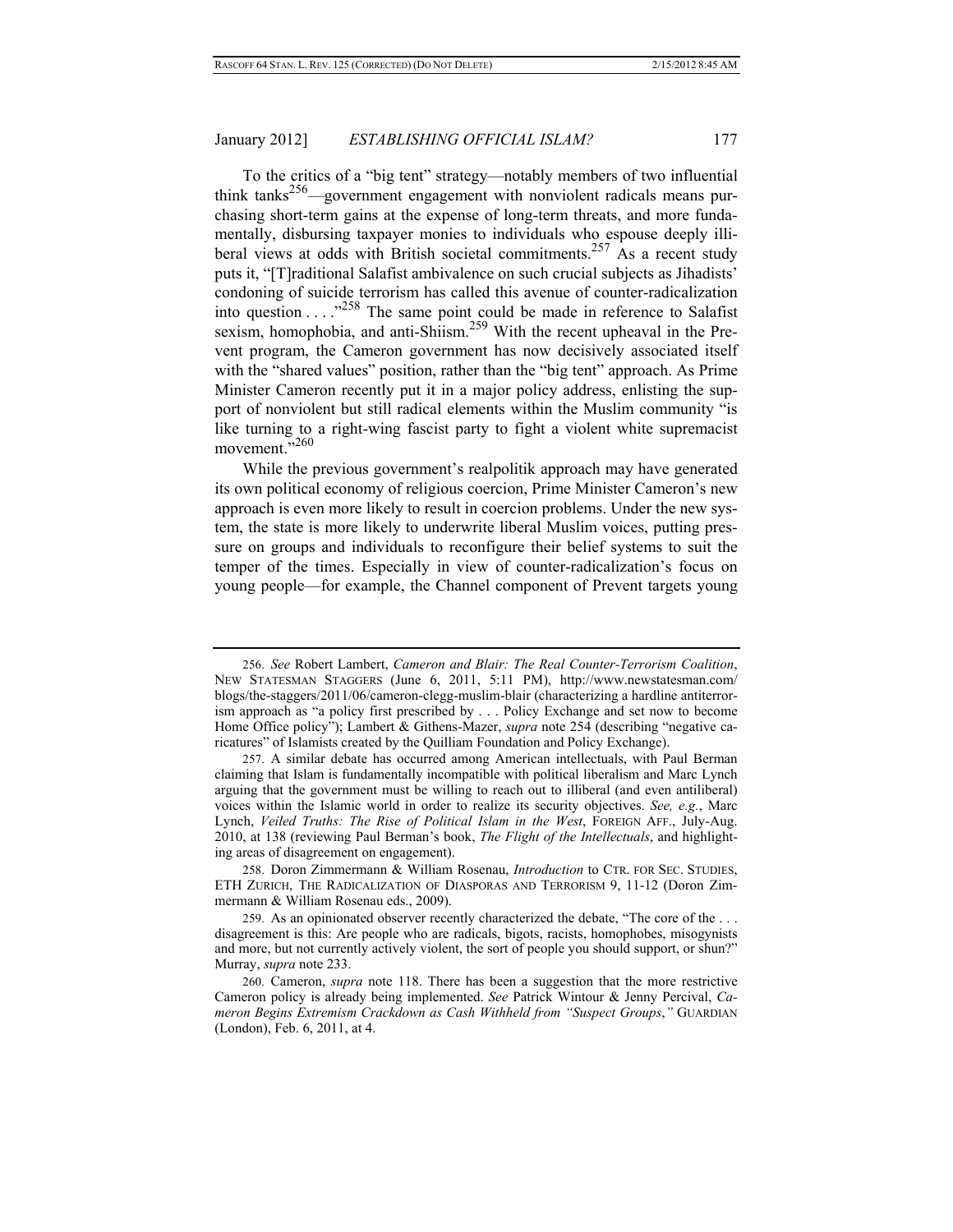people at risk of radicalization for early intervention by the state<sup>261</sup>—it is easy to see how a government program that handsomely rewards conformity with Official Islam (and punishes ideological departures from it) can be powerfully coercive. It is telling that certain radical groups such as Hizb ut-Tahrir reject Prevent funding out of an appreciation that public "grants are so our communities become addicted to government money, so they can then dictate to us what we can and cannot think, believe or say."<sup>262</sup>

A second strategic issue that implicates concerns rooted in freedom of conscience flows from the pervasiveness of counter-radicalization programs across "the whole of government."<sup>263</sup> Proponents recognize that, to be successful, counter-radicalization efforts must extend far beyond the traditional national security apparatus of the state, which implies the subordination of the traditional welfare state to the goal of national security. As Briggs has recently cautioned:

Community development workers, teachers, social workers and mental health practitioners are not counterterrorism practitioners, although they undoubtedly have a contribution to make. However, in order to play their role they do not need to form part of the "official" response, be recipients of government funding, or operate under the control of the state's security architecture.<sup>264</sup>

The criticism of the securitization of the welfare state goes so far as accusing welfare-state bureaucrats of functioning as adjuncts to the intelligence apparatus, a charge that the leadership of Prevent vigorously disputes.<sup>265</sup> As one scholar has recently stated, "[O]rganizations traditionally geared towards countering terrorism and the culture of secrecy that this engenders find themselves forced to operate with agencies and ministries geared towards social work, which by its very nature is far more open."<sup>266</sup> At the same time, the pervasive-

264. Briggs, *supra* note 120, at 981.

265. *See* KUNDNANI, *supra* note 97, at 28-34 ("A significant part of the Prevent programme is the embedding of counter-terrorism police officers within the delivery of other local services. The implication of teachers and youth, community and cultural workers in information sharing undercuts professional norms of confidentiality."). Charles Farr, who supervises all of Prevent, responded to the allegation by maintaining that intelligence flows downstream from the security apparatus to the frontline practitioners of Prevent, and not vice versa. *See* PREVENTING VIOLENT EXTREMISM, *supra* note 97, at 13.

266. Pantucci, *supra* note 236, at 256-57. Pantucci also expressed concern about the manner in which the expansion of Prevent beyond the traditional national security apparatus of the state had negative side effects, including "drafting of individuals who do not see (or wish to see) themselves as security agents into those sorts of roles." *Id.*

<sup>261.</sup> According to a recent report, "as many as 200 schoolchildren, some as young as 13, had been identified as being 'vulnerable' to extremism in the first 18 months of Channel's existence." Jerome Taylor, Op-Ed., *The Big Question: Are Efforts to Tackle Home-Grown Muslim Extremism Backfiring?*, INDEPENDENT (London), Mar. 31, 2010, at 38.

<sup>262.</sup> Hizb ut-Tahrir, *Contest 2: UK Government Leaked Plans to Label Every Muslim an "Extremist*,*"* KHILAFAH.COM (Feb. 20, 2009), http://www.khilafah.com/index.php/ analysis/europe/5399-contest-2-uk-government-leaked-plans-to-label-every-muslim-an -qextremistq.

<sup>263.</sup> *See supra* notes 162-65 and accompanying text.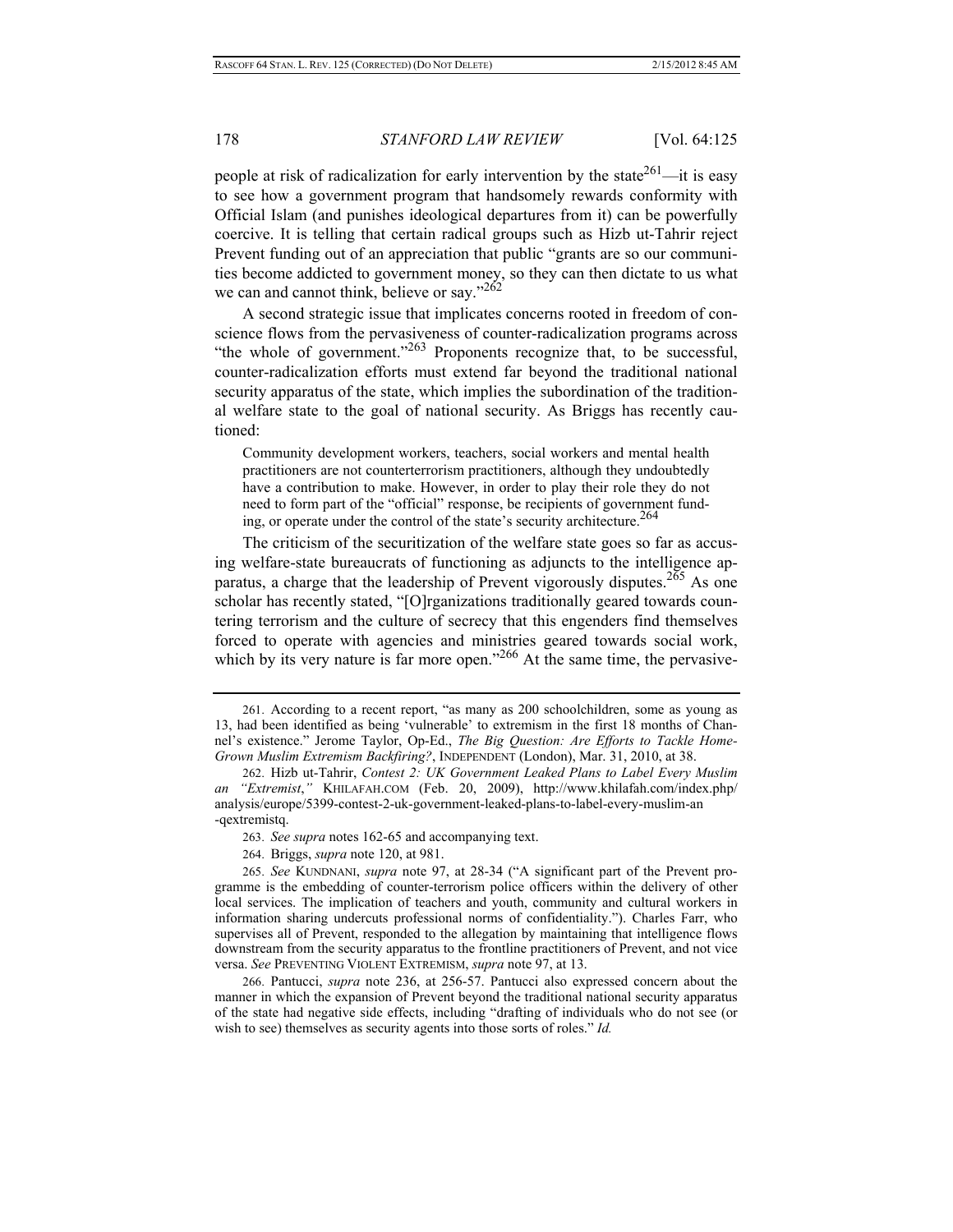ness of counter-radicalization also magnifies the ways in which the coercive power of the state is being employed to shape the religious outlook of Muslim citizens, especially young ones.

The growing reliance on a "whole of government" approach to counterradicalization within the United States carries with it the risk of the securitization of the relationship between Muslims and the state, as well as the possibility of pervasive religious coercion. Such is the case, for example, where, as discussed above, the U.S. Department of Education has become engaged in the enterprise of counter-radicalization.<sup>267</sup> But it is also true in other places where young people are potentially exposed to religious indoctrination, such as in prison. A well-recognized, if undertheorized, exception to traditional Establishment Clause doctrine exists for chaplains who minister at jails and prisons.<sup>268</sup> While avoiding the selection of imams whose teachings contradict BOP security policy is commendable, employing the broader counter-radicalization imperative as an opportunity to inculcate officially palatable mainstream Islam among prisoners through the selection of clergy or the regulation of Islamic literature in prison libraries<sup> $269$ </sup> is a more questionable matter.

Although counter-radicalization is typically not coercive in the literal sense that national security officials compel or prohibit individuals from engaging in certain religious ideation or conduct, the counter-radicalization regime at the higher level of generality implicates the coercion test. Indeed, the overarching intended effect of a counter-radicalization program is, almost by definition, to distort the market for religious ideation and to create powerful incentives for individuals to toe a certain doctrinal line.

## IV. CRITIQUES AND COUNTER-CRITIQUES

There are three main counterarguments to my contention that the Establishment Clause may place pressure on domestic counter-radicalization activities: (1) that counter-radicalization aims at radical Islam as a political movement, not a religious faith, so it does not implicate the Establishment Clause at

<sup>267.</sup> *See supra* notes 163-64 and accompanying text.

<sup>268.</sup> *See* Katcoff v. Marsh, 755 F.2d 223, 231-32, 237 (2d Cir. 1985) (rejecting an Establishment Clause challenge to the existence of the military chaplaincy program); *cf.* Cruz v. Beto, 405 U.S. 319, 322-23 (1972) (per curiam) (allowing a Free Exercise challenge by a Texas prisoner based on the state jail's failure to allow the petitioner, a Buddhist, to have access to the prison chapel). Scholars of the Religion Clauses have been hard pressed to locate the specific rationale for the historic tradition of state employment of chaplains in the prison setting. *See* 2 GREENAWALT, *supra* note 178, at 219-20.

<sup>269.</sup> *See* Press Release, Congressman Frank R. Wolf, Wolf, King Ask Federal Prisons to Remove "Nation of Islam" Materials (July 5, 2011), *available at* http://wolf.house .gov/index.cfm?sectionid=34&sectiontree=6,34&itemid=1764 (announcing a letter written by Representatives Wolf and King to the Acting Director of BOP calling for the agency to "conduct a comprehensive audit of all . . . Islamic texts and sermons made available to inmates, including a review of procedures for vetting such materials").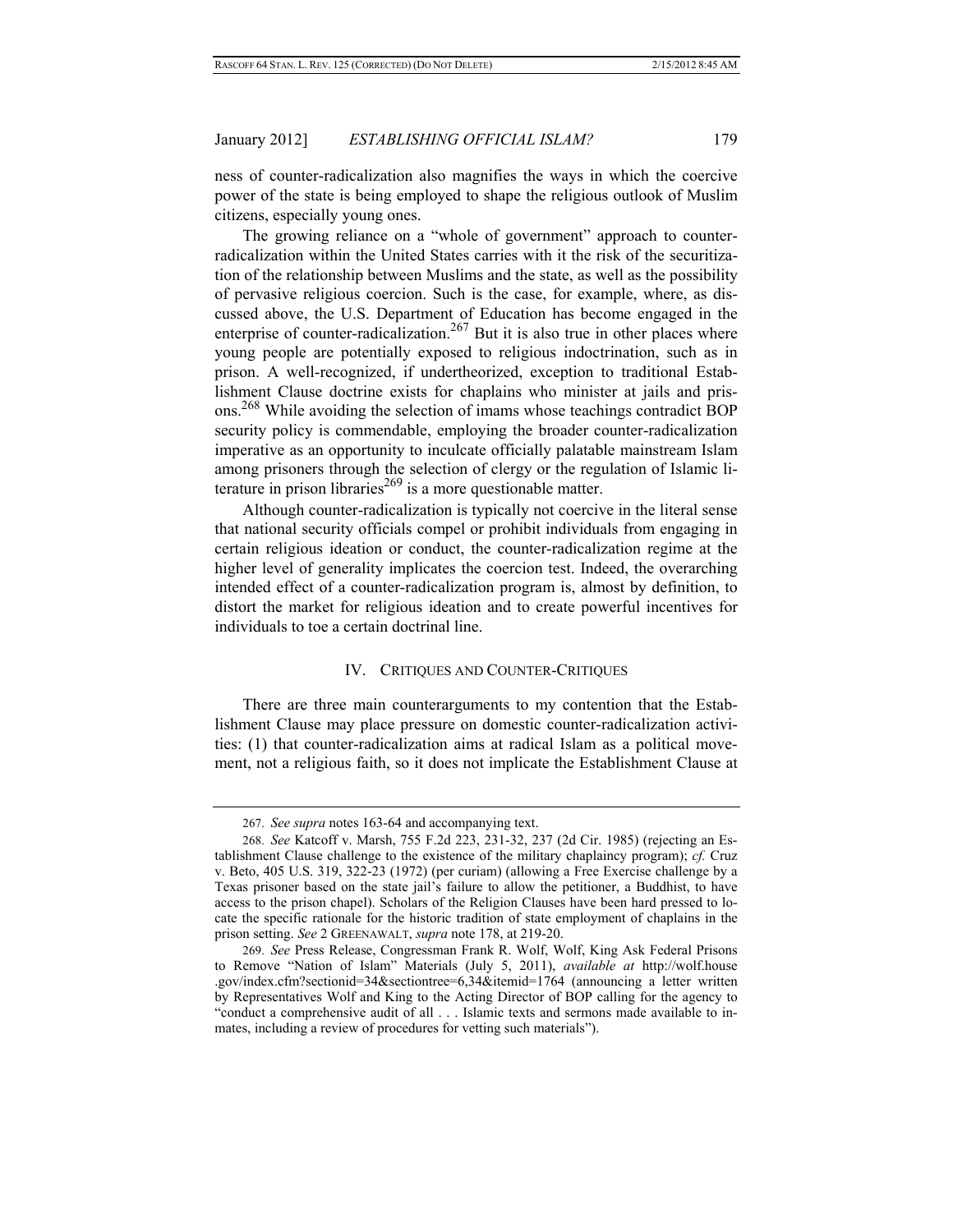all; (2) that expressive counter-radicalization, far from generating tension with the First Amendment, is actually protected under the First Amendment under the government speech doctrine; and (3) that to the extent that grassroots nongovernmental organizations play a more decisive role in counter-radicalization efforts, the legal and strategic problems that this Article has emphasized are diminished. I argue that the first two of these rejoinders fundamentally miss the mark, in terms of both constitutional and strategic concerns, while the third is arguably more powerful.

#### A. *Counter-Radicalization Is Fundamentally Political, Not Religious*

One challenge to the thesis of this Article proceeds from the premise that counter-radicalization is fundamentally indistinguishable from the anticommunism that was a staple of American foreign and domestic policy for the better part of the twentieth century and which likely did not run afoul of the Establishment Clause.<sup>270</sup> The argument assumes that radical Islam is properly conceived of as a political ideology wrapped in religious rhetoric, rather than an authentic manifestation of religion.<sup>271</sup> This challenge, while not lacking in force, is not fatal to the argument advanced in this Article for a number of reasons.

First, and perhaps most important, regardless of the legal status of radical Islam itself, counter-radicalization implies the government's interposition of Official Islam as an alternative.<sup>272</sup> It is precisely by utilizing approaches that are themselves incontrovertibly religious in nature—that is, endorsing "mainstream" approaches to Islam—that official policy threatens tension with the Es-

<sup>270.</sup> This is not to say, of course, that there were not powerful religious overtones to the Cold War. As William Inboden has pointed out, President Truman warned in the early days of the Cold War that international communism "denies the existence of God, and wherever it can, it stamps out the worship of God." WILLIAM INBODEN, RELIGION AND AMERICAN FOREIGN POLICY, 1945-1960: THE SOUL OF CONTAINMENT 114 (2008). In a similar vein, the key (and for decades, classified) American strategic manifesto of the Cold War observed that the Soviet Union was "animated by a new fanatic faith, antithetical to our own." *Id.* at 2. Furthermore, the words "under God" were inserted in the Pledge of Allegiance only in 1954, in a political climate shaped by the Cold War. *See* H.R.J. Res. 243, 83d Cong., 68 Stat. 249 (1954).

<sup>271.</sup> Extreme versions of this view regard Islamic radicalism as a form of fascism. *See* PAUL BERMAN, THE FLIGHT OF THE INTELLECTUALS 45-48 (2010). The question of how to define religion for purposes of First Amendment protection is notoriously knotty. *See* Koppelman, *supra* note 192, at 1905. Indeed, religion is often defined differently for purposes of the Free Exercise Clause and the Establishment Clause. LAURENCE H. TRIBE, AMERICAN CONSTITUTIONAL LAW 1186-87 (2d ed. 1988). I focus here on the narrower issue of whether the presence of a political dimension disqualifies radical Islam from the protection of the Establishment Clause.

<sup>272.</sup> As discussed above in Part I.A.1, this is not necessarily so. Some counterradicalization methodologies are thoroughly secular, such as creating athletic or employment opportunities for at-risk youth. This Article has focused, however, on those strains of counter-radicalization policy and strategy that emphasize religious modalities.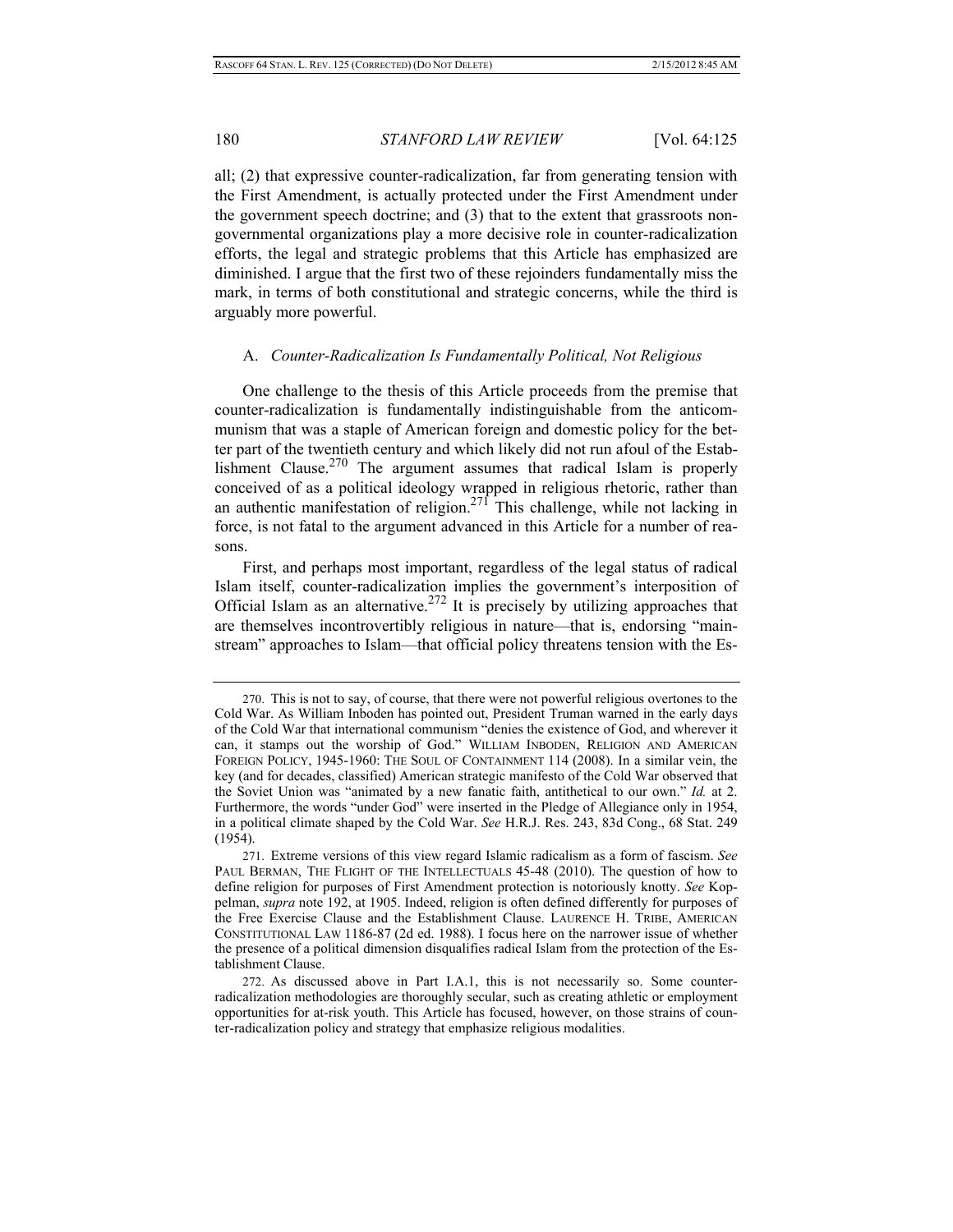tablishment Clause.<sup>273</sup> If the federal government had demonstrably supported Roman Catholicism as a bulwark against domestic communism during the  $1960s$ ,  $274$  that too would have appropriately triggered Establishment Clause concerns.275 Counter-radicalization implies the possibility of doing something analogous, especially in light of the social science findings tending to show that "a well-established religious identity actually protects against violent radicalisation."<sup>276</sup>

The question of whether "radical" Islam ought to count as a religion for purposes of Establishment Clause analysis is more complicated.277 To begin with, although this basic idea has bizarrely been called into question of late, Islam itself is a religion entitled to the full protection of the First Amendment.<sup>278</sup> American policymakers and politicians have been wont to draw sharp distinctions between the religion of Islam and its political teachings, in part to avoid the sorts of legal and policy issues squarely raised by this Article.<sup>279</sup> Indeed,

<sup>273.</sup> It is important to distinguish counter-radicalization from instances in which officials pursue various policies out of their own religious motivation. While the latter issue concerns the role of personal morality in the shaping of public policy, the former concerns the role of public policy in shaping private religious life, and more often than not in the case of Official Islam, the private religious lives of other people. *See* Michael W. McConnell, *Five Reasons to Reject the Claim that Religious Arguments Should Be Excluded from Democratic Deliberation*, 1999 UTAH L. REV. 639, 643 ("The Establishment Clause . . . was not designed to make religion irrelevant to politics (an impossible task), but to protect the right of the people to make religious decisions . . . without government interference or favoritism.").

<sup>274.</sup> The controversial writer Ayaan Hirsi Ali has, in fact, called for the adoption of Christianity in place of Islam, the faith into which she was born and has vigorously renounced. AYAAN HIRSI ALI, NOMAD: FROM ISLAM TO AMERICA 243, 250-51 (2010). Although Ali proclaims herself an atheist, she acknowledges that many people seek a "spiritual anchor" in their lives that she believes Christianity can fill. *Id.* at xx.

<sup>275.</sup> An analogy to faith-based initiatives is inapt, because the legality of such programs is predicated on the availability of private choice, which is not present in the case of counterradicalization. *See* Freedom from Religion Found. v. McCallum, 324 F.3d 880, 882 (7th Cir. 2003) (Posner, J.) ("[T]he state may not require offenders to enroll in Faith Works even if it is the best halfway house in Milwaukee for any or even all offenders. The choice must be private, to provide insulating material between government and religion." (citation omitted)).

<sup>276.</sup> Alan Travis, *Terror: Secret MI5 Report Challenges Views on Extremists*, GUARDIAN (London), Aug. 21, 2008, at 1.

<sup>277.</sup> *See* Malnak v. Yogi, 592 F.2d 197, 199 (3d Cir. 1979) (per curiam) (setting out the leading test for determining whether a group counts as a religion for purposes of constitutional protection).

<sup>278.</sup> The United States has recently found itself in the position of claiming that Islam itself is a religion, rather than a political ideology. The contrary view was adopted by opponents of the construction of a mosque in Murfreesboro, Tennessee. According to the government's brief, "[I]t is uncontroverted [under the Constitution and federal law] that Islam is a religion, and a mosque is a place of religious assembly." Brief for the United States as Amicus Curiae at 1, Estes v. Rutherford Cnty. Reg'l Planning Comm'n, No. 10cv-1443 (Tenn. Ch. Ct. Oct. 18, 2010).

<sup>279.</sup> Karen Hughes, President Bush's Undersecretary of State for Public Diplomacy, both acknowledged the difficulty of creating this distinction and evidenced the intent to do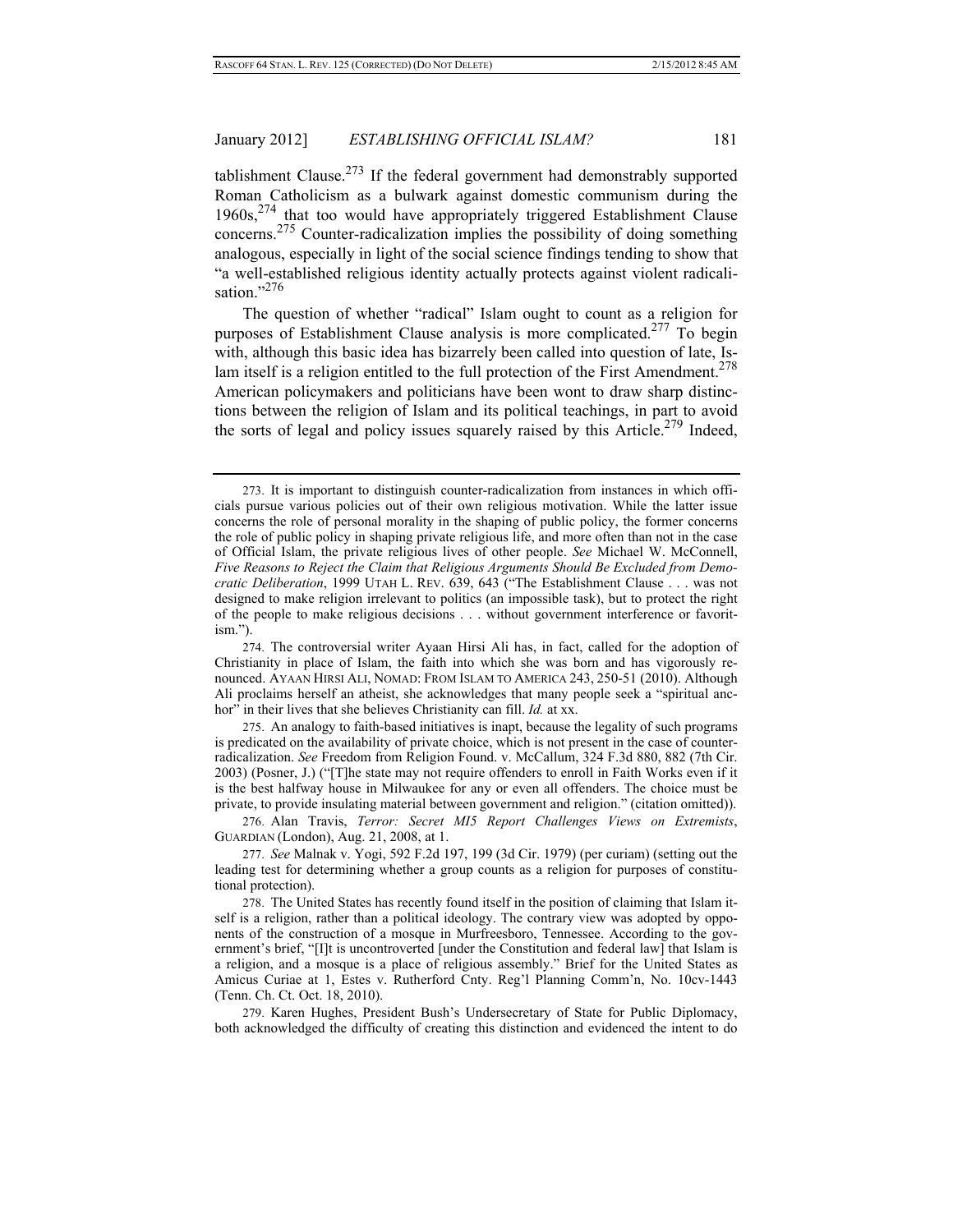government officials and commentators have advanced the claim that the religious and political aspects of Islam can be divided into Islam and Islamism, wherein Islam is the classical faith tradition and Islamism is a twentieth-century development that injected religious content into otherwise secular political systems—whether through political mobilization or through resort to political violence.280 Even Supreme Court opinions evince this tendency.281

Certainly there is some historical truth to the claim that Islamism is a modern political development. As L. Carl Brown has argued, "[A]lthough radical Islamist groups today claim that they are only restoring Islam to an earlier worldly model established during the time of the Prophet Muhammad and his followers they are, in fact, introducing striking innovations."282 To Brown, the complex interactions between European colonialism and Islam brought about many of these innovations.<sup>283</sup> Similarly, sociologists like Olivier Roy have argued that radical Islam's conceptual vocabulary derives from modern political  $\overline{\text{ideologies}}$ , including liberal individualism.<sup>284</sup> The rise of political Islam embodied in movements as diverse as the Muslim Brotherhood, Hizb ut-Tahrir, and Hezbollah attests to the innovative ways in which Islam has recently become politicized.

281. *Compare* McCreary Cnty. v. ACLU of Ky., 545 U.S. 844, 894 (2005) (Scalia, J., dissenting) ("The three most popular religions in the United States, Christianity, Judaism, and Islam—which combined account for 97.7% of all believers—are monotheistic."), *with* Boumediene v. Bush, 553 U.S. 723, 827 (2008) (Scalia, J., dissenting) ("America is at war with radical Islamists.").

282. L. CARL BROWN, RELIGION AND STATE: THE MUSLIM APPROACH TO POLITICS 4 (2000).

283. *See id.* at 86-89.

284. *See* ROY, *supra* note 107, at 29-33. As Faisal Devji has similarly argued,

The nation state, after all, was founded to subdue religion, seen as the only entity capable of providing an alternative foundation for political life. So it is only natural if today Islam seems to confront the liberal state with its own founding myth, having become the Frankenstein's monster of its history.

DEVJI, *supra* note 107, at 172.

so when she observed that "[i]t's difficult to know what to call the ideology that we're up against, because it is a perversion of Islam." Anne Gearan, *Hughes: Fixing U.S. Image May Take Years*, WASH. POST. (Sept. 28, 2006), http://www.washingtonpost.com/wp-dyn/content/ article/2006/09/28/AR2006092801185\_pf.html. The familiar trope that "extremists" have "hijacked" Islam is perhaps the most prevalent, if still unfortunate, articulation of this idea.

<sup>280.</sup> *See, e.g.*, STAFF OF S. COMM. ON HOMELAND SEC. & GOVERNMENTAL AFFAIRS, 110TH CONG., VIOLENT ISLAMIST EXTREMISM, THE INTERNET, AND THE HOMEGROWN TERRORIST THREAT 2 (Comm. Print 2008) (defining "violent Islamism" as an ideology that "calls for the pursuit and creation of a global Islamist state—a Caliphate—that unites all Muslims—the *Ummah*—and is governed by Islamic law—*Sharia*"); Maajid Nawaz, *Islamism Is Not Islam*, WALL ST. J., Aug. 28, 2010, at A13 (distinguishing between Islam and Islamism in the controversy over the plans to build an Islamic community center near Ground Zero). A sharp divide between the realms of religion and politics itself represents a kind of establishment—namely the establishment of classical Christian teachings on the bifurcation of the spiritual and the temporal. *See, e.g.*, FLAKE, *supra* note 22, at 20 (noting tension between Mormonism and Protestantism regarding this division).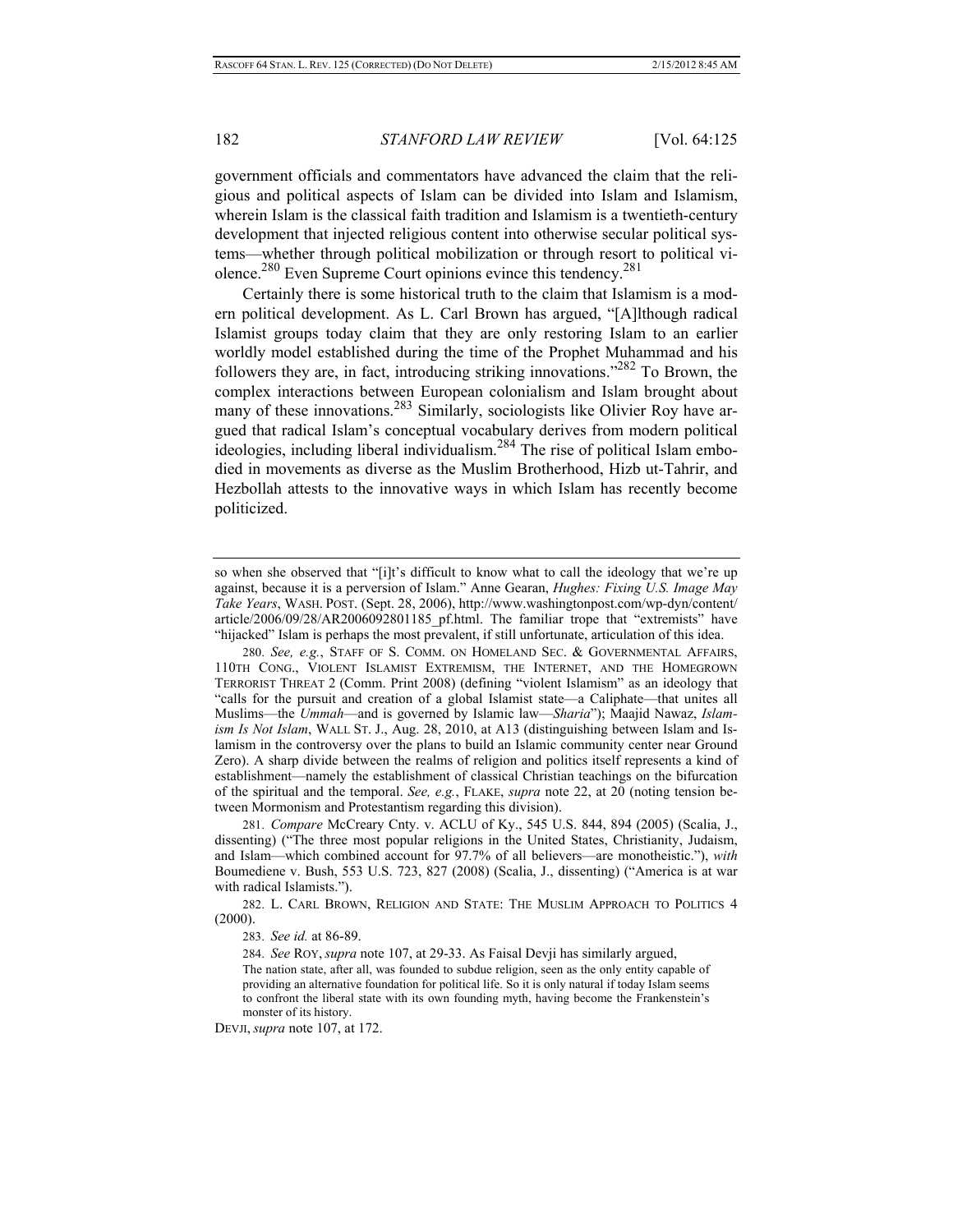Nevertheless, the distinction between (religious) Islam and (political) Islamism may be overstated.<sup>285</sup> First, it is hardly the case that all groups labeled Islamist are political; some, such as the quietist Tablighi Jamaat, are "avowedly apolitical."<sup>286</sup> Furthermore, the distinction does not easily square with historical understandings of Islam. Classical Islam regulated political life just as comprehensively as personal ritual life.287 Indeed, the tradition of Islamic politics persists in different variations across the world; Islamic law is given constitutional pride of place in countries as divergent politically as Egypt, Saudi Arabia, and Iran, and supplies positive legal authority in parts of Nigeria and Indonesia.288 To deny the continuities between Classical Islam and the current embrace of political ideology by radical groups smacks of Protestant essentialism.<sup>289</sup> In any event, attempting to demarcate sharply between contemporary religion and politics in Islam arguably proves too much. As Olivier Roy has argued, much of contemporary Western religion reflects the convergence of classical theological and legal categories on the one hand and contemporary politi-

286. Nicholas Howenstein, *Islamist Networks: The Case of Tablighi Jamaat*, U.S. INST. PEACE (Oct. 2004), http://www.usip.org/publications/islamist-networks-case-tablighi-jamaat. This is so even though the group's emergence is connected with anticolonial politics in the late Raj. *See* BROWN, *supra* note 282, at 105-07 (offering a schema for how anticolonial politics drove modern Islamic ideology).

287. *See generally* PATRICIA CRONE, GOD'S RULE: GOVERNMENT AND ISLAM 3-16 (2004) (detailing the religious origins of Islamic government).

289. *See* LOCKE, *supra* note 190, at 218, 220 (defining the commonwealth as "a society of men constituted only for the procuring, preserving, and advancing their own civil interests" while religion concerns "[t]he care of the salvation of men's souls").

<sup>285.</sup> By way of analogy, Zionism was a contested political ideology in the late nineteenth and early twentieth centuries, sharply dividing Jewish public opinion in the United States and Europe. *See, e.g.*, NOAM PIANKO, ZIONISM AND THE ROADS NOT TAKEN: RAWIDOWICZ, KAPLAN, KOHN 3-5 (2010) (discussing conflicting views within the Jewish community in the interwar period). In large segments of the American Jewish community today, meanwhile, Zionism commands respect precisely as an expression of ancient religious longing for a homeland. *See* ELLIOTT N. DORFF, CONSERVATIVE JUDAISM: OUR ANCESTORS TO OUR DESCENDANTS 199 (1977) ("To us it seems obvious that a Jew must be a Zionist."); CENT. CONFERENCE OF AM. RABBIS, REFORM JUDAISM & ZIONISM: A CENTENARY PLATFORM (1997), *available at* http://ccarnet.org/Articles/index.cfm?id=42&pge\_id=1606 (celebrating "[t]he restoration of *Am Yisrael* to its ancestral homeland after nearly two thousand years of statelessness and powerlessness").

<sup>288.</sup> *See generally* NATHAN J. BROWN, CONSTITUTIONS IN A NONCONSTITUTIONAL WORLD: ARAB BASIC LAWS AND THE PROSPECTS FOR ACCOUNTABLE GOVERNMENT 59-60, 180-84 (2002) (explaining the role of Islamic law in the constitutions of Egypt and Saudi Arabia); ROY MOTTAHEDEH, THE MANTLE OF THE PROPHET: RELIGION AND POLITICS IN IRAN 380-83 (2d ed. 2009) (explaining the role of Islamic law in Iran's constitution); JOHN N. PADEN, FAITH AND POLITICS IN NIGERIA 58-62 (2008) (explaining the role of Islamic criminal law in Nigeria's northern states); Arksal Salim, Shari'a *in Indonesia's Current Transition: An Update*, *in* SHARI'A AND POLITICS IN MODERN INDONESIA 213, 225-28 (Arksal Salim & Azyumardi Azra eds., 2003) (explaining the role of Islamic law in Aceh, Indonesia).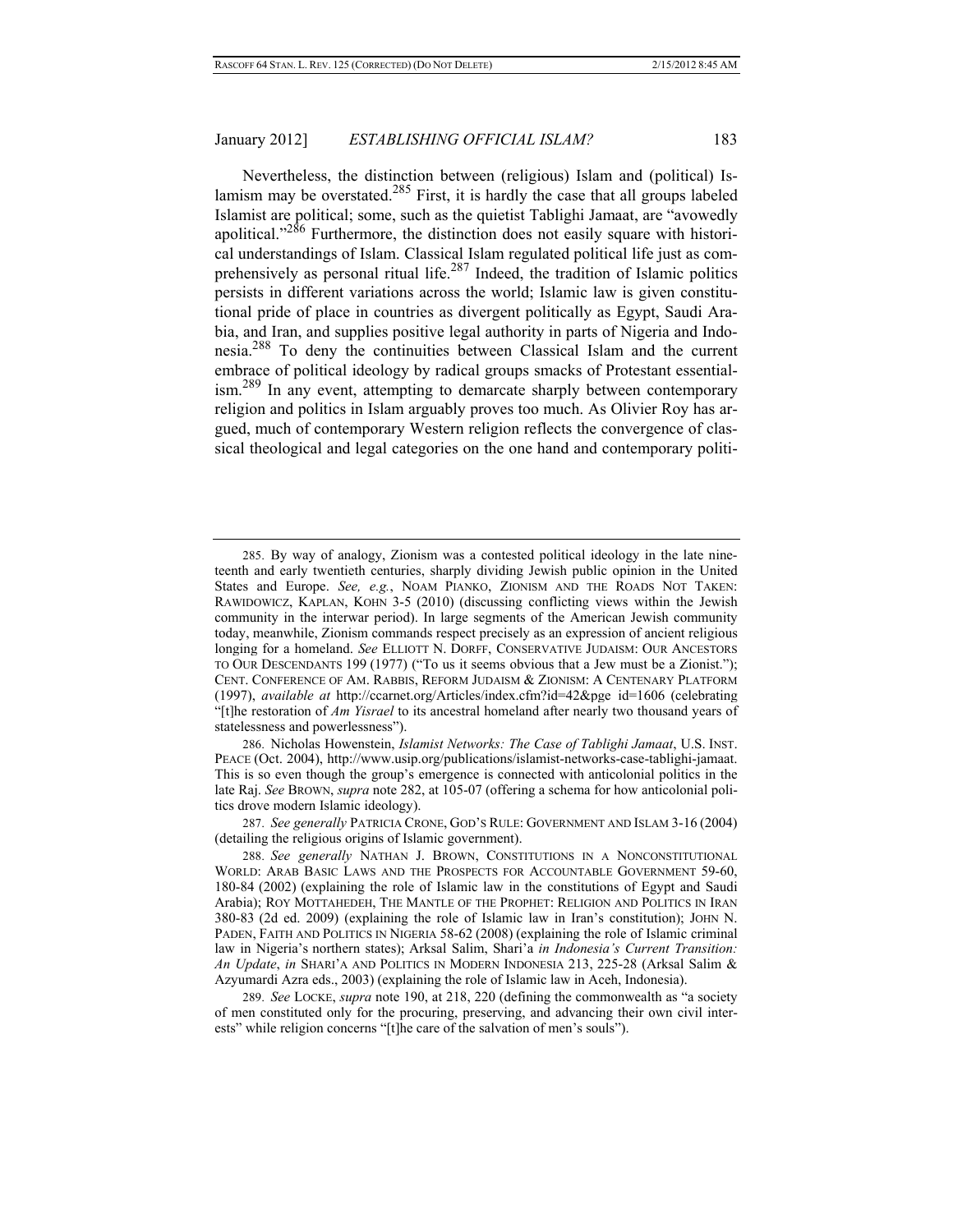cal and cultural undercurrents on the other.<sup>290</sup> In this way, contemporary radical Islam is not meaningfully different from aspects of contemporary Evangelical Christianity or Orthodox Judaism.

In sum, acknowledging the complexity of the issue along the dimensions discussed above, I generally agree with Mahmood's characterization of counter-radicalization that "[t]his broad-based ideological project bears obvious similarities with the State Department's Cold War strategy of aiding and abetting oppositional currents in the former Soviet Union—with one important exception: the current campaign has an overt *theological* agenda."291 This theological agenda is what creates the doctrinal and strategic tensions under the Establishment Clause.

## B. *Expressive Counter-Radicalization Is Protected as Government Speech*

A second line of attack (aimed mainly at expressive counter-radicalization) takes as its starting point the observation that the "government speech" doctrine, according to which "[a] government entity . . . is entitled to say what it wishes, and to select the views that it wants to express," provides officials the expressive liberty given to private actors.<sup>292</sup> Under this doctrine, the government is not the regulator of private speech, but the speaker itself. The criticism extrapolates from that observation to the broader point that not only is expressive counter-radicalization not prohibited under the Establishment Clause, it is protected under the First Amendment's Free Speech guarantee.

Although the courts have not definitively answered this question,  $293$  the weight of evidence suggests that this critique misses the mark. As the Supreme Court recently observed, the government speech doctrine "does not mean that there are no restraints on government speech. For example, government speech must comport with the Establishment Clause."<sup>294</sup> To be sure, mapping the outer

<sup>290.</sup> *See* ROY, *supra* note 107, at 29-35 (claiming that patterns of globalization and secularization have had consequences for "neofundamentalists" that cut across religious divides).

<sup>291.</sup> Saba Mahmood, *Secularism, Hermeneutics, and Empire: The Politics of Islamic Reformation*, 18 PUB. CULTURE 323, 331 (2006).

<sup>292.</sup> Pleasant Grove City v. Summum, 555 U.S. 460, 467-68 (2009) (citations omitted).

<sup>293.</sup> *See id.* at 486-87 (Souter, J., concurring in the judgment) ("[T]he government could well argue, as a development of government speech doctrine, that when it expresses its own views, it is free of the Establishment Clause's stricture against discriminating among religious sects or groups.").

<sup>294.</sup> *Id.* at 468 (majority opinion); *see also id.* at 482 (Stevens, J., concurring) ("[E]ven if the Free Speech Clause neither restricts nor protects government speech, government speakers are bound by the Constitution's other proscriptions, including . . . the Establishment . . . Clause[]."). The idea that the First Amendment embodies commitments to overlapping goals that may conflict is itself nothing new. For a generation, courts and scholars have been wont to point out some of the internal tensions within the First Amendment's Religion Clauses themselves, let alone the rest of the Amendment. *See, e.g.*, Locke v. Davey, 540 U.S. 712, 718-19 (2004) (stating that the government must be allowed "play in the joints"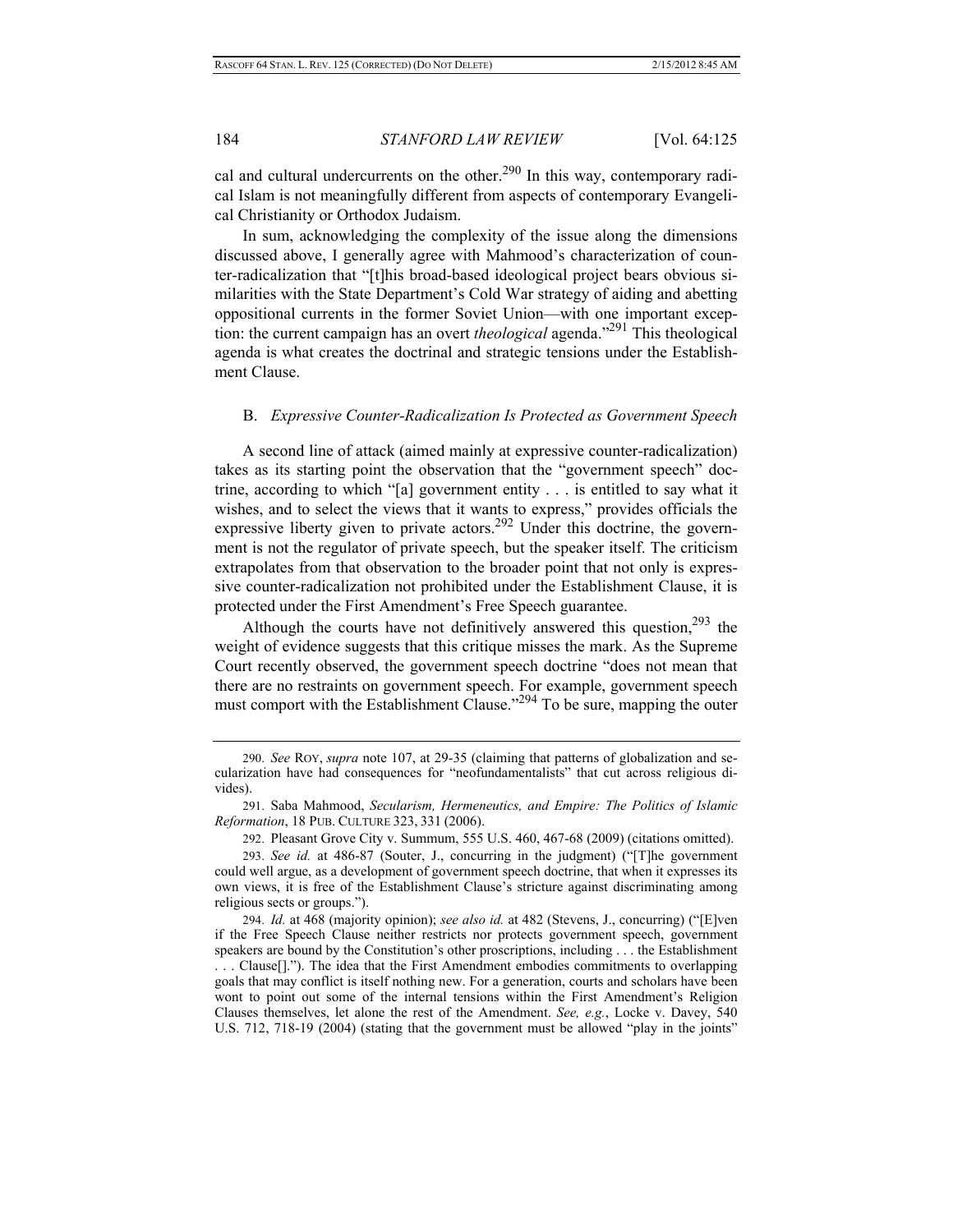limits of the tension between the authority to speak and the prohibition against Establishment is complicated. As Justice Souter put it in one recent concurring opinion, "[t]he interaction between the 'government speech doctrine' and Establishment Clause principles has not . . . begun to be worked out," and "[t]he [present] case  $\dots$  shows that it may not be easy to work out."<sup>295</sup>

In a related vein, the Ninth Circuit sitting en banc recently divided sharply over whether a nonbinding resolution adopted by the San Francisco Board of Supervisors that condemned the Catholic Church's official opposition to adoption by same-sex couples gave rise to standing and substantive liability under the Establishment Clause.<sup>296</sup> Judge Kleinfeld, writing for the majority of the court on this point, expressed the view that "[t]he Establishment Clause as it has developed may be violated even by government action that is no more than expression of a sentiment, as by displays of religious symbols on government property."<sup>297</sup> A finding of Establishment Clause liability on the strength of official expressive activity alone substantially undermines the criticism that the First Amendment protects, rather than makes vulnerable, expressive counterradicalization. At the very least, it is clear that invocation of the government speech doctrine is not a complete answer to the legal and strategic issues posed by expressive counter-radicalization.

296. *See* Catholic League for Religious & Civil Rights v. City & Cnty. of S.F., 624 F.3d 1043 (9th Cir. 2010) (en banc).

297. *Id.* at 1058; *see also* Koppelman, *supra* note 176, at 734 (noting that the Establishment Clause restricts government speech). A pointed dissent reasoned that "the resolution is *not* a display; it is an act (albeit a non-binding act) of a legislative body" and that "[t]he mere existence of an enactment on the books (or virtual books) is not enough" to warrant a finding of constitutional standing. *Catholic League*, 624 F.3d at 1078-79 (Graber, J., dissenting in part).

between the demands of the Establishment Clause and the requirements of the Free Exercise Clause). *But see* MICHAEL W. MCCONNELL ET AL., RELIGION AND THE CONSTITUTION 2-3 (2d ed. 2006) (suggesting that the Religion Clauses can be read as creating a singular, coherent command).

<sup>295.</sup> *Summum*, 555 U.S. at 486 (Souter, J., concurring); *see also* Bernadette Meyler, Summum *and the Establishment Clause*, 104 NW. U. L. REV. 95, 95 (2009) ("[T]he more you say that the monument is Government speech to get out of . . . the Free Speech Clause, the more it seems to me you're walking into a trap under the Establishment Clause. If it's Government speech, it may not present a free speech problem, but what is the Government doing speaking—supporting the Ten Commandments?" (quoting Chief Justice Roberts at oral argument for *Summum*)). *See generally* RonNell Anderson Jones, *Pick Your Poison: Private Speech, Government Speech, and the Special Problem of Religious Displays*, 2010 BYU L. REV. 2045, 2062-64 (explaining that current Supreme Court jurisprudence causes litigants either to characterize speech as private to avoid Establishment Clause problems, in which case they run into free speech problems, or to characterize it as governmental to avoid free speech problems, in which case they run into the Establishment Clause).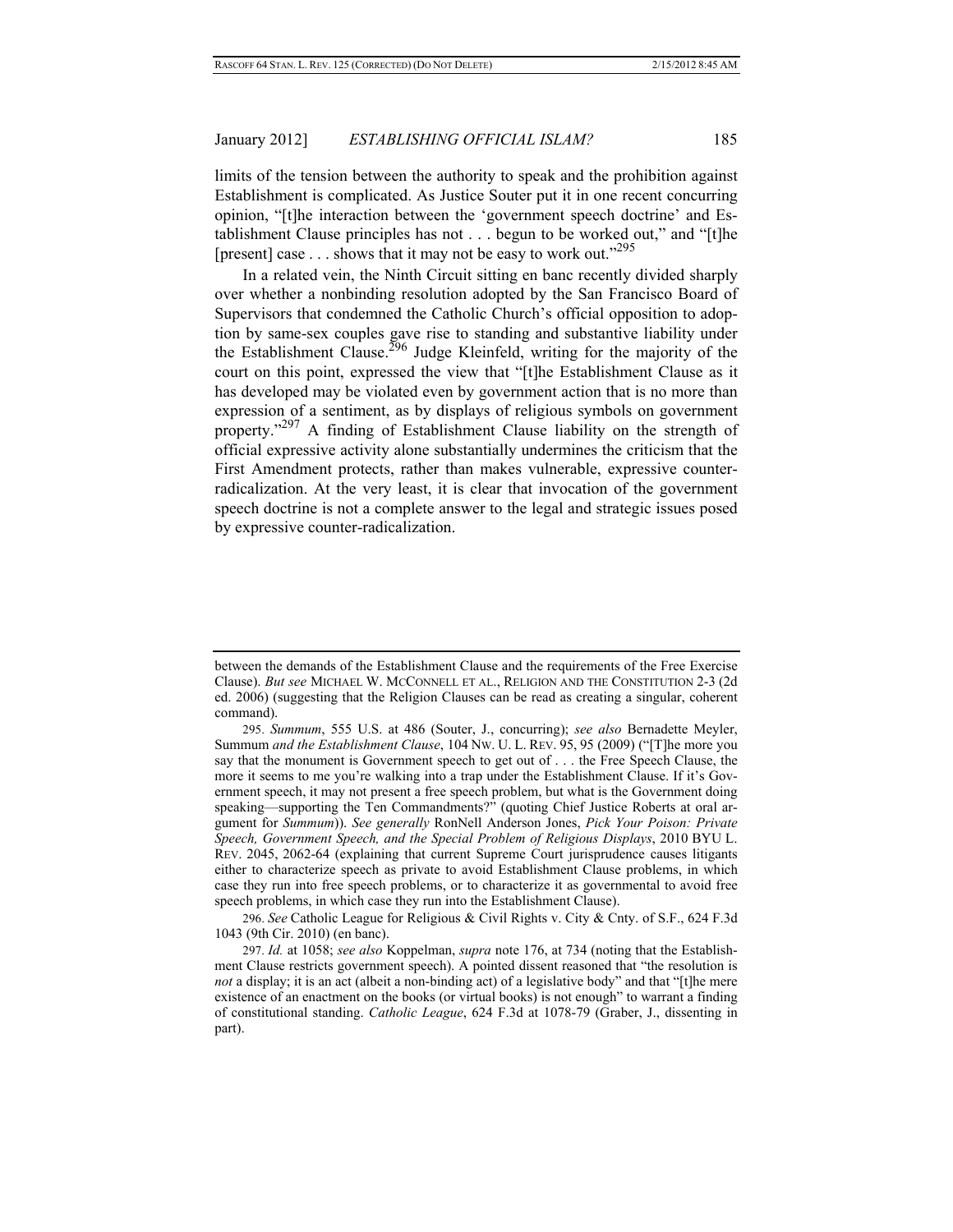## C. *Grassroots Counter-Radicalization Avoids Legal and Strategic Problems*

A third critique proceeds from the premise that although active government participation in counter-radicalization is fraught with legal and strategic tension, a complete solution may lie in devolving significant responsibility to nongovernmental actors.298 Recent Obama Administration pronouncements are of a piece with this approach.<sup>299</sup> As a senior counterterrorism official put it,

 Where the federal government can add value, we'll offer it. But often times, the best expertise and solutions for a community will be found in that community—in the local organizations, institutions and businesses that understand the unique challenges of that community. . . . In those instances, the federal government will use our convening power to help communities find the partnerships and resources they need to stay safe. $300$ 

But it is not clear that the devolution of counter-radicalization authority to nongovernmental actors represents anything more than a marginal improvement from both legal and strategic perspectives. On the legal side, it is incontrovertible that "[b]y its terms th[e] [Establishment] Clause applies only to the words and acts of *government*."<sup>301</sup> Similarly, in the context of applying the endorsement test, the more subdued the government's role, the less likely that an official policy or pronouncement will be perceived as conveying a message of official support or condemnation. At the same time, for the government to use its "convening power" is not to avoid altogether the state's imprimatur $^{302}$  or the

300. McDonough, *supra* note 2; *see also Ticking Time Bomb Hearing*, *supra* note 59, at 14 (statement of Samuel J. Rascoff, Assistant Professor of Law, New York University School of Law) (commenting on certain advantages of nongovernmental participation in counter-radicalization).

301. Capitol Square Review & Advisory Bd. v. Pinette, 515 U.S. 753, 767 (1995) (plurality opinion).

<sup>298.</sup> *See, e.g.*, ALEJANDRO J. BEUTEL, MUSLIM PUB. AFFAIRS COUNCIL, BUILDING BRIDGES TO STRENGTHEN AMERICA: FORGING AN EFFECTIVE COUNTERTERRORISM ENTERPRISE BETWEEN MUSLIM AMERICANS AND LAW ENFORCEMENT 8 (2009) ("This report argues the most effective way to deal with the challenge of radicalization and violent extremism is for law enforcement and Muslim American community leaders to partner together.").

<sup>299.</sup> *See, e.g.*, WHITE HOUSE, EMPOWERING LOCAL PARTNERS, *supra* note 2, at 3, 5 (acknowledging that "[g]overnment will often be ill-suited to intervene in the niches of society where radicalization to violence takes place" and adopting a "community-based approach" that will enlist the help of "individuals, groups, civil society organizations, and private sector actors"); WHITE HOUSE, NATIONAL SECURITY STRATEGY, *supra* note 2, at 19 ("Our best defenses against this threat are well informed and equipped families, local communities, and institutions. The Federal Government will invest in intelligence to understand this threat and expand community engagement and development programs to empower local communities.").

<sup>302.</sup> For example, even as he touted local communities as the "key players in countering radicalization," National Counterterrorism Center Director Leiter acknowledged that "government has an important role" to play. *Nine Years After 9/11*, *supra* note 61, at 8 (statement of Michael Leiter, Director, National Counterterrorism Center).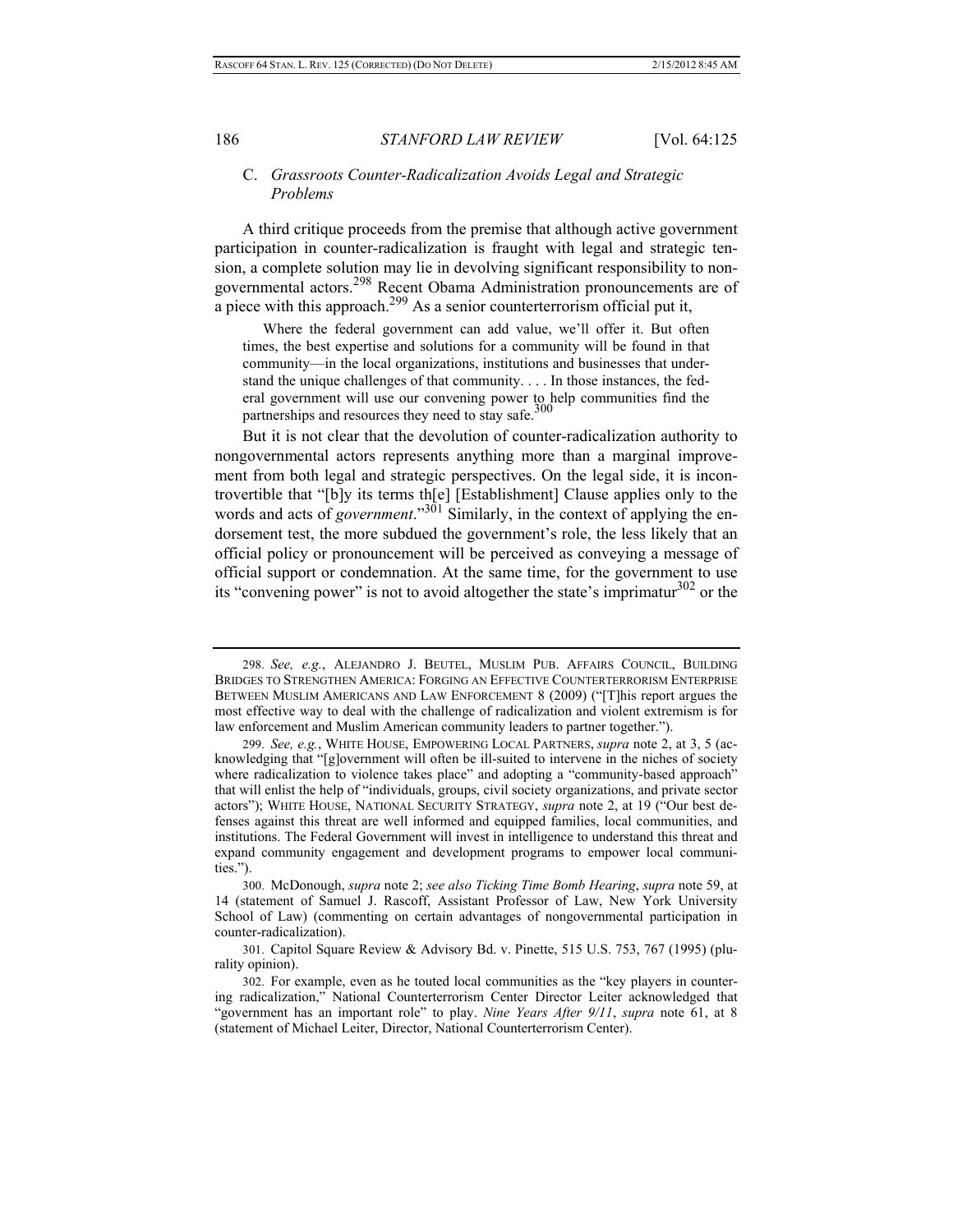potential for constitutional tension.<sup>303</sup> Sometimes it is not even clear where the official activity ends and private participation begins, as in cases where the state has effectively conscripted a nongovernmental actor in the service of a government mission.304 Furthermore, even if officials could elude potential liability under the Establishment Clause by devolving responsibility for counterradicalization to private actors, opponents might nonetheless mount legal challenges couched in terms of the First Amendment's Free Speech guarantee.<sup>305</sup>

On the strategic side, meanwhile, the absence of heavy-handed government involvement may increase the likelihood that Muslim communities and individuals seriously consider the messages of counter-radicalization. But as discussed above in the context of Prevent, a less pronounced government footprint may serve to heighten skepticism about the counter-radicalization efforts of community organizations by fueling the view that the secretive national security apparatus plays some unknown role in the process.<sup>306</sup> Furthermore, as discussed above, questions about which individuals or groups represent a given community do not admit of easy practical answers.<sup>307</sup> Still, it remains the case that a more grassroots approach to counter-radicalization represents the most effective approach both to addressing potential Establishment Clause issues and

306. *See supra* text accompanying note 199.

307. *See supra* notes 136-45 and accompanying text (discussing the problem of selecting interlocutors within the larger Muslim community).

<sup>303.</sup> State support of private religious action has created problems for Establishment Clause doctrine in a number of cases. *See, e.g.*, Salazar v. Buono, 130 S. Ct. 1803 (2010) (reviewing a congressional statute transferring public land on which a cross was erected to a private party); Zelman v. Simmons-Harris, 536 U.S. 639, 662-63 (2002) (upholding state provision of school vouchers against Establishment Clause challenge); Larkin v. Grendel's Den, Inc., 459 U.S. 116, 127 (1982) (striking down a state statute allowing religious institutions to prevent issuance of liquor licenses to neighboring businesses).

<sup>304.</sup> Indeed, in the counter-radicalization context, it is not always easy to differentiate between nongovernmental organizations and the state. *See* Vikram Dodd, *List Sent to Terror Chief Is a Smear Tactic, Say Peaceful Islamic Groups*, GUARDIAN (London), Aug. 5, 2010, at 4 ("A secret list prepared for a top British security official accuses peaceful Muslim groups, politicians, a television channel and a Scotland Yard unit of sharing the ideology of terrorists. . . . It was sent to [Charles Farr, the British counterterrorism director] in June by the Quilliam Foundation, a counter-extremism think tank which has received about £1m in government funding."). The Quilliam Foundation participates in counter-ideology efforts in the United Kingdom and receives both public and private financing. *See Frequently Asked Questions*, QUILLIAM, http://www.quilliamfoundation.org/faqs.html (last visited Jan. 14, 2012).

<sup>305.</sup> *See, e.g.*, Good News Club v. Milford Cent. Sch., 533 U.S. 98, 102 (2001) (holding unconstitutional under the Free Speech Clause a public school's exclusion of a Christian club from after-school use of its facilities and rejecting the school district's Establishment Clause defense); Rosenberger v. Rector of the Univ. of Va., 515 U.S. 819, 845-46 (1995) (holding unconstitutional under similar reasoning a public university's denial of funding to a student newspaper that published Christian viewpoints); Lamb's Chapel v. Ctr. Moriches Union Free Sch. Dist., 508 U.S. 384, 394 (1993) (holding unconstitutional under similar reasoning a public school district's denial of the use of school facilities to a church group for a religious film series).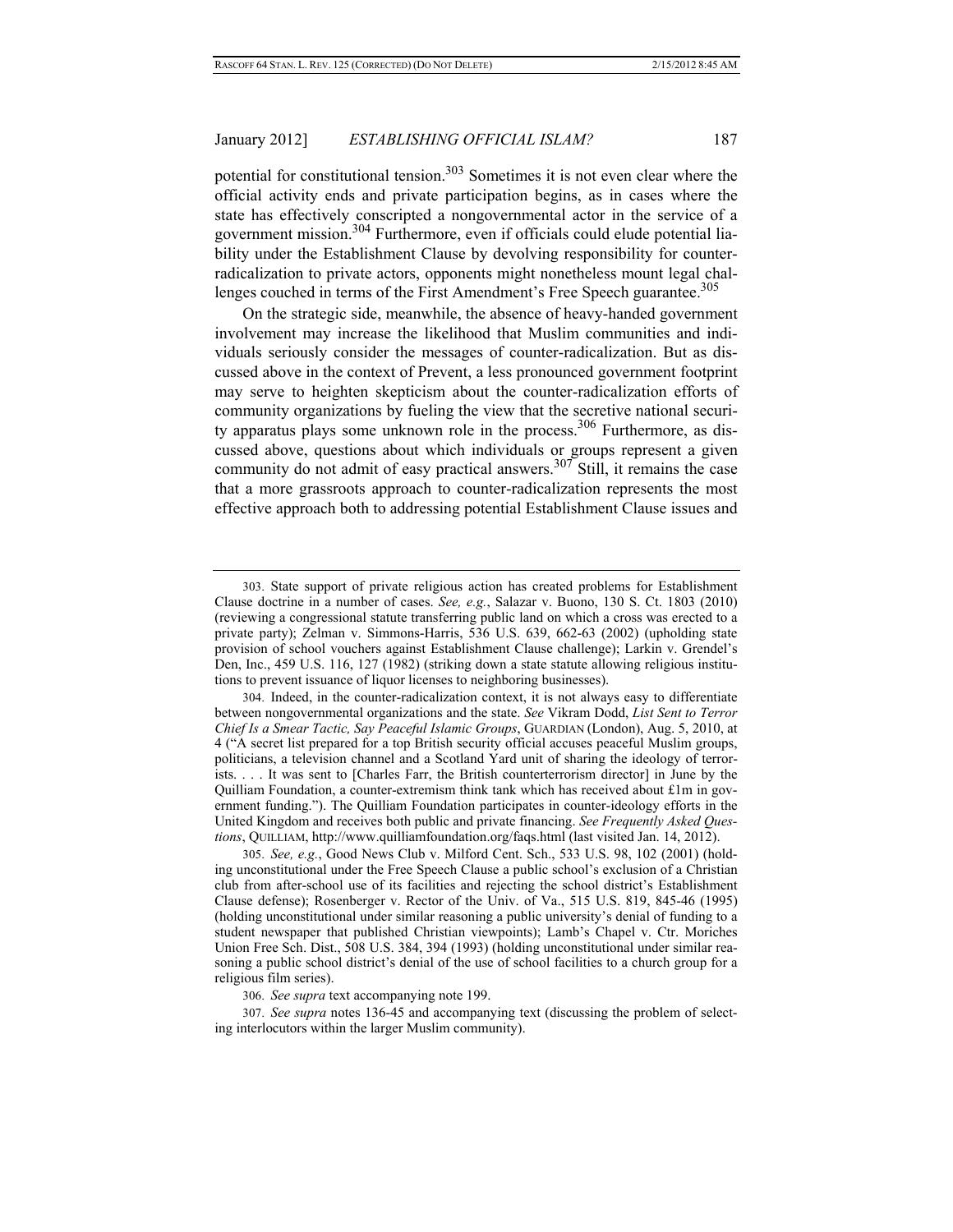to avoiding the sorts of strategic pitfalls that have beset British counterradicalization programs. <sup>308</sup>

#### **CONCLUSION**

In this Article, I have raised a number of questions about the emerging practice of employing domestic counter-radicalization as a technique for addressing a perceived "homegrown" terrorism threat. Specifically, I have sounded a cautionary note about the manner in which counter-radicalization might generate tension with Establishment Clause doctrine, theory, and values. Moreover, I have argued that these constitutional rationales for official pause are reinforced by strategic concerns about the efficacy and desirability of counter-radicalization—concerns which themselves are internally related to various theories that motivate the Establishment Clause.

To argue that the Establishment Clause puts pressure on aspects of counterradicalization is not to claim that all official efforts in this area are likely to be struck down by a federal judge as unconstitutional. First, not all aspects of counter-radicalization implicate the establishment of Official Islam.<sup>309</sup> Second, even concerning those that arguably do, Establishment Clause doctrine is sufficiently contested and indeterminate that fine-grained judgments of specific programs would be required before a credible determination of outright unconstitutionality could be sustained.<sup>310</sup> Third, regardless of the potential unconstitutionality of this or that counter-radicalization initiative in the abstract, it is by no means clear that a judge will have occasion to reach a decision on the merits given potential issues of standing,  $3^{11}$  political questions,  $3^{12}$  or the invocation of state secrets  $313$ 

311. The Supreme Court has produced a distinctive if dynamic body of standing law in the context of challenges to government action rooted in the Establishment Clause. *Compare* Flast v. Cohen, 392 U.S. 83, 105-06 (1968) (empowering taxpayers to sue for violations of the Establishment Clause), *with* Ariz. Christian Sch. Tuition Org. v. Winn, 131 S. Ct. 1436, 1447-48 (2011) (undercutting taxpayer standing in this area).

312. The political question doctrine supplies a perennial obstacle to legal challenges of official national security policies. *See, e.g.*, Al-Aulaqi v. Obama, 727 F. Supp. 2d 1, 44-52

<sup>308.</sup> *See, e.g.*, PREVENTING VIOLENT EXTREMISM, *supra* note 97, at 41 ("The international community—NGOs, governments and regional entities such as the EU—should assist capacity-building in strategic and tactical performance by indigenous actors in nonviolent struggles for rights, democracy, and freedom from domination.").

<sup>309.</sup> For example, see the discussion of "secular" counter-radicalization above in Part I.A.1.

<sup>310.</sup> Aziz Huq has generalized from this indeterminacy to the broader claim that the Religion Clauses perform no doctrinal work in domestic counterterrorism. *See* Aziz Z. Huq, *The Signaling Function of Religious Speech in Domestic Counterterrorism*, 89 TEX. L. REV. 833, 851 (2011). This Article has embraced a more comprehensive sense of tension with the Religion Clauses than Huq's narrower focus on unconstitutionality as determined by the courts. *See id.* at 864-65.